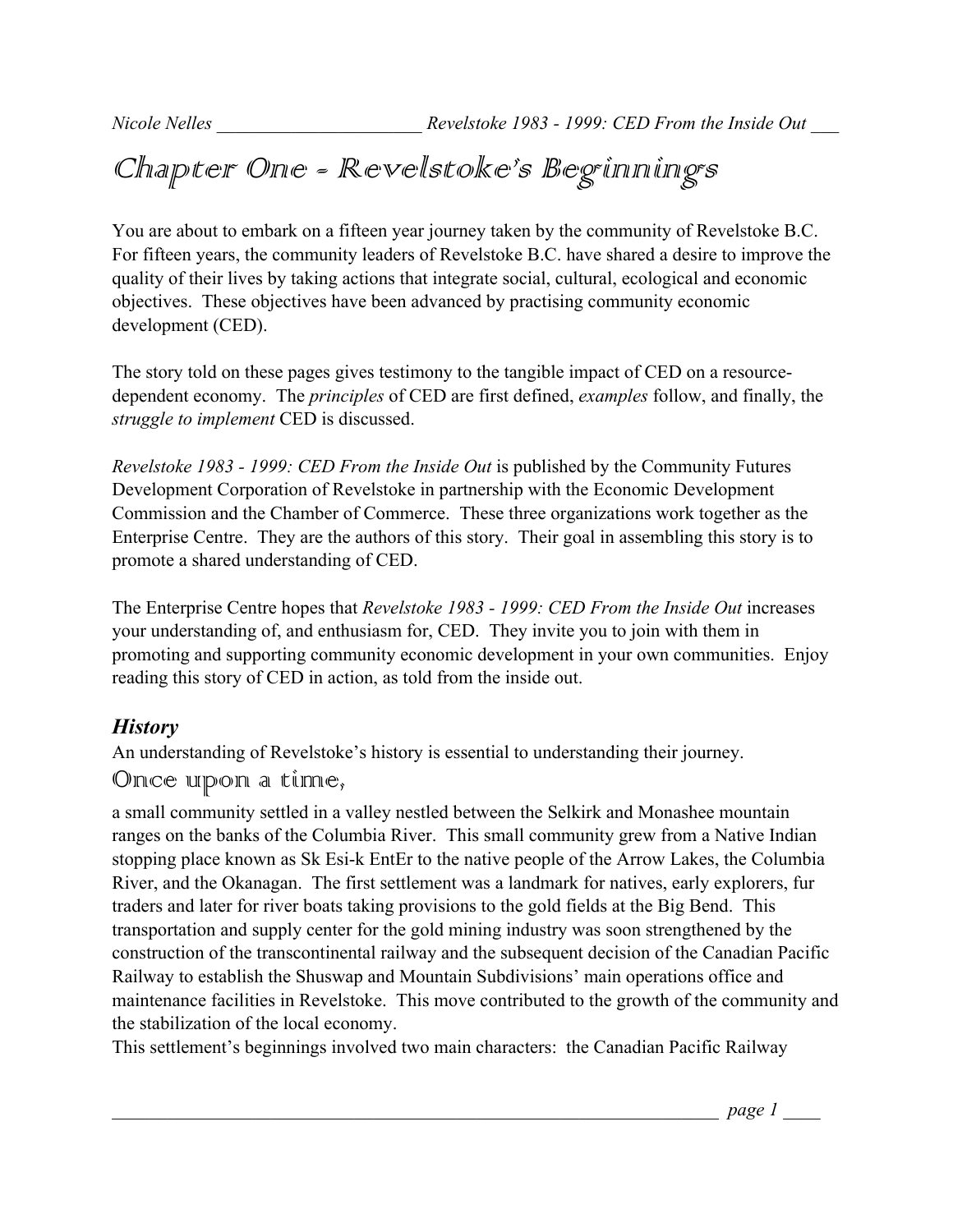Company and Arthur Stanhope Farwell. Farwell served as Surveyor General for the Crown Colony of British Columbia. After Walter Moberly discovered Eagle Pass in the late 1870s, Farwell was sent out to survey the land needed for the transcontinental railway route. Farwell envisioned a town site at the spot where he knew the Canadian Pacific Railway Company would cross the Columbia River. He pre-empted 175 acres and in October 1883 applied for a land grant of another 1,000 acres and laid out his town site, named after himself, in 1884. The CPR found themselves paying Farwell's price to build their railway through his property, but they would have no further dealings with him. Instead, they arranged for a town site of their own about one mile east of Farwell, thereby establishing Upper Town (CPR) and Lower Town (Farwell), names which continue to identify neighbourhoods today. There they laid out their yards, repair shops, and stations, and sold lots to their employees for homes.

In the late 1880s, the town site of Donald, twenty miles north of Golden B.C., was abandoned and the CPR divisional headquarters moved to Revelstoke. In the spring of 1886, the CPR was granted the right to change the name of the settlement from Farwell to Revelstoke. The company wished to honour Lord Revelstoke (Edward Baring) - head of the London, England bank that advanced the necessary funds to save the CPR from bankruptcy and enable it to complete construction of the railway.

After the last spike was driven on November 7, 1885, and the construction crews left, the dramatic nature of the town's beginnings were far from over. The federal government, believing the B.C. government had turned the railway belt land over to them, issued land grants to companies and individuals on property the provincial government had previously granted to Farwell. It took ten years of litigation before the dispute was settled in the Supreme Court of Canada. It was 1897 before the first deed was issued to a property owner. After standing still for a decade, the town surged ahead.

Banks and other businesses moved in and services were developed. The City of Revelstoke was incorporated on the  $1<sup>st</sup>$  of March 1899. From 1900 until the early 1960s, Revelstoke grew at a gradual, yet steady, pace with railway, mining and forestry continuing to be the mainstays of the economy. With the construction of the Trans-Canada Highway through Roger's Pass in 1962, the area was opened to tourism, and a fourth sector was added to the community's economic base. Rapid growth to service tourists took place and the economy was further diversified.

Mega-projects are a great factor in their legacy. Beginning in 1965, three hydro electric dams which created large reservoirs - were built in the area. During the 1970s there was little growth in the railway and tourism sectors. There was, however, a significant increase in the importance of construction in the community with construction of the Mica Dam in the early 1970s and the start of the Revelstoke Canyon Dam in the late 1970s. With the clearing of reservoirs and related

\_\_\_\_\_\_\_\_\_\_\_\_\_\_\_\_\_\_\_\_\_\_\_\_\_\_\_\_\_\_\_\_\_\_\_\_\_\_\_\_\_\_\_\_\_\_\_\_\_\_\_\_\_\_\_\_\_\_\_\_\_\_\_\_\_ *page 2* \_\_\_\_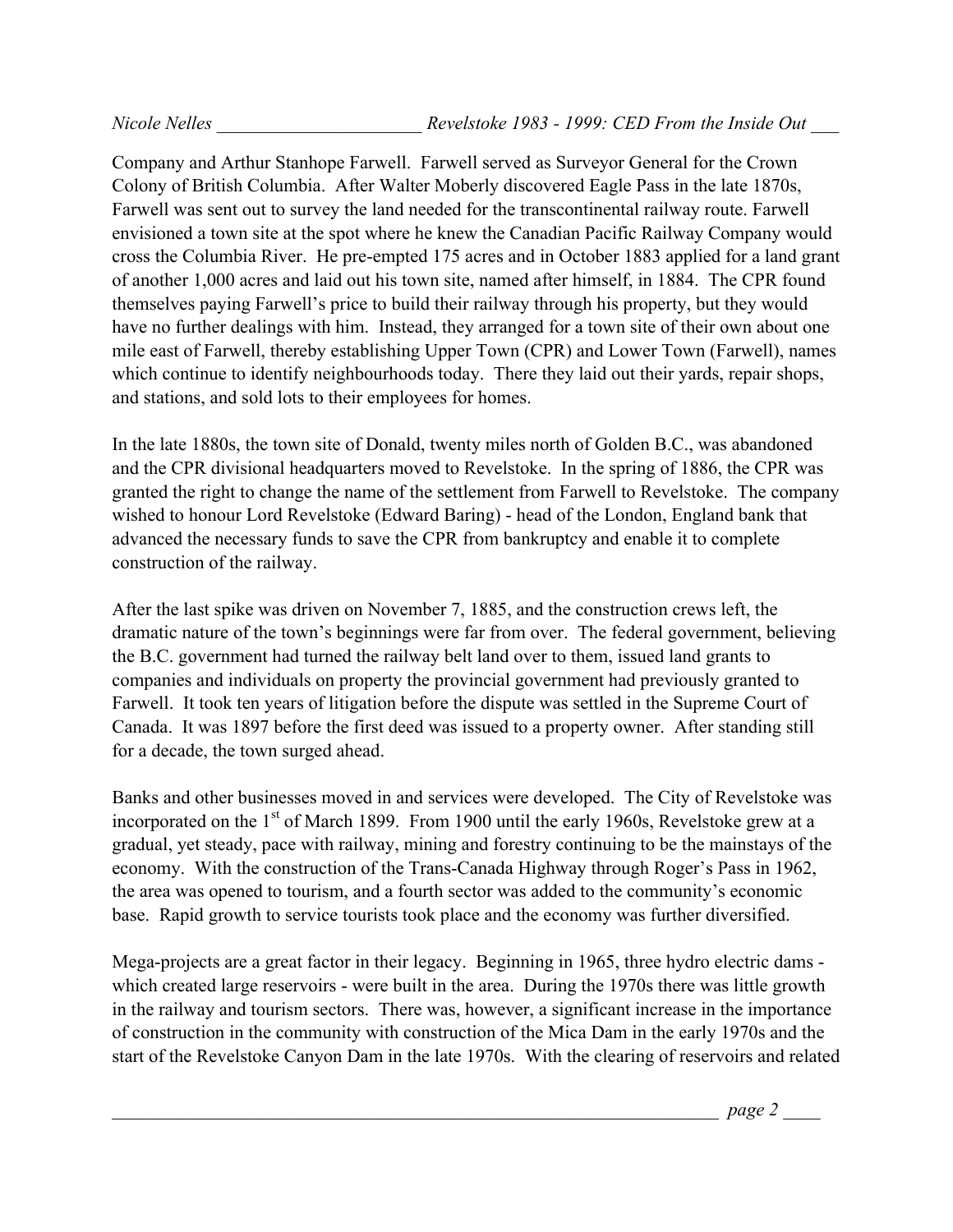construction, there was also substantial growth in the forestry sector.

While these mega-projects fortified the economy of the community, they also flooded agricultural lands and vast expanses of prime forest lands, reducing the timber and natural environmental resources of the area. The positive short-term economic benefits can now be seen to be outweighed by the long-term negative impacts. The boom and bust economy of both resource extraction and mega-project development, and the impacts of flooding due to the Columbia River Treaty, have precipitated substantial social, economic and environmental change in Revelstoke.

The early 1980s were a relatively buoyant time for the Revelstoke economy, with the development of the Goldstream Copper Mine, construction of the Revelstoke Dam and the commencement of the Rogers Pass Tunnel Project by CP Rail. However, with the completion of the Revelstoke Dam and the poor world market for primary wood products and minerals, the Revelstoke economy was further weakened with the closing of its major sawmill and the Goldstream Mine during the mid-eighties. In addition, CP Rail opened a car repair facility in Golden, B.C. and transferred one hundred jobs out of the community.

The watershed events of the community's history include the construction of the Canadian Pacific Railway, the building of the Trans-Canada Highway in the early 1960s, the Columbia River Treaty and major dam construction during the 1960s, the demise of mining at Goldstream in 1985 and again in 1996, the creation of a community forest corporation in the late 1980s, and the virtual end of mega projects in 1985. With the rise and fall of each of these events, the Revelstoke's economy would boom and then bust, having a tremendous impact on the community's welfare.

When the mega-project boom ended in 1985, the community experienced a significant downturn, generating very low morale and little hope for the future. Fortunately, Revelstoke's leaders had the foresight to predict this downturn and recognize that positive action would be required *by the community* to overcome both economic and employment restructuring. It was their widely fluctuating economy that forced the community's leaders to find a way to live with their loss. They became a small town with a plan.

An economic development strategy was created. The downturn was overcome through the development and implementation of this strategy. The community's first Economic Development Strategy was established through by gathering all grass roots ideas on how to revive, strengthen and diversify their economy. This strategy contained plans to revitalize the downtown core, develop and diversify small business, encourage tourism and strengthen the timber industry. An increase in community pride was an attendant benefit of the strategy.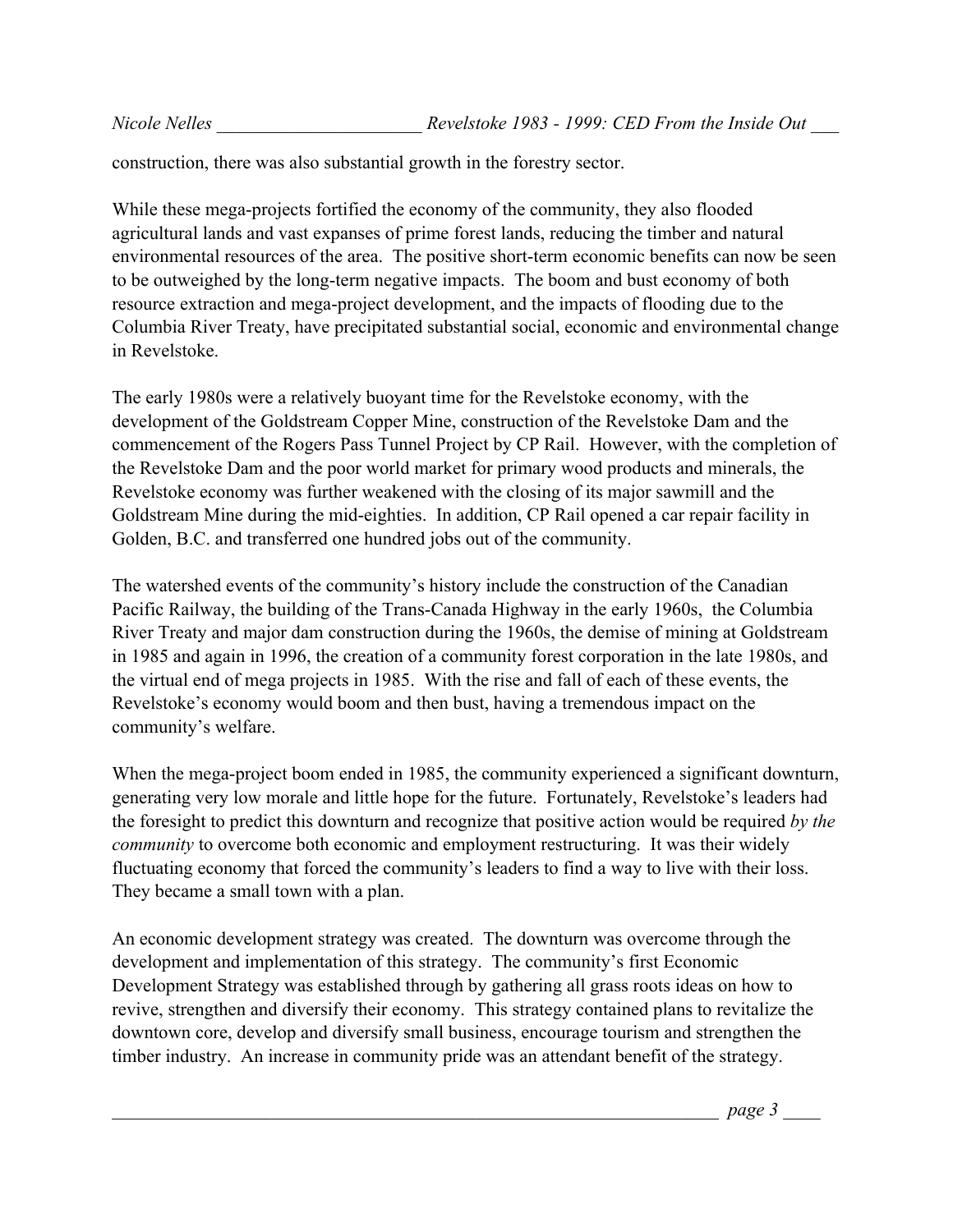So the economic development strategy planned the recovery, but how did the change come about? What was the community's role in this transition? How can the methodology and processes which Revelstoke utilized to adjust to major changes in the economy be described? The remainder of the story now unfolds, answering these questions in the telling of how Revelstoke adjusted to economic change.

It is the story of a unique organic development process that met many challenges and was shaped by many unique characteristics. And yet, as unique as the details of the story are, the plot is not unlike many of the resource-dependent communities in the province of B.C. facing the new millennium.

## *Purpose*

Throughout the past fifteen years, many rural Canadian communities have shared a common legacy - they have suffered through the difficulty of transforming their local economies to break away from a dependence on primary resources. Revelstoke, a historic community located in British Columbia's mountainous interior, has shared in this legacy. From the outset, their economic development has been based on both their location and their natural resources.

The completion of twenty years of major dam construction left behind a local economy in desperate need of restructuring. The situation became compounded by the closure of the major local sawmill due to poor management. Over four hundred homes were on the market, the population dropped from 11,000 to 7,500, the unemployment rate reached 25%, and many businesses closed leaving considerable empty commercial space. The year was 1985, and it marked a real turning point in Revelstoke's history.

A dramatic sense of resolve and unity overtook the community. The result is that in the past fifteen years Revelstoke's economy has diversified, community capacity has increased, and their dependence on individual sectors has been altered.

This story presents Revelstoke as a model of a community that has been able to respond to, and manage, the process of economic change while enhancing community well-being. Well-being refers here to the ability of the community to survive in the long term while maintaining a quality of life which provides adequately for all community members.

The rationale for this story is that there are presently few documented case studies of rural communities that have successfully engaged fully in the process of transition.

The purposes of this study are to: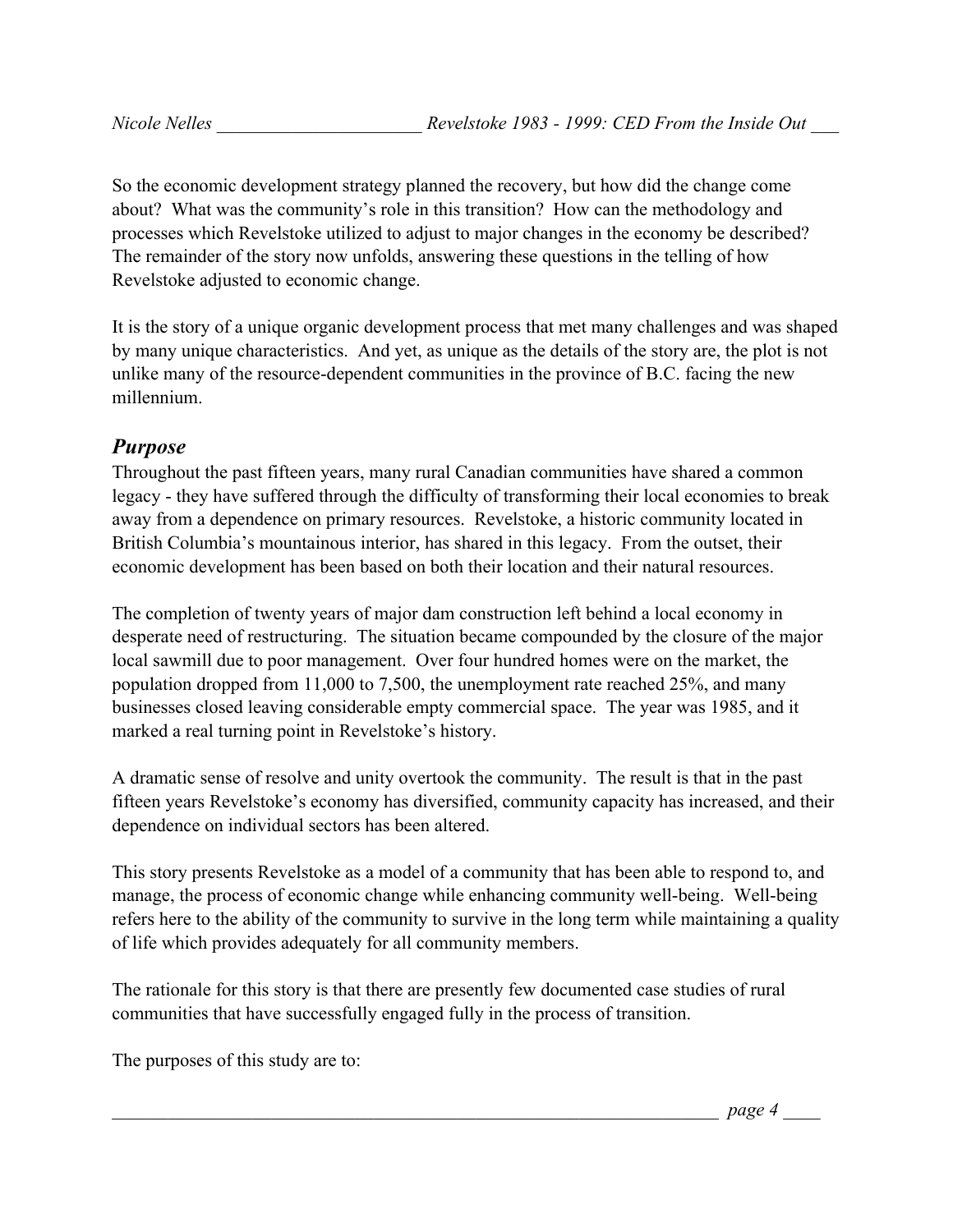- chronicle Revelstoke in transition;
- research and assess changes in the economy over the past fifteen years;
- · analyse and describe the building of community and organizational capacity;
- · examine the application of CED principles and assess their role in developing community resiliency and sustainability;
- · serve as an instructional model for other rural communities confronted by economic transition;
- respond to a growing number of requests for information and presentations;
- provide inspiration to rural communities to take control of their destiny;
- · give examples of CED practices in action; and, finally,
- · capture "why it worked in Revelstoke" and determine the collective result.

The specific purpose of this study is to tell the story of how Revelstoke managed to successfully make the transition from a resource-dependent community to an increasingly self-reliant community with strong community capacity. A story of successful economic transition is timely in the province of B.C. where change is occurring in many resource-dependent communities often abruptly and seemingly cruelly to those left without jobs or hope for the future. Revelstoke has been there. Read on to see how they emerged phoenixes from the ashes.

For the reader, a map of this study is helpful. The study is organized to briefly introduce the reader to the discipline of community economic development, to look closely at the community of Revelstoke in its context, to explore the necessary ingredients that set the stage for success in the community of Revelstoke, to explore in depth how the organizational capacity of Revelstoke developed incrementally through the building of a foundation (primary and secondary elements), to investigate, specifically, both completed and ongoing investments as examples of community economic development principles in practice and, to conclude with a look at how the above processes and factors are integrated by a struggling community facing economic transition.

It is important to remember that the process by which Revelstoke adjusted to economic change was evolutionary. The strategic plan and its subsequent implementation were organic in nature. Concepts were developed, community infrastructure was built, and projects were developed and implemented - often concurrently and always dynamically. The following is not a prescriptive methodology by which to follow to the letter - it is simply a story that represents how the principles of community economic development can be successfully applied.

#### *State of the Economy*

An encapsulation of the larger provincial economic picture is helpful when considering Revelstoke's actions. To have an understanding of the economic context within which their community is operating is beneficial.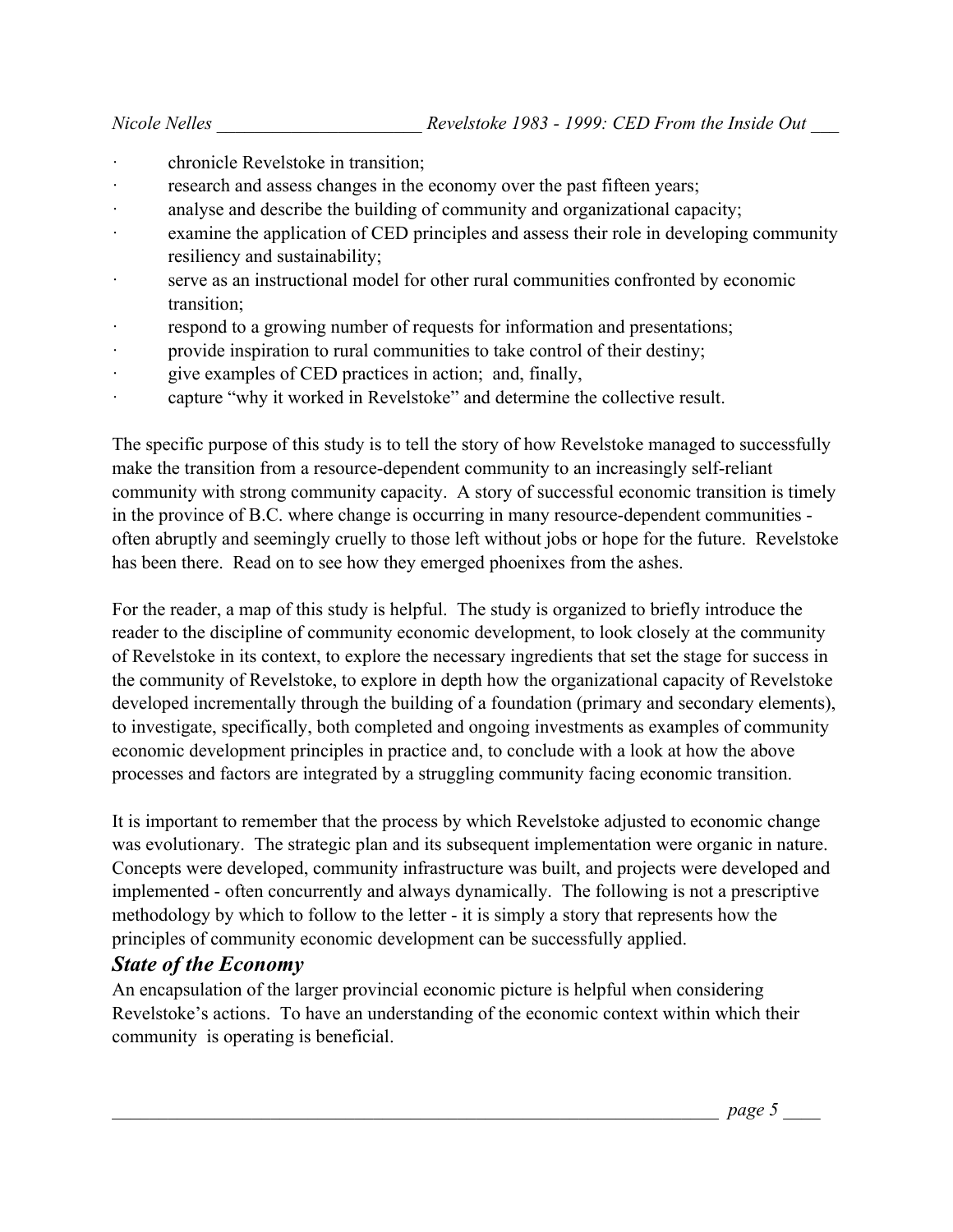In the next few decades, it is predicted that British Columbia will transform from a society that relies heavily on a primary resource base to an established, sustained resource management society. In most parts of the province the status of hydroelectric development, transportation corridors, human settlement and the forest industry reflect this change. The best sites for damming have been dammed, highways and railways are through most low passes, and people live in most of the hospitable terrain. The primary forests are being cut in valleys, and we are beginning to rely on second growth.

This transformation will be difficult for not only the ecological systems on which we rely, but the social and economic systems as well. It is widely felt that the success of this transformation ecologically will depend in part on our knowledge of ecosystems and how they respond to human use. Socially and economically, successful transformation will depend in part on our building of community capacity and the diversification of our local economies. The choices which humans make in the stewardship of this process of change are crucial. We are living in an age of defining moments and rural communities are coming to the realization that only *they* can stabilize and diversify their local economies.

Decision makers of every stripe are suffering from an overload of information so that their actual choices tend to be less well-founded than when they had less information at their disposal. To put it otherwise: we tend to know more while understanding less. Decisions are therefore taken in the face of greater uncertainty; the risks assumed are higher. All this is well known and understood. What is proposed here is to take another look at CED theory by example of a case study. The thought being that the examples of a rural community that has *lived the theory* will *accelerate understanding* rather than only add knowledge.

Revelstoke's story is not unlike many communities in southeastern British Columbia. Their beginnings have, to a large extent, contributed to who they became, and who they are today. This is their story and they share it with you as they feel that within their experiences there have been choices made and paths chosen that are worth reflecting upon.

# Chapter Two - Background

This study focuses on how the practice of community economic development can be most effectively adopted by communities undergoing economic transition. Chapter One has introduced the community of Revelstoke to the reader, and detailed the rationale of the study.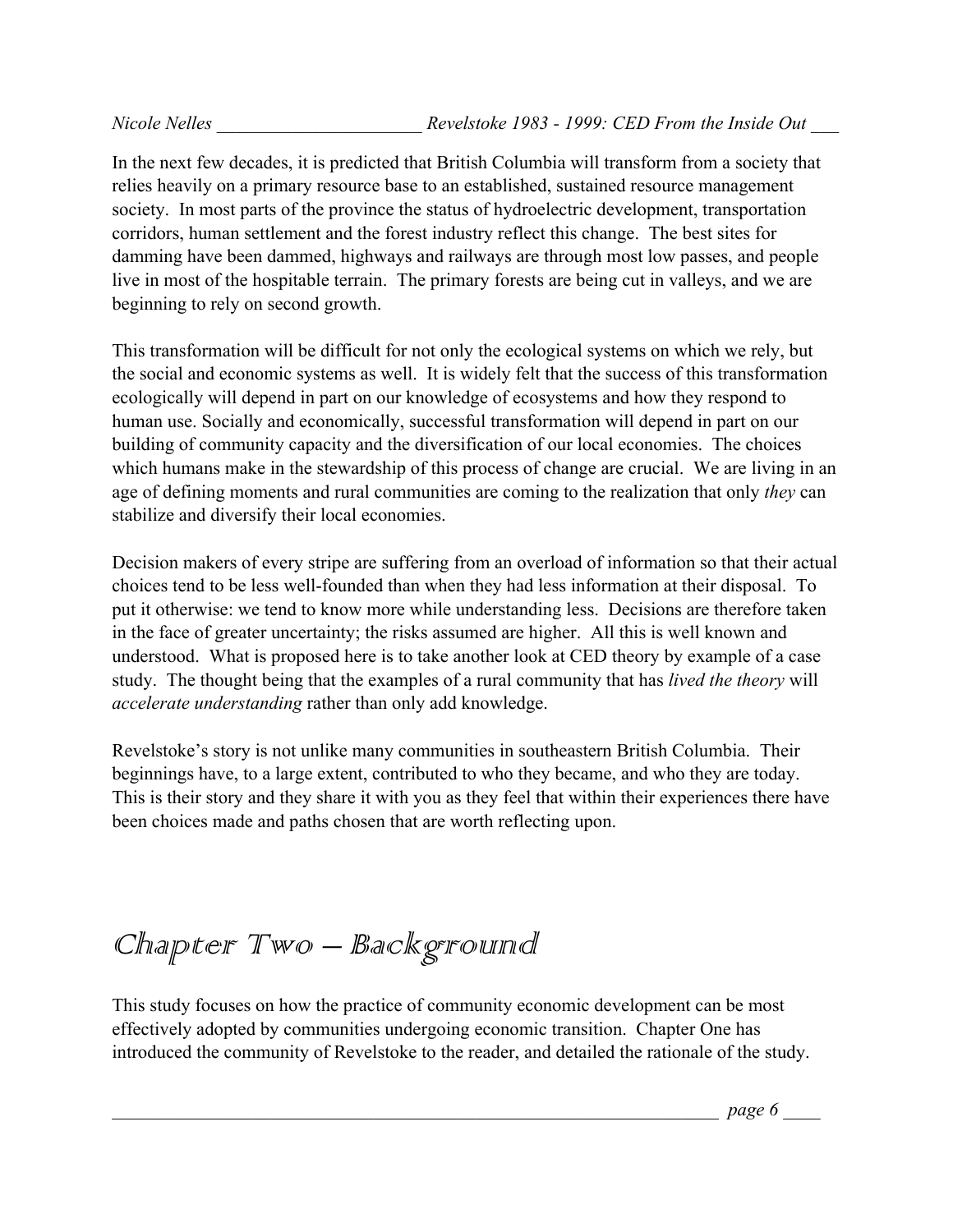Chapter Two's main function is to provide base information on CED. It opens by profiling the study's authors to inform the reader as to the perspective that infuses these pages. It then provides definitions of key terms and concepts, discusses the four ingredients of the community development model, defines the ten ingredients of the local economic development model, outlines the role of community economic development practitioner, and closes by providing the reader with an overview of Revelstoke's economic sectors.

## *The Enterprise Centre*

The Revelstoke Enterprise Centre has been key to the successful implementation of the community's strategic economic plans. The Enterprise Centre is a collaborative partnership between Revelstoke's Economic Development Commission, Chamber of Commerce and Community Futures Development Corporation.

The Enterprise Centre has been a lead actor in the successful economic transition which Revelstoke has endured from 1983 to the present. Their position in the unfolding story of Revelstoke's economic transition - as both a whole unit working together and individual organizations working separately - is the perspective from which this study is written. Each individual organization that makes up this unit will now be described to give the reader a more detailed understanding of this perspective.

The object of the Chamber of Commerce is to promote, through its members, the progress and development of Revelstoke in order to make it a better place in which to live and work. The Business Information Centre offers a wide selection of business information including: starting a business, buying, expanding or revising an existing business, updated information on regulations, taxes, laws and, information on finding supplies and manufacturers. They house a no-cost access to the Internet. The Tourist Information Centre provides information to visitors about Revelstoke and area. They also provide general B.C. tourist information.

The Revelstoke Economic Development Commission is structured to promote economic development conducive to diversifying the local economy, creating job opportunities, shifting the tax burden away from the residential tax payer, and improving tourism development opportunities, while maintaining and enhancing the high quality of life for citizens of Revelstoke.

The Community Futures Development Corporation of Revelstoke (CFDC) is a community-based economic and employment development company. The goal of CFDC is to initiate and facilitate programs and projects to assist with economic diversification and adjustment, and employment development and training. Services provided include the necessary advice, direction, information, financing and training to assist with the establishment of new business in the region. CFDC manages a revolving community loan fund that provides financing for local business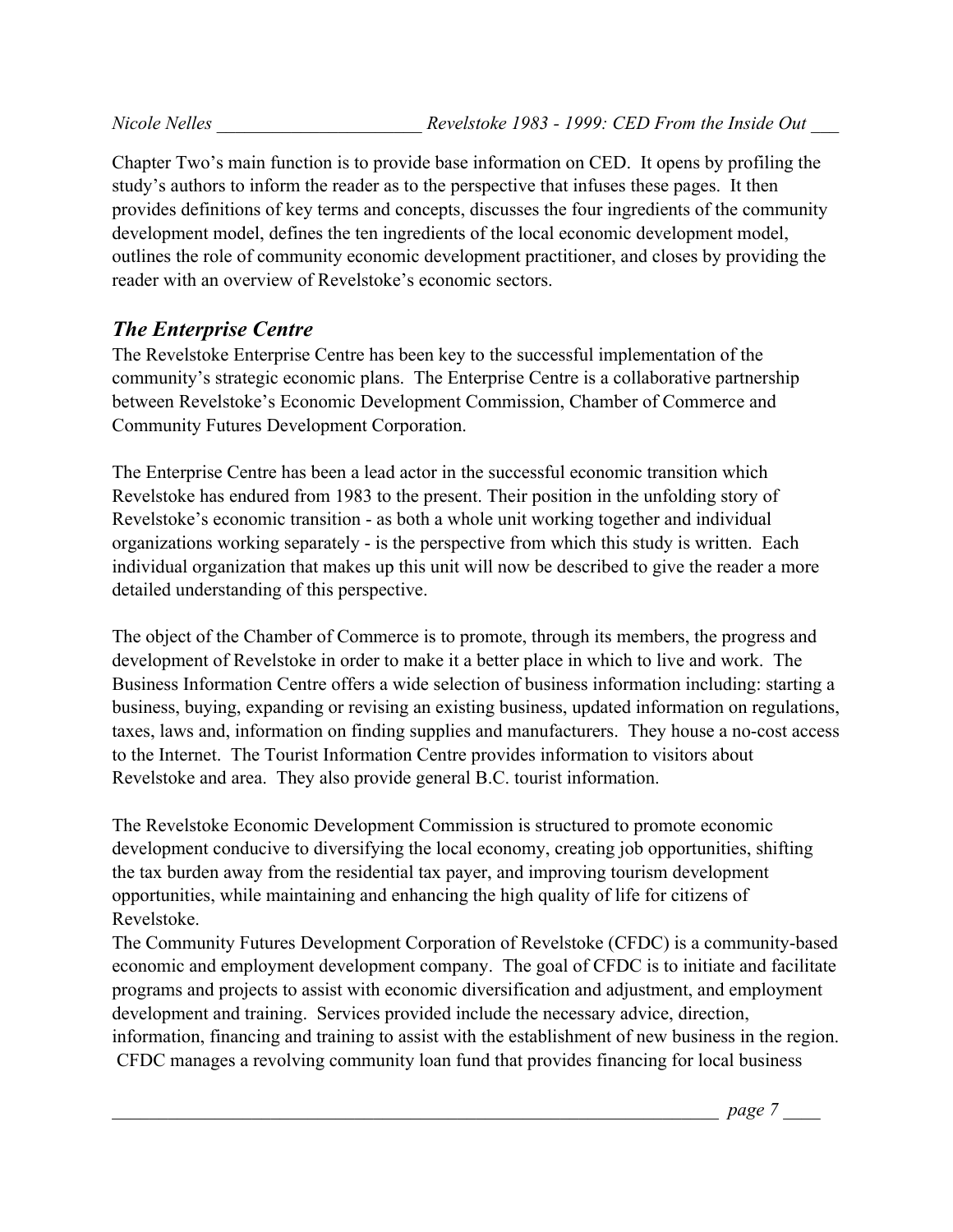development. In addition, loan funds are available to the forestry and youth sectors as well as to individuals with disabilities. CFDC also administers a Self Employment Assistance Program (SEA) which is designed to help individuals become self-employed.

Trust amongst the Enterprise Centre's three organizations was cultivated as they developed. It was helpful that their individual organizational capacity was also developing during amalgamation as these circumstances facilitated a situation where each organization did not need to relinquish staff and control to the extent that established organizations would need to. The parameters of the Chamber of Commerce's traditional role (the most established organization of the three) were stretched to an extent. The link that ultimately enabled these three organizations to amalgamate was a common vision - one storefront building where together they could afford needed equipment, share service delivery, and develop a broad vision for the future of the community's economic health.

During the past thirteen years, from when they joined forces in 1985, the Enterprise Centre partner members have accumulated a wide range of experience and practical skills in building successful community organizations and in the implementation of development infrastructure and projects. Their working relationship illustrates the attributes of CED. They are the authors of this story.

## *Key Definitions*

Economic development and diversification are emerging as key factors for the long term survival and prosperity of many of British Columbia's communities. They are factors in a formula addressing the reduced need for masses of people in the production of goods - especially primary extraction and manufacturing industries. British Columbia's communities are moving away from resource-based employment to employment in diversified business and industry, and self employment. The theme of this study is a method applied to diversify and renew local economies - community economic development (CED). A key component of this method is that in the diversification and renewal of the economy, community members are also empowered and organizational capacity is built.

CED is illustrated in this study by citing two development models - Community Development Model and Local Economic Development - documented in Revelstoke's 1995 Economic Development Strategy. These development models depict what the Westcoast Development Group suggest are required in order to successfully practice CED. The map that will help the reader travel down Revelstoke's road of transition is marked by the combined ingredients of these two development models.

Revelstoke has been widely recognized as a community that has implemented the four key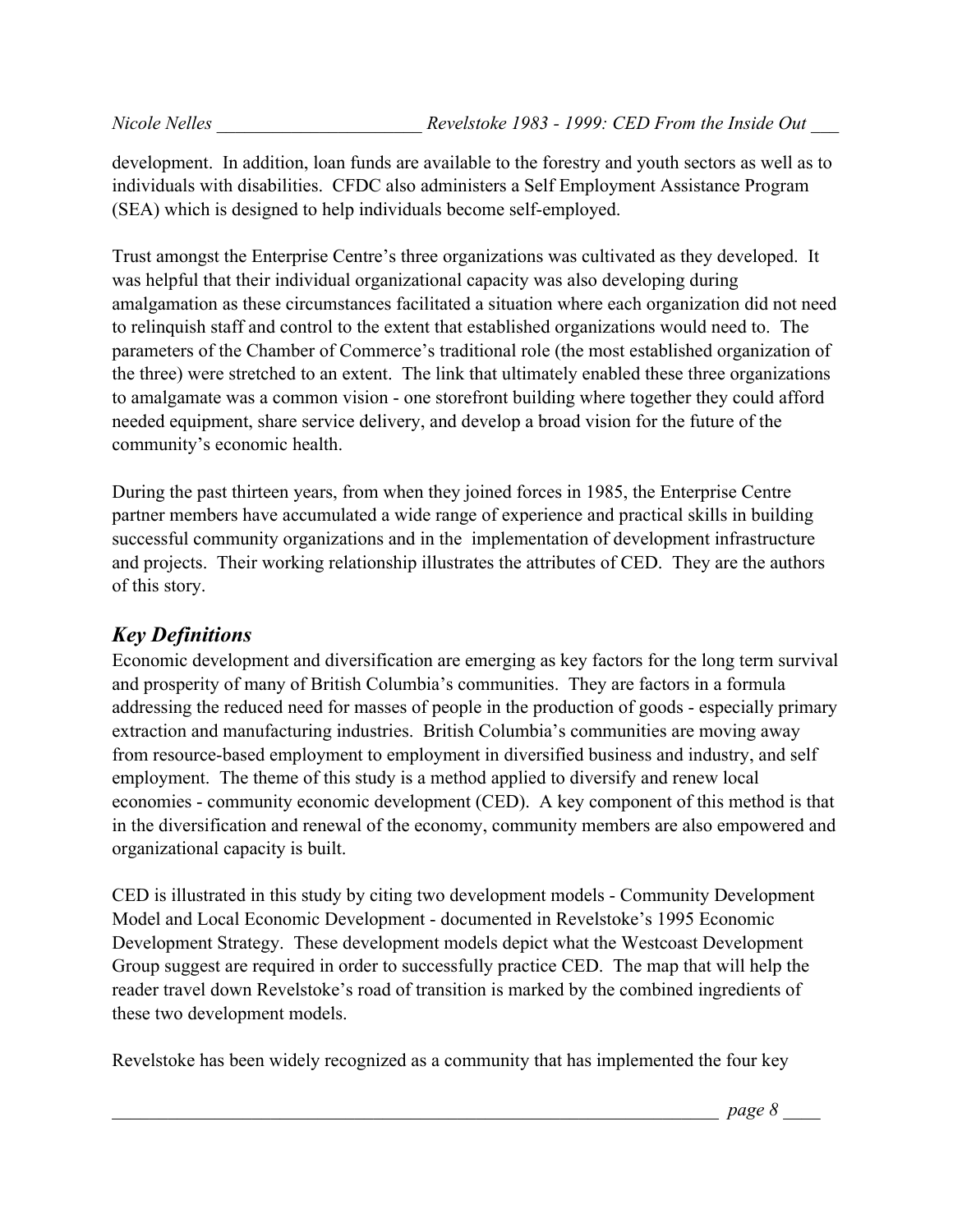ingredients of the community development process while integrating the six key ingredients in building a local economic base. The Enterprise Centre have employed these two development models to guide them in their actions.

The first development model includes six local economic development ingredients: human development, promotion & brokering, loan funds, equity, infrastructure, and planning & research. The second model includes four community development ingredients: leadership; values and attitudes; community decision-making capacity; and, organizational capacity. These ten ingredients combined in practice make up community economic development. They are defined in this section.

The terms community development, local economic development and community economic development (CED) - as is often inevitable with popular terminology - have come to mean many things to many people. The definitions in this section help to reduce this confusion. It is vital that these terms are clearly understood in order to fully grasp how they succeeded or failed in their application.

## *Community Development Model*

Community development (CD) can be defined as a process facilitated by a practitioner - or a group of practitioners - which is designed (by the capabilities within the community) to create conditions of economic and social progress for the whole community with its active participation. It should be noted that the term 'operative' is used interchangeably with 'practitioner' throughout this study.

Community groups are given the power to choose how they participate and, preferably, invite the practitioner to guide a development project which they deem appropriate. Further, CD is the process of involving people in planning and implementing strategies so as to both accomplish tasks and empower the participants.

Four attributes of community development can be distinguished as constituting effective practice. They are leadership, organizational capacity, community decision-making capacity, and values & attitudes. In a community, a variety of individuals and organizations may make it their business to cater to one or more of these CD ingredients.

British Columbia's communities are changing - and the change is being led by community leaders (volunteer or elected). These leaders are guides of change. A guide is a person who facilitates, or shows the way, or directs the movements of a person or group. The practitioners are persons who are trained to facilitate or show the way in, for example, community economic development. They, too, are guides of change. What is key is *how* the community leaders and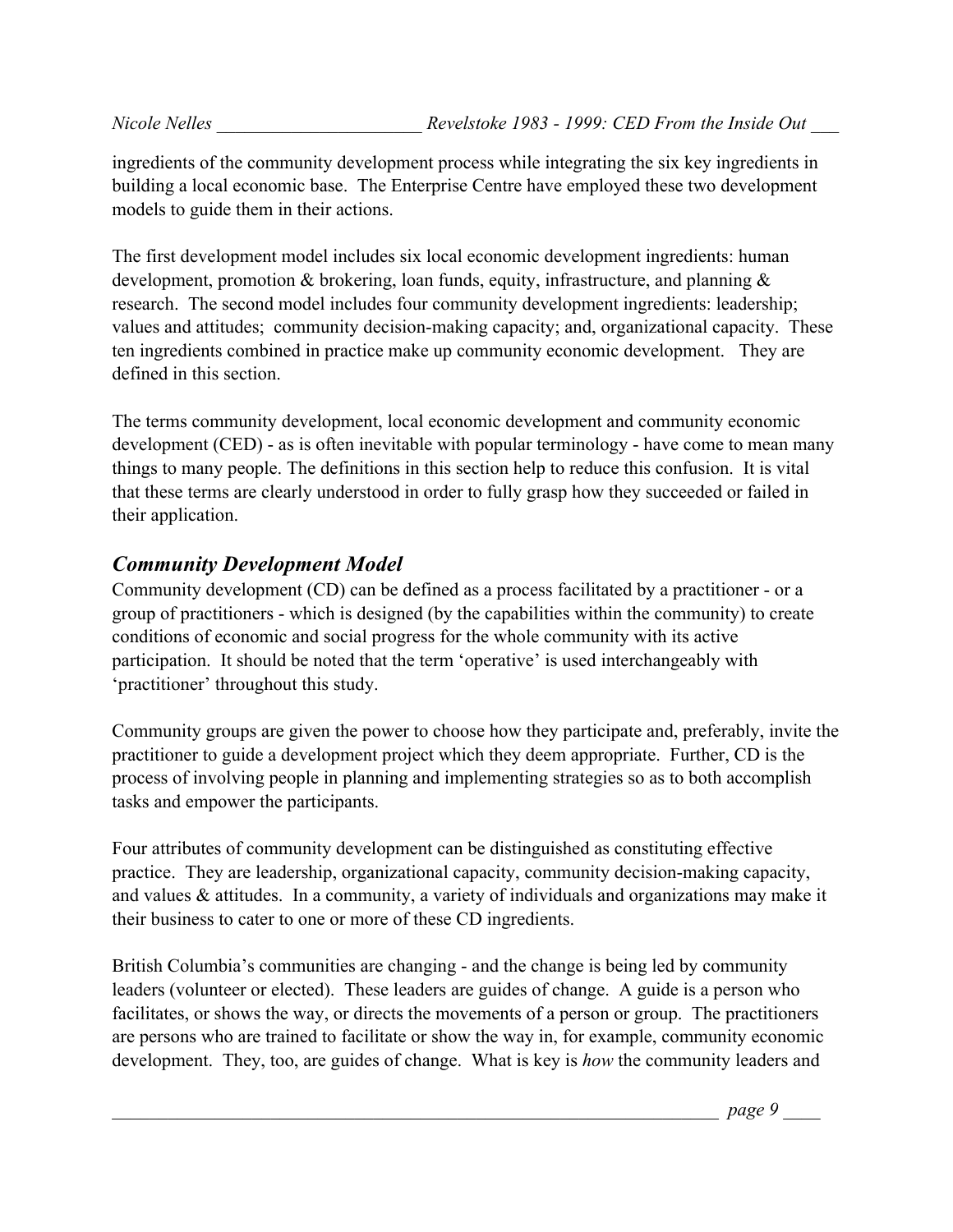practitioners guide the of change. The four ingredients of CD are the *how to guide*. The six ingredients of LED (see below) are the *what to guide*. CD is a process that nurtures the development of leadership skills.

Capacity-building is a critical element of CD whereby the community's self-reliance is contributed to by encouraging the acquisition of relevant skills and the development of supportive structures and institutions. Strong community decision-making and organizational capacity are the vehicles from which CD is driven.

CD builds community decision-making capacity by assisting groups to make and implement small decisions. Over time, people gain the skills to handle larger decisions effectively (empowerment). Attempts to make community decisions when the required skills are not present disintegrates into the chaos often seen at community meetings.

CD develops the capacity of organizations to deal effectively with integrated social and economic issues over the long term. Integrated issues - crime, poverty, jobs, and education, for example - need a forum and organizational structure to be addressed holistically and effectively.

An example of building organizational capacity is Revelstoke's Enterprise Centre - three organizations who have chosen to share resources in an effort to contribute to their own selfreliance. The Enterprise Centre pools their resources, sharing equipment and office space, staff working together, in order to increase their capacity. By coordinating their efforts on many projects, the Enterprise Centre's organizations are recognizing that the local community exists within the context of a larger, complex web of relationships and that its' decisions can have an impact far beyond its own boundaries.

In summary, capacity-building is a strategy that benefits organizations and the community as a whole.

Community development enhances values and attitudes that encourage the mutual support and development of community members, and that accept diversity. In addition, the values and attitudes encourage a community ethic that urges the development of all members, rather than just the elite. Positive values and attitudes that nurture CD are often born in dire economic circumstances.

When crisis is faced, community leaders (both volunteer and elected) *can* conscientiously choose to form collaborative partnerships, and make a collective commitment to contend with the economy. Leaders *can* choose to commit themselves to the community and politic *together* to steadily affect economic stability. How? The answer lies with the threat of change. When crisis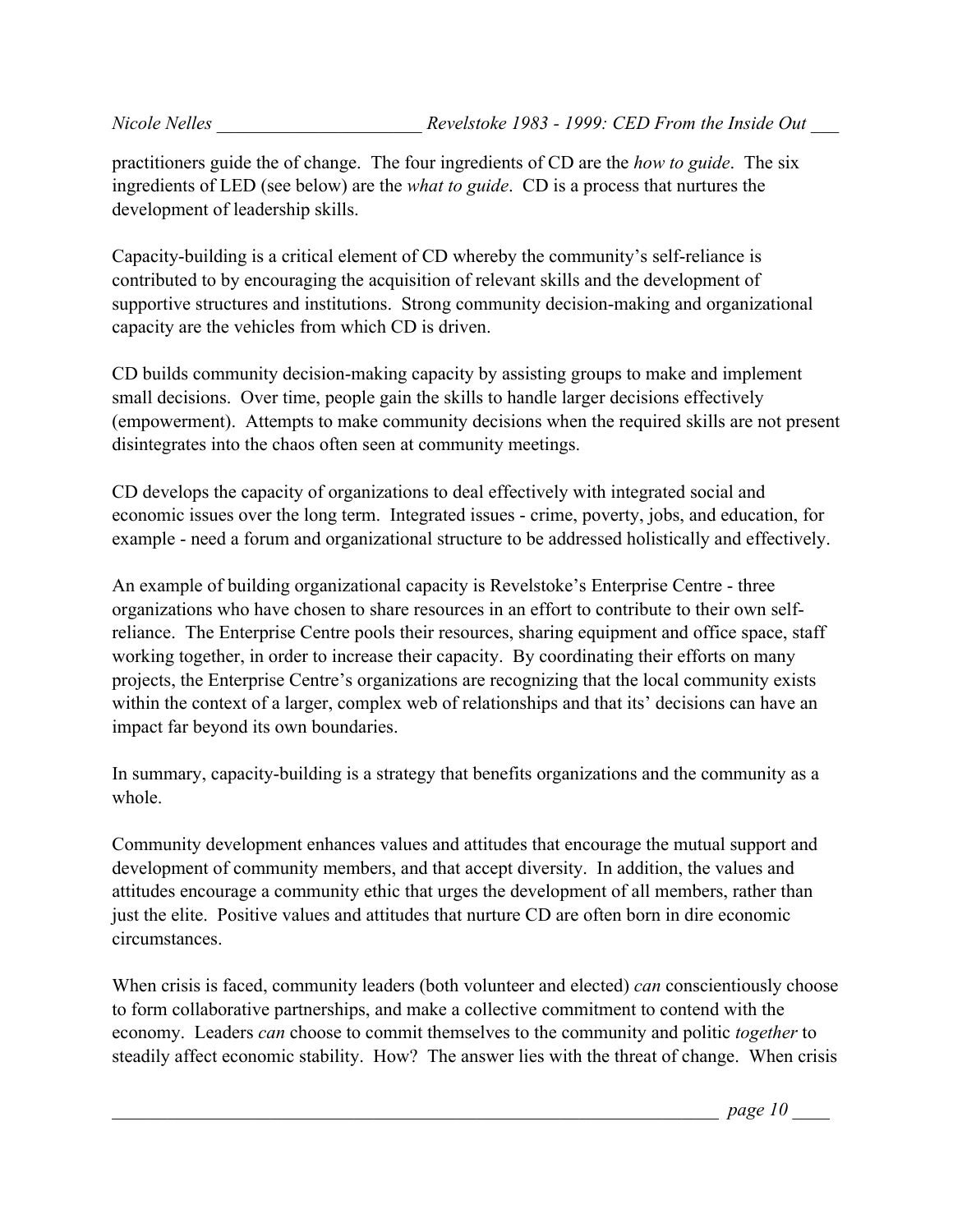strikes, and all seems lost, we still have control over how we react to any given situation. To choose to be cooperative, apathetic or factious. Crisis can nurture the emergence of the values and attitudes needed for the successful application of CD principles, but there needs to be a conscious decision on the part of all community leaders to cooperate.

## *Local Economic Development Model*

Local economic development (LED) is a comprehensive approach to building an economic base that requires six ingredients. The six ingredients are: promotion & brokering, equity, infrastructure, planning & research, loan funds, and human development. For a local development strategy to succeed, it is imperative that systems and organizations are in place so that all six are readily available to the community.

Loan funds must be provided to help businesses start up or expand. The businesses may be individually owned or may be controlled by the community. They may turn to a variety of sources to secure the necessary financing: banks, credit unions, individuals, and government programs are among the best known. A community partner with a different attitude than traditionally held is Revelstoke's credit union who has, for example, considerably upped their commercial lending.

Human development is vital to the long term growth of the community. It is critical that an area has an education system which trains people to meet local needs and opportunities. This means more than schools - some of the best training available is that which occurs on the job. In addition to technical skills, training is needed to ensure that community members develop the capacity to be business owners and managers, not to mention directors and staff members of organizations involved in the community's economic development.

Promotion and brokering are essential ingredients that involve people capable of completing marketing plans and arranging subcontracts, partnerships, and joint ventures. This is the catalyst that pulls together the actors and sees a project through. At the community level there are often opportunities and the ingredients necessary for effective action - but people are also needed to identify these opportunities and the ingredients necessary, and then sew it all together into a working development system.

Vital to many business deals is access to equity (investment capital) - people and organizations who are willing to take the risk to become part owners of an enterprise. In small businesses, the investors may be the entrepreneurs and their family members or friends. In larger businesses, considerable equity may be invested by banks, corporations, and complete strangers. A lack of equity is a major barrier to many people wanting to start a business or community venture.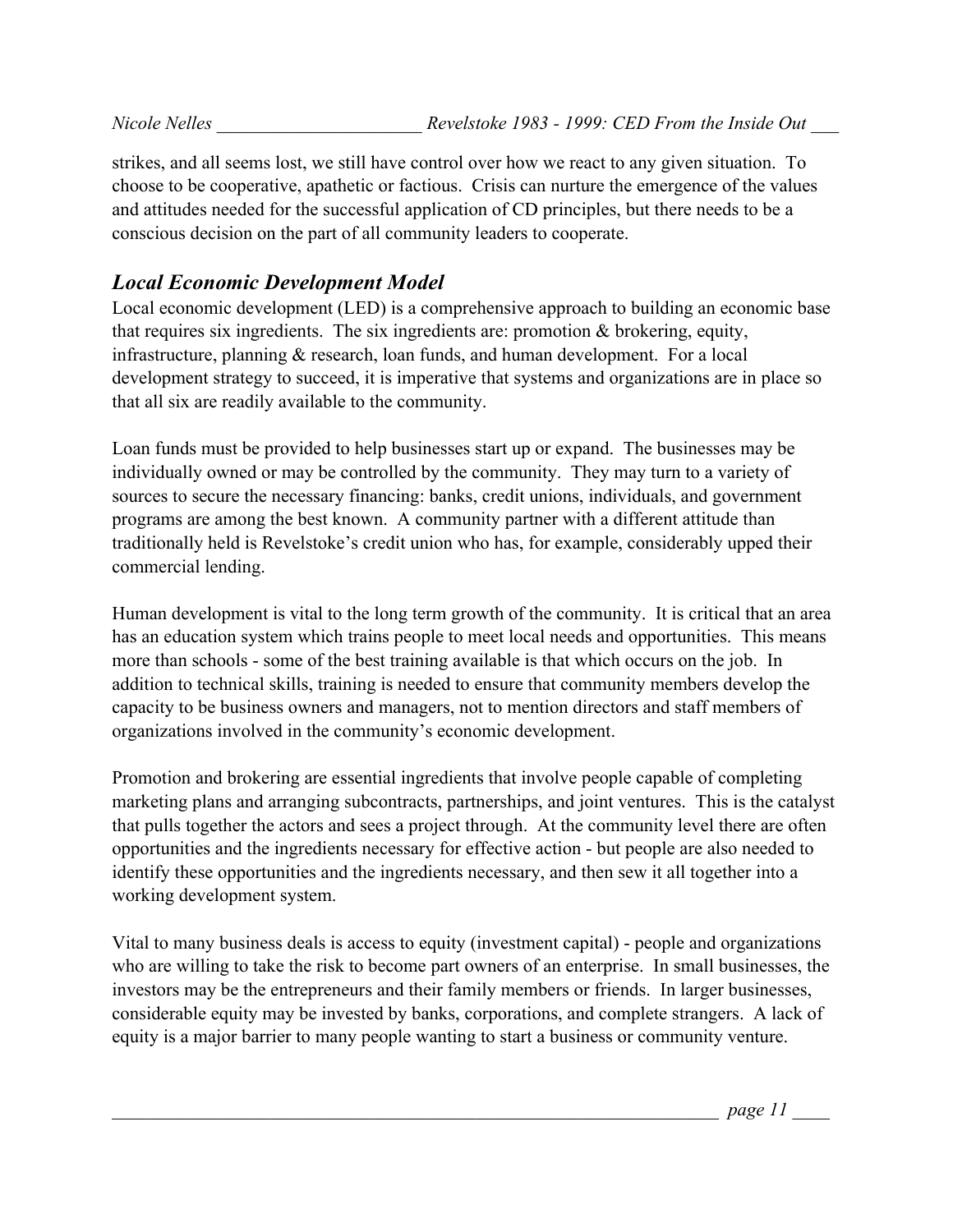The Enterprise Centre has the means to develop its own equity base, preventing any cause for concern regarding eventual independence from government. Community-based businesses including the Railway Museum and the Revelstoke Community Forest Corporation also build the financial capacity of the community.

Planning and research are both essential to successful local economic development. People working in economic development have to have up-to-date information about the regional and local economy. Community statistics, sectorial activity and key actors, regulations, new opportunities, the human resource situation – all this and more must be readily accessible and steadily replenished if people are to have the facts they need to make wise decisions. Each organization also needs the research capacity to seek out new markets and the create new products. It is also important to establish goals and objectives for local economic development that are realistic, given the regional economic situation. This requires an accurate interpretation of the research for planning purposes.

Planning, opportunity identification, and brokering is an aspect of CED that involves working through the following steps: concept, strategy, partners, negotiation, inking the deals, legals, business plans, and management. In community organizations it is either staff or the board who carries out each of these functions. Crossover members between boards in a community are needed as this is fundamental to the effective delivery of the goals of the community's vision.

Infrastructure is a key ingredient in LED. Without community-based systems to supply and maintain roads, water, electricity, telephone, and sewers, enterprises must sustain the costs of providing these services on their own. These added costs deter new ventures from making a start in a community. Other forms of support for development can also be considered infrastructure. From a business point of view, infrastructure includes such things as the attitudes of residents and local government, information services, and business organizations. In short, the climate for enterprise in a community can be considered infrastructure.

It is not necessary that one organization perform all these functions. In order to secure the greatest benefit for the community, however, it is important for all six to be done in some coordinated manner. Westcoast Development Group expanded these definitions in the Economic Development Strategy (1995) in terms of what needs to be done in Revelstoke in order to initiate these six CED ingredients. The identification of these six ingredients is yet one more useful component of the economic development strategy.

When the above two development models are linked in practice, they create community economic development - **CD + LED = CED**.

Examples of how the 6 key ingredients of LED were met in Revelstoke include: *human* 

\_\_\_\_\_\_\_\_\_\_\_\_\_\_\_\_\_\_\_\_\_\_\_\_\_\_\_\_\_\_\_\_\_\_\_\_\_\_\_\_\_\_\_\_\_\_\_\_\_\_\_\_\_\_\_\_\_\_\_\_\_\_\_\_\_ *page 12* \_\_\_\_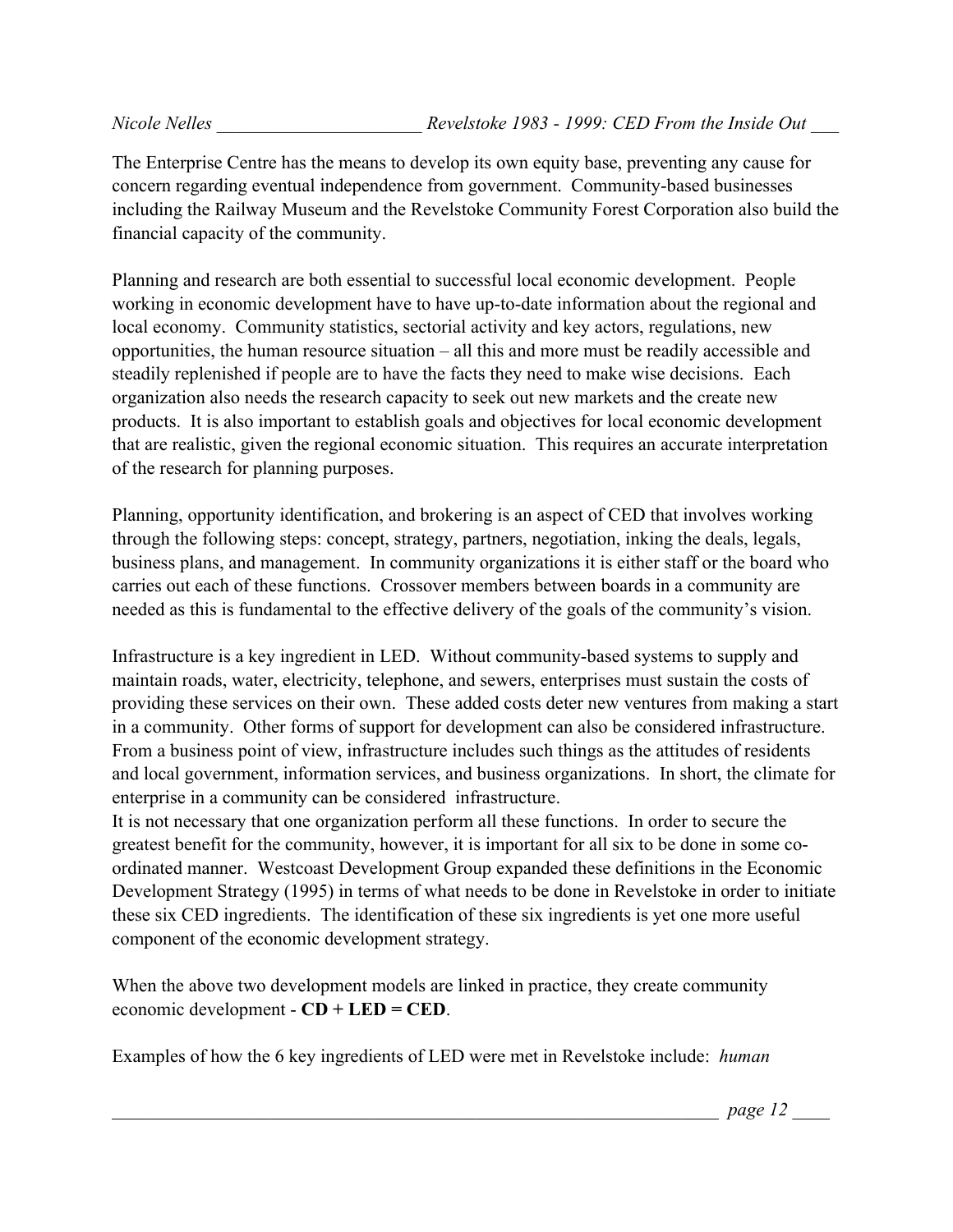*development* - train people to deal with the new economy; *equity* - ante to play the game as a collective body; *debt financing* - lead corporations and CFDCs; *infrastructure* - fibre optic cable, airport; *promotion and brokering* - people linking opportunities, stakeholders and the necessary ingredients together in a good marriage - sewing the pieces together; and *planning and research* - economic development strategy, process and planning is important to maintain a relationship with the community as the 'check back' with the community.

When local economic initiatives are tempered with the process of community development, a strategy moves from being one of local economic development to one of community economic development (CED). CED is a perspective which makes the community the foremost player in its own growth or renewal. If the goal of regional economic development is to create healthier communities and individuals and to minimize poverty, then local economic strategies must make community development part of their agenda.

Communities can no longer rely on the actions of powerful outsiders or a few resourceful insiders to meet economic and social needs. From the CED standpoint, the community's dependence on the initiative and resources of a select few people is part of the local dilemma. What needs strengthening is the capacity of the community's members to plan and build an economic future which suits their values, priorities, and needs.

## *Community Economic Development Practitioner*

CED is a vehicle through which economic and social changes are enacted at a local level. The change is defined and directed by members of the community. CED aims to turn community members into vigorous participants in the local economy. It requires grassroots participation in throughout the process. It enables local people to mobilize and increase their resources and capabilities. It clarifies needs, and helps people to get and use collective resources to meet those needs. The CED practitioner's role is to aid in setting specific, clearly-defined goals to meet the community's needs - to guide the change.

CED is further a process by which communities can initiate and generate their own solutions to their common economic problems and thereby build long-term community capacity and foster the integration of economic, social and environmental objectives.

The central issue of community economic development is empowerment. This belief builds on another: the overall change that a CED practitioner *guides toward* is transformation. Empowerment is a process of recognizing one's own strengths, of using those inherent strengths to set one's own direction, and subsequently, of making constructive changes to improve one's life. This is a participatory approach to CED which can be successfully adapted by operatives to assist citizens to become involved in the processes of creating their environments and designing

\_\_\_\_\_\_\_\_\_\_\_\_\_\_\_\_\_\_\_\_\_\_\_\_\_\_\_\_\_\_\_\_\_\_\_\_\_\_\_\_\_\_\_\_\_\_\_\_\_\_\_\_\_\_\_\_\_\_\_\_\_\_\_\_\_ *page 13* \_\_\_\_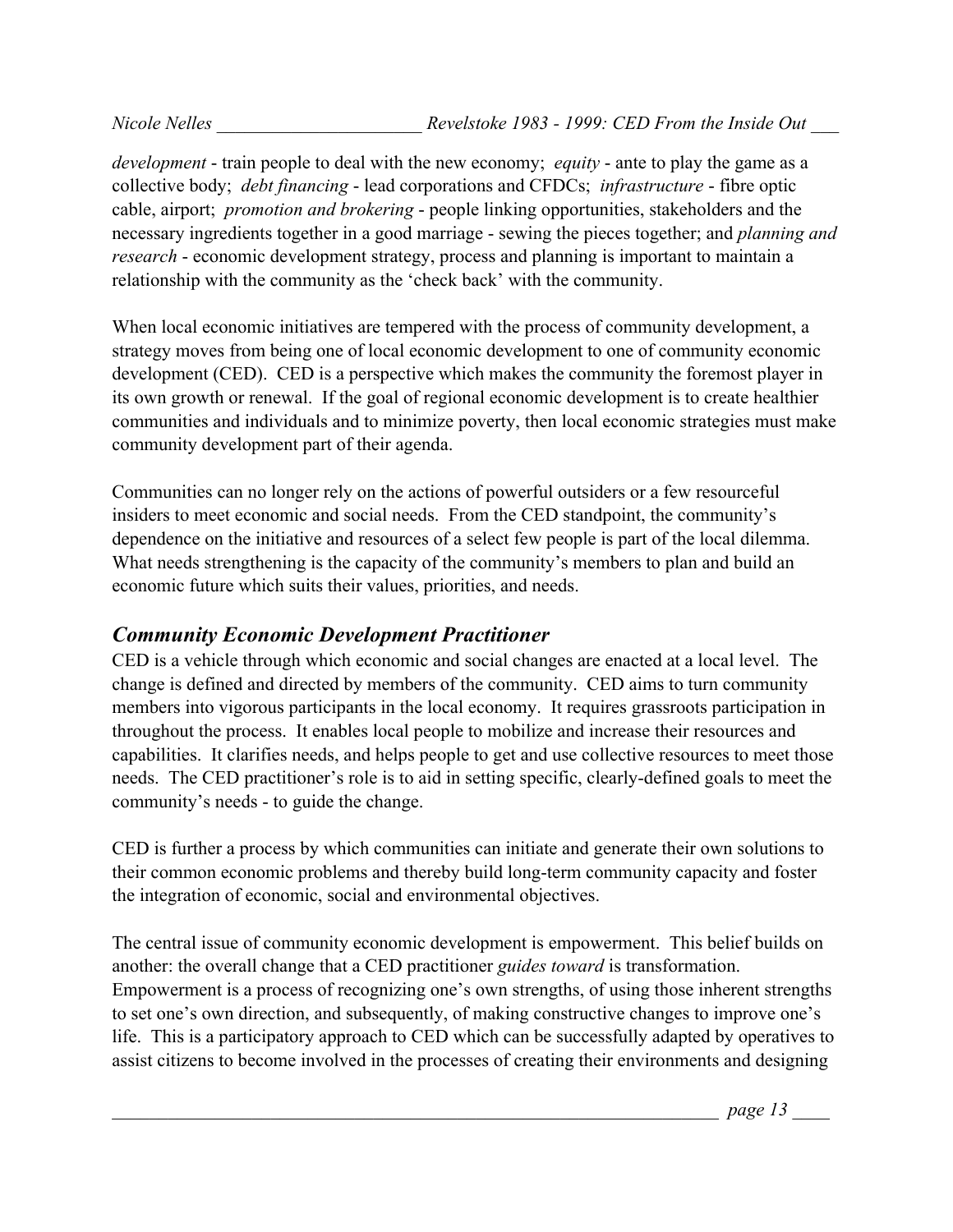their futures.

Empowerment is a process of transformation from powerlessness. The goal of becoming empowered is for individuals and groups to gain a new sense of dignity and worth and make decisions for themselves. Empowerment builds community capacity - the ability with which a community is able to contain, receive, or accommodate change.

In all cases of community economic development, the transformative potential of goals set should be the central concern. Each step taken in the process of CED should be seen not only as a goal in itself but also as a contribution toward a process of transformation to improve relations of citizens. The transformative capacity of sound CED practice is through its power to empower individuals from all segments of the economy, giving them voice, and an ear (they are given an opportunity to speak, *and* be heard). Tranformation is the process of making a thorough change in character, scene, or state. It is key to building community capacity.

The CED practitioners at the Enterprise Centre operate based on their beliefs in the true sense of the praxis philosophy. In community economic development, praxis is the practice of reflection, action, evaluation and further reflection, intended to result in sensitive, thoughtful change. CED monitors and evaluates its progress through community-derived and appropriate economic, social, cultural and ecological indicators.

Praxis is a responsibility of the CED practitioner to act in a considerate, serious manner, and not haphazardly or unfeeling. The Enterprise Centre's CED practitioners' actions are guided by this spiralling philosophy, where the loops are sometimes long in taking shape, and drastically wide or narrow in their size, but nevertheless continually spiralling upwards. Praxis is the basis of mobilizing empowerment, capacity-building, and transformation.

The key to successfully practising CED principles is to not lose sight that the main objective of CED is the mobilization and full utilization of the human resources of the community. In the diversification and renewal of the economy, community members are also empowered and organizational capacity is built. The CED practitioners work themselves out of a job by providing only initial guidance, leaving the investment behind in the care of those who have been empowered to guide on their own.

An excellent analogy is that CED practitioners are the pit crew, and occasionally the test drivers, in any number of car races. They are in the pit ready to put the tires under the vehicle, but someone else ultimately always drives the race car away when the rubber hits the road.

## *Economic Sector Overviews*

Revelstoke's economy is based on four primary components, each having almost equal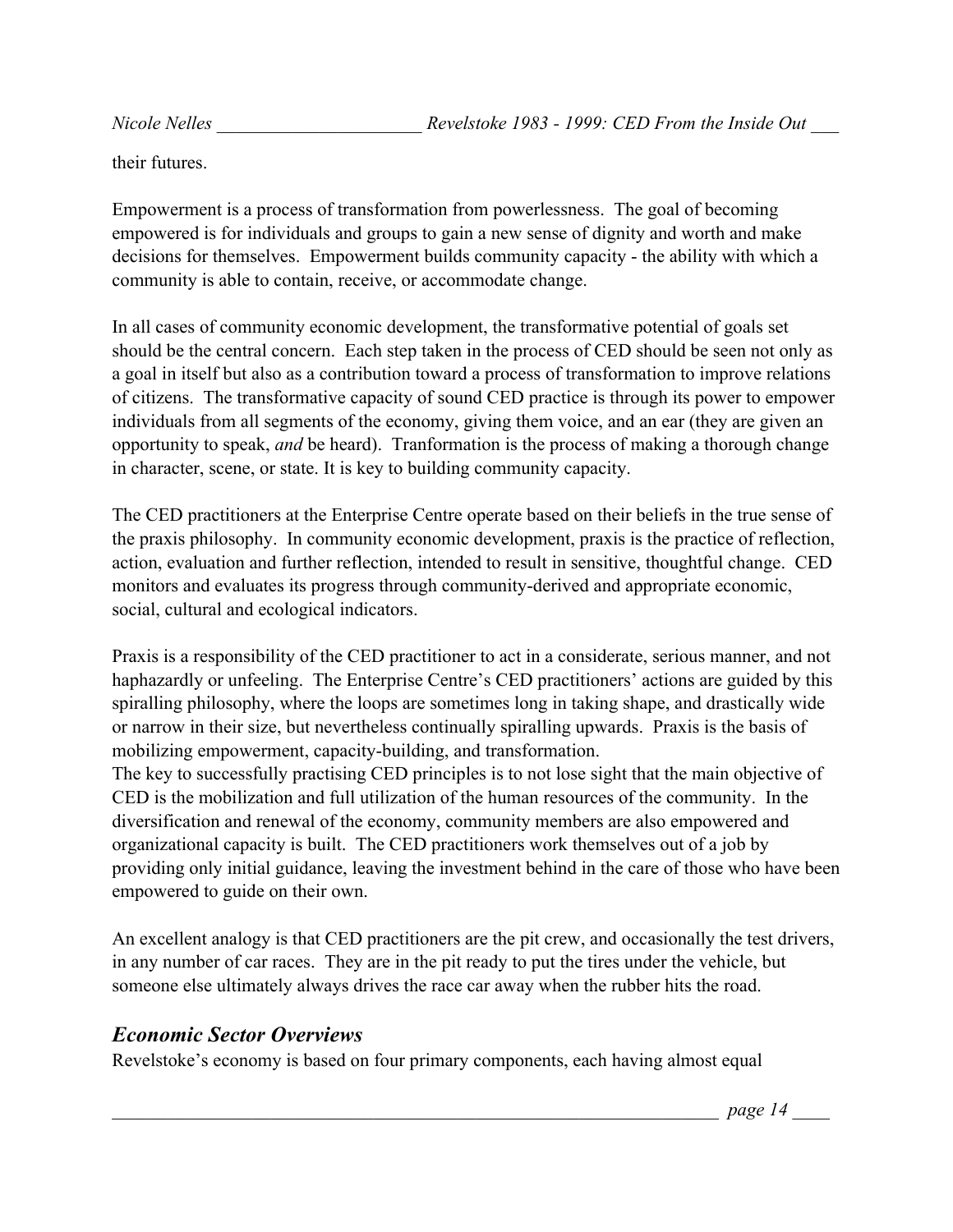importance: the forest industry, transportation (primarily rail), tourism and government services. The forest industry has become even more important to Revelstoke's citizens over the last decade. In the last five years, on the other hand, the importance of the transportation sector to sustaining the citizens of Revelstoke has decreased. Tourism is the largest sector employer in Revelstoke, and claims the highest employee participation. Although not contributing a high income base, this sector does contribute many second incomes to Revelstoke households. The government sector employs approximately six hundred employees in the community. A fifth sector is emerging in Revelstoke: water. Approximately one hundred and fifty individuals are employed in this sector, by either electrical generation or the growing water bottling business.

When discussing Revelstoke's economy it is important to explain that it is the community's experience that the economic 'trickle down effect' does not work. In order for the less advantaged to become involved in the economy, they need to be directly addressed and not left to the whims of the market.

The Enterprise Centre's advocation of the health of the forest industry is a living example of this philosophy. Their emphasis has been on the intensive (value-added) versus extensive use of wood. Therefore, less wood is being cut, yet more jobs exist. Their faith and commitment to this possibility achieved long term employment stability, growth and adjustment in the forest industry for individuals who, if left to pure traditional economic philosophy, would otherwise be out of work. CED is the antithesis of the trickle down effect.

The Economic Development Strategy (1995) studied Revelstoke by considering her separate economic sectors. These sectors include: forestry, transportation, tourism (development & marketing), community, organization  $\&$  human resources, other natural resources (mining  $\&$ water), government services (national, provincial, local, Parks' role), and business development & finance (small business training & retail). Each sector is now given parameters for comprehension.

#### *Forestry*

Forestry has been an important sector in the Revelstoke economy, and is projected to continue to be over the next five years and most likely beyond. A decrease in the Annual Allowable Cut (AAC) of 16% is expected to have only a small impact in terms of job loss in current activities. In addition to current activities, significant opportunities exist in this sector in specialty processing, value-added manufacturing, intensive silviculture, and forest planning and management. There is every likelihood that the number of jobs in this sector in Revelstoke will at least stay at their current levels if not show a slight increase over the next five years. Beyond that time, there is lack of certainty due to potential changes to the AAC.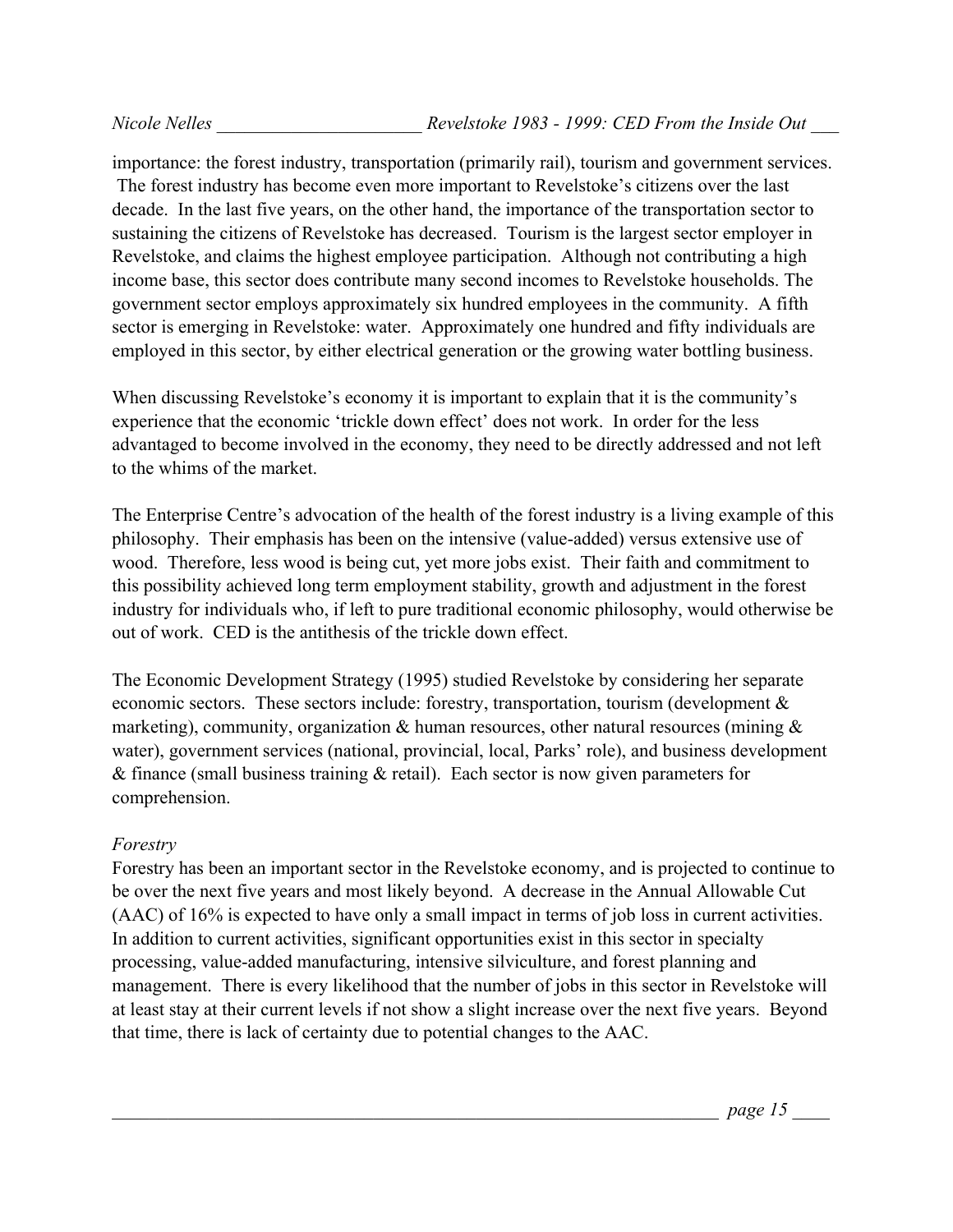In Chapter Four, the story of the Revelstoke Community Forest Corporation is told. This example of a CED application falls into the forestry sector. The Revelstoke Community Forest Corporation has experienced yet another financially successful year with a net income of \$470,000 for the past year (year end April 30, 1998) and total retained earnings of almost \$2.5 million in their first five years of operation. This represents almost 50% per annum return on the City's original investment of \$1 million. Therefore, despite the challenges of changes in forest practices and land use - and the current contraction of the timber industry provincially, Revelstoke is in an excellent position to continue its success.

#### *Transportation*

Revelstoke was virtually built on the transportation sector. This sector remains a significant part of the economy. The role of road maintenance and railroad operations will continue to be a significant part of the community. This sector, however, is not expected to expand, except for short-term road construction (if the Trans-Canada highway is expanded to four lanes) and potential development of the airport. A major shortcoming of the community is a lack of scheduled air services.

The Revelstoke Airport is located at the base of Mount Mackenzie, four kilometres from Revelstoke's city centre. The airport elevation is 443 metres (1453 ft.) above sea level with surrounding mountain peaks to more than 3048 metres (10,000 ft.). Existing facilities at Revelstoke include: a 4,700 ft. long, by 75 ft. wide, runway; paved apron and taxiway; air terminal building; an atmospheric Environment Service station; Unicom Radio for emergency use; Remote Communications Outlet; Water Landing Strip with seaplane dock; two helicopter operations; fuelling facility with 80 octane, 100 octane and jet B fuels; Forestry firefighting tanker base; a airplane brokerage operation; and private hanger developments.

Currently the airport is a base for two helicopter and one aircraft charter operations. There is no scheduled commercial air service available at Revelstoke. The Revelstoke Airport facility was constructed in 1971 by B.C. Hydro on the bottom lands of the Columbia River Flood Plain to replace the existing landing strip which was flooded by the Keenleyside Dam construction. Title to the airport was transferred to the Columbia Shuswap Regional District which now operates and maintains the facility.

The challenge facing the Revelstoke airport is to be able to land aircraft in a mountainous terrain with any degree of reliability. In partnership with the Regional District and Transport Canada, Revelstoke funded a Microwave Landing System study and a Navigational Aid study. The installation of navigational aids or a landing system would improve the utility of the airport. The report generally indicated that a Microwave Landing System was not feasible based upon the current location of the airport and Transport Canada criteria. The report did include that with the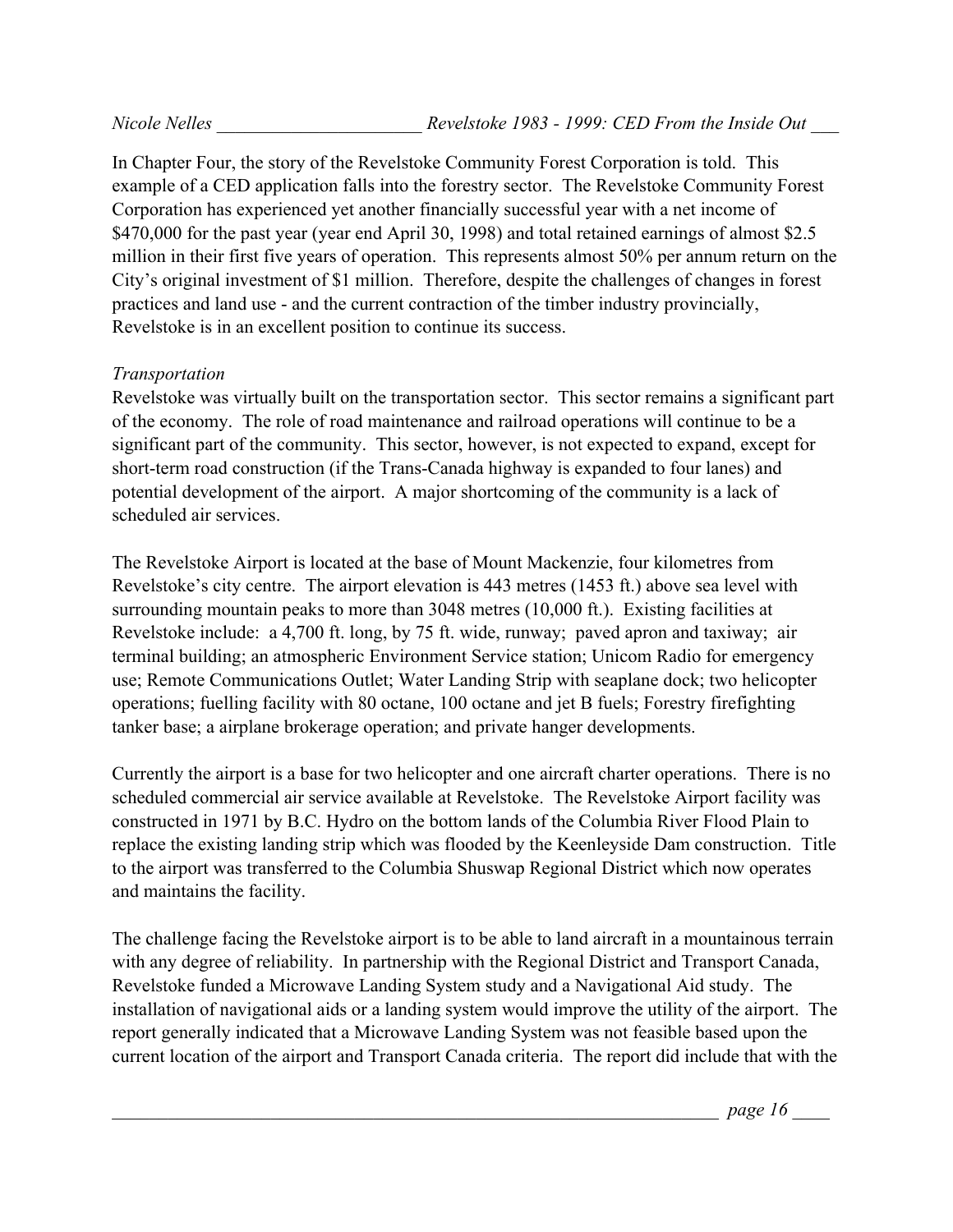installation of Distance Measuring Equipment (DME), Non-Directional Beacon (NDB) and lights there could be significant improvements to the visual flight regulation approach by lowering ceiling limits. The navigational aids have not yet been installed. Other studies have followed, all aimed at mitigating the factors that are preventing improved air service.

It has been recognized, for some time, that improvements to the Revelstoke Airport would enhance the opportunity of providing regular scheduled air service to the community, and ultimately contribute to reducing feelings of isolation often experienced in the community. No improvements have been made. However, this investment continues to remain a high priority on the community's agenda as deemed by the Economic Development Strategy (1995).

#### *Tourism (Development & Marketing)*

The tourism sector continues to grow in the Revelstoke region as it is provincially. With our Canadian dollar at a twenty year low, Canada is a very reasonable destination for out-of-country visits. The same rates make trips abroad relatively expensive for Canadians and encourages them to instead be tourists at home. Tourist attractions and infrastructure continue to develop, fuelling tourists' interest in this region. Tourism should be the growth sector in Revelstoke over the life of the new economic development strategy. It will provide the bulk of new basic sector jobs over the next ten years.

In Chapter Three, both volumes of the Tourism Development Strategy are detailed. These strategies evolved from the Economic Development Strategies. They are key to determining the community's priorities in tourism. Further, they propose investments and projects that are worth exploring to strengthen the community's overall economy.

The Enterprise Centre itself plays a key role in the tourism sector, particularly one of its organizations, the Chamber of Commerce. The Railway Museum - discussed in Chapter Four plays a key role in the community's tourism base. The proposed Columbia Mountains Centre also detailed in Chapter Four - would also contribute to the community's tourism activities.

#### *Community, Organization & Human Resources*

This sector of the economy encompasses many areas, including: training programs and facilities; development in the community of the capacity and facilities to host conferences; the deliverance of visual and performing arts; heritage conservation and downtown revitalization; and targeting the needs of low income households.

Seniors are playing a growing role in the Revelstoke community, and are an important element of this economic sector. In B.C., the trend is for more and more seniors to stay in their home communities when they retire. This holds true for Revelstoke. Some seniors who left upon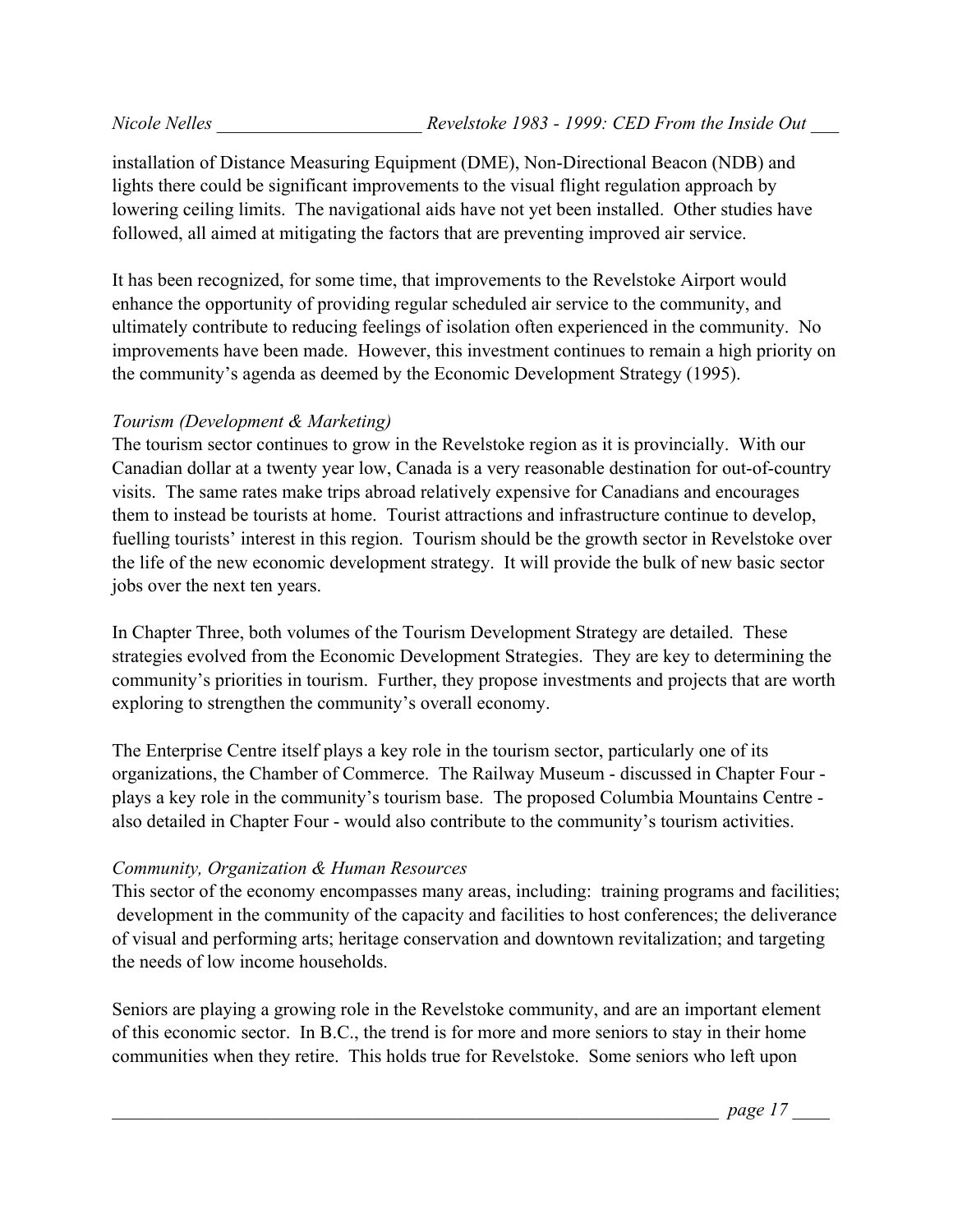retirement are returning to the community. With attention to the needs in this sector, growth in the number of seniors who stay, return, or are attracted here could easily increase, and with it the demand for services.

The Adult Learning Council, the Community Skills Centre, the Community Career Centre, the Columbia Mountains Institute of Applied Ecology, and the Columbia Mountains Centre - all described in Chapter Four - are examples of the application of CED principles in this sector of the economy in that they provide opportunities for training.

The feasibility of an Arts Centre, being studied by the Revelstoke Arts Council, addresses the need stated by the Economic Development Strategy (1995) to develop a performing arts facility for the community. The Arts Centre is discussed in Chapter Six as an upcoming initiative.

#### *Other Natural Resources*

Mining explorations and development have historically been an important component of the Revelstoke economic base. With the initial closure of the Goldstream Copper Mine in 1985, an ongoing contact was maintained with the owners in order to support them with any possibility of reopening. The Economic Development Commission lobbied the provincial government, a number of times, with respect to providing support programs for mine owners.

While it is recognized that a community can only provide a supportive role, Revelstoke's efforts to lobby government have not been successful. Goldstream Mine reopened as a result of improved world copper markets and provided 110 jobs. It has since closed in 1996 and has not reopened since. A mentality persists that mass production jobs in the resource sector are vital to a community's well-being, and the discussion often centres on wage levels. Jobs in the mining sector, for example, are typically high paying. A pressing question to ask is how to face a future where the average job that is available is low paying? The answer may be found in small business development (discussed further in Chapter Five).

The future of mining in Revelstoke is not lost. 1999 brings a province-wide Safety in Mining workshop to the community which is bound to regenerate interest and potential in this area. A review of the mining opportunities and plans in the region is a proposed project in this sector that has not yet been undertaken.

While Revelstoke has endeavoured to promote industrial development in the community, only modest progress has been achieved. In the early 1980's the City developed an industrial park and in 1986 the City of Revelstoke participated with Inland Natural Gas and the Ministry of Economic Development in the production of the Venture Inland development promotion. The promotion consisted of a video and print package. The industrial development which has taken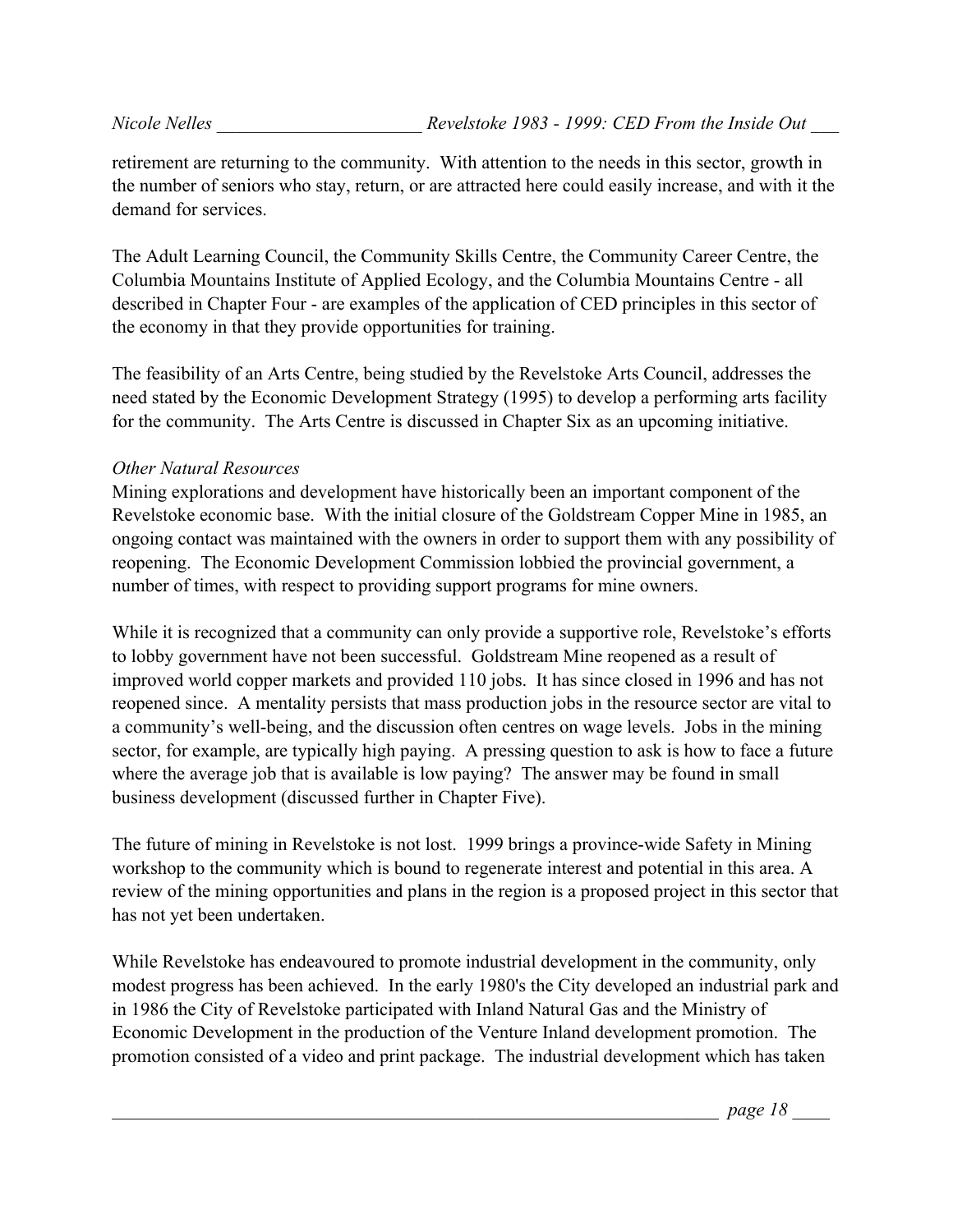place in the Revelstoke area has been tied to local resources and has been undertaken by local residents.

Currently the water in the region provides hydro power, bottled drinking water, and recreation areas. This is a key resource in the region. Two water bottling operations have developed in the region, along with several businesses in the area of value added wood products manufacturing. Both of these areas hold much promise for the community of Revelstoke.

#### *Government Services*

National and provincial government services will continue to be under significant pressure to shrink over the next ten years. This is not expected to be a growth sector. The main exception will be Parks. The number of activities in the provincial and national parks is expected to expand over the next decade, particularly as National Parks move towards self-funding operations. The increase will not likely be in government staff but instead be in contact staff or individuals operating businesses under licence in the parks.

The Economic Development Strategy (1995) responds to this prediction by proposing a project that would assist Parks Canada with the development of commercial opportunities as part of their plan of cost recovery.

Local government services, since they reflect population size, will expand as the local population grows. If the population does grow from increased activity in the tourism, small business, and forestry sector, the number of staff in this field is likely to rise gradually to meet the increase in service demand.

#### *Business Development & Finance*

The Business Development and Finance sector is predicted to continue to increase, following the national trend. Revelstoke is a superior community in which to live, especially in the eyes of people who enjoy the physical environment or who have young families. As a result, this sector (information-based occupations in particular) will continue to grow.

The Retail sector follows the demand established by the other sectors. At the time of writing the Economic Development Strategy (1995), retailers were cautious about the future. There is every indication, however, that the forestry sector will stabilize and that other sectors have significant potential (water). If the tourist, small-scale business, and forest industries grow, the retail sector will follow in their wake.

The separation of these seven sectors of Revelstoke's economy eases analysis to strategically build strength and diversity.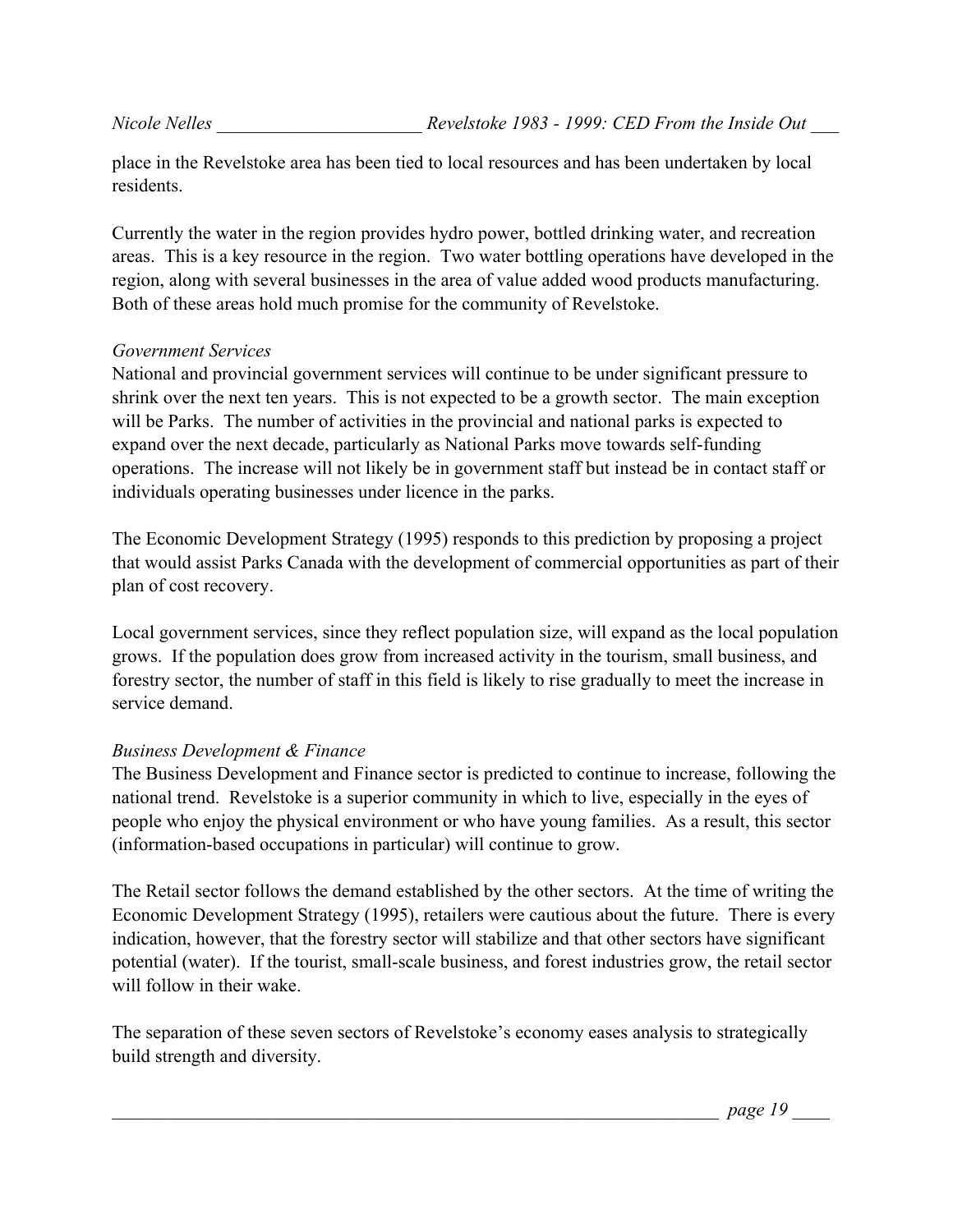Chapter Two concludes the introductory background material portion of the study. The two introductory chapters have served to introduce Revelstoke to the reader, define key terms used throughout the study, and outline the key ingredients needed to comprehensively build a strong, diverse economic base. Chapters Three and Four detail the various elements that occurred to initiate Revelstoke's economic transition.

Simply, Chapters One and Two are *principles* of CED, Chapters Three to Six are *examples* of CED, and Chapter Seven is a discussion of the *struggle to implement* CED in your own community.

# Chapter Three - Prinnary Elennents

Chapter Three opens by describing the primary elements that the community of Revelstoke needed to begin the diversification and stabilization of their economy. Elements are defined here as 'something made up of interdependent parts in a definite pattern of organization.' By separating various investments into primary and secondary elements, the progression of actual events is more clearly understood. Secondary elements are described in Chapter Four. Within the primary and secondary elements, the material is further divided into two phases. These two phases separate the investments (investments include both projects and organizations) chronologically.

It is important to keep in mind that projects and the formation of organizations are often occurring in tandem. It is possible, however, to organize what happened into time periods. For example, the period from 1983 to 1986 can be labelled planning and research. The period from 1986 until 1995 was a time of building community decision-making and organizational capacity.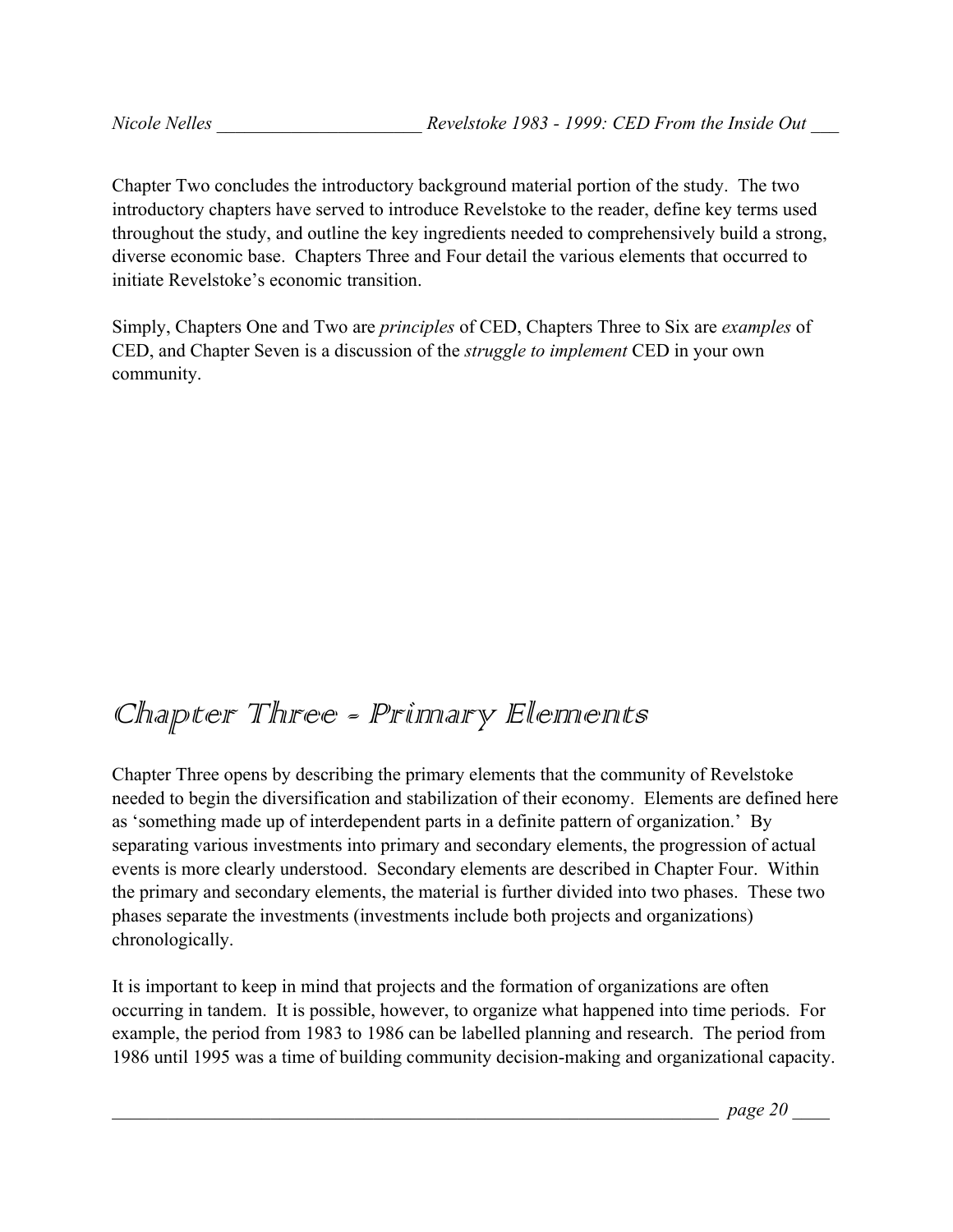Project implementation occurred from 1986 until 1998, and is ongoing. The Revelstoke Visioning process occurred from 1992 until 1994. The second volume of the economic development strategy was written 1995-96.

These time periods show how the process of applying CED principles to saving your economy is multi-faceted. Certain ingredients, such as planning and research, have to occur before community decision-making and organizational capacity begin. Whereas project implementation, for example, can occur in tandem with building community decision-making and organizational capacity.

The primary elements and the secondary elements each have two phases. Again, these phases indicate chronological occurrence in the building of the foundation, and not level of importance. The foundation referred to is the basis upon which CED is built - the framework of the house. These elements - primary and secondary - and the phases inherent in each can be understood as bricks constructing the foundation and walls of a house. The mortar which holds the bricks together are the leaders - both elected and volunteer - while the house that is being built is a stronger, self-sufficient and diverse economy in Revelstoke.

## *Phase One*

## *Economic Development Commission*

The purpose of an Economic Development Commission is to coordinate and implement strategies to develop the economy of its locale. Prior to 1984, the City of Revelstoke had been participating in a Regional Economic Development Commission of the Columbia Shuswap Regional District. Positive results from participation in this Commission, whose office was located in Salmon Arm and service provided to Salmon Arm, the Shuswap and Golden, were limited. Ultimately, the Regional Economic Development Commission was unable to allocate the time needed to successfully meet local needs.

So, in 1984, with Revelstoke finding the level of service they were receiving from the regional EDC wanting, the Revelstoke Economic Development Commission was formed under the British Columbia 'Partners in Enterprise' Program and is jointly funded by the City of Revelstoke, Electoral 'B' of the Columbia Shuswap Regional District and the Community Organizations for Economic Development (COED) Program of the B.C. Ministry of Trade Development and Tourism. This CED investment addressed Revelstoke's need for a more concentrated effort toward the economic development of their community.

A full-time economic development commissioner was hired to service Revelstoke and the surrounding area. Two of the initial objectives for the Economic Development Commission were the preparation of an economic development strategy and coordination of the preparation of

\_\_\_\_\_\_\_\_\_\_\_\_\_\_\_\_\_\_\_\_\_\_\_\_\_\_\_\_\_\_\_\_\_\_\_\_\_\_\_\_\_\_\_\_\_\_\_\_\_\_\_\_\_\_\_\_\_\_\_\_\_\_\_\_\_ *page 21* \_\_\_\_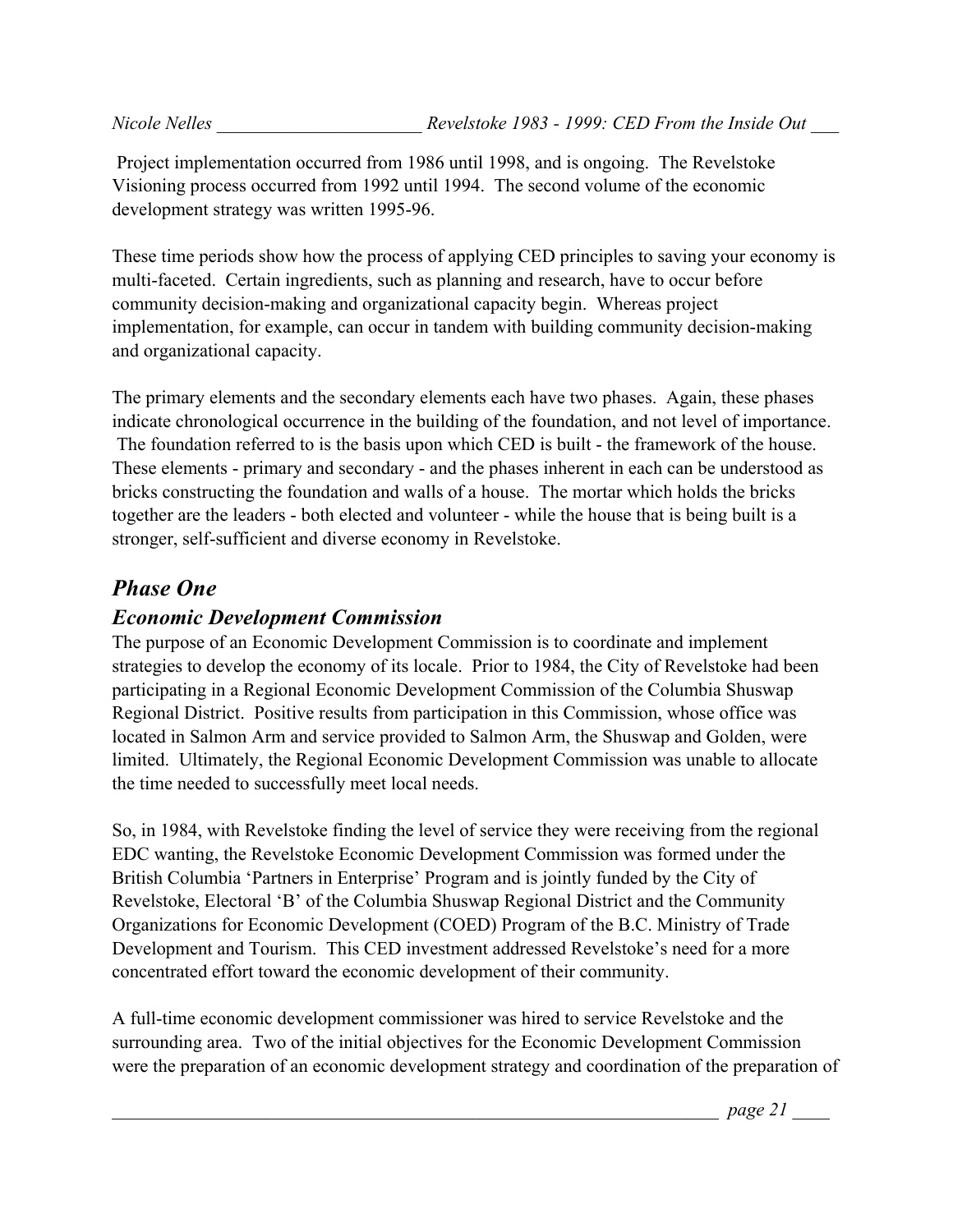a downtown revitalization plan. The benefits to Revelstoke of having its own Economic Development Commission have been primarily to develop the community and local economy through the implementation of a strategic plan. The partnership organizations involved with the Economic Development Commission are predominantly the Chamber of Commerce, and the Community Futures Development Corporation of Revelstoke. They work under the same roof in the Enterprise Centre - discussed further in Chapter Four.

## *Economic Development Strategy (1985)*

Revelstoke was one of the first communities in British Columbia to prepare a comprehensive 'Economic Development Strategy' to take advantage of the provincial 'Partners in Enterprise Program.' This strategy, completed in 1985, was based upon community consultation and strategic planning. It identifies partnerships and responsibilities for implementation. The strategy initially provided an overall direction for economic development initiatives in Revelstoke, and continues to provide a sound basis for development. The stated objectives of the strategy are: to promote an economic environment conducive to diversifying the local economy, to create job opportunities, to shift the tax burden away from the residential payer, and to develop a tourism package.

An integral purpose of the Economic Development Strategy (1985) is to overcome the community characteristics which limit or inhibit the achievement of economic growth. In the case of Revelstoke, the factors identified in the 1985 Strategy were: lack of a coordinated tourist package, lack of risk takers, underdeveloped core, lack of proximity to a major population base, and lack of quick (scheduled air) transportation.

In response to these identified weaknesses, a number of initiatives were recommended and have since been implemented. It was key that this process be based on community consultation and design. Furthermore, the plans were practical and achievable and within the capacity of the community - responsibilities were identified and strategic partnerships formed.

It was obvious that before Revelstoke could adjust to the new economic realities, there were a number of infrastructural components of the community which would require change or addition. The strategy identified these weaknesses and recommended courses of action. Since 1985, when this strategy was prepared, it has guided the activities of the Economic Development Commission.

Throughout the following years most of the economic development effort was directed inwardly on the community. The necessary infrastructure was put in place to provide a concrete foundation for development and change. The majority of this first strategy's recommendations have been researched and either implemented or rejected.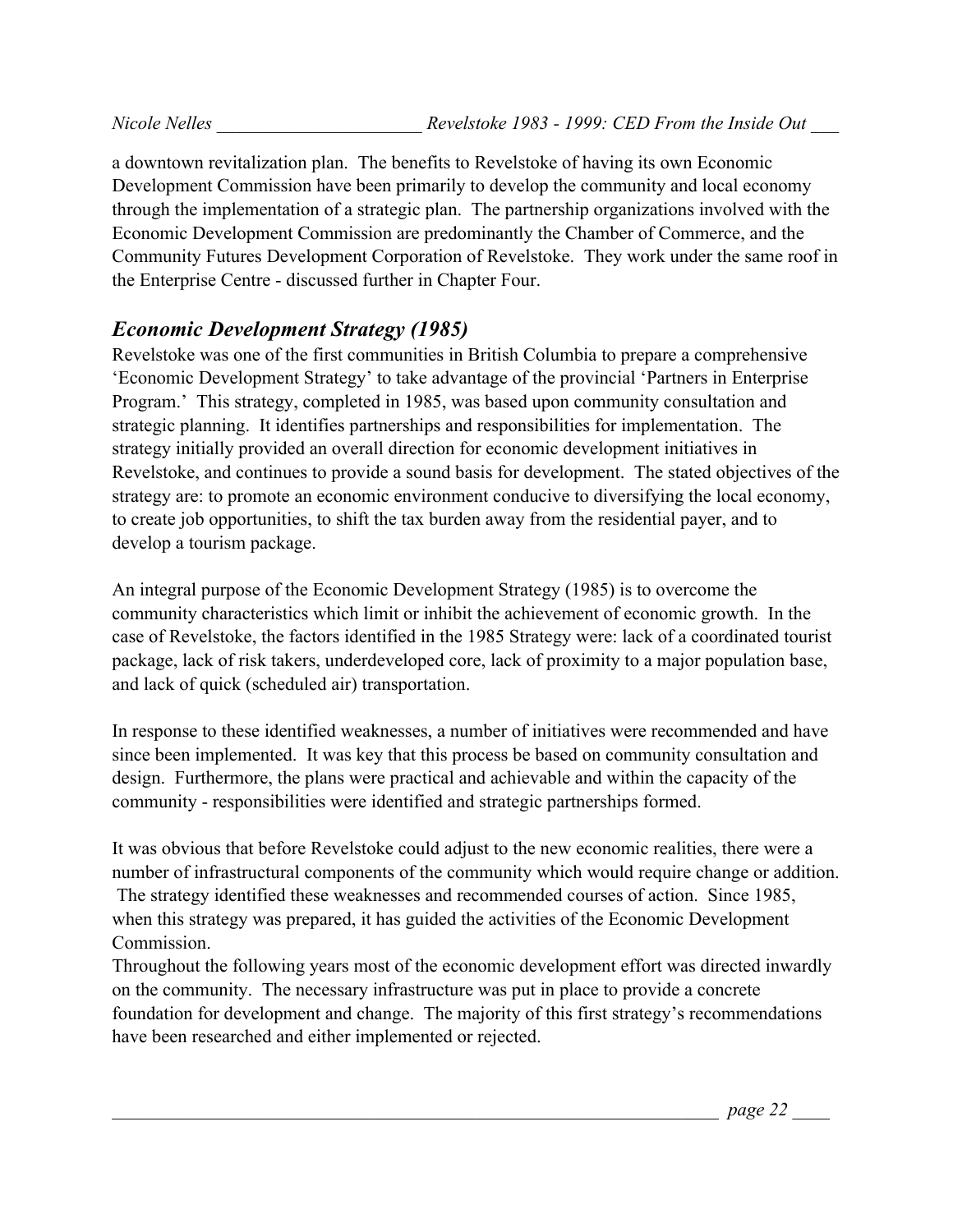Four major accomplishments stemming from the 1985 Strategy have been the revitalization of the downtown core, the building of the Railway Museum, the establishment and operation of a growing small business loan fund, and the creation of the Revelstoke Community Forest Corporation.

## *Revitalization*

Prior to the preparation of the economic development strategy, there had been ongoing discussion in Revelstoke with respect to undertaking a downtown revitalization project. Discussions for this project began during the lowest economic downturn in the community's history.

Several key community members began to talk about undertaking a downtown revitalization project. The downtown core was underdeveloped. Storefronts were unattractive. Revelstoke's historical beginnings as an authentic mountain town were not being capitalized upon for tourism. It was in response to these weaknesses that the Heritage Advisory Committee came together.

The Heritage Advisory Committee was first appointed by City Council in 1983 to be advised on matters related to heritage. Resource people appointed from the community brought a variety of expertise to the committee. In the past the committee has been involved in:

- preparing an inventory,
- recommending heritage sites,
- · organizing heritage home tours, and
- · the Heritage Area Revitalization program.

The strengths of this group are its advisory capacity to City Council and the diverse skills of its members. Through their efforts, one of the largest downtown revitalization projects for a community of Revelstoke's size was undertaken. This project is the first example of planned CED in the community.

The Heritage Advisory Committee recognized the importance of heritage conservation to Revelstoke. Community heritage resources are the physical elements that make each community what it is. They are the tangible embodiments of intangible historical, cultural, aesthetic and social values. They are the 'things' which give a town, city or region its particular sense of time and place, and they are the cultural expressions of what that place is. Heritage conservation is about the management of these elements for the benefit of present and future generations.

One of the first questions asked when considering this undertaking is: why, during the community's worst economic downturn, would a \$2.8 million beautification project be undertaken? The answer lies with the need to establish a reason for tourists to visit and stay in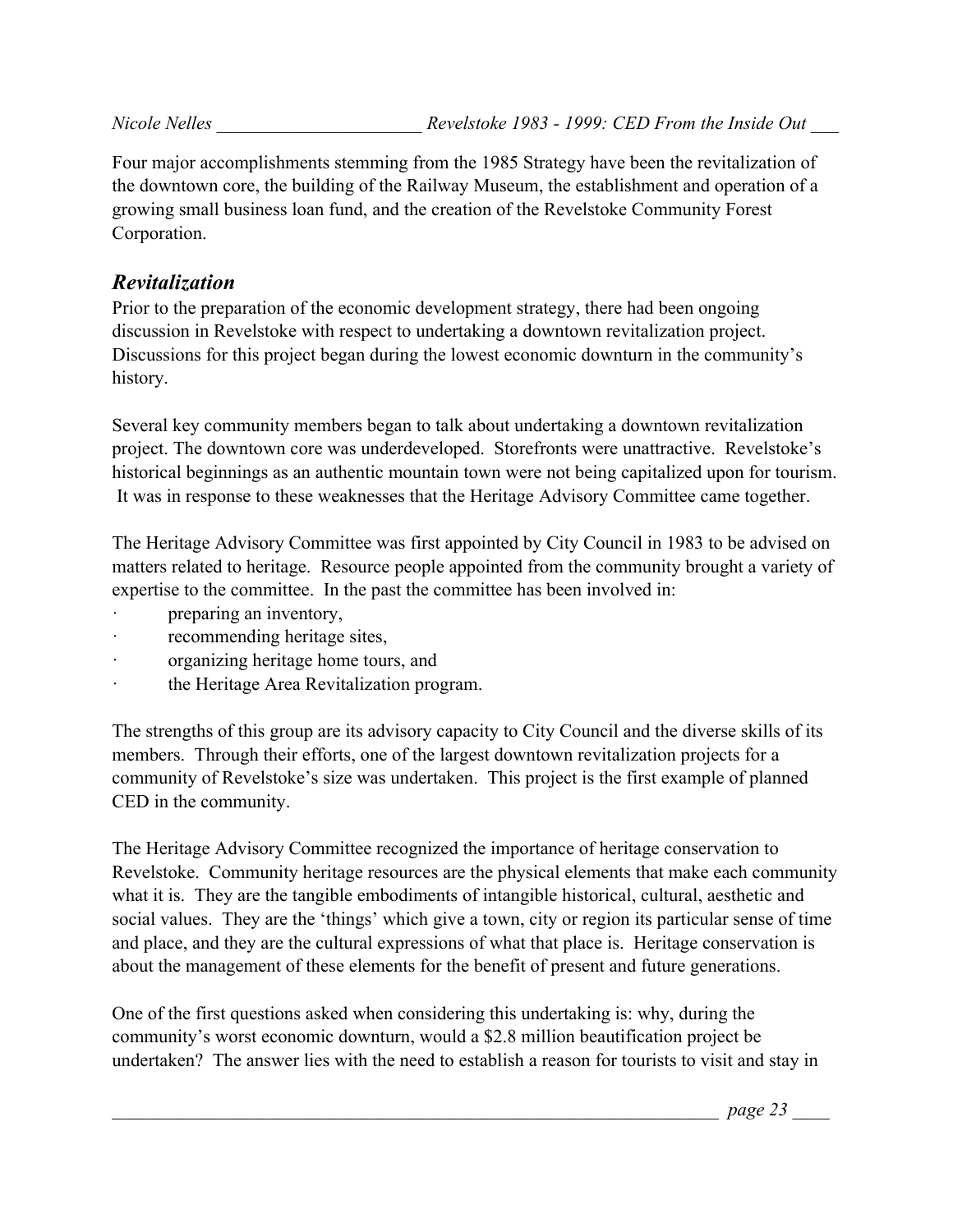the community. The individuals who initiated the plans to revitalize the downtown recognized a need to provide the community with a basis for tourism. Revelstoke is a mountain town with a rich heritage that was not being reflected in the community's infrastructure. Building facades were unattractive and incongruous. The street scapes lacked a thematic flow. The urban space needed a focus, a node upon which the main arterials could base a theme. Grizzly Plaza became the centerpiece of the downtown historical mountain town theme.

The individuals who pulled together for this program became key players who continue to lead the community's economic development. These projects had four important results. First, they began the building of community capacity by empowering citizens to volunteer and take action. Second, they gentrified and restored the community's downtown infrastructure and downtown heritage buildings. Third, they led to the construction of Grizzly Plaza - a focal point for the downtown core. Fourth, they restored community pride. Each of these results had an impressive overall impact on the citizens of Revelstoke.

Partly what contributed to the success of this program was a growing trend at the time to encourage authenticity in architecture. The interpretation of the downtown core's historic roots was conducted by volunteers and planners alike. The core was gentrified and a platform was created for tourism marketing.

The impacts from the revitalization project went well beyond what was envisioned by the community leaders. An initial benefit of the project was that it generated short-term economic activity for a community that was in need of jobs.

A real bonus of the project is that it renewed community pride and confidence. The project restored community pride and confidence at a time when they were being seriously eroded by the economic downturn. The substantial investment in the project was not only indicative of community pride but also indicated a commitment from the City to development.

While Revelstoke's heritage now forms an integral part of what attracts visitors to the area, Revelstoke residents now also value heritage for its own sake. The strong sense of community pride that was generated by this program was focussed to a large extent on significant buildings such as the Court House, the downtown core, and the character of residential areas such as Mackenzie Avenue. Heritage is seen as important to the fabric of the community and to the community's sense of self. The momentum of this renewed pride created additional investment and reestablished a focus in the downtown area of Revelstoke as a central place.

The completion of the initial phase of the \$2.8 million project was in September 1986. Coupled with the formation of a Downtown Business Committee (Looking Good Revelstoke Promotion),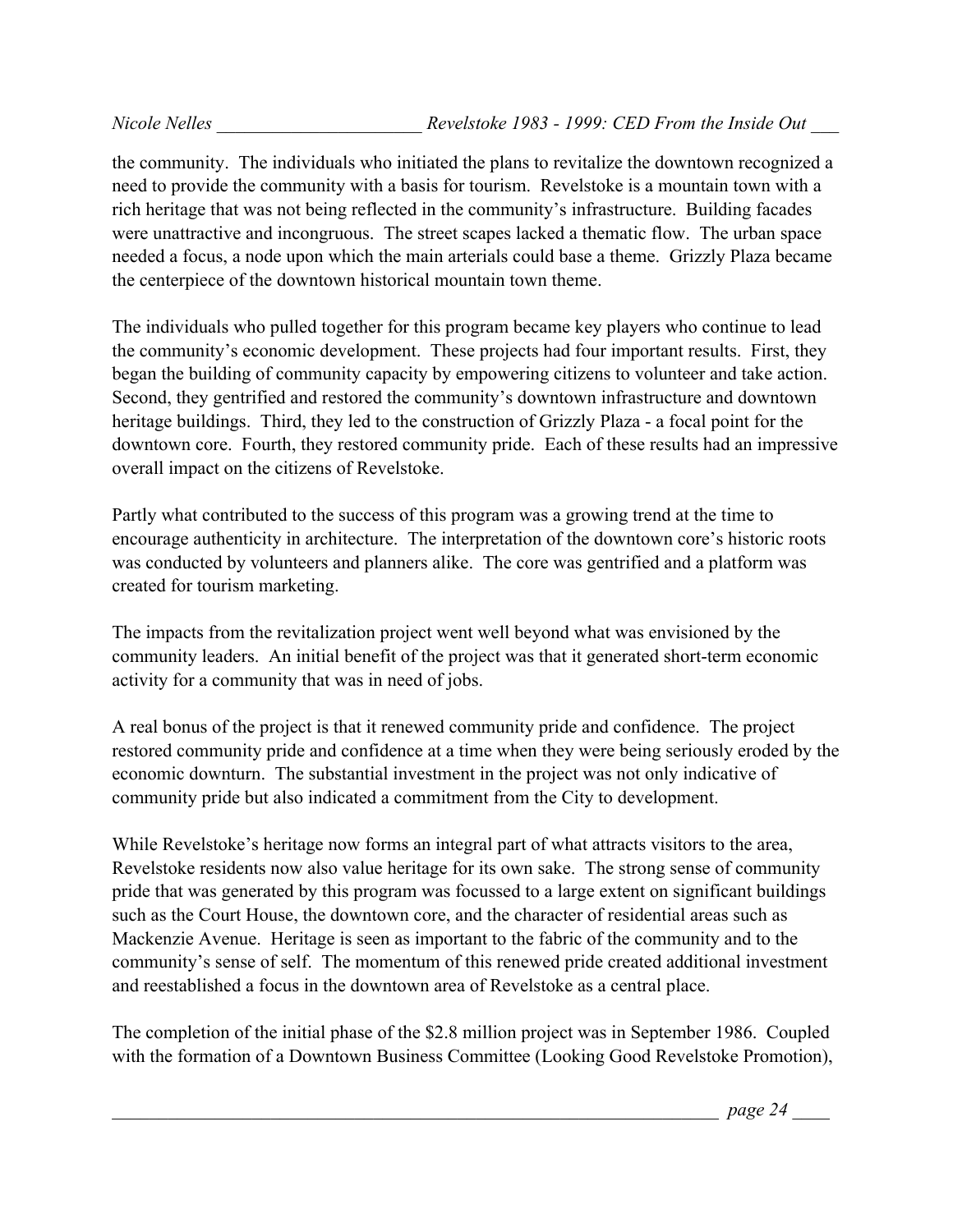this program significantly changed the appearance and attitudes of Revelstoke. The Looking Good Revelstoke Promotion was a two year campaign that exemplified the new focus of the community.

The project provided a marketing tool for both 'shop local' campaigns and tourism promotion. Marketing programs relying upon Revelstoke as an authentic historic mountain community were initiated.

The Revelstoke Downtown Revitalization and Heritage Area Revitalization program has been an unmitigated success and is often used as a showcase for the province's Community Revitalization Program.

The key success factors of this CED investment included: vision from community leaders and volunteers; a timely architectural trend intent on authenticity; the political will to proceed and complete the project; a cooperative consultative process; the financial commitment to complete the project; and professional urban design and restoration led by the talented Bob Inwood.

The principles of CED - community decision-making capacity, organizational capacity, values  $\&$ attitudes, and leadership - were set in motion with this primary element. Community members joined forces and designed a strategy to develop their economy. While planning the revitalization of the downtown and the restoration of heritage homes, these individuals were building their capabilities in decision-making, strengthening values and attitudes of other citizens about their community, and acquiring organizational and leadership skills. As these individuals continue to remain active in the community, they are transferring knowledge about the attributes of CED in action to other citizens, and to committees and organizations as a whole.

## *Tourism Program Proposal and Marketing Strategy (1987)*

In 1987, a Tourism Program Proposal and Marketing Strategy was prepared in response to the Economic Development Strategy's (1985) recommendation to develop tourism as a significant economic base activity in Revelstoke. It was projected that growth in the tourism sector would in part replace the employment lost in the construction sector. The strategy was based upon specific goals and objectives including practical marketing plans. The overall purpose of the strategy was to increase tourism and, in turn, generate employment and create new business opportunities.

The evolution of the program proposal was based upon consultation with senior officials of the Ministry of Tourism, the City of Revelstoke and representatives of community businesses, groups and organizations. The process began in September 1986 and resulted in a Program Proposal and Marketing Strategy for 1987.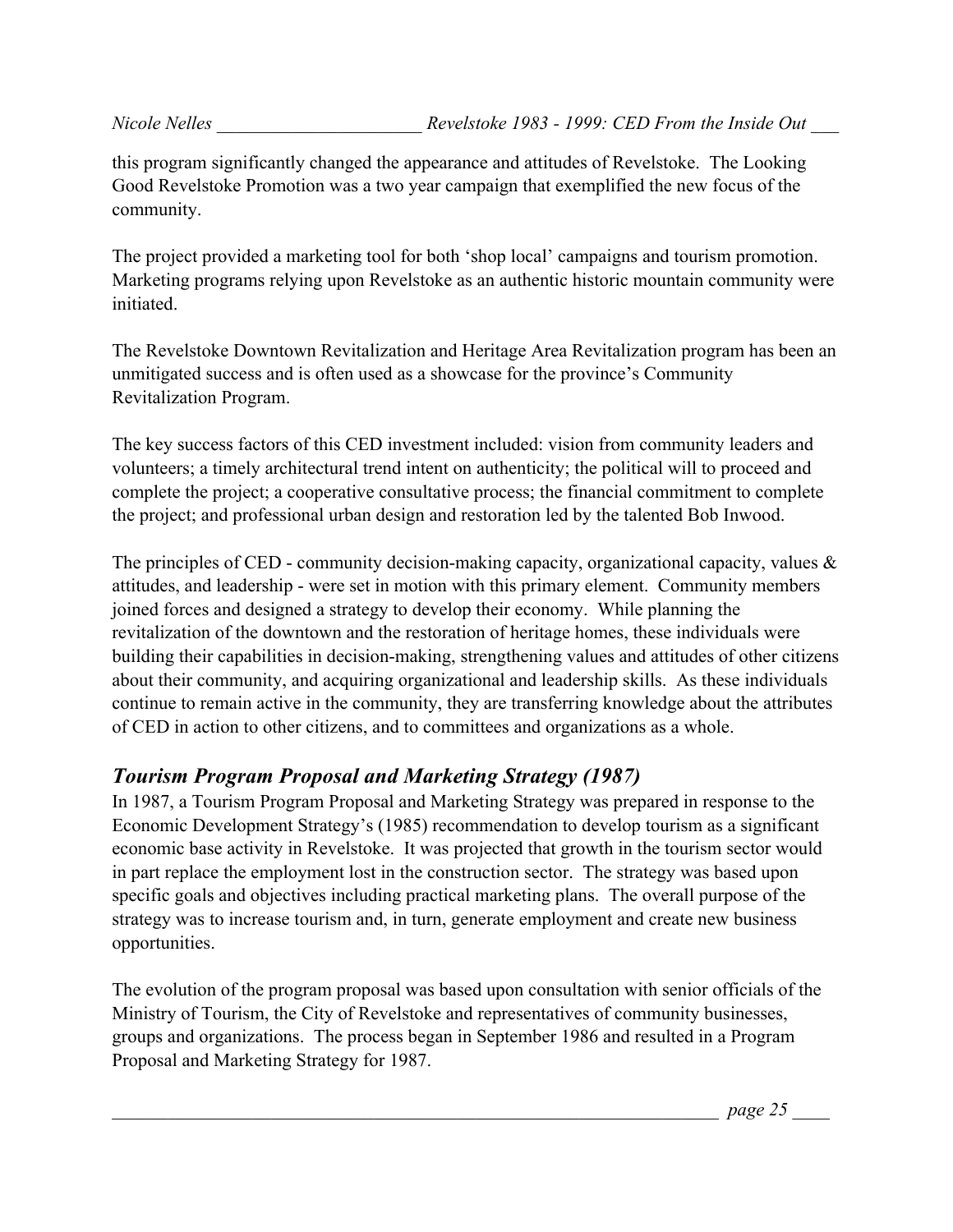Tourism as a growth industry in the City of Revelstoke gained recognition as interested businesses, community associations and representatives of tourism attractions and hospitality sectors were invited to participate in an Ad Hoc Tourism Committee for the purpose of generating ideas and forming a community census. A small steering committee developed specific proposals and strategies for the consideration and approval of the larger group. Any marketing plans that were proposed were made to be feasible. Both user and geographic markets were determined. Partnerships with local tourism operators were developed. Decisions made within the parameters of this proposal were community based which strengthened their viability and implementation.

In 1996 there was no collective strategy in tourism, nor was there an organization mandated to organize and implement a strategy. There was limited public knowledge about the size and mix of businesses already operating in the sector. With an industry as large as tourism, and the mix of potential opportunities and potential community impacts, an organization needed to be mandated to plan and implement a tourism strategy for the region. It was determined that as the Chamber of Commerce was very active in providing tourism information on Revelstoke and region, they continue to deliver the message. Therefore, the Chamber was mandated, their role was validated, they were granted a marketing budget, they were given administrative and managerial capabilities, and they were given a storefront location. Strategic planning was the next step.

## *Revelstoke Chamber of Commerce*

The Chamber of Commerce has responded to the changing economic realities in Revelstoke. With a strong membership base and the support of the City of Revelstoke, the Chamber has assumed an aggressive role in marketing Revelstoke as a tourism destination through implementation of the Tourism Program Proposal and Marketing Strategy, and eventually, the Tourism Development Strategy prepared in 1997.

Chamber administration and management was upgraded with the hiring of a full-time Manager in May of 1987 with funding in part provided by the City for implementation of the Tourism Program Proposal and Marketing Strategy. Key success factors of this CED application included: developing a community based organization; creating the strategic partnership needed to provide tourism marketing; having the necessary funding to implement the mandate.

The validation and reorganization of the Chamber of Commerce started the building of organizational capacity in Revelstoke. This step provided the framework, structure and resources to begin to do things. They became a storefront organization where citizens and tourists alike could find voice in a collective action.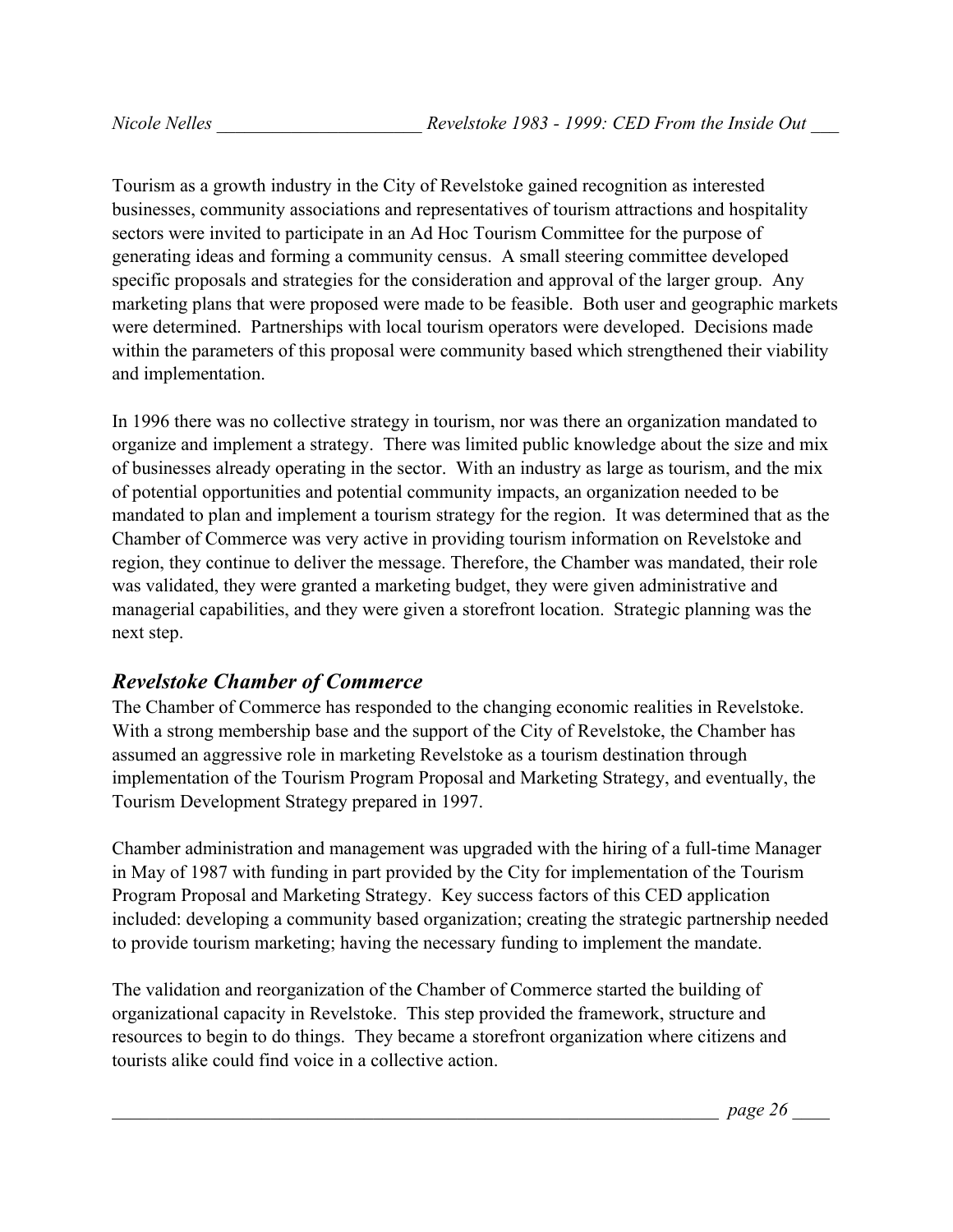## *Mount Mackenzie Resort*

Mount Mackenzie has been the CED prototype for Revelstoke in many respects. Rising to more than 8,000 feet, Mount Mackenzie looks down upon the City of Revelstoke, the Columbia River and the mountains beyond. With a potential lift serviced vertical of 6,200 feet and average snow falls of up to fifteen feet at the base to thirty feet at the top, it has been said that the best skiing in North America is found within minutes of this historic community.

The intent of this CED investment is to take advantage of the community's natural surroundings and stimulate the local economy without compromising other community values. This investment is named as the largest single opportunity in the Economic Development Strategy (1995). The benefits of this project include as many as 320 new, direct, full-time jobs (equivalents) plus 675 more indirect full time jobs after construction is completed. This project would also significantly improve the financial viability of existing tourism operations in the community by providing winter demand for accommodation, meals, and other services.

A brief historical look at the ski hill is helpful to understanding the significance of this investment to the community. Lift serviced skiing on Mount Mackenzie began in the early 1960's with a small family-run operation. In the fall of 1983, the Mount Mackenzie Alpine Sports Society, representing the Revelstoke community, purchased the area. In 1985, title to the Lands was transferred to the City of Revelstoke.

The existing Mount Mackenzie Ski Area consists of 2,000 vertical feet, between 1,650 and 3,650 feet above sea level, with 14 developed runs, serviced by a double chair lift and handle tow, a newly constructed ski lodge, maintenance buildings, located on the Crown Lands which are held by the City under a License of Occupation. A privately-owned snow-cat skiing business - Cat Powder Skiing - operates on the upper alpine and subalpine area of Mount Mackenzie also by License of Occupation from the provincial Crown.

The City of Revelstoke, which owns the existing ski area, has sought a resort developer for almost a decade. The City's objective throughout has been to diversify the local economy and to provide an economic stimulus for the community. The desirable resort developer has the expertise, capacity and drive to develop a first class four season resort.

Throughout the process of searching out a resort developer, the City has worked cooperatively with Revelstoke Resort Ltd., the major private land owner of the base area lands to ensure cooperative action to enable resort development. What was to eventually become of the relationship between the City of Revelstoke and Revelstoke Resorts Ltd. was unforeseen.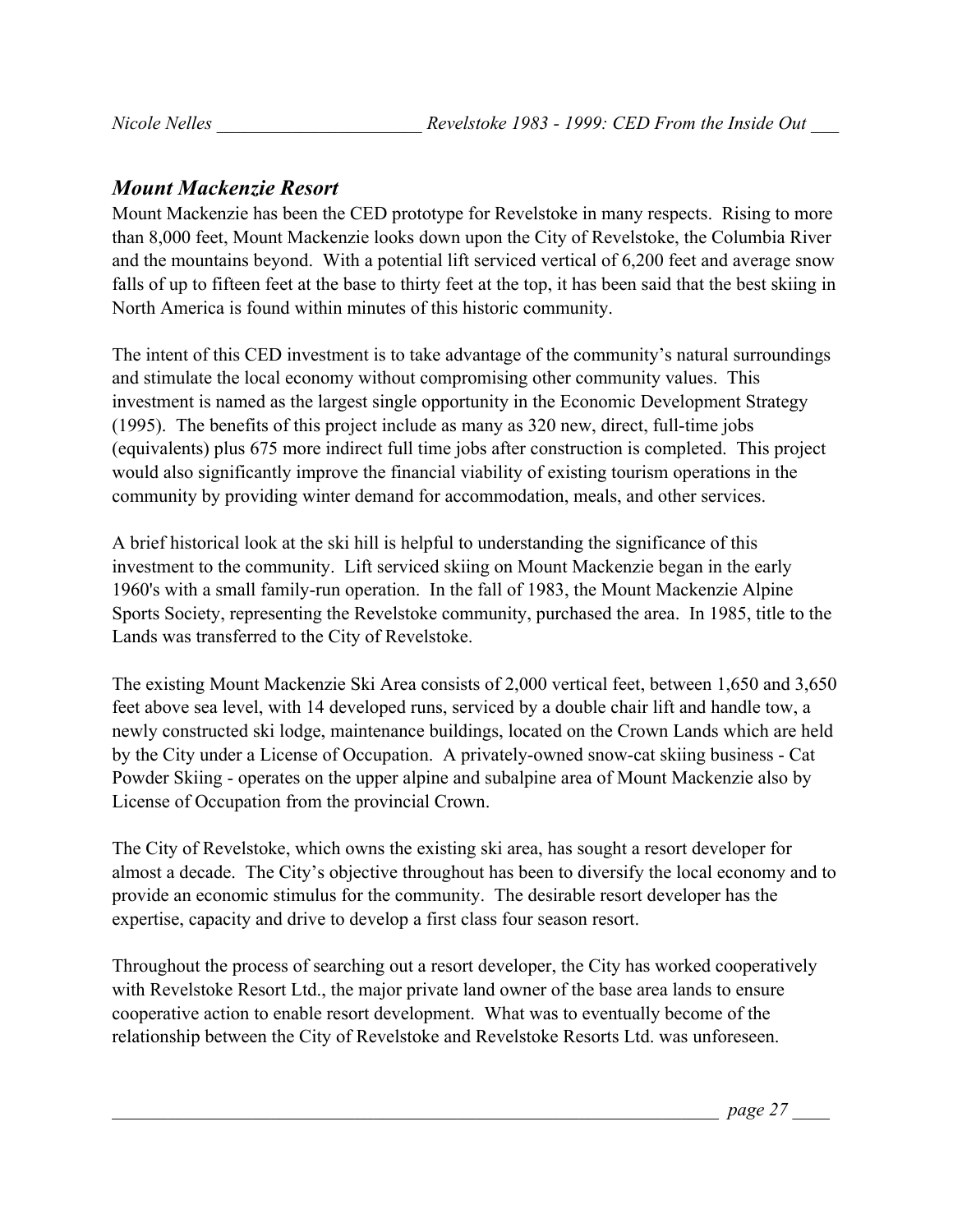Beginning in 1988, the City of Revelstoke worked with a development group who proposed to develop an international resort project. Their interest in Revelstoke was first triggered by the City's obvious commitment to becoming a first class tourist destination - as demonstrated by the Community Revitalization and Heritage Area Restoration Project. The existing community infrastructure was, and is, an important component of the area's potential development.

The project was in the development planning phase for three years when submitted for municipal and government approvals. A concept plan for the proposed resort was submitted in December 1990 and was approved by the City of Revelstoke. Subsequently, the development group submitted a Mount Mackenzie Master Plan in late March 1991 for review by the City and the province. The Master Plan was to form the basis of a Master Development Agreement over Provincial Crown Lands for the development of the ski area.

The Master Plan proposed the development of a Four Seasons International Resort, with the following components: ski development; base area development; and, timing. Construction was scheduled to start in early 1992. Events quickly turned however, and the City of Revelstoke cancelled the agreement as the development group did not live up to the terms of the preliminary agreement. The nightmare had only just begun.

The development group in turn sued the City for sixty million dollars defending that their not meeting the deadline was due to resources not being provided by the City to enable meeting the deadline. It cost \$500,000 to defend in court. The City was successful in its defence. The Courts found in favour of the city and awarded costs but they could not recover those costs from a company that had no money.

The experience was not without its lessons. For example, the City's subsequent search for a resort developer was tempered by the following:

- the City would not provide subsidization from local taxpayers;
- the City would have to be assured of any proponents' financial capability to perform as well as tailor agreements to insure performance;
- · the City wanted the resort's retail side to be complementary to existing retail and not create unnecessary duplication of outlets;
- it would be desirable for the City and the resort to coexist as a single entity while each retain/develop their individual identities;
- · for its' sake, the City's sake and the Province's sake, the Resort would have to, as best possible, prove its potential for success so that no one ends up with a white elephant on their hands;
- market studies would particularly have to address the negatives of the lack of growth in the industry - coupled with the aging population and other demographic issues;
- the City wants the nature of the resort to be such that it will attract a clientele who share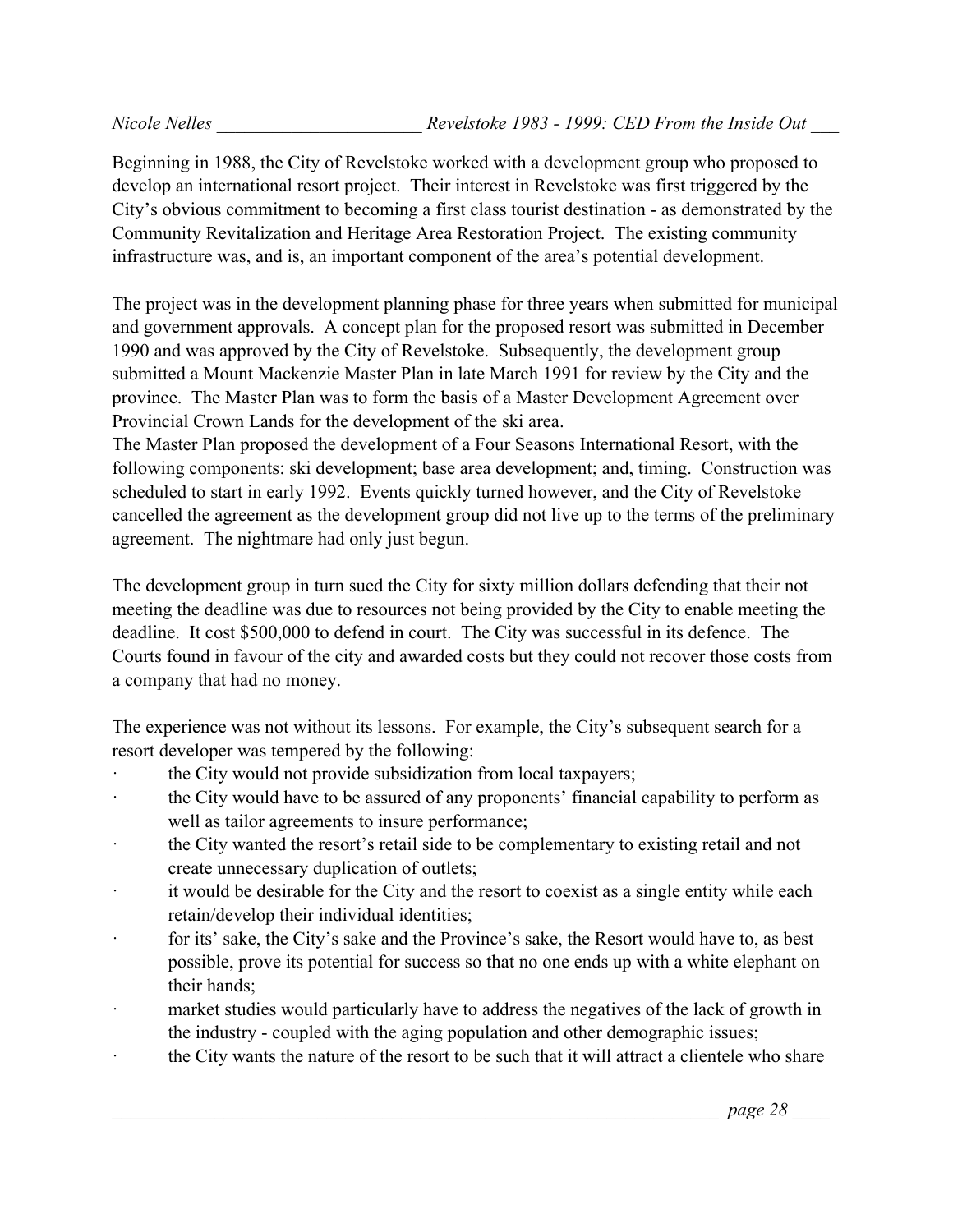Revelstoke's values; and,

the City is aware of the painful lesson learned by others that the extra tax base that attaches to major developments is often times insufficient to meet the full costs of servicing those developments.

Keeping these factors in mind, the circumstances for development entering the first season of the millennium is well planned. The 1998/99 season is proving to be a turning point for Mount Mackenzie's fate as a ski destination, with the owners and operators of Cat Powder Skiing taking on the operation of what has been named Powder Springs Resort. Furthermore, Revelstoke Resorts Ltd. (a consortium of private land owners) and a group of Austrian developers have joined as partners to develop the Mount Mackenzie Resort in accordance with the City of Revelstoke.

Despite the fact that Mount Mackenzie has carrying capacity of Garibaldi/Whistler (two mountains at Whistler) combined, the desire is to keep the development at a capacity of 6,000 skiers per day or less. The City's greatest concern is that the very character that makes the area attractive and unique will be lost if the resort is too big. The articulation of these points contribute to what is working this time, and was lacking in previous attempts.

The future of the major development of Mount Mackenzie as an alpine ski development that has preoccupied the community's attention for a decade, is now clearer as this partnership of developers has amalgamated. A cooperative planning program between the City, Revelstoke Resorts Ltd., an Austrian consortium, and the operators of Powder Springs Resorts, is being undertaken to establish a development plan which addresses the following considerations: key land parcels, a realistic accommodations development program, an appropriate tourist amenity package, mountain improvements, a year-round marketing strategy and, improved access. Furthermore, water supply, sewage treatment, utilities (electrical, power, propane), maintenance areas, and staff accommodation are being planned for.

A Memorandum of Understanding between the City, CAT Powder Skiing, the Austrian Consortium and Revelstoke Resorts Ltd. will act as an interim document to ensure protection for all parties involved and allow for smooth transfer of the operation of the ski area. This is also the foundation between the City and CAT Powder Skiing Inc. for a ten year lease agreement currently in the legal process. The Memorandum of Understanding also set terms and conditions for sale of the city's ski hill property to Revelstoke Resort Ltd. and the Austrian Consortium for resort development. The first phase of the development is planned to begin in 2002.

# *Phase Two Economic Development Strategy (1995)*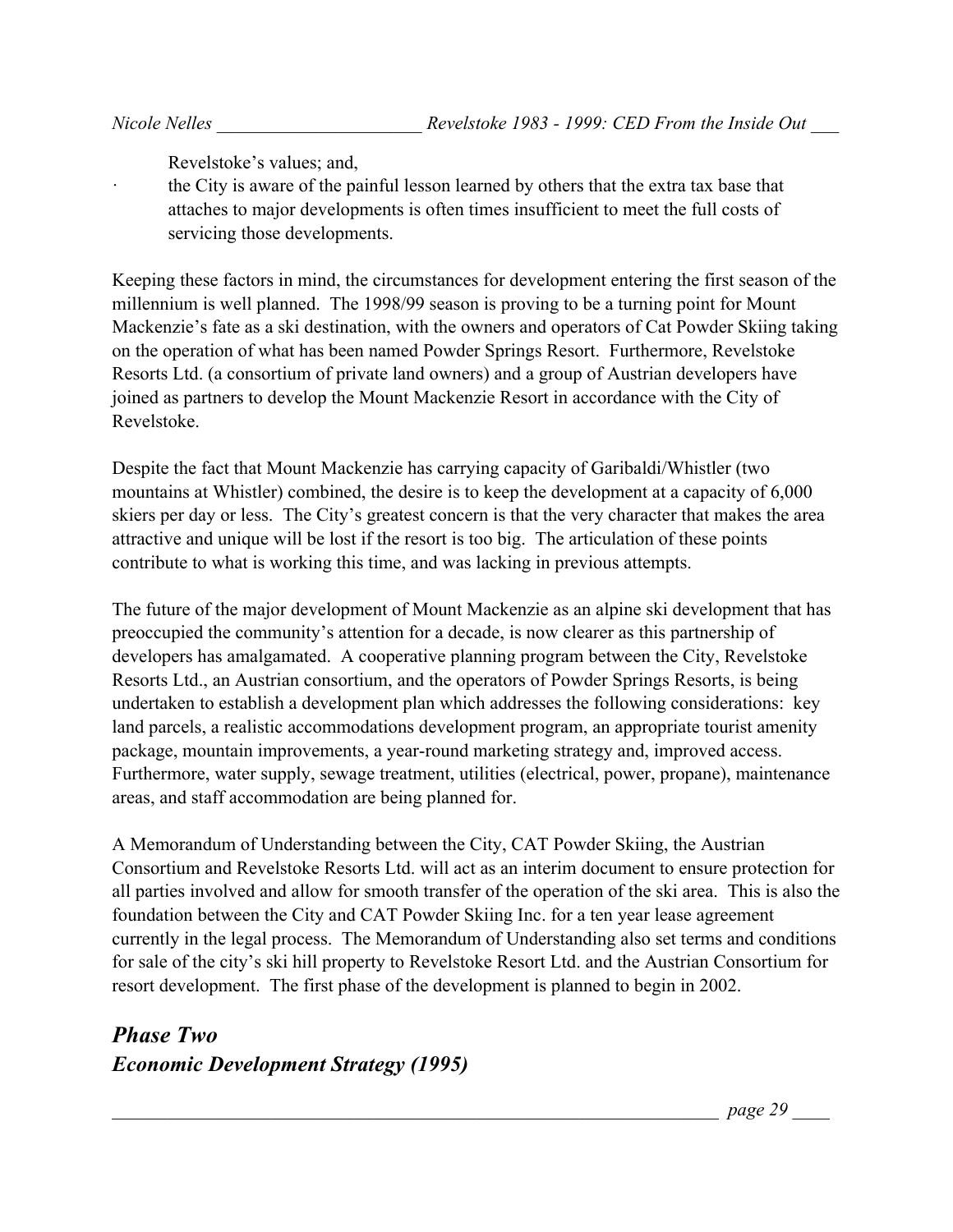The 1985 Strategy was prepared at a time of significant economic change for Revelstoke. The construction of the hydro dams and railroad tunnel was complete. Revelstoke, which had been a prosperous (higher than provincial average) stable community for twenty years or more, was experiencing a population decline. Since 1985, the economy and appearance of Revelstoke have altered significantly. It became apparent that a new economic development strategy was needed.

In 1995, the economic stability of Revelstoke again became a concern, fuelled this time by proposed changes in the forest industry. There is an ongoing concern that the youth of the community need to have opportunities to settle in Revelstoke, before or after obtaining specialized training. Finally, there was, and is, a concern that segments of the population are being excluded from its economic benefits. These matters added to the importance of preparing an updated economic development strategy.

The 1995 strategy builds on Revelstoke's Community Vision, and the organizational capacity of economic development organizations in the community. Further, it is designed to respect community culture. An economic development strategy that fits the community culture makes it much easier to build and sustain community support. It maintains the community driven agenda for economic development.

The strategy presents an analysis that has applied strategic planning to each key sector of the economy. It analyses each sector in detail, presents the four community development ingredients and six local economic development ingredients critical to the success of community economic development, and concludes by recommending methods to implement the strategy. It is a planned strategy that will guide Revelstoke's economic development for five to ten years from the time it was written (1995).

The importance to small communities of having a practical, realistic and achievable strategy is fundamental to achieving positive change. A real demonstration of the impacts and benefits of a CED Strategy have been reinforced by Revelstoke's successful implementation of its 1985 Strategy.

The more recent 1995 CED Strategy will provide an understanding of how the coordination, ongoing implementation and revision of priorities can be achieved.

## *Vision*

During 1993 Revelstoke and area was the subject of a research project titled "Mountain Town with a Vision" sponsored by the Earth watch Centre for Field Research. This project helped to facilitate the City of Revelstoke's Visioning process, which began in late 1991.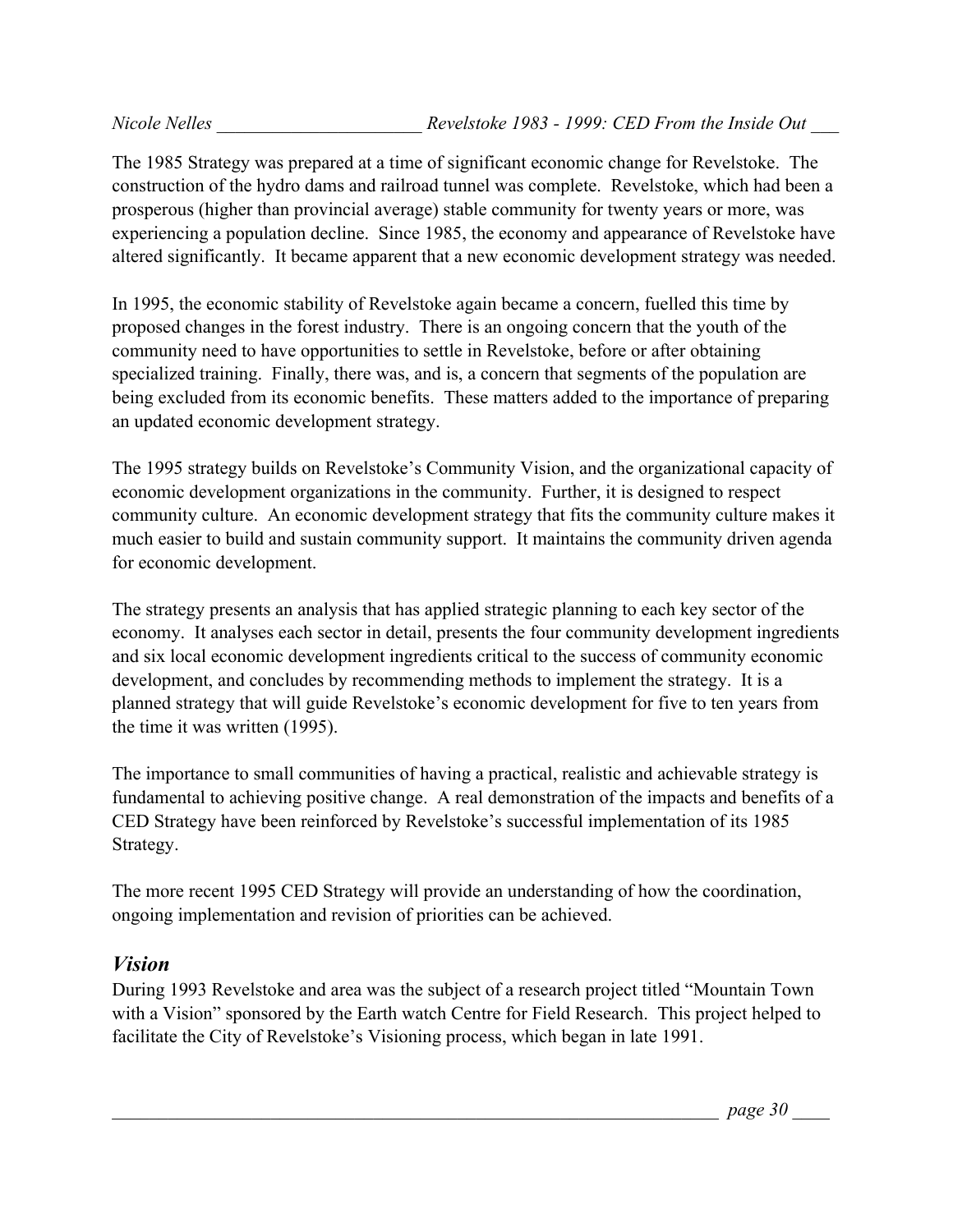A vision expresses what members of a community want their community to be like in the future. It imagines the way of life of future generations (twenty years from the present), were the community to achieve everything it wanted. Its' purpose is to focus a community's energy to work toward their ideals and coordinate their efforts. A visioning process will often generate enthusiasm about community economic development, thereby encouraging citizens to become involved as leaders and volunteers in various capacities. Often, this process will also generate community pride, the benefits of which are immeasurable.

This process was precipitated by the City of Revelstoke's pursuit of a major resort development for Mount Mackenzie (discussed above Phase One). Such a pursuit created some controversy in the community. There was a real need to clearly establish the community's focus and direction. Some of Revelstoke's citizens foresaw that the formulation and implementation of a vision statement would aid the community's struggle to break away from its resource-based economy and to move with purpose into the  $21<sup>st</sup>$  century. The Vision statement would ideally seek to achieve a sustainable community by balancing environmental, social and economic values. Forty citizens immersed themselves in what was to become a lengthy process.

The Vision committee members, who represented a range of community interests, prepared an initial draft of a Vision Statement. The Committee wanted to ensure that the final product represented the community's values, hopes and priorities, and that the Statement had the community's support and approval. In a community survey, 78% of the 980 respondents agreed with the draft vision statement. The data collection, research, focus groups and analysis completed by the "Mountain Town With a Vision" Research Project reinforced public support and provided the critical last ingredients to complete the final revisions to the Statement.

The Revelstoke Vision reads as follows:

*"Revelstoke will be a leader in achieving a sustainable community by balancing environmental, social and economic values within a local, regional and global context. Building on its rich heritage and natural beauty, this historic mountain community will pursue quality and excellence. Revelstoke will be seen as vibrant, healthy, clean, hospitable, resilient and forward-thinking. It will be committed to exercising its rights with respect to decisions affecting the North Columbia Mountain Region. Community priorities include: opportunities for youth; economic growth and stability; environmental citizenship; personal safety and security; a responsible and caring social support system; a first-class education system; local access to lifelong learning, spiritual and cultural values; and diverse forms of recreation.*

*All residents and visitors shall have access to the opportunities afforded by this community."*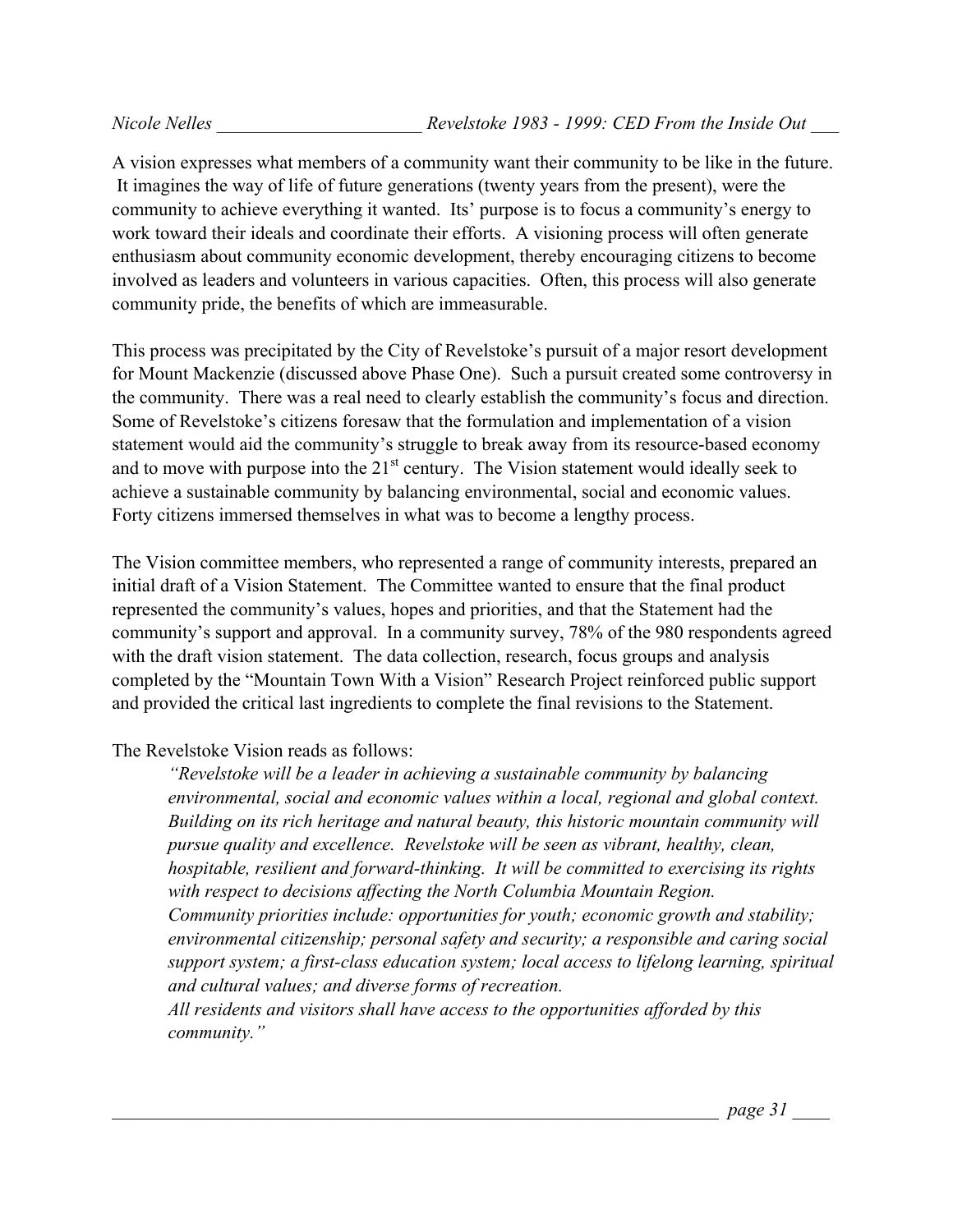The resultant product attracted the attention of a graduate student who ran four Earth watch groups through Revelstoke in 1993 and 1994 and carried out much more in depth research at the grass roots level to further define the community's interests.

Battersby (1997) feels that this project gave the community the information necessary to have a strong mandate in dealing with developers. The research contains recommendations to those who influence implementation of the vision - members of the Vision Committee, City Council and representatives of land management organizations in the North Columbia Mountains. It also identifies weaknesses in the visioning process.

The main weakness identified in the process is the lack of broad based public participation, a key element of Future State Visioning processes (Feick, 1995). This led to a lack of awareness among 50% of the citizens polled in a random telephone survey six months after Vision Statement ratification, and a perceived lack of ownership by the new City Council. Nevertheless, because the vision contained community values, principles and priorities perceived as worthy in their own right, 92% of citizens interviewed professed commitment once they read the statement.

Commitment tended to be greatest among people who served on the Vision Committee, although expectations demonstrated that this was not a linear relationship and other social factors besides participation in the vision-setting process affected the extent of commitment to the vision. Perceptions of the vision's achievability were also high (over 70%), even among visitors to the community (68%).

Residents demonstrated an ability to articulate how they could personally implement key concepts in the Vision statement, including most community priorities, as well as what they should do as a community to achieve their vision. Environmental Citizenship appeared to be the easiest term for residents to actualize, primarily by recycling. Revelstoke's historic purchase of a Tree Farm License and establishment of the Revelstoke Community Forestry Corporation (discussed further in Phase Two of Chapter Four) exemplify another concept central to the vision related to sustainable community development - local management of natural resources. Residents and visitors alike view this as a prime opportunity to implement the vision's concepts of sustainability and balance.

The major problem with the Vision statement itself is that it does not define key terms, especially the meaning of sustainable community, leading to confusion and misperceptions. Almost one third of those surveyed perceive sustainability to imply sustaining a comfortable lifestyle and status quo economic growth and development rather than a system of ethics that recognize and limit the impact of human activity on the environment and which balance environmental, social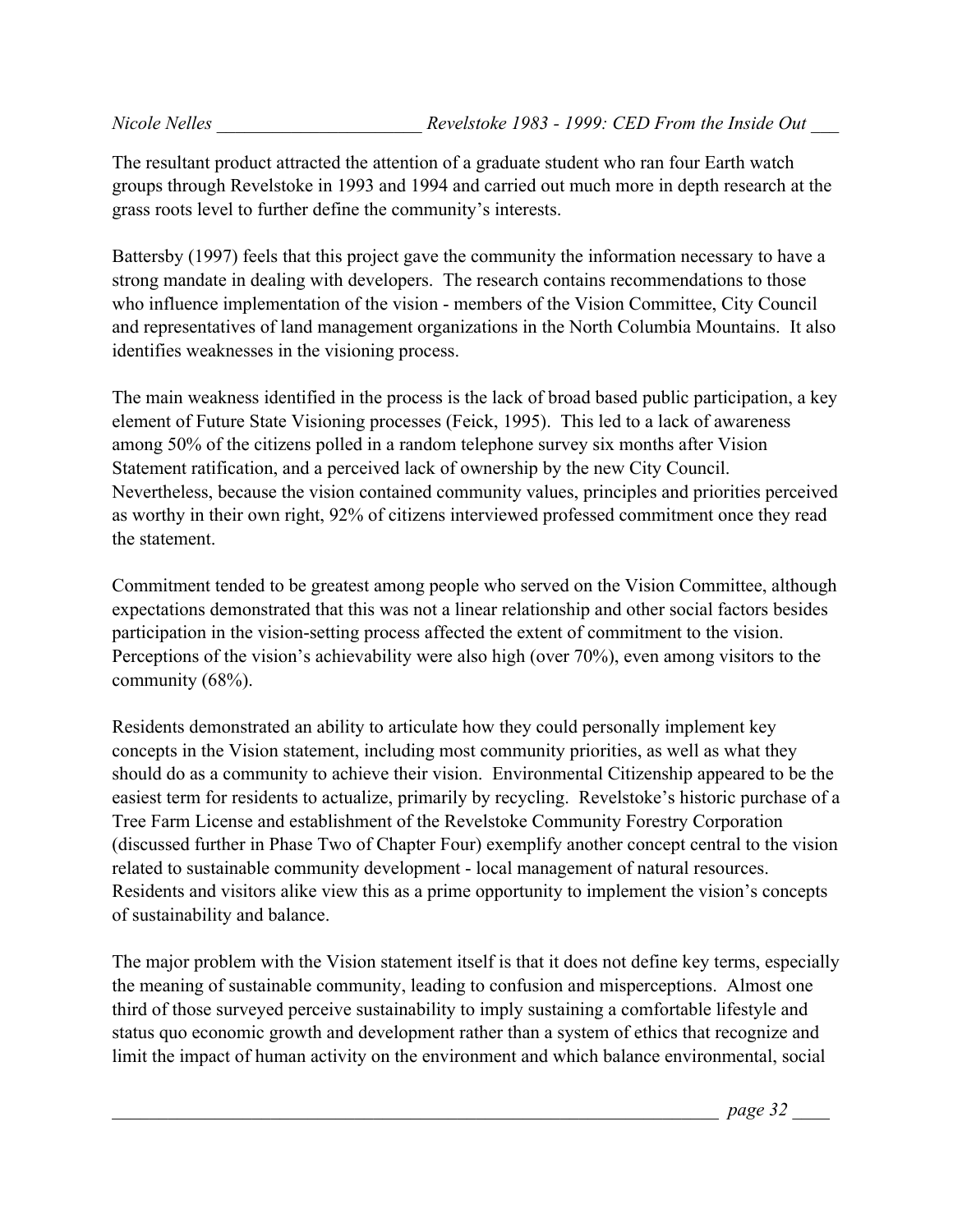and economic values. This lack of common understanding of the focal point of the Vision statement weakens its utility as a sustainable community development tool.

Six months after the vision's ratification, approximately three quarters of the residents surveyed personally or by telephone expressed uncertainty or doubts about City Council's application of the vision and 77% did not think City Council was taking action to implement the vision's list of community priorities or that actions they took were contrary to the vision's principles. Many Vision Committee members and other citizens who are aware of and committed to the vision, are now active in other committees and using the Vision statement in planning processes. This provides hope for the effective long-term application of Revelstoke's vision in sustainable community development. Progress toward achieving this Vision has been made over the past five years in an informal and uncoordinated manner. Weir (1998) believes this process could now be formalized and co-ordinated through public and private support.

Overall, the community supported the project because it proved itself to be an effective way of enhancing public awareness of the concepts of sustainability, ecosystem management and environmental citizenship. It also provided some important feedback to land management agencies and community leaders on public opinion regarding land-use issues which transcend artificial human boundaries such as national parks, tree farm licenses, electoral districts and city residential zones. Given Revelstoke's location and its resources, both human and physical, there are significant opportunities where individuals can earn a living while respecting and advancing the community vision.

An interesting spin-off from the visioning process was the establishment of the Columbia Mountains Institute of Applied Ecology which bridges the gap between environmental and improved resource management. The Columbia Mountains Institute of Applied Ecology is detailed in Phase Two of Chapter Four.

These two phases completed the establishment of the primary elements needed to successfully engage the principles of CED in action. The key message of this chapter is for the reader to realize the importance of strategic planning. Strategic planning is a process where all the alternatives are considered and the best path is chosen. An informal group, an organization, or an entire community can engage in strategic planning. The process forces the group to analyse their internal strengths and weaknesses, and the external opportunities and threats that may affect the path the group chooses to follow.

## *Tourism Development Strategy (1997)*

In 1993*,* a detailed community survey of Revelstoke was conducted and a Vision Statement prepared. The Vision Statement, which provided direction and a statement of community values,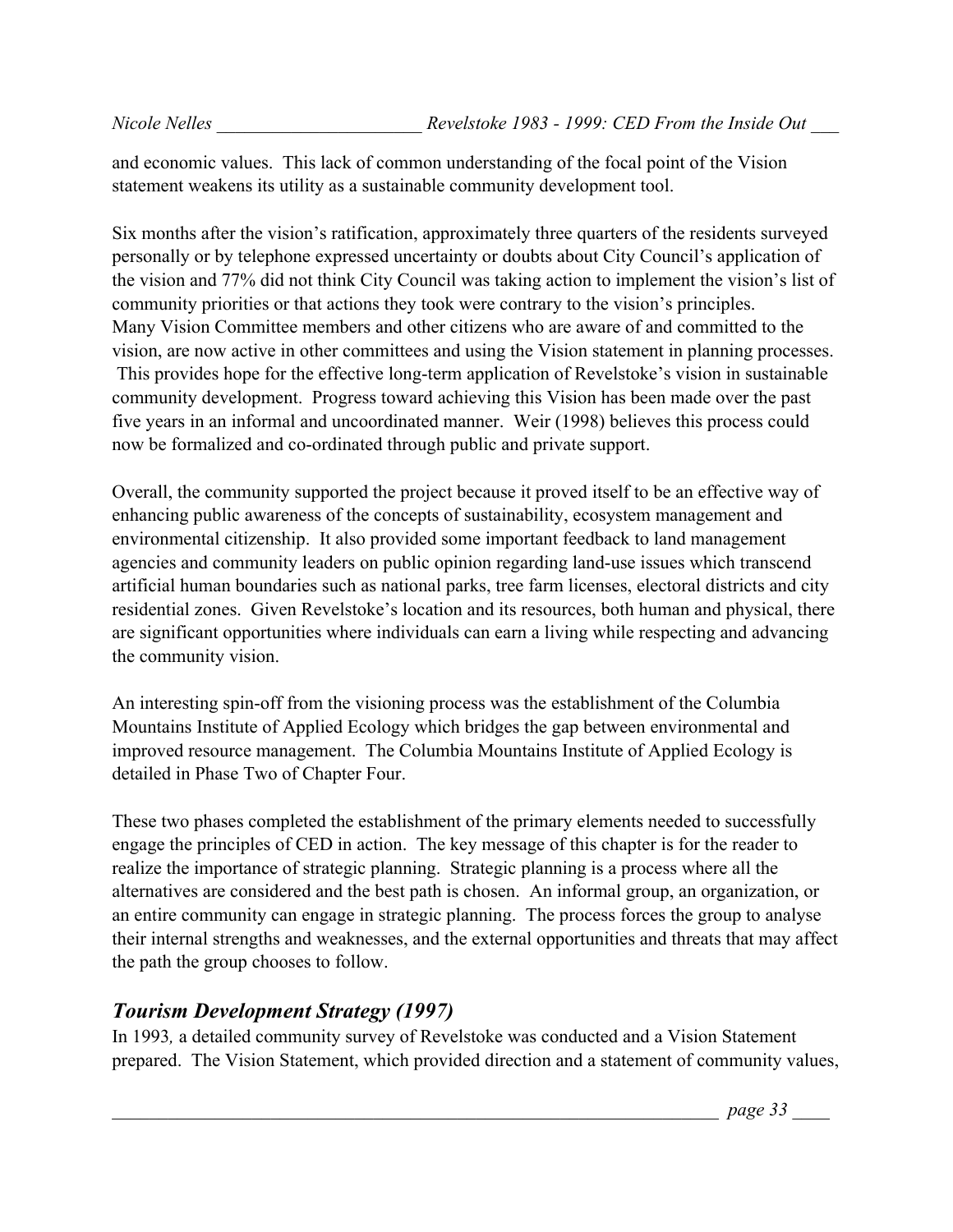is being used to guide Revelstoke's growth and development. In 1995, this vision statement served as the basis for the development of the Community Economic Development Strategy. The Economic Development Strategy (1985) states that "Tourism should be the growth sector in Revelstoke over the life of the new economic development strategy", and recommends that a four season tourism strategy be prepared. This recommendation was subsequently reinforced in the 1995 Strategy which indicates that the preparation of a tourism development strategy should be a high priority for Revelstoke.

The focus on tourism as an economic development priority reflects recognition of its growing status as a viable and sustainable industry sector. The 1997 Tourism Development Strategy states that while tourism will not address all Revelstoke's employment and economic development objectives, it can, if properly developed and promoted, contribute to the overall diversification and stabilization of the economy. The Revelstoke area is home to an impressive range of natural and built tourism resources. Taking greater advantage of the tourism potential of these resources will be largely dependent on the ability of the community to attract visitors interested in the products and services it has to offer.

In order to ensure that Revelstoke is well positioned to take advantage of current tourism trends and to increase the economic contribution of tourism to the community, a consulting group was retained to work with a designated Steering Committee and Revelstoke tourism operators, to prepare a Tourism Development Strategy for Revelstoke.

The overall goal of the strategy is to provide the City of Revelstoke with clear direction relative to the development of the community's tourism industry for the period 1997 to 2005. The tourism development strategy supports the following:

- achievement of a sustainable economy in keeping with the community's Vision Statement;
- promotion of tourism growth and development to ensure economic stability;
- contribution to economic adjustment and transition;
- · enhancement of the growing tourism and outdoor recreation sector; and,
- · diversification of the local economy and creation of job opportunities.

The Strategy is further discussed in Chapter Five.Chapter Four now details the secondary elements Revelstoke needed to further the successful implementation of CED principles.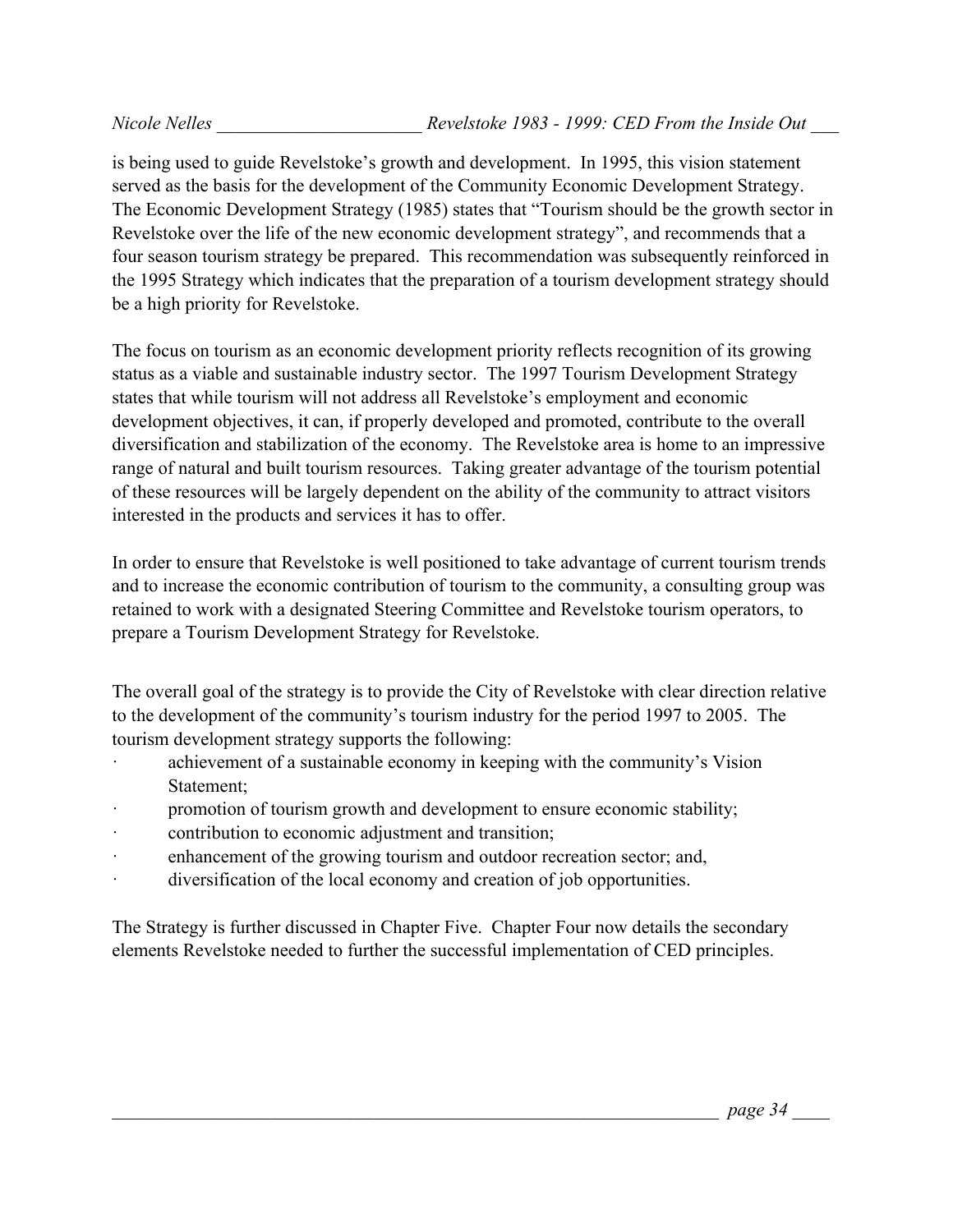# Chapter Four - Secondary Elennents

Chapter Four is organized into two phases. These phases chronologically organize the secondary elements which were comprehensively planned to diversify and strengthen Revelstoke's economic base.

## *Phase One*

## *Revelstoke Community Futures Society*

Introduced in 1986, Community Futures is a Government of Canada initiative designed to encourage non metropolitan communities to be the innovators, leaders and directors in solving their long-term employment problems. The Community Futures client is a community or set of communities that make up a labour market area. A community, as defined by Community Futures, is an area described by boundaries which include the surrounding rural area and a local community or group of communities which share economic and employment characteristics or problems.

To participate in Community Futures, communities must demonstrate a level of need that is greater than national or regional levels as measured by various indicators such as the level of unemployment, dependence upon social assistance or other income transfer, age of the workforce, workforce participation rates and educational levels. The focus of Community Futures is community economic development (CED) - the objective of which is the mobilization and full utilization of the human resources of the community.

In Revelstoke, the Economic Development Strategy identified the need for locally based financing and entrepreneurship training. Access to credit was identified as a weakness in the community, therefore the new Futures program enriched their capabilities. It was recommended that Revelstoke apply to the LEAD Program of Canada Employment. This program was subsequently replaced by the Community Futures Program and accordingly an application for designation was submitted. Revelstoke and area was designated a Community Futures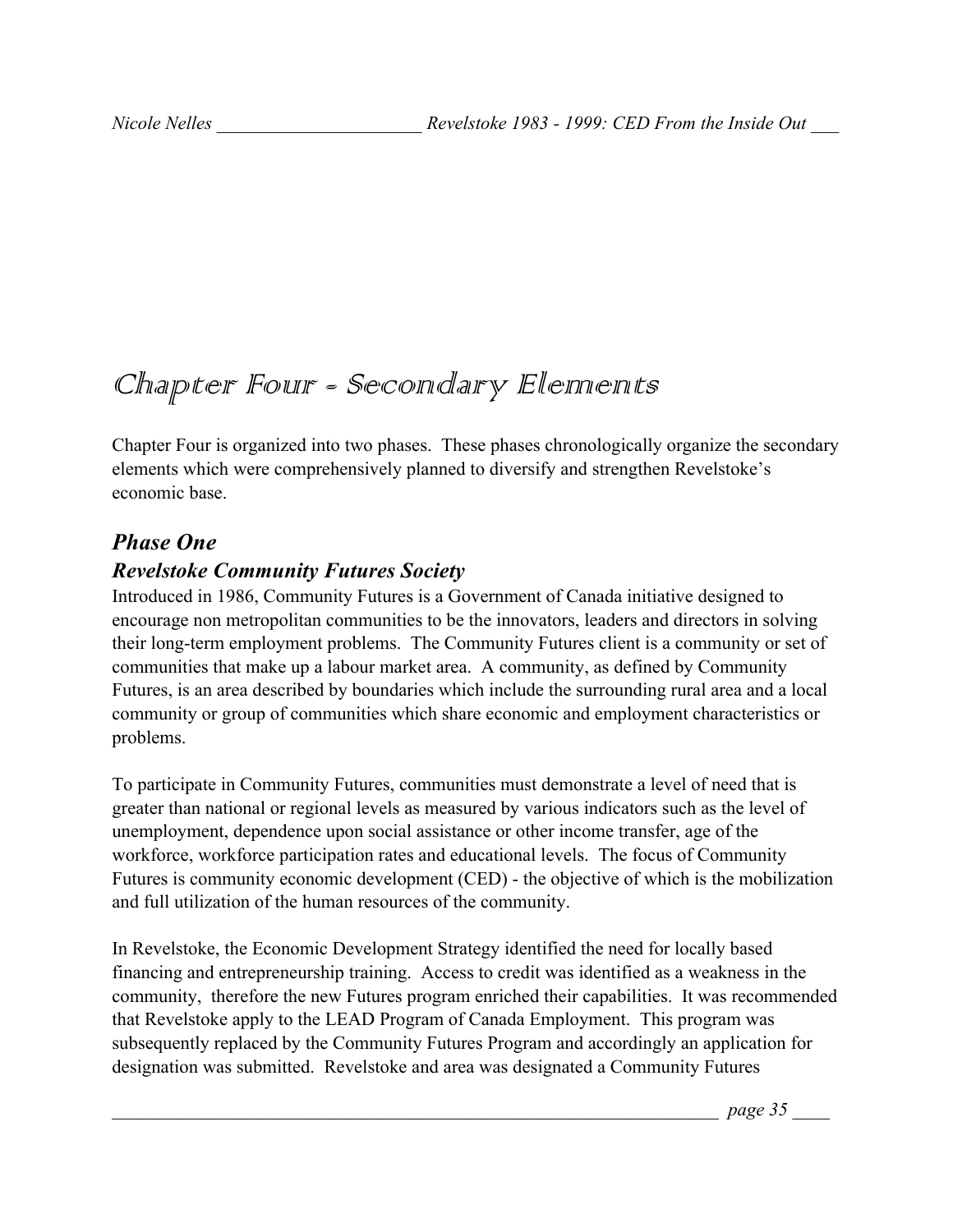community by the Minister of Employment and Immigration Canada in January 1987. With this designation, Revelstoke became eligible to participate in the Community Futures Program as part of the Canadian Jobs Strategy.

The promotion of economic opportunities and the development of employment adjustment measures were the primary purposes of the society. A strategic plan was developed during the initial phase between April and July 1987. Approval of the five-year program with financing of \$3 million for the operation of the Society, the Business Development Centre and the Self-Employment Incentive Program was received in December 1987.

The Self-Employment Incentive Program provided financial assistance to individuals who were receiving unemployment insurance or social assistance and who wished to start a new business. This program provided needed transitional support for individuals to become self-employed. The program was terminated in March 1992, and was replaced with the Self Employment Assistance (SEA) program. The Business Development Centre then submitted a proposal to deliver the SEA program in Revelstoke.

An important goal of the Community Futures proposal is to provide training in Revelstoke, directed toward identified employment opportunities. The Society has acted as a local coordinator and has contracted with individuals and training institutions such as Okanagan College to deliver appropriate training at the community level.

Key success factors to this CED application in principle, include: development of a community based program, significant financial support is provided, risk financing is made available at the small community level, advisory staff available, structural employment issues are addressed, and local training is provided.

The Revelstoke Community Futures Society - incorporated in June 1987 - successfully implemented the Business Development Centre, Self Employment Initiative program, and the Training and Community Initiatives Fund Options program during its first seven years of operation. Collectively these programs had a significant impact on employment restructuring in the Revelstoke region. The Community Initiatives Fund support resulted in the realization of the Railway Museum which was completed in June 1993.

Despite these initial significant impacts, there continued to be an ongoing need for employment creation, training and employment restructuring in the region. Accordingly, a proposal was forwarded for the formal integration of the Community Futures Society and Business Development Centre.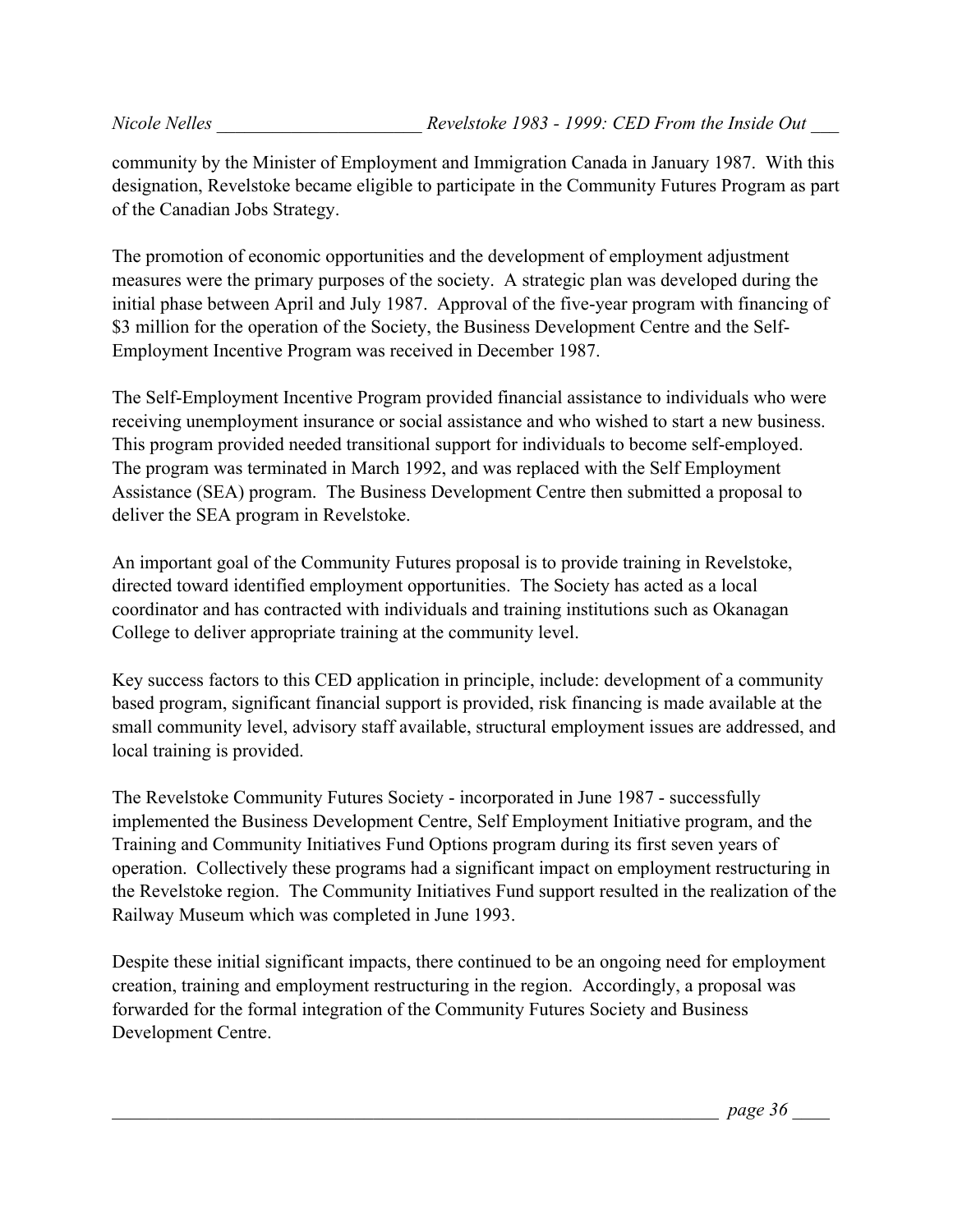The Community Futures Society and Revelstoke Business Development Centre operated on an integrated basis since their incorporation through participation in the Revelstoke Enterprise Centre. The integration became formalized in 1994 and the name of the Community Futures Society was changed to the Community Futures Development Corporation (CFDC) of Revelstoke and the Business Development Centre became a subsidiary of CFDC.

Prior to the integration, the Society addressed its priorities by assistance with the completion of the Revelstoke Vision Statement, providing financial and volunteer support for the preparation of a new Economic Development Strategy while addressing the issues of training and self employment. Several infrastructure projects were initiated which assisted the economic development of the region.

Successes which were achieved in its final year of operations as the Community Futures Society, included the formation of an Adult Learning Council which resulted in the approval of Revelstoke as a Community Skills Centre by the Province of British Columbia. This enabled the training of adults to be provided locally in areas which are relevant to new and ongoing employment. New committees were established for Telecommunications and Value Added Wood Products Development. The Society participated in the successful installation of navigational aids on the Columbia River intended to enhance tourism opportunities. The anticipated completion of the Economic Development Strategy (1995) was foreseen as a tool to establish both a framework and priorities for future developmental initiatives.

The creation of Community Futures by the government was a very generous act to give communities the opportunity to plan for themselves. Community Futures' overriding philosophy centering around 'Community first', and an understanding that the reason their organization exists is to support the community collectively has been of broad benefit to resource towns across the country.

The continuing priorities of the organization include training projects, self employment and business development, implementation of the Economic Development Strategy (1995) and continuing support for infrastructure development to enhance economic opportunities.

# *Business Development Centre*

One of the strategic initiatives of the Economic Development Strategy (1985) was the formation of the Revelstoke Development Society. As noted above, the group was designated as a Community Futures Society in 1987. The society incorporated a Business Development Centre in November 1987. The results were immediate, positive and very noticeable in the community. The society and the centre successfully implemented the strategy as originally proposed with only minor adjustments.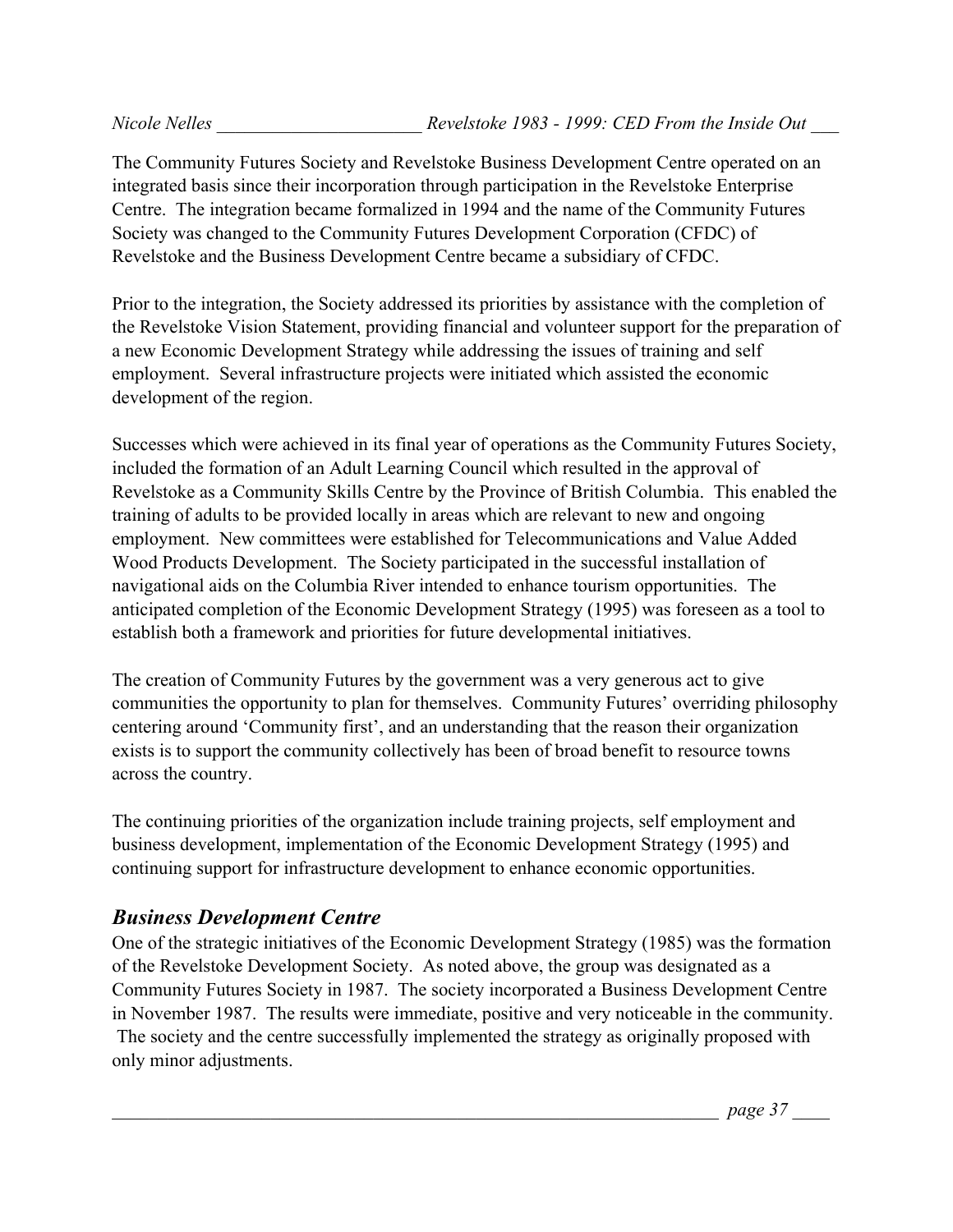The Revelstoke Business Development Centre began as a local financial services company created to help people start or expand small businesses. Its goal was to encourage community based economic development and increase the quality and number of jobs in the Revelstoke area. The company was guided by a group of volunteer directors representing local business and interest groups. It was capable of investing in local business by managing a revolving loan fund on behalf of the Canada Employment and Immigration Commission Community Futures Program. Money from the fund was loaned on a commercial basis at current bank rates. However, all interest and loan principal repayment was used to expand the capital available for reinvestment in business in Revelstoke.

The Business Development Centre provided two broad categories of assistance to individuals engaged in, or planning, a business. The Centre offered advisory services in the form of managerial, technical and business planning assistance. The financial services were in the form of loans, equity participation and loan guarantees. Key success factors of this CED application include: availability of financing in rural communities for business development which creates employment; local decision-making capabilities; professional staff; business advisory services at community level.

The BDC's objectives included:

- Contribute to the provision of stable long term employment opportunities in the Revelstoke region.
- Assist with the development of local business opportunities which provide or promote employment.
- Provide business advice and information to assist with the successful planning and implementation of new or expanding business.
- Participate in the financing of enterprises which create local employment.
- Maintain a diversified secure loan portfolio to insure maximum reinvestment.

The BDC continues to operate in 1999 as a committee of the Community Futures Development Corporation of Revelstoke. The ultimate objective of the BDC is to provide funds and assistance to small business and in so doing create a diversified solid loan portfolio that will revolve on a self sustaining basis. The portfolio is meant to provide income for both continued growth and administration. In addition, the centre had to insure business and management client services were continued on a long term basis and that adequate resources are available to provide the services.

By virtue of their existence, the Business Development Centre acknowledged that a community loan fund is an important community resource. Upon the initial capitalization of \$1.5 million of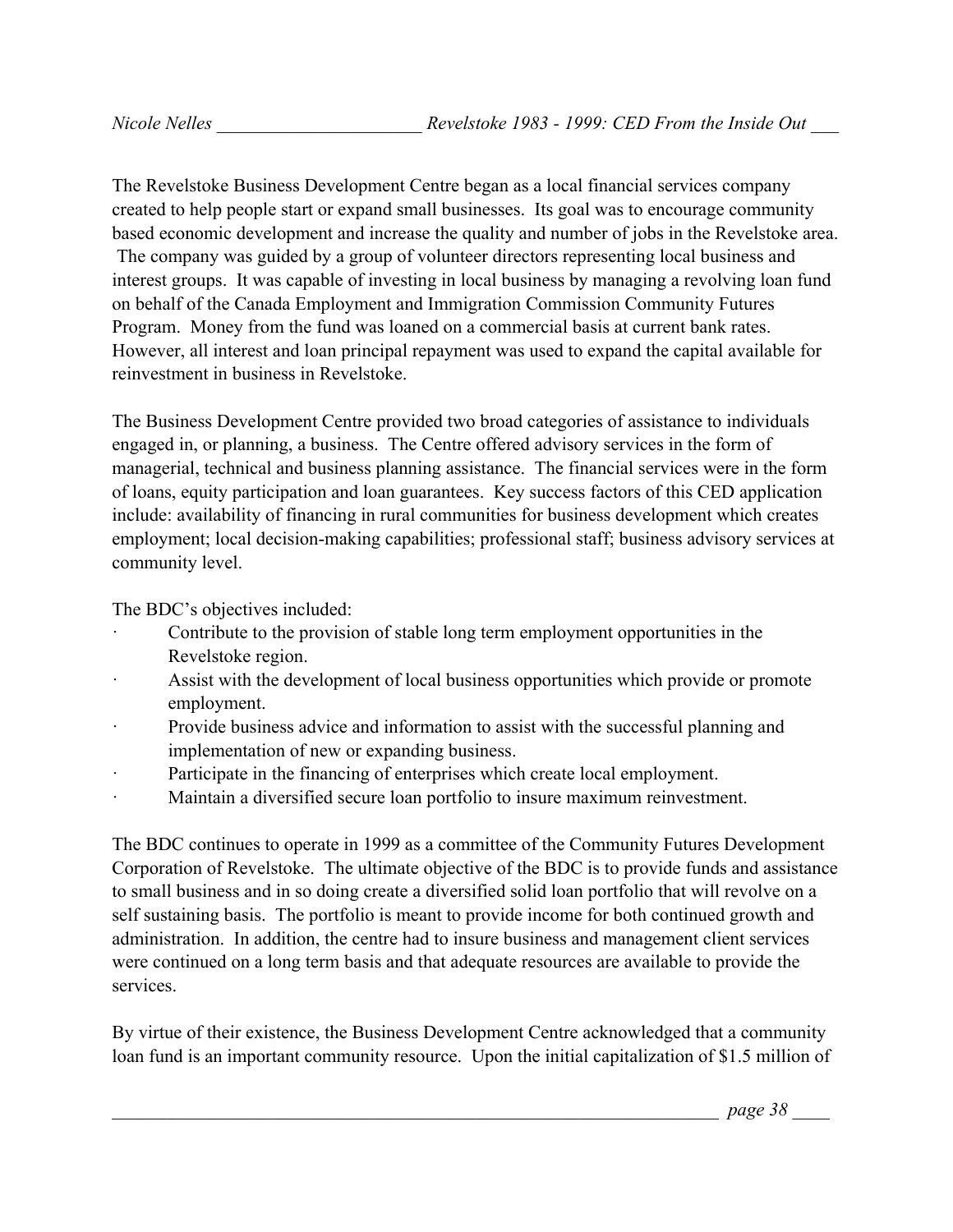federal capital, there exists one decade later \$3.5 million. The Centre loaned \$3.35 million during the first seven years of operations, of which a total of \$1.6 million was revolved with the fund and \$29,000 was written off as bad debt. The Centre assisted over 600 people with employment and 3500 with business services during their independent existence. This has had a significant impact on the community.

Since 1987, the BDC has responded to the needs of the community. Originally as a centre, and now as a committee of the CFDC, the BDC has provided a solid foundation for the development of a community based financial institution. A good reputation with local business has been established as the BDC has become very much a part of community economic and employment development in Revelstoke. The original economic goal of diversification of the employment base has been addressed by a significant rise in self-employment, home based business, increase in the service sector and new value added wood manufacturing ventures. This vital role in the community is now the responsibility of the Community Futures Development Corporation of Revelstoke (CFDC). The CFDC is discussed further in phase two of this chapter.

## *Enterprise Centre*

The Enterprise Centre is based on a 'one stop shopping' concept for economic development services - it has become a model for other communities in the delivery of community economic development services. A variety of developmental initiatives and services are provided by the participating organizations and all are available at one central location. The participants at the Enterprise Centre began as: Revelstoke Chamber of Commerce, Community Futures Society, Business Development Centre, and the Economic Development Commission. Today, with the amalgamation of the Community Futures Society and the Business Development Centre into the Community Futures Development Corporation of Revelstoke, three organizations make one unit. Timing was key to the Centre's cooperative, co-habitative relationship, as all three organizations were all evolving at more or less the same time. As each grew individually, each also grew to learn how to work together cooperatively.

This cooperative approach to community economic development consolidates the delivery of development initiatives and provides a community focus for developmental services. Effective communication and cooperation between the development programs is promoted through sharing of premises and joint use of support staff and equipment. All participating organizations benefit from the effective use of funds by sharing expenses. The cooperative and strategic partnerships, the focal point of a one-stop shopping business development destination, the effective use of staff and resources, the emerging mutual support and backup, independent boards of directors each of these key success factors promoted effective communication and an effective working relationship between the organizations of the Enterprise Centre.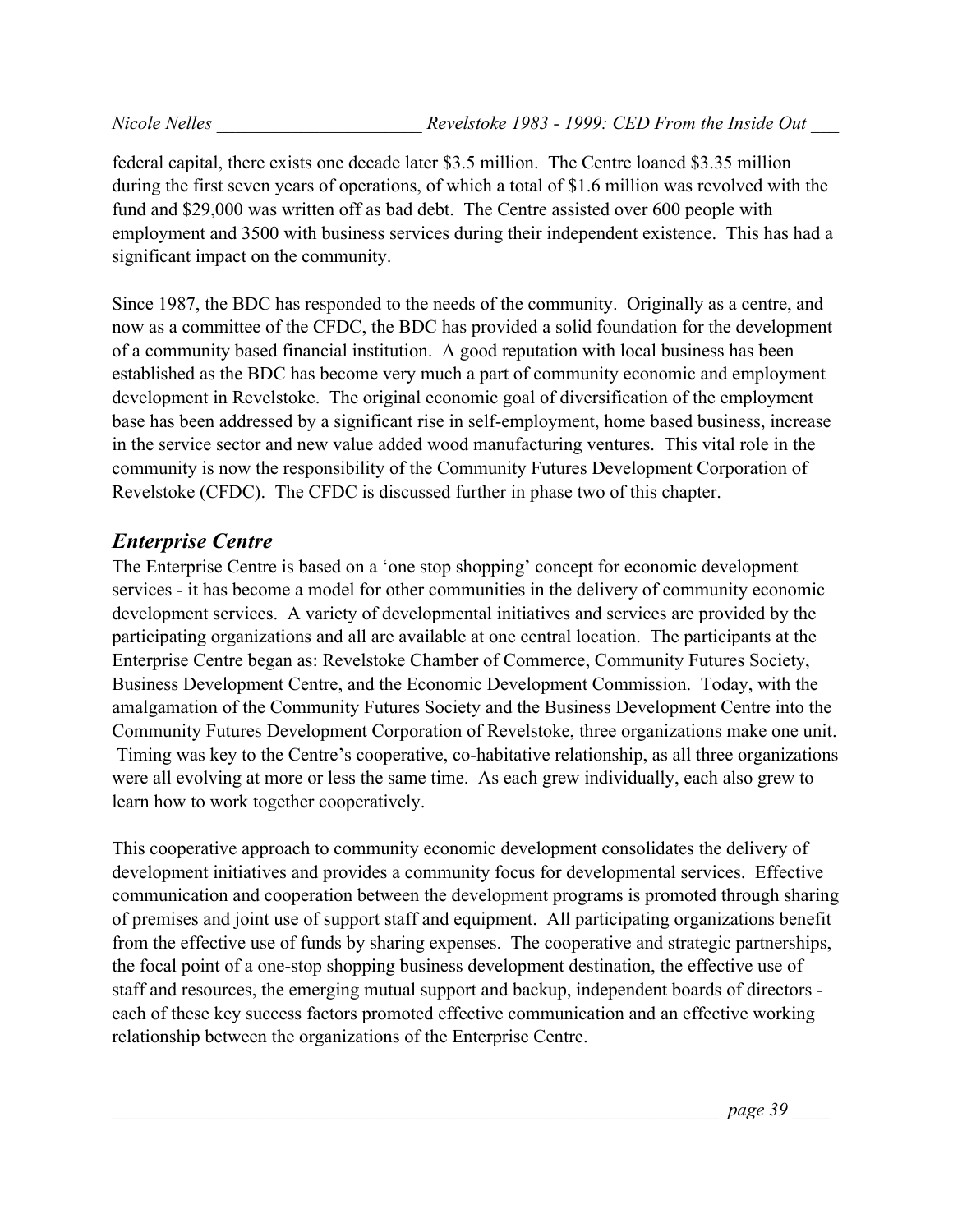With completion of the Economic Development Strategy (1995) and the putting in place of an infrastructure, Revelstoke was well positioned to initiate change and make the necessary adjustments to the new economic realities.

Project initiatives implemented follow the recommendations of the Economic Development Strategy (1995) and can be broadly categorized in the following sectors: forestry, other natural resources, transportation, tourism (marketing & development), business development & finance (small business training  $&$  retail), government services, and, community, organization  $&$  human resources. It is important to note that almost all of the projects implemented in Revelstoke have involved a collaborative and cooperative effort of two or more community organizations, government agencies or business sectors.

The Enterprise Centre has sponsored the establishment of a number of development organizations and projects. Each of the following examples of enterprises or projects have been nurtured until they have developed the capacity to operate independently. Examples of the process of developing capacity include:

- The incorporation of the Revelstoke Heritage Railway Society as a non-profit organization and the development of the Railway Museum Project.
- The establishment and incorporation of the Adult Learning Council to develop and coordinate the local delivery of adult training and skill development. This initiative resulted in the building of the Revelstoke Community Skills Centre.
- · A 1996 initiative was the establishment and incorporation of the Columbia Mountains Institute of Applied Ecology. The purposes of this Institute are to coordinate ecological research, disseminate information, and provide training, all leading to improved ecosystem management.

The current goals of the Enterprise Centre are to assure that the strategic planning and effort for Revelstoke is successfully implemented through concerted action focussing on the following: ensure community control; improve quality of life of the community; protect and create jobs for residents; generally assist the unemployed. Activities initiated by the Enterprise Centre include:

- established job support centre,
- job search and placement assistance,
- · training for marketable skills,
- · promotion of training for local organizations (daycare training, community career centre, skills centre),
- business technical assistance.
- · holds annual conferences,
- · facilitates networking,
- · designs joint projects with CED groups, including preliminary development funding, and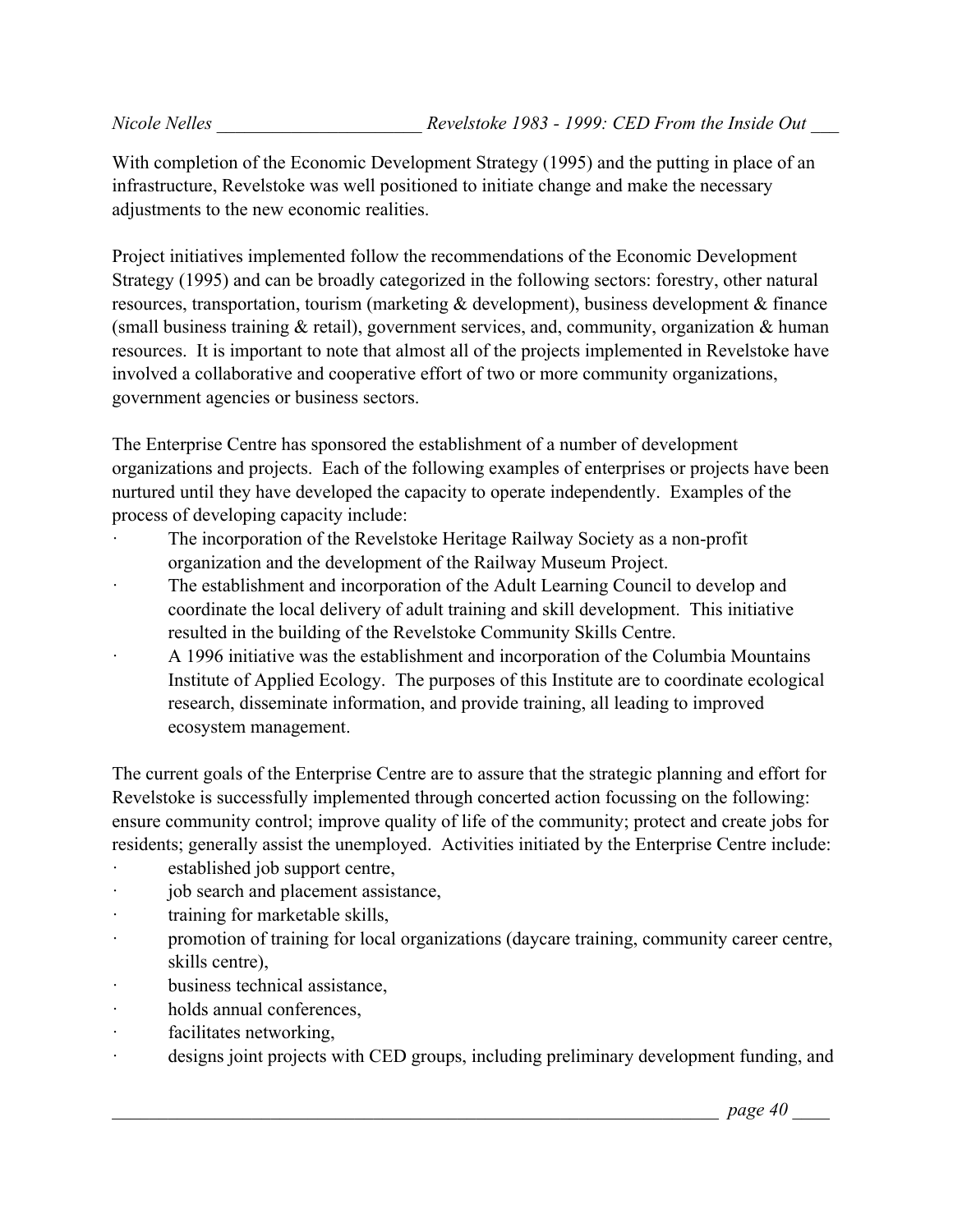many collaborative relationships with organizations inside and outside the community.

The Enterprise Centre is committed to building the capacity of community controlled organizations to generate durable social and economic benefits. They are committed to aiding others in building local and regional economies that are sustainable. It is not easy. It is a lengthy process. But results can and are being generated.

The empowerment, community-building, employment, and service elements in the Enterprise Centre distinguish it from the usual working relationship between a Chamber of Commerce, a Community Futures Development Corporation, and the Economic Development Commission.

This integrated approach has the three organizations working through the relationship between what is going on in the community and what is happening in the regional economy, and then making clear decisions about mission and strategic goals. By participating in a strategic planning approach, the Enterprise Centre was able to refocus their efforts in a productive and realistic direction. The three organizations learned about using joint ventures as a strategy to build an economic base for our community. These strategies make a big difference in how the Enterprise Centre goes about implementing the process of building the community's future.

How did the Enterprise Centre practically, on a day to day basis, start and keep working together? There is not an easy answer to this important question. There are many facets to why the Community Futures, Chamber of Commerce and Economic Development Commission first came together, and continues to work together under the umbrella of Enterprise Centre. They include:

- · the threat of change is often an important factor to organizing a community's efforts to engage in the practice of CED;
- the community of Revelstoke was facing an economic crisis starting in 1983, a trigger for the leaders to join forces and work towards making a difference internally;
- · they decided they wanted to *do* something about their economy and were *committed* to it,
- this commitment came by way of strong leadership, and local equity;
- · part of this decision to do something about the economy was the realization that they could no longer rely on outside players to make a difference to their economic state of being - this realization was the driving force behind the commitment to make a difference;
- an experienced player who knows how to get something done was hired to be the community's economic development commissioner;
- there was an understanding right from the beginning that it takes something to make something;
- that something is vision, scope, experience and understanding of what needs to get done;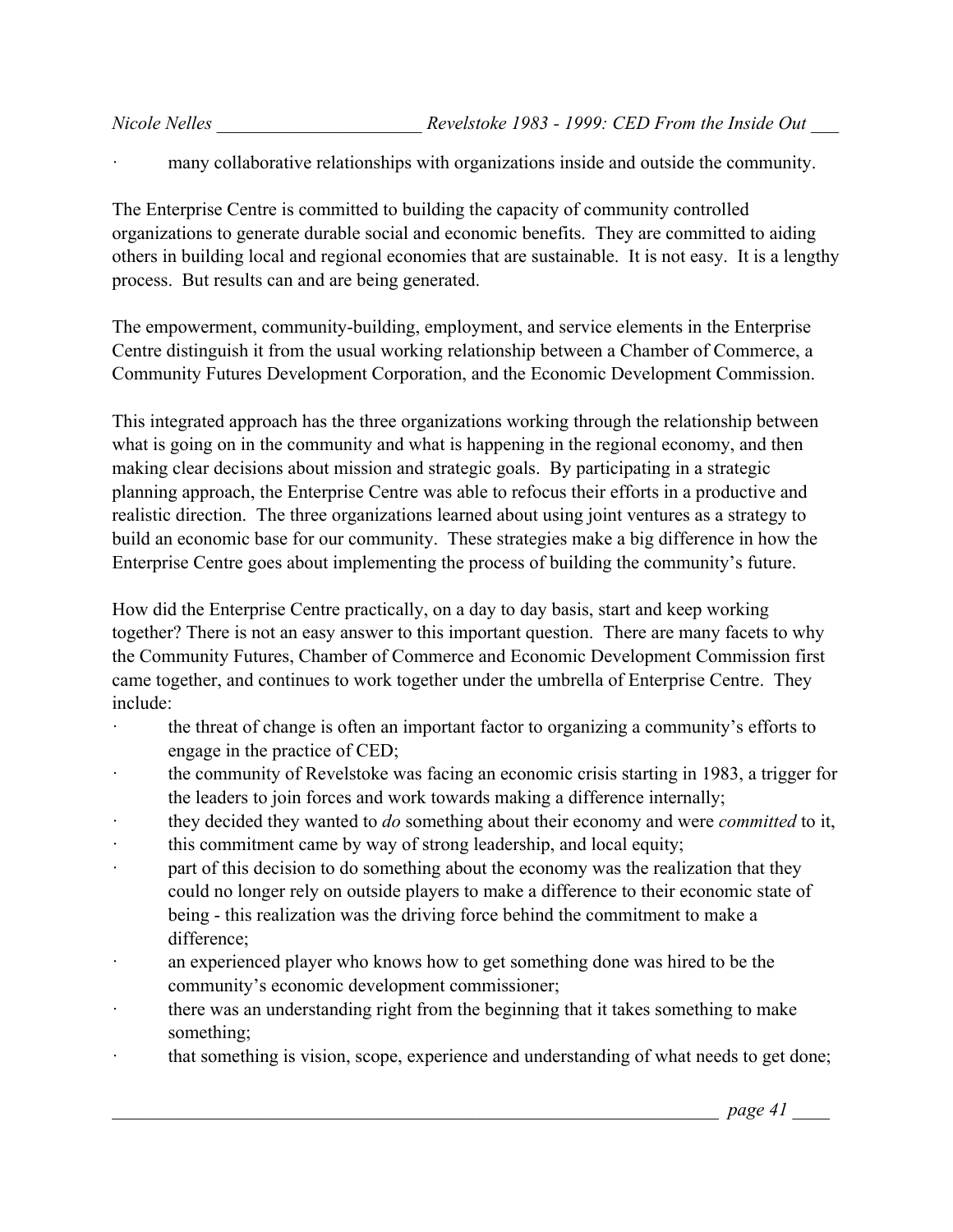- incremental, small successes over time contributed to the community's capacity;
- the fact that Revelstoke is a clearly defined community is fundamental to our success?;
- · watershed events in Revelstoke's history contributed to collective thinking amongst community members; and,
- · one program builds upon the other, in turn building credibility the capability to carry out a project was gained.

The knowledge gained and the tools shaped through this endeavour have contributed to the organizations' collective understanding and capacity to strengthen their rural community.

The Enterprise Centre illustrates the potential and the need for a community-based advocacy and support service to conduct activities which are beyond the time and finances of individual CED groups. To be effective, it requires the support of a wide coalition of local organizations. The goals of the group have remained the same: to promote CED in a broad sense, combining both social and economic goals - avoiding concentrating on only business development. The Enterprise Centre aims to organize and diversify the local economy. The Enterprise Centre is committed to continue to support projects relevant to the empowerment of people committed to building healthier, sustainable communities.

## *Phase Two*

#### *Revelstoke Railway Museum*

Revelstoke is an historic railway community located 45 kilometres east of the famous Canadian landmark at Craigellachie, the site of the driving of the Last Spike in the completion of the Trans-Continental Railway which united Canada. The Rogers Pass route through the Selkirk mountains just east of Revelstoke, proved to be the most difficult and hazardous section of the railway line.

The preservation of this rail history became a community priority starting in December 1986 when community members interested in developing a Railway Museum first met. These community members became the Selkirk Division of the Canadian Railway Heritage Association (C.R.H.A.), incorporated in April 1987. They petitioned the Community Initiatives Fund subcommittee of Revelstoke Community Futures Society. A resolution is passed in November 1987 by Community Futures shortly thereafter supporting the "construction of a major Western Canadian Railway Museum in Revelstoke by the Selkirk Division of the C.R.H.A." Initial equity and administrative support was therefore provided by Community Futures.

The idea to preserve their rail history came from the community and was reinforced by their Economic Development Strategy (1995). The development of a Railway Museum and capitalization on the railway history of the Revelstoke area are significant components of the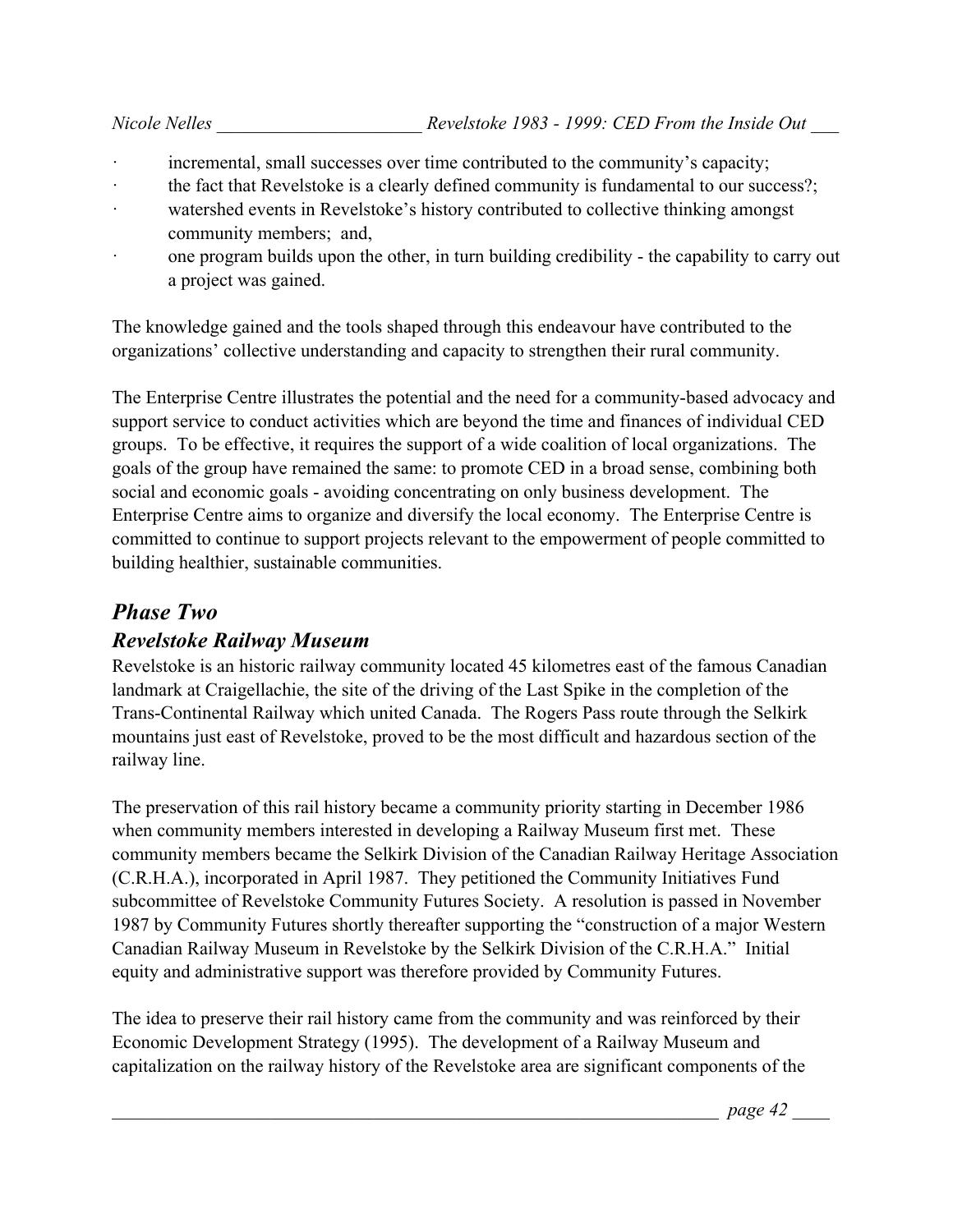Economic Development Strategy (1995) for the City of Revelstoke. It was determined in the Economic Development Strategy that a Museum be constructed to acknowledge the importance of this significant undertaking to Canada's history. The community therefore supported this proposition from the outset, and thought it imperative that their cultural heritage and artifacts be preserved, exhibited and interpreted for future generations.

In 1987, Revelstoke's Community Futures Society determined where they could best assist with long-term tourism development under its Community Initiatives Program. A number of tourism related opportunities were identified which would provide for increased employment in the Revelstoke area. They included:

- · construction of a narrow gauge railroad from the Revelstoke Dam Visitor's Centre to the downtown core of Revelstoke,
- formation of a Railway Club, and
- a tour of the CP Rail Yard.

These proposals further strengthened the importance of developing a railway museum.

The development of the Railway Museum also served to fulfill the Revelstoke Heritage Railway Society's purpose of promoting an interest in and developing an awareness of the railway and transportation in the Revelstoke region. The Revelstoke Heritage Railway Society noted that a significant trend in tourism is the desire to gain knowledge while perusing authentic local heritage and cultural experiences. They predicted that a Railway Museum would take advantage of this trend while interpreting and promoting this significant component of Canada's cultural heritage.

A site near the CP Rail Yard was chosen as the ideal location. Preparation of building and site concepts are then prepared. CP Rail was formally approached with the Site Plan and supporting documentation for an area of six acres from the K-Yard Site for a Railway Museum. CP Rail denies this request. Alternative sites are then reviewed - a City owned piece of property known as Track Street is chosen and approved. In July 1990 the Revelstoke Railway Museum Proposal is completed. This documentation enables the Society to present the concept to City Council, and the Community Futures Society. Further, application for GO B.C. funding is submitted.

As noted, there was considerable community support and interest to establish a Railway Museum - the community support to make this project successful was therefore in place. The Museum became an effective training ground for volunteers. This project built community capacity as volunteers gained tremendous experience in the application of community economic development principles and were empowered to do so. This built at home project initiated a trend in Revelstoke of strong community involvement that continues to this day.

\_\_\_\_\_\_\_\_\_\_\_\_\_\_\_\_\_\_\_\_\_\_\_\_\_\_\_\_\_\_\_\_\_\_\_\_\_\_\_\_\_\_\_\_\_\_\_\_\_\_\_\_\_\_\_\_\_\_\_\_\_\_\_\_\_ *page 43* \_\_\_\_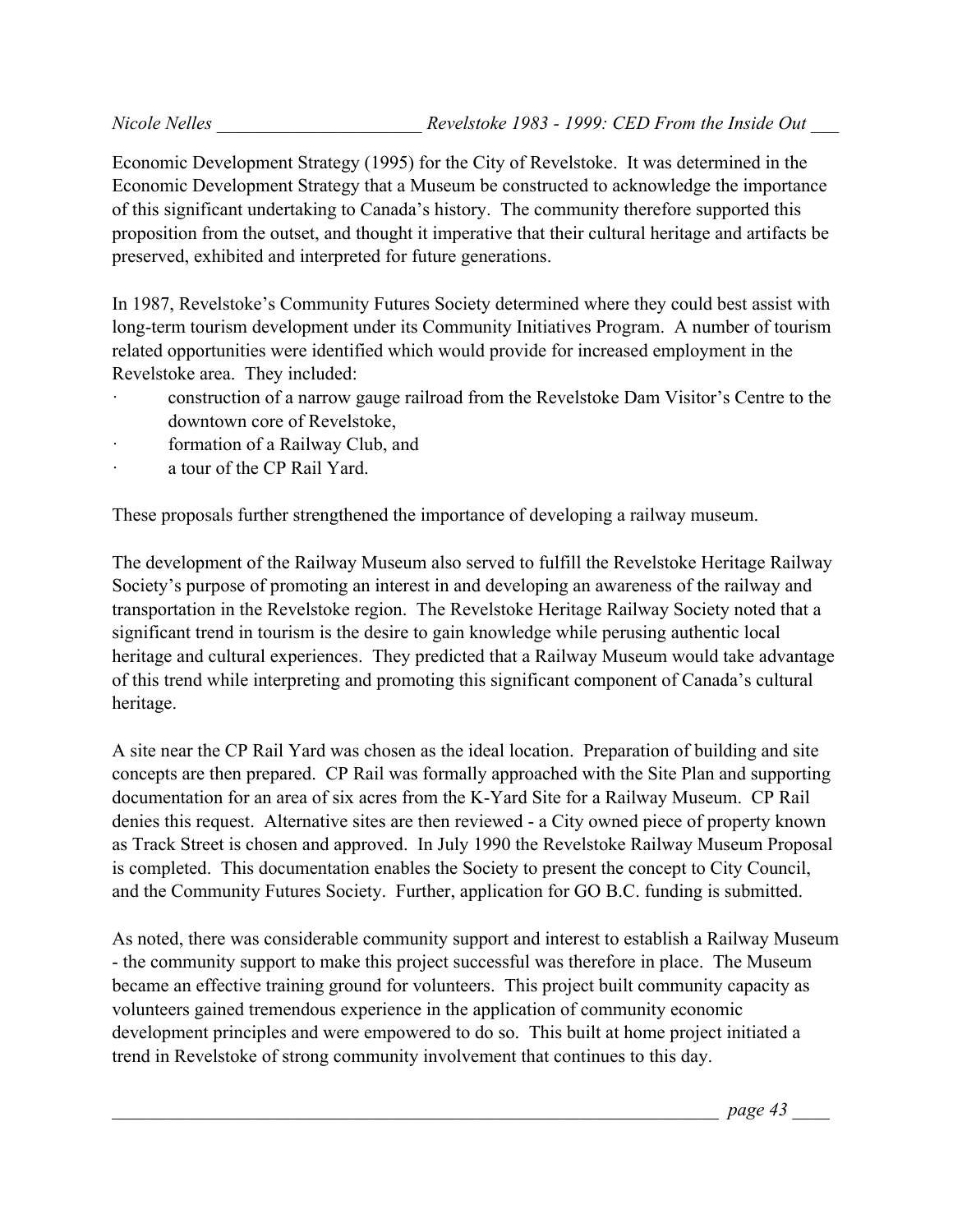The Community Futures Society was a leader in the initiation and formation of the Revelstoke Heritage Railway Society. The Revelstoke Heritage Railway Society was incorporated April 26, 1988 with a Board of Directors representing a cross section of the community. The governance of the Railway Museum deals with the issue of community support by partnering with other organizations in the community (Parks, City, CFDC etc.). These partnerships are represented by membership on the board. From the Revelstoke Heritage Railway Society emerged a steering committee to build a Railway Museum in the community.

This Society is an example of the process of developing capacity which Community Futures engages in. They sponsor the establishment of a number of development organizations and projects. Each of the enterprises or projects are nurtured until they have developed the capacity to operate independently. The incorporation of the Revelstoke Heritage Railway Society as a charity and the development of the Railway Museum Project exemplifies how a community based business can be initiated and completed.

Planning was supported by the Community Futures Society - they provided the capital and administrative support needed to conduct needed research. For example, a market analysis was prepared by Community Futures for the purpose of evaluating attendance at the Revelstoke Railway Museum. An extensive review of visitation indicated that the Museum would have an initial draw of more than 15,000 visitors per year which would increase to 27,000 by the end of the decade. These estimates have so far been met and are increasing proportionately with approximately 25,000 visitors passing through the doors in 1998.

Human development was an element of this project. An assessment of the economic impacts of the Railway Museum indicated that 18.6 jobs would be created through museum staff and by additional accommodation and food services expenditures in the community. By 1999, it is estimated that 39.5 jobs will have been created. The Museum further adds to the financial capacity of the community as another organization that can assist with funding other community projects.

Capital to build this project was provided by the Community Futures Society via their loan fund. The initial expenses, administration and management of the Railway Museum were contributed by the Community Futures Society. Funding for this project also emerged from other sources, including: GO B.C. funding, Community Initiatives funding, and Cultural Initiatives Program funding. The City of Revelstoke also provided capital through their donation of the land upon which the Museum was built. Originally the existing site was looked at - then the CP K Yard, however, the K Yard was not contingent with the downtown core.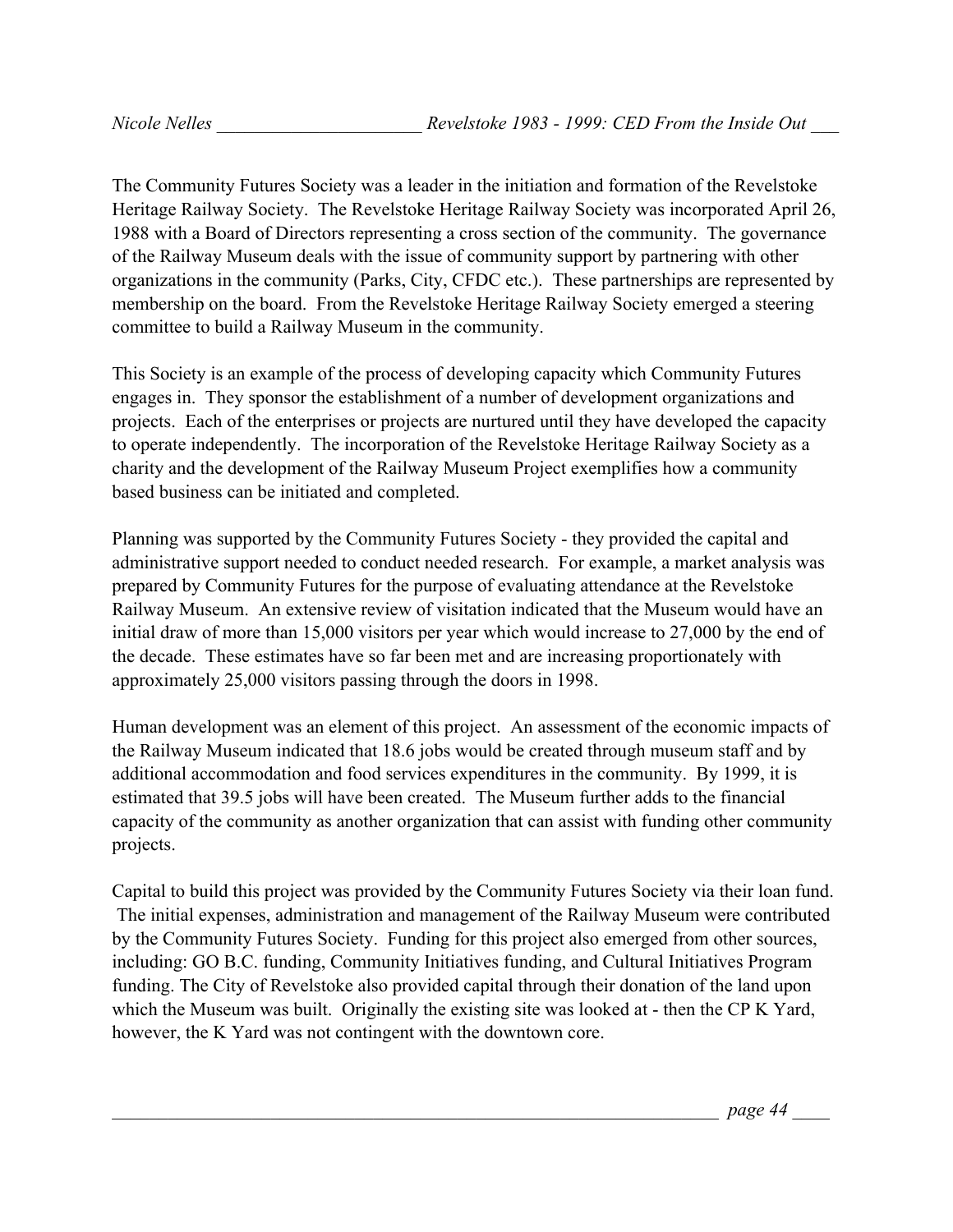The 11,000 square foot museum building was built on an eleven acre site adjacent to both the main line of CP Rail and the central business district of the City of Revelstoke. The gross project cost including land, construction and exhibits was \$1,610,640. The site preparation was extensive. Construction of the building began in May 1992 and the Museum opened in the spring of 1993. Receiving charitable status afforded the Museum the ability to issue tax receipts for donations which encouraged in-kind contributions.

The building is a facility for exhibiting Steam Locomotive 5468 as well as railway rolling stock and artifacts related to the steam era and the Mountain Subdivision of CP Rail. This museum, as predicted, has had a significant impact on tourism and consequently on job creation and business development.

Key dates of this project include: September 1990 the proposal was completed, November 1992 construction was completed, June 16 1993 the Museum opened, and on June 23 the engines were moved in.

The economic development of the Railway Museum is supported by the Craigellechie site where the last spike was driven, and a Bingo license which generates net revenue of over \$50,000 annually.

Timing and maintaining focus were two essential ingredients to this project. Further, a strong commitment to deliver a quality end product carried this project through.

The Museum would not have happened without CF's initial \$25,000 donation towards feasibility studies at the outset. Fact finding - which included visiting other museums - was an important part of the project's planning and visioning. A market study was also important - to determine what was needed to support sustainability.

The Railway Museum in Revelstoke is an integral part of our comprehensive tourism package. It has helped to redirect the community and expand its employment and investment goals from the construction industry philosophy which offered limited long-term employment benefits. Overall, the Revelstoke Railway Museum has been a huge success, while complimenting existing tourism attractions by capitalizing on local history and current tourism trends.

# *Community Futures Development Corporation of Revelstoke*

During the year ending March 30, 1996 two community organizations (Revelstoke Community Futures Society and Revelstoke Business Development Centre Limited) were consolidated to form the Community Futures Development Corporation of Revelstoke (CFDC). Healey (1996) states that the two groups were successfully integrated and although the process provided a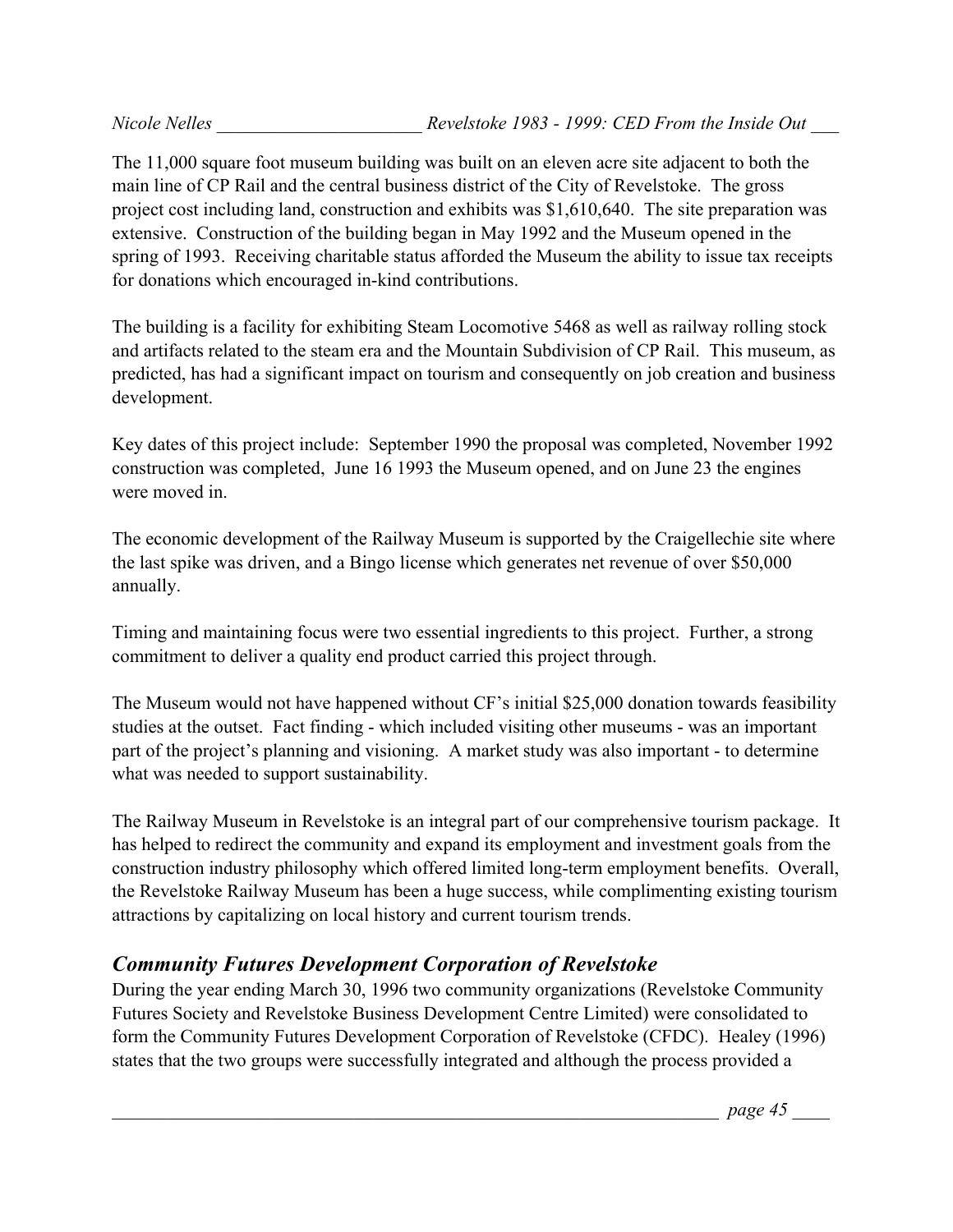variety of challenges the work paid dividends in the form of a new look and logo, a new board of directors and committee system, and a formal multi year plan.

An important part of that plan aimed at enhancing the Community Loan Fund to encourage employment in the community and provide operational income to invest in community development projects. In addition, CFDC was the catalyst in the renovation of the Enterprise Centre to better meet the needs of the client. The new storefront presence was established which includes the Chamber of Commerce, visitor information, business information, and a Community Internet Access Centre. Other operations of the Enterprise Centre continue on the second floor in renovated office space.

The geographic boundaries of the area serviced by the Community Futures Development Corporation of Revelstoke (CFDC) includes the City of Revelstoke and Electoral 'B' of the Columbia-Shuswap Regional District.

The organization is incorporated as a corporation without share capital under Part II of the Canada Corporation Act. It is a not-for-profit community based agency in the business of assisting individuals with employment, financial and training services. Serving as an integral part of the community's strategic development plan, the corporation is working toward a community vision.

The CFDC is a broadly based community organization that delivers the Self Employment Assistance program, training, and community economic development programs and projects. The principal resource for the corporation is a revolving community loan fund. The organization has successfully served individual clients and the community at large for eleven years. It is directed by a dedicated group of fourteen community volunteers and is managed and operated by four full time, one part time and two full time short-term contract employees. The operation is funded through Western Economic Diversification, Human Resources Canada, and local short term fee for service contracts.

The corporation is directed by a seven member Board with the assistance of seven honorary directors. The volunteer board represents a cross section of the community and has a wealth of experience related to community economic development.

CFDC involves itself in a variety of community development projects. Examples include: assistance and support for the creation of the Revelstoke Community Foundation; administration and support for the development of the Columbia Mountains Institute of Applied Ecology; a youth loan fund; a local forestry loan fund with Forest Renewal British Columbia; and special community events including Railway Days.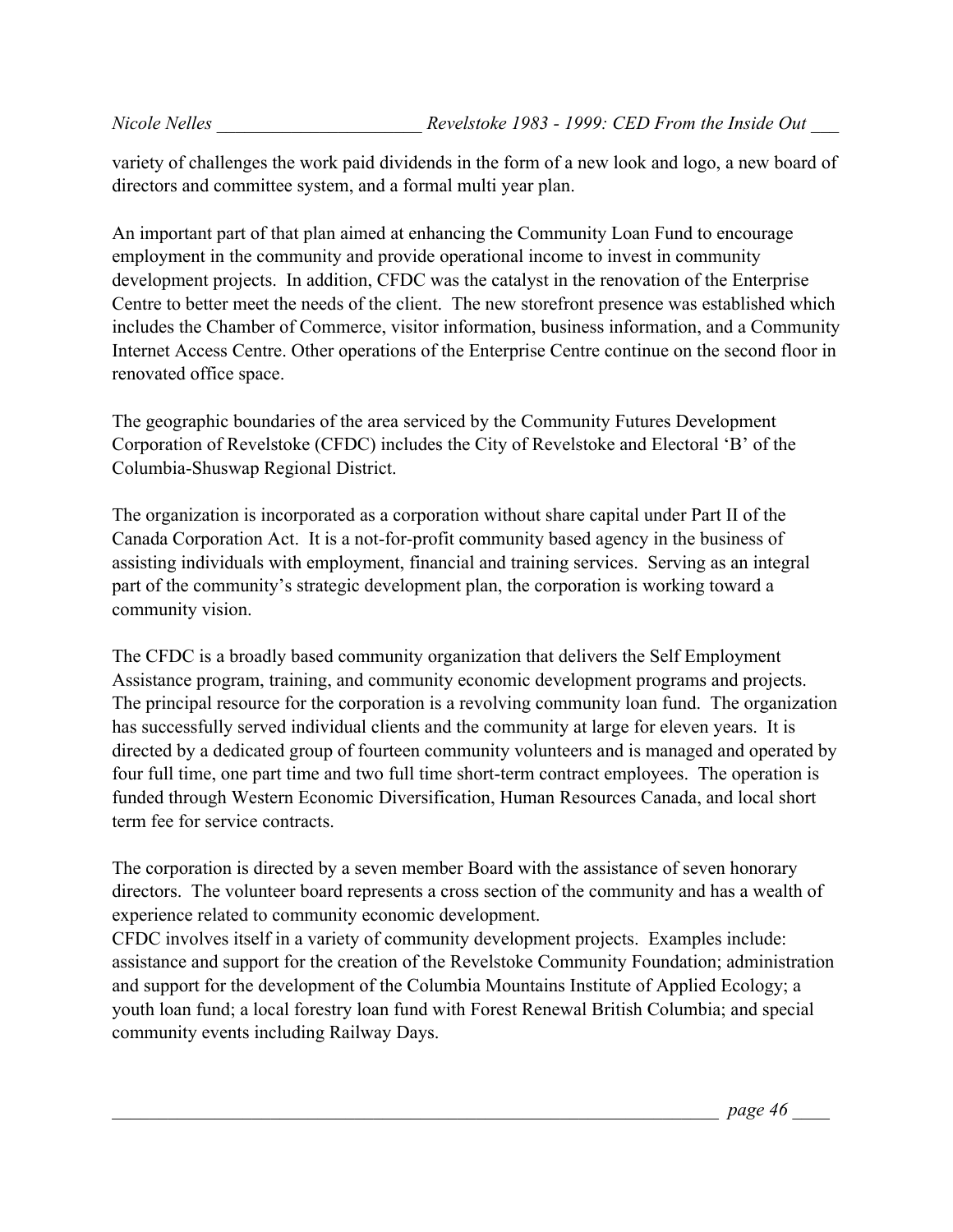Small business development continues to be a major component of CFDC's economic development program. The Self Employment Assistance program has assisted self employed people in the community with training support for qualified businesses. A lot of time and effort have gone into delivering the SEA program in Revelstoke. The work started with the strategic planning for the development and diversification of local markets and employment. The support program funding was viewed as a valuable source of working capital for unemployed individuals interested in starting a business in the community.

The CFDC staff work directly with all SEA clients by providing training advice and direction on the development of a business plan. In many cases, it includes providing information and training to individuals to insure they understand the basic concepts for planning and operating a business. Staff ensures that clients take a realistic approach in planning for new business in the area. Encouragement is only provided if success is deemed possible.

Clients are encouraged to view themselves, the business, and potential risks objectively. In the event the risks outweigh the potential benefits a new plan, business, training or alternatives are suggested. CFDC promotes outside financing to get a second opinion on the business plan. Once the plan is approved and the contract signed, staff continue to work with clients to insure that proper plan implementation occurs.

The SEA program provides advisory services to clients which can result in more efficient business practices and/or change in quality of employment. These activities are very hard to quantify, however are apparent through the demand for advisory services. The success of this program has its origins in the community based decision-making process. CFDC monitors its resources closely to assure cost effective lending and advisory services for both the short and long term.

Operating funds for the overall CFDC were provided through two major fee for service contracts together with some earned income. Their overall financial goal is to be self-sufficient and not rely on contracts with the Federal Government. The primary driver for self sufficiency is the loan fund. Once this fund achieves a size where it can sustain itself, additional interest income becomes available for operations and community projects.

CFDC of Revelstoke's stage of development can be characterized as a growing and expanding CED organization. The organization's ultimate objective is to develop and manage a selfsustaining community economic development agency. To help achieve this goal the organization will increase the capital base of its revolving loan fund to a degree that sufficient revenue is earned to cover general operational expenditures for the loan fund and development organization as well as provide a contingency for bad debt loss (achieve self-sufficiency).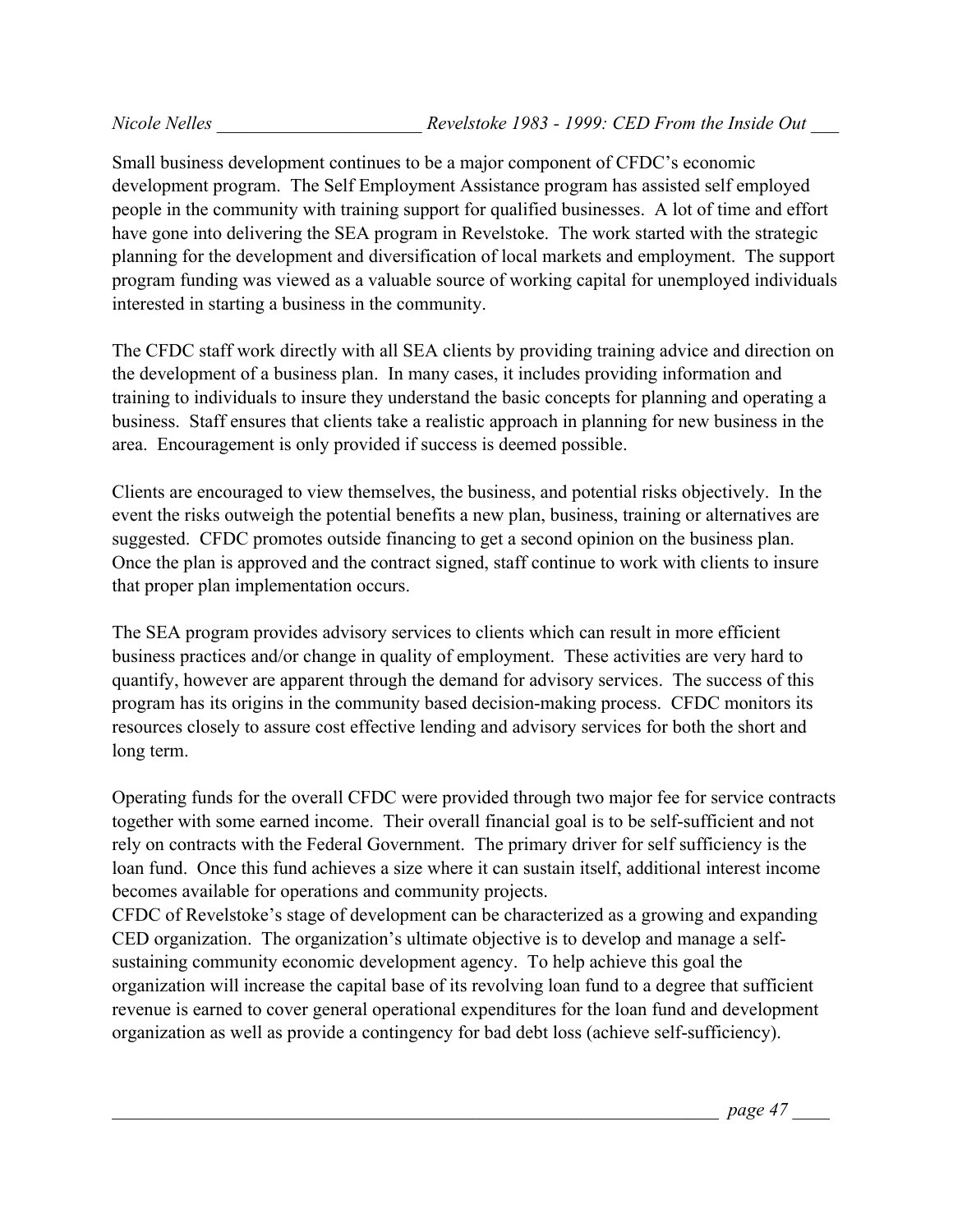The agency will continue to assist clients with the necessary advice, direction, information and financing to help start businesses within the region and thereby increasing the quality and quantity of employment in the area. In addition, the corporation will facilitate and initiate programs and projects that will continue to address the issues of economic adjustment, diversification, employment development and training.

Directors are involved in decision-making via involvement with the organization's three main committees (Executive, Business Development Loan, Self Employment). Ad Hoc Committees are organized on an as needed basis to be responsible for special infrastructural projects, economic development initiatives or community support programs. Each committee completes a specific task within the overall strategic plan of the corporation and community. These committees have operational authority and report monthly to the Board.

In addition to committee direction and decision-making duties, board members serve as the bridge to the local community bringing residents' perspectives to the organization and taking back a broader personal understanding of economic development to the community. This type of interactive participation by the Board assures ongoing community connection.

CFDC's main achievements over the past year - 1998 - are diverse. CFDC's lending target for all funds was set at \$1,350,000 in the 1997 plan. In response to the slowdown in the forest industry and the overall sluggishness of the B.C. economy, they amended their lending goals to \$1,000,000 in mid-summer. CFDC expects that they will have met this new target by the year end.

CFDC successfully negotiated a lending partnership with the Columbia Basin Trust and four other CFDC areas. This pilot project enhances the financial services the corporation offers.

Their Self Employment Program resulted in 15 new businesses starting up.

Their training programs assisted many business owners in the community to learn new skills and ideas. Training topics included: Business Planning, Marketing, Financial Statements, Time Management, Organizational Skills, Small Business Taxes, Managing for Growth and Inventory.

A Youth Employment Coordinator was hired to assist young persons prepare for, find and keep meaningful employment. In addition, a summer Youth Employment Coordinator was hired to assist students with finding suitable summer employment.

CFDC has enhanced community capacity building by inviting a youth representative to attend their board meetings as a honorary director.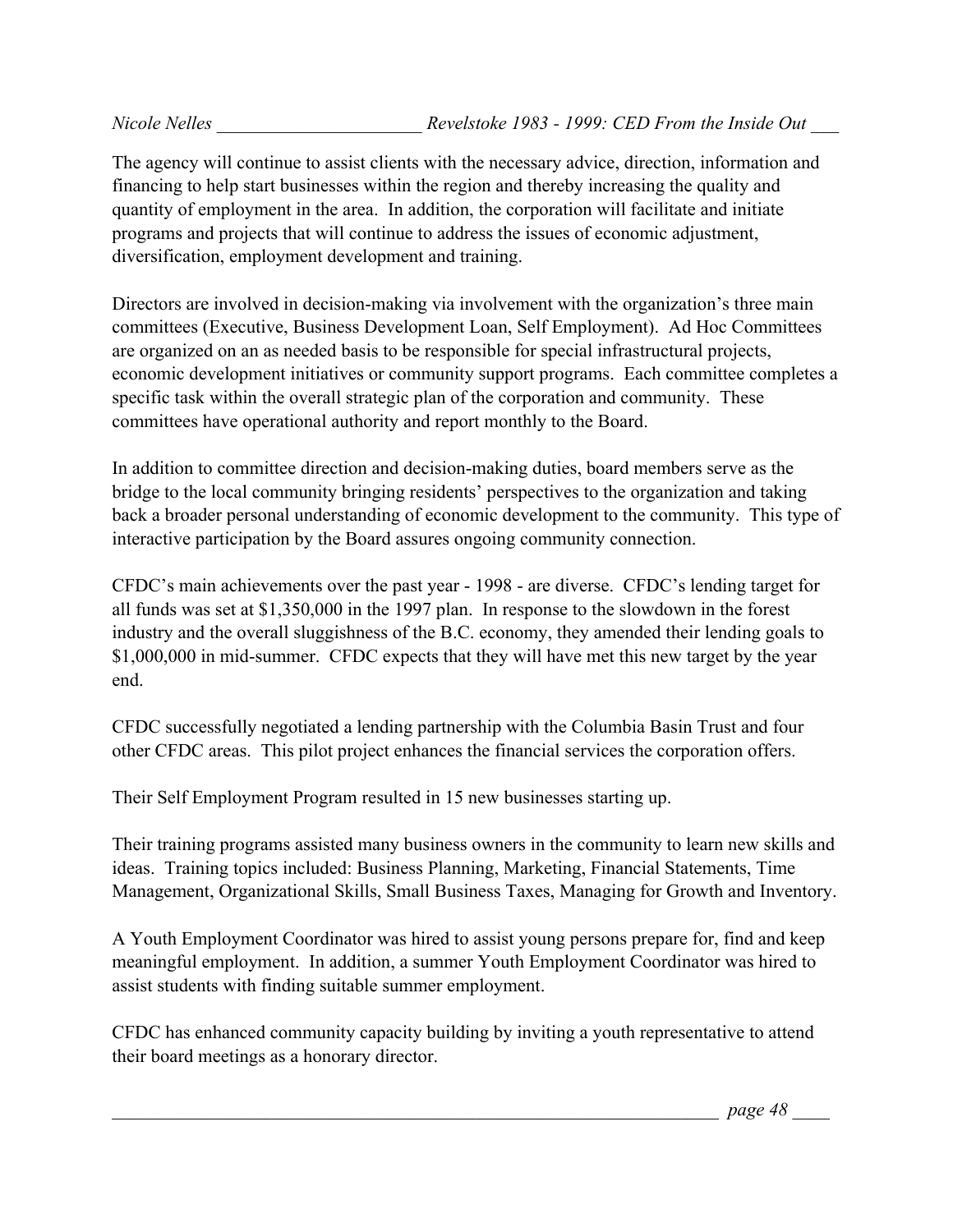A proposal to hire a Value Added Design Coordinator for the Revelstoke area was approved for funding but they were unable to locate a suitable candidate to fill this position.

Assistance was provided to Revelstoke Secondary School in the setting up of their Wood Links Program - Wood Products Manufacturing, which is designed to show the current range of manufacturing opportunities to students while providing a set of skills that will allow participation in and the development of a more vigorous industry.

A steering committee was formed to develop a Community Foundation. This project has been waiting for many years for support from local community leaders to implement.

A committee investigating opportunities for revitalizing the city entrances has developed a plan for the revitalization. The committee has now been adopted by City Council as the Community Enhancement Committee and revitalization work has commenced.

The CFDC evidently builds tangible individual and community capacity.

CFDC staff and volunteers are enthusiastic and energetic individuals who are committed to the transferring of community economic development knowledge to other communities. Revelstoke has been able to dramatically improve its local economy through fifteen years of systematic implementation of community economic development (CED) processes. The implementation of CED processes has resulted in increased economic activity, jobs and local control of the economy. In addition, there has been the development of individuals and organizations. These individuals and organizations have been able to establish and sustain a variety of community and private sector activities. Revelstoke has become a better community to live and work in. The CFDC was an integral part of this story.

#### *Revelstoke Community Forest Corporation*

In 1993 the Revelstoke Community Forest Corporation, a private corporation, was established by the City to purchase and manage an area of public forest land now known as Tree Farm License 56. The Revelstoke Community Forest Corporation (RCFC) is a community venture to repatriate benefits from local public forests. This tree farm license is now the largest community forest in British Columbia - a province where forestry provides the foundation for the economy. Other communities have taken a keen interest in this endeavour. City and Enterprise Centre staff who were involved in this historic undertaking are often asked how it was achieved.

A short historical perspective of the events which led to the unique opportunity that made this venture possible is given, followed by a description of the steps taken to form the corporation, its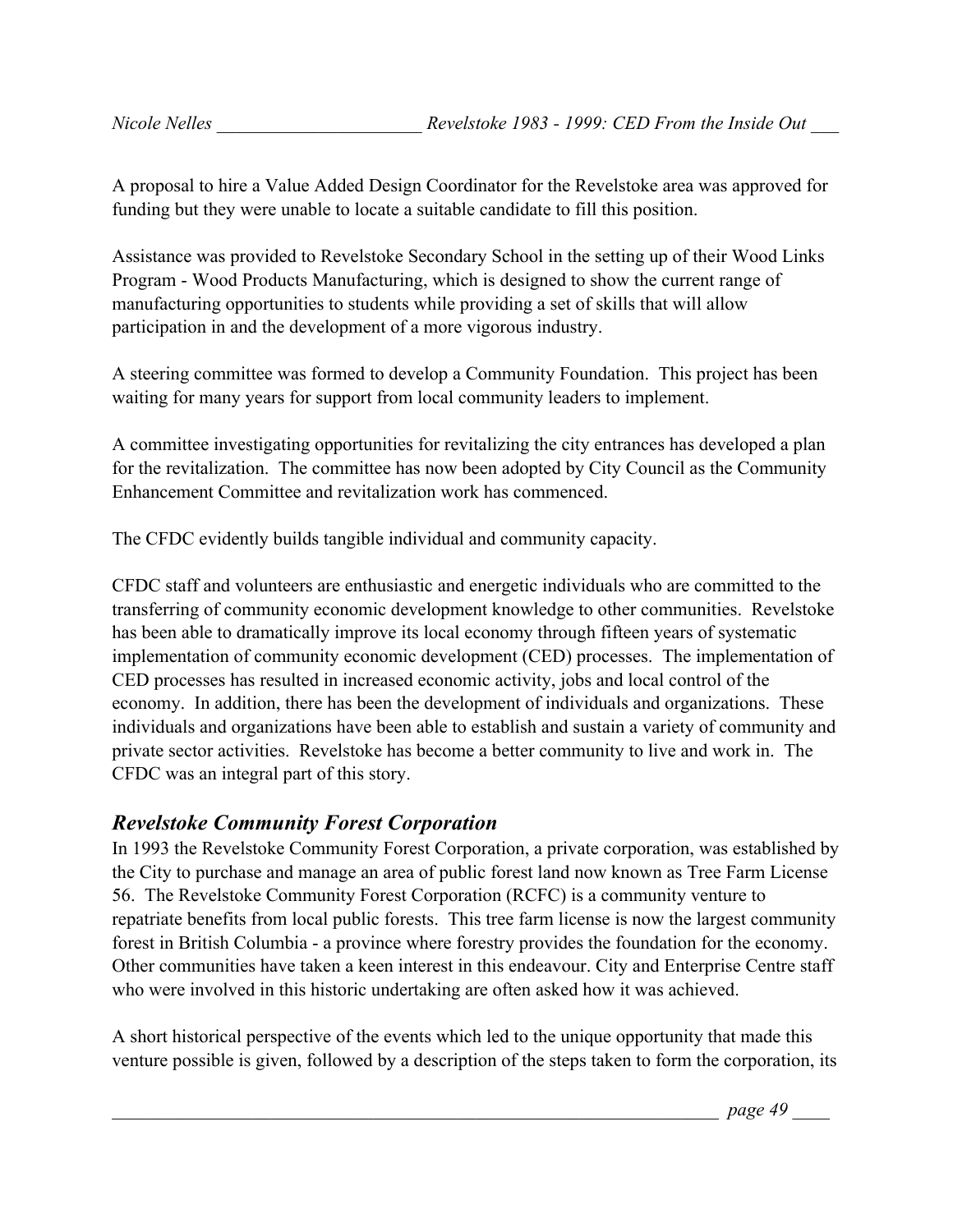corporate structure, operations and achievements to date.

In the mid-1980s, the once-thriving city of Revelstoke was teetering on economic collapse. The hydroelectric mega projects that had sustained the mountain town's economy for a generation came to an end in 1985. The following year, the area's major sawmill closed. The collapse left only three small sawmills operating locally, processing a tiny fraction of timber harvested in the area's public lands - 28,000 of a total annual harvest of 700,000 cubic metres.

With the closure of the Downie Street Sawmill in the mid-80s, the local utilization of forest resources came to a head. From the outset, the two main players in this enterprise were the City and the Economic Development Commission. They conducted the essential promotion and brokering of this project. At the request of the community and City Council, the Minister of Forests cancelled Federated Co-operative's forest licenses because of non-utilization. Concurrently, the City was lobbying the Province to downsize Tree Farm License 23 (TFL 23) held by Westar Timber. The Chamber of Commerce publicly supported the provincial government's decision to downsize the northern block of TFL 23 because of inadequate harvesting levels.

In 1987 the TFL was downsized and residual timber was made available through bid proposals. The community was an integral part of the analysis of the bid proposals received and subsequently when the forest licenses were awarded, 110 sawmill jobs were re-established in Revelstoke. Human development is a key ingredient to building an economic base. The jobs that were created through this investment, and the experience that was gained by community members who participated in the decision-making illustrate the human development ingredient.

The forest resources of the Revelstoke region have always formed a component of the economic base, however much of the timber from the region has been exported to be manufactured outside of the region. In order to overcome this structural difficulty, the 1985 Economic Development Strategy proposed that a pulp mill study be undertaken and promoted. The 1985 Economic Development Strategy promoted the diversification of the economy and specifically encouraged planning and research to be undertaken in the forestry sector. The city and provincial COED program funded a preliminary feasibility study of a 'chemical, mechanical, thermal pulp process' for Revelstoke. The report indicated that this environmentally friendly pulping process was not suitable given the forest resources of the area. In response to public

Over the following three years, the City of Revelstoke and community groups worked together to create a new vision of regional forestry that would ensure more local timber would be processed in the community and contribute to the area's economic health. The local timber processing was

opposition, promotion of a pulp mill was subsequently dropped.

\_\_\_\_\_\_\_\_\_\_\_\_\_\_\_\_\_\_\_\_\_\_\_\_\_\_\_\_\_\_\_\_\_\_\_\_\_\_\_\_\_\_\_\_\_\_\_\_\_\_\_\_\_\_\_\_\_\_\_\_\_\_\_\_\_ *page 50* \_\_\_\_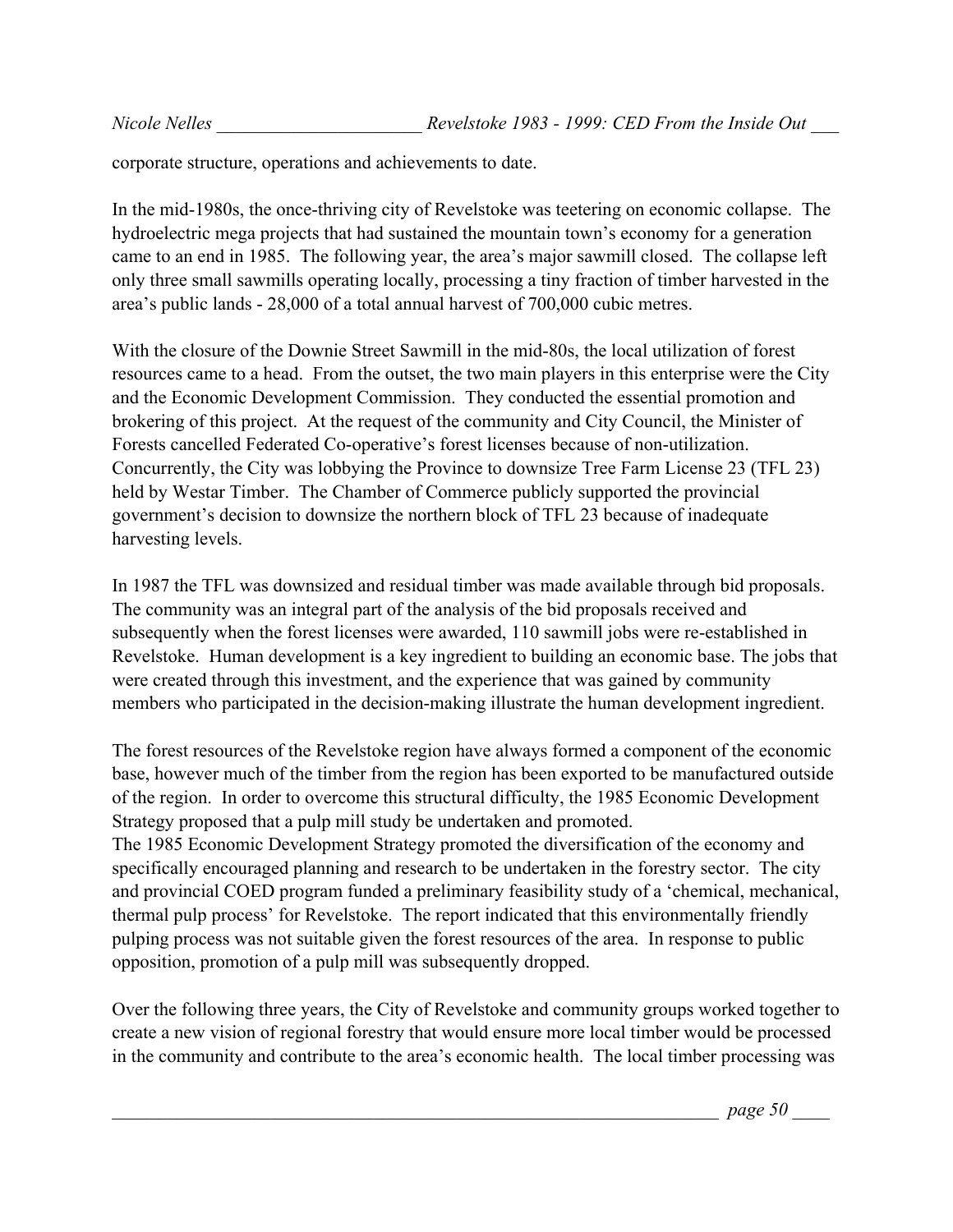one part of an overall strategic plan to spur economic diversification. Other initiatives focussed on tourism, small business and industrial development.

It took another six years of determined effort, a lot of expensive advice and guidance from outside experts, and prolonged negotiations with provincial government and private interests to make the vision a reality. The solution involved working out a number of agreements, innovative partnerships with local timber companies, and financing, as well as establishing the RCFC - a new business entity.

In 1988, the City became involved in the consultation process to award a new license. Their recommendation that community-based processors be provided cutting rights was followed by the Minister of Forests, and two local sawmills were awarded tenures: Joe Kozek Sawmills Ltd., and Downie Timber Ltd.

By virtue of having inserted themselves into the forestry decision-making process, the City and the Economic Development Commission reviewed in detail the management and working plans for TFL 23, thereby continuing to make their presence and authority felt. Serious underlying problems regarding TFL management and utilization of timber resources were identified and submitted to the Forest Service. Substantial changes to the plans followed, confirming the growing expertise of City staff in this realm.

The City and the Economic Development Commission then worked together to submit additional briefs highlighting concerns about the management of TFL 23 and the alienation of cutting rights from community-based processors. Community Futures supported this enterprise, as did industry partners. The promotion and brokering of this enterprise was split between the political (handled by the City) and the technical (handled by the Economic Development Commission).

The City made the following recommendations to the Forest Resources Commission: communities should have more input on management plans for licenses, local processing would improve utilization and management, improved forest management would increase benefits and reduce potential allowable annual cut decreases, utilization standards should be improved, better recreational and tourism use of the forest should be encouraged, and, consistent application of the Forest Act was needed.

The magnitude of the community's determination was made even more evident in 1992. In March of that year, Westar made ready to sell the southern reaches of TFL 23 and its Castlegar sawmill to a U.S. lumber firm. The government created a review panel to make recommendations on the proposed transfer of harvesting rights. A public meeting followed, where over 500 Revelstoke residents insisted that the review panel recognize the need for greater

\_\_\_\_\_\_\_\_\_\_\_\_\_\_\_\_\_\_\_\_\_\_\_\_\_\_\_\_\_\_\_\_\_\_\_\_\_\_\_\_\_\_\_\_\_\_\_\_\_\_\_\_\_\_\_\_\_\_\_\_\_\_\_\_\_ *page 51* \_\_\_\_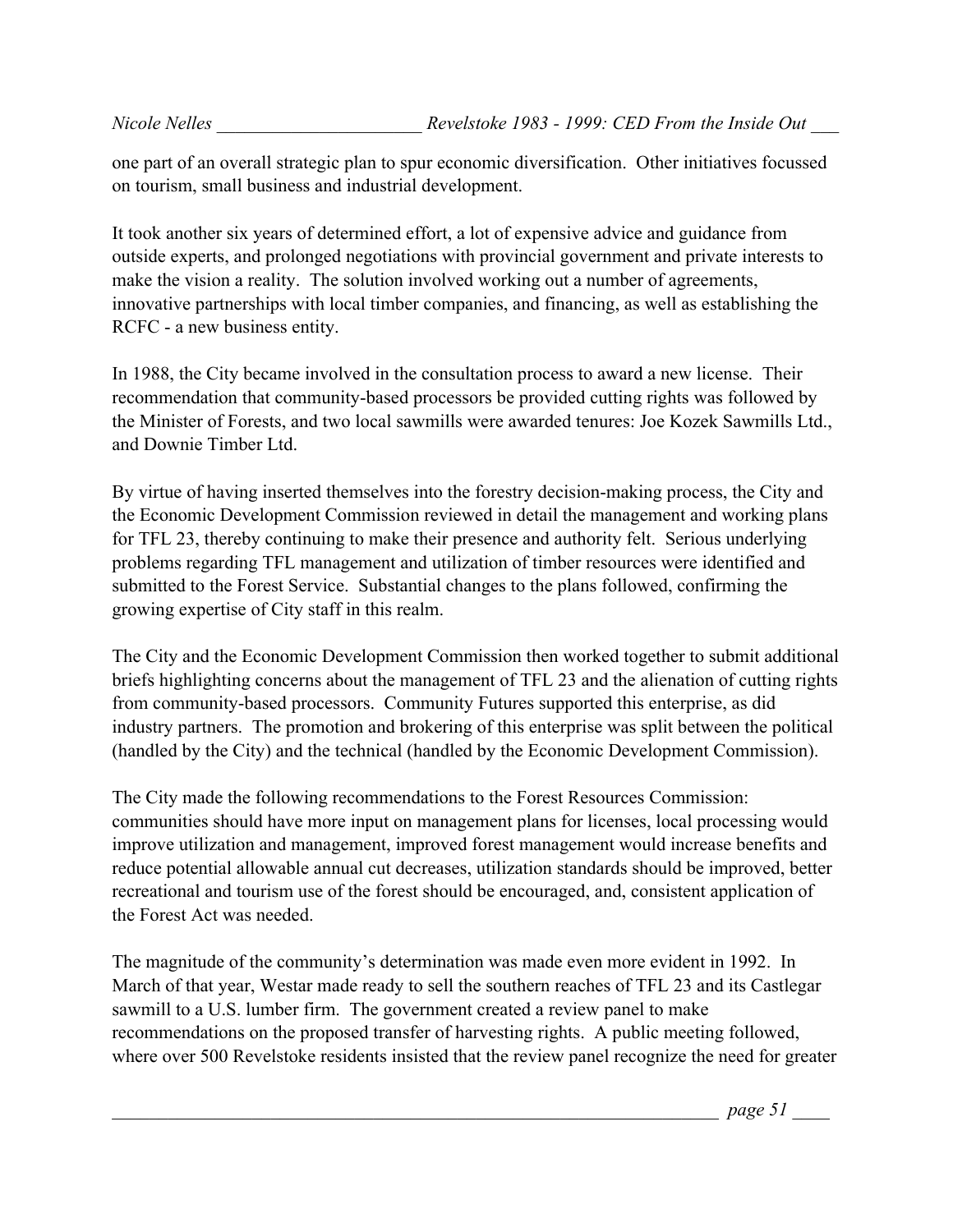local control of local resources. Specifically, they demanded that 35,000 cubic metres of the forest land up for sale were a critical source of supply for local mills and were not to be alienated. The Province agreed. The timber from this area was instead allocated to the Small Business Forest Enterprise Program so it would remain available to local processors.

That fall, Westar Timber proceeded to negotiate the sale of its remaining TFL area (renamed TFL 55) as well as a nearby sawmill and other cutting rights to Evans Forest Products Ltd., a plywood and saw-milling firm based in Golden B.C. A new review panel was struck to examine the transfer of harvesting rights, and a second public meeting was held where almost 500 people again packed the community centre to hear representatives for the city, the local forest industry, environmental groups, the business community, and the recreation sector tell the review panel why the ministry had to reject the proposed transfer. Most of the criticism echoed the message from the previous meeting: it was not acceptable to give control of a large amount of local forest land to an outside company with no guarantees for local processing of the timber harvested.

The involvement of the community in this project was tremendous. By virtue of their involvement, community members' capacity for decision-making was greatly strengthened.

In December 1992, the government rejected Westar's proposal. Such a transfer would not meet the economic and social needs of the communities involved. For the first time in B.C.'s history, the government had denied a proposal to transfer cutting rights between private companies because economic and social needs would not be met.

In its report, the review panel recommended the Ministry consider alternatives to Westar's proposal. One significant option was to create a community-controlled forest as per a suggestion from residents of Revelstoke. The idea came from the community. In such an instance, the timber license and the profits from timber sales would be owned by a corporate representative of the community. In addition, local people could require forest practices higher than the provincial standard. The community asserted: "We could do a better job of forest management, protect local forestry and processing employment and ensure security for the future." The panel further recommended allocating at least half the allowable annual cut from TFL 55 to this community forest to make it viable.

This presented a unique opportunity for the City to act on their commitment to local control of local resources, and to become actively involved in the timber industry. The question was: could the community pull together sufficient resources to purchase and viably manage a significant portion of the timber rights that were up for sale? If it could not, Westar's original deal would go forward. The City had to move quickly. On December 17, City Council approved the concept of creating a consortium with local timber industry partners. Twelve days later, representatives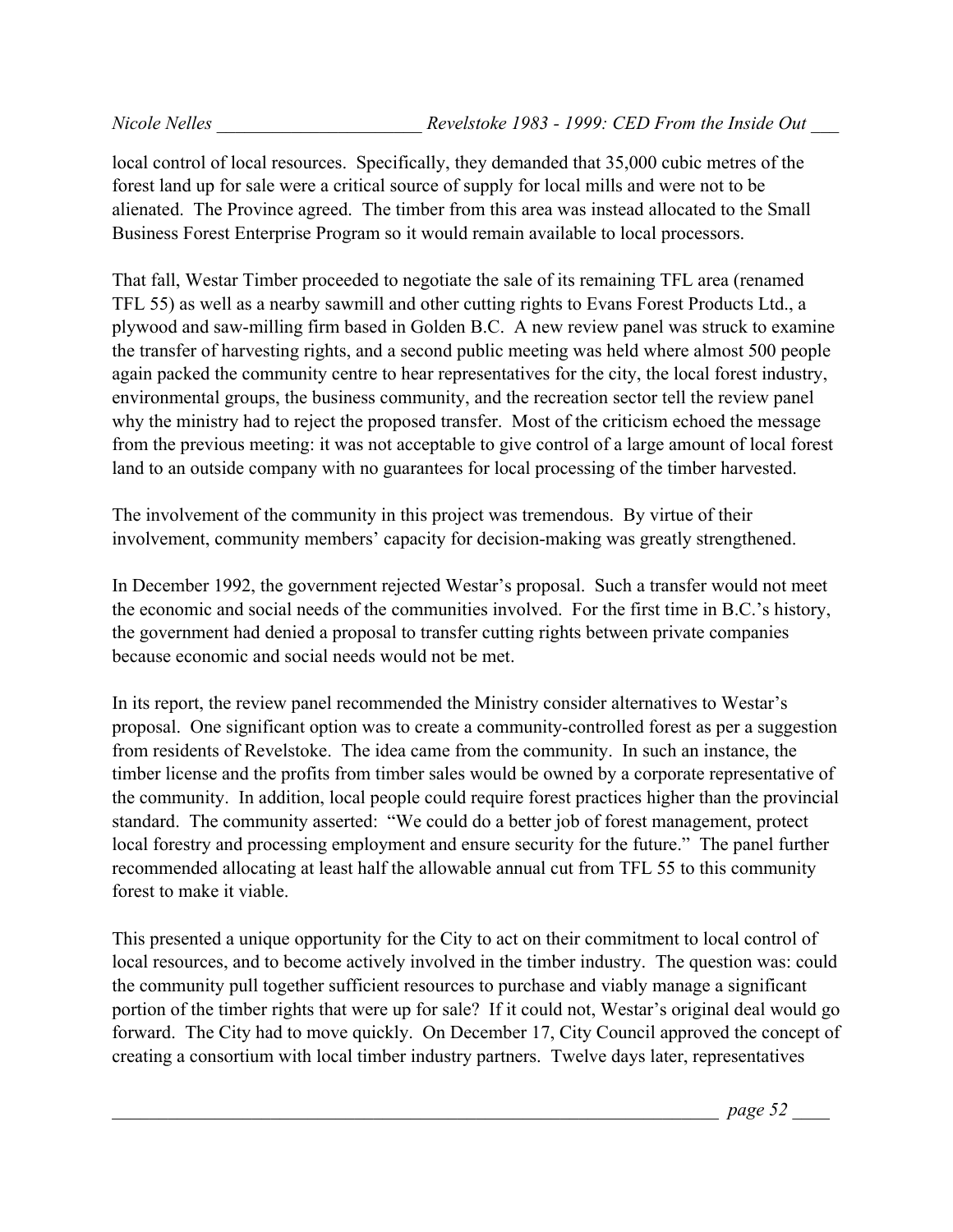from the provincial government, Westar Timber, Evans Forest Products, and the City met to seek an agreement. The Minister of Forests allowed the City until January 21, 1993 to demonstrate progress on a proposal.

The City recognized the need to bring in knowledgeable and innovative advisors to develop their proposal. These acquired services cost the City approximately \$200,000, and the forest corporation was only at the proposal stage. On the other hand, those involved recognized that the expertise was critical to the success of the venture. During these weeks, three local milling operations proposed a unique partnership to the City. They would provide financing and industry expertise and assume some share of the risk in return for a secure timber supply from the proposed community forest.

Based on the work of the advisors, and with the support of local timber companies, the City was able to show substantial progress by January 21, 1993. The Minister of Forests agreed to consider a proposal from the City. On February 1, the following terms of acquisition were reached between Westar Timber, Evans Forest Products Ltd., the City and the Province.

- TFL 55 and its allowable annual cut (less 5% allocated to the Small Business Forest Enterprise Program) would be divided 50-50 into two tree farm licenses. Evans Forest Products would purchase the northernmost portion. The southern portion would be purchased and managed by a new corporation on behalf of the City of Revelstoke. Each party thereby secured cutting rights of approximately 98,500 cubic metres per year.
- The new corporation would have representatives from the City and the community on its board and an advisory committee which included partners from local industry. It would be required to sell 50% of the timber harvested to its industry partners. The remainder would be sold on the open market through sealed tenders to the highest bidder, with the income accruing to the corporation.
- The purchase price of the southern portion would be raised from the industry partners, the City treasury, and a bank loan.

The equity needed to invest in this project was initially provided by the City treasury for consulting services, administration etc., while the equity needed to purchase the TFL 56 was raised by industry partners, the City treasury, and a bank loan.

So, in 1993 the traditional forest town of Revelstoke spent \$3.5 million to buy its own tree-farm license and now runs its own forestry company. This gives the community more control over the resources in the area, encourages employment stability, and allows more direct involvement in wood products manufacturing.

In just five years, the RCFC has become a functioning forestry business yielding higher than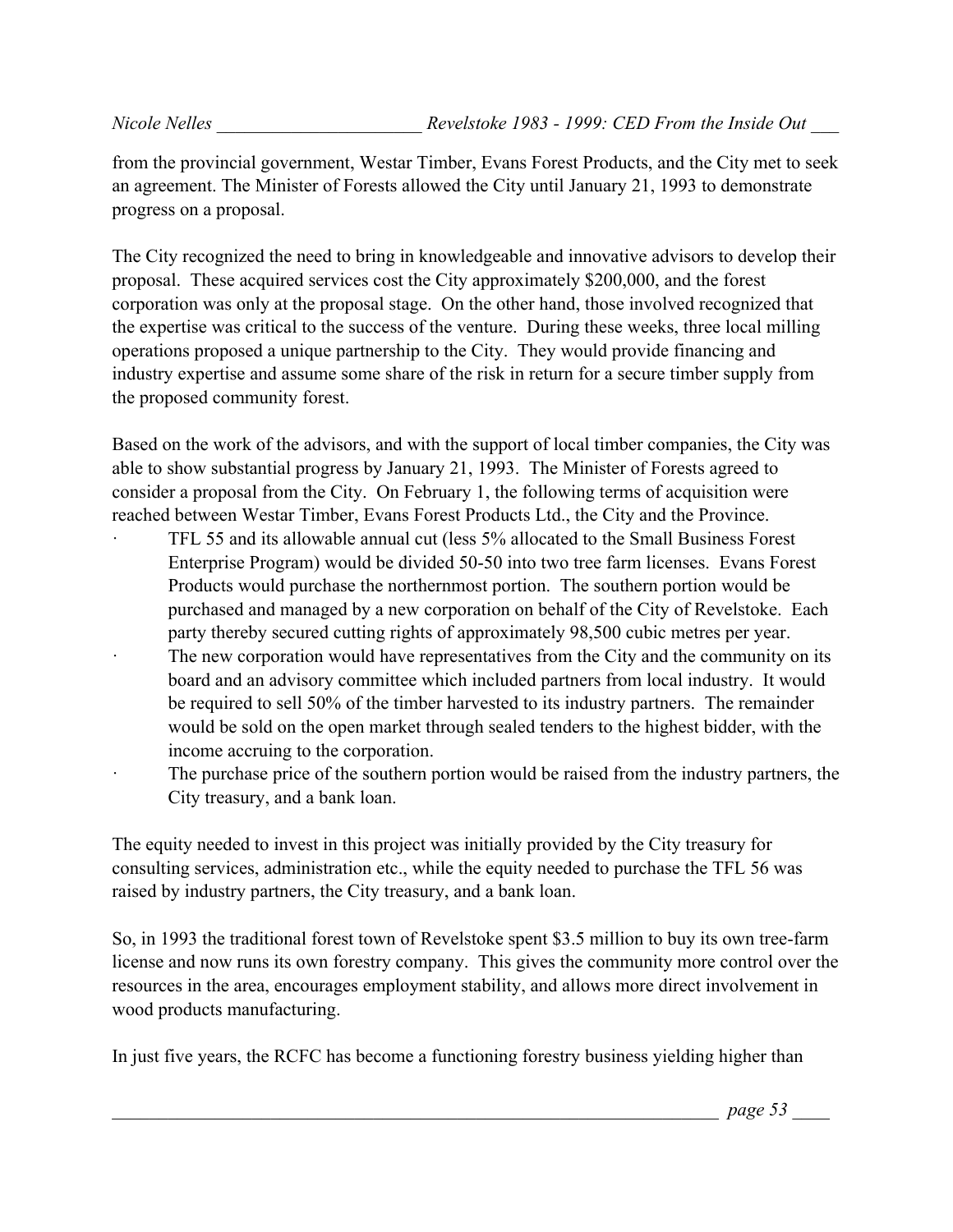expected profits and providing substantial benefits to the community. As a private company owned by the City of Revelstoke, it helped stabilize the local economy and secure a healthier economic future. Half the timber RCFC harvested is sold to three local sawmills which invested in the project. The other half is sold on the open market. Infrastructure was an ingredient of this enterprise as a log sort yard was built to carry out operations.

Promotion and brokering was instrumental in the success of this investment. RCFC had to broker a deal between the public and the private that was completely unheard of. If 100% of the company was owned by the City - they would not have to pay taxes on the profits. Vision, confidence, leaders with vision, commitment needed - they are the elements which were needed. Industry as partners is key to RCFC. Mixing public sector way of doing business, animation skills etc. with private business. The paradigm of private ownership pervades. Yet, RCFC is an example of a unique mix of a company that is publicly and privately owned.

The community and the community's organizations' capacity (that is, readiness) was also a key factor in the success of RCFC. The facts were well in hand. Capacity was built throughout the process so that when nearing completion skills by the community's players had been acquired. A singular community vision was important - for example there was a remarkable turn out to the referendum 70% of the population who voted 76% in approval. The role of industry was also key.

Since its inception, the RCFC has implemented policies and procedures to ensure that the original commitments to the community are fulfilled in day-to-day operations: hiring, timber processing, suppliers, training, financial risk, return on investment and public information. It has also laid the groundwork for expanding its success through enhanced silviculture, innovative projects, and research and development, as well as improving access to timber for local value added partners.

The Revelstoke Community Forest Corporation exemplifies a community-based business that builds the financial capacity of the community by now assisting with the funding of other community projects.

Today the RCFC is in an excellent position to continue its success, even with the challenges of changes in forest practices and land use - and the current contraction of the timber industry in B.C. It is a success story that other communities across British Columbia are studying closely.

## *Adult Learning Council*

Quality education is an integral part of CED. Quality education is a foundation for sustained economic development. It became obvious during the late 1980's - a time of considerable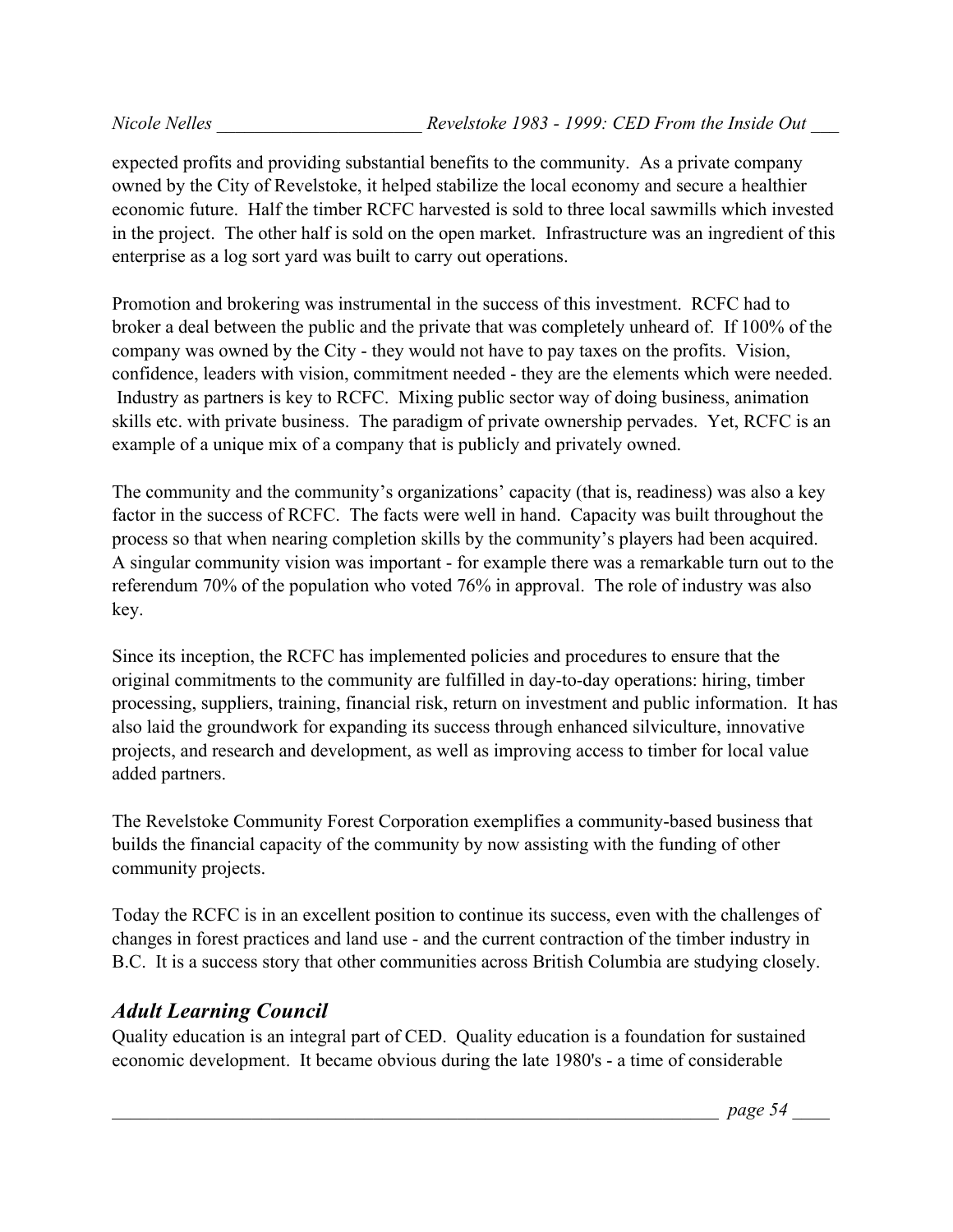economic change - that both the availability and adequacy of adult educational and training services in Revelstoke were lacking. Adults approaching the changing work place - present work force participants and those whose jobs disappeared - needed different skills than those traditionally sought. The twin issues that needed to be addressed in Revelstoke were: rising need and coordination of resources.

In 1992, the co-ordination, sponsorship and delivery of adult education and training in Revelstoke was variously provided by the School District No. 19, Okanagan College, Canada Employment, the Chamber of Commerce and the Revelstoke Community Futures Society. The Community Futures Society had been involved in the promotion and delivery of adult education and training in Revelstoke since 1988. In addition, the Society completed studies and surveys concerning: the need for Adult Basic Education (ABE), Illiteracy and Support programs, Training Needs survey, and an analysis of Adult Education. The Community Futures Society, School District No. 19 and Okanagan University College became concerned about unnecessary competition, duplication and/or lack of adult services. They decided to work collaboratively to explore methods of better cooperation.

A subcommittee was formed to work toward determining the best manner in which to address the community's adult basic education, skills and training needs. Their objective was to ensure that residents of the area had a reasonable opportunity to access adult education and that relevant training was available in Revelstoke to meet current and future community needs. Their goal was to provide a place for adults to improve their chances of obtaining employment. The subcommittee worked toward: making the availability of further education equitable, supporting continuing career education, supporting academic upgrading, and, special interest programming for the educationally disadvantaged.

In 1993 two facilitators from the Alberta Ministry of Advanced Education, experienced in setting up community education councils, conducted a visioning workshop where the participants created wish lists as to how they would like to see adult education delivered in their community. They emphasized that the intention of community education is to offer credit courses not already serviced by a college. This workshop inspired the subcommittee. The eventual outcome was the Revelstoke Adult Learning Council with a representation of the Revelstoke agencies that provide educational services to adults. Membership eventually broadened to include clients and active community members.

The Adult Learning Council was formed to assess the full range of adult learning needs in Revelstoke from a community perspective and, to coordinate all available resources so they yield the maximum benefit. It was determined that the Adult Learning Council would facilitate involvement in further education by Revelstoke adults and encourage systematic inter-agency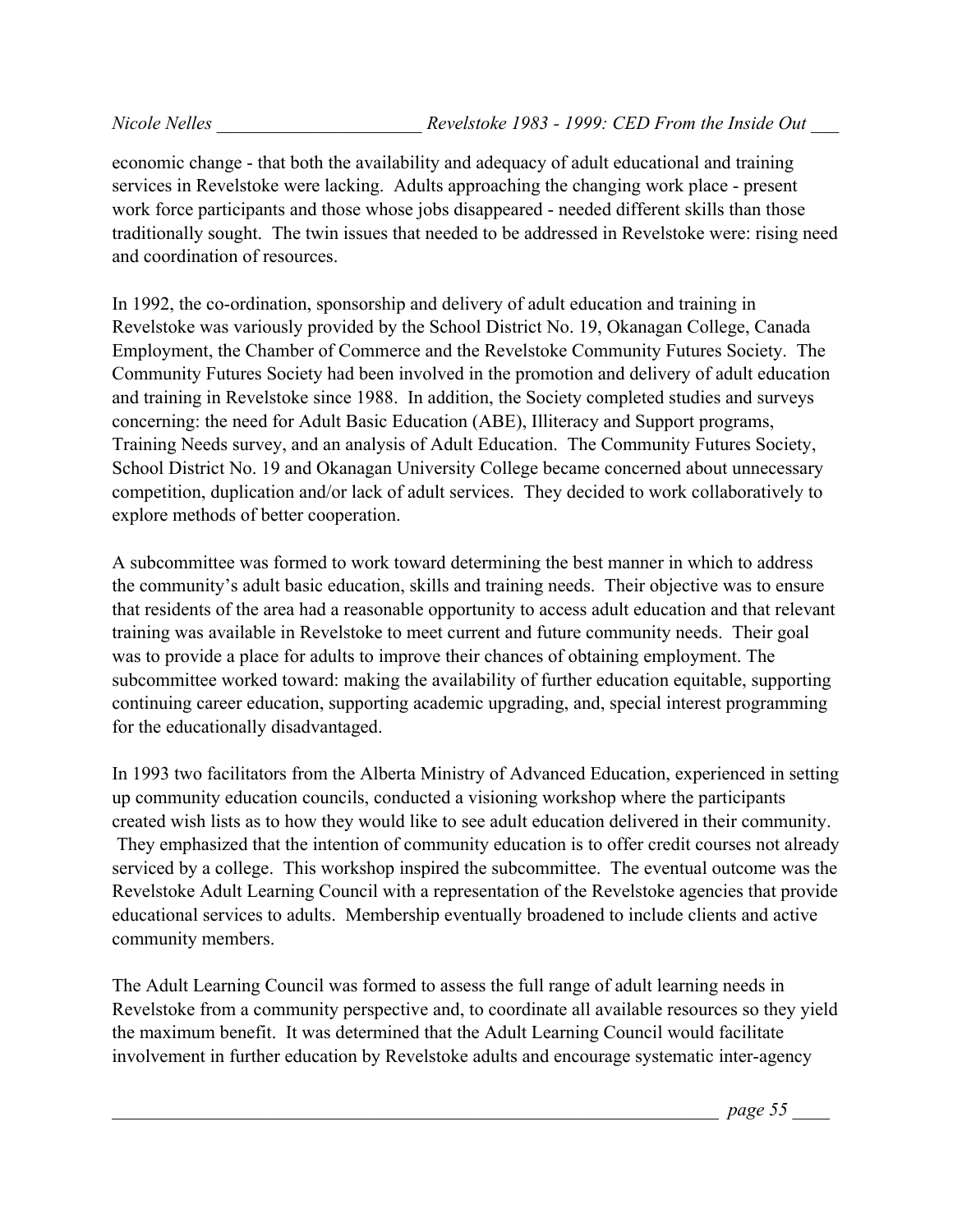communication, cooperation and coordination in the provision of learning opportunities for adults.

The Revelstoke Adult Learning Council became an organization composed of representatives from the City, School District, Secondary School, Okanagan University College, Community Futures, Social Services, Family and Youth Resources, Canada Employment Centre, Chamber of Commerce and the Ministry of Skills, Training and Labour. They began to meet monthly with the basic mandate of promoting learning and training opportunities. In 1994, Revelstoke was selected as one of the first provincial sites for a Community Skills Centre. This selection can be attributed to the great efforts of the Adult Learning Council. The Adult Learning Council facilitated the process of developing the Centre.

In 1995, the Community Futures Development Corporation (CFDC) became involved in endorsing the joint proposal submitted by Okanagan University College and the Revelstoke Community Skills Centre to renovate the Farwell School facility. It was determined that the community would greatly benefit from having a modernized facility for the provision of adult learning. Farwell School was, at the time, a mid-50's building designed for elementary students which was not suitable for adult attendance. Renovating Farwell School was deemed as the most economical and expedient means of providing Revelstoke with an appropriate and attractive facility for adult learning.

An adult learning centre accommodating all agencies delivering adult education made it easier for students to access services, and led to cost savings with the sharing of common resources and facilities. In a city the size of Revelstoke, it made good practical sense to have a combined facility - a one-stop adult learning centre. Okanagan University College has provided great service to the community for many years, and the expanded training opportunities with the opening of the Community Skills Centre contributed greatly to improving the skills and education of their citizens as the community tries to cope with the rapidly changing workplace environment. The adult learning centre provided residents of Revelstoke with the opportunity to improve their literacy and numeracy skills. The objectives of the project were to offer a comfortable, nonthreatening environment where interested people could upgrade their skills for work, entry into courses for further training, or to achieve personal goals.

## *Community Skills Centre*

Initially, the Community Skills Centre and the Adult Learning Council worked in conjunction. Where the Adult Learning Council's goal was to act as a coordinating, advocacy, lobbying and promotion agency in matters pertaining to training and education in the community, the Skills Centre's goal was to act as a delivery agent/broker for educational and training programs identified as needs by the community. It was determined to be more viable for the Adult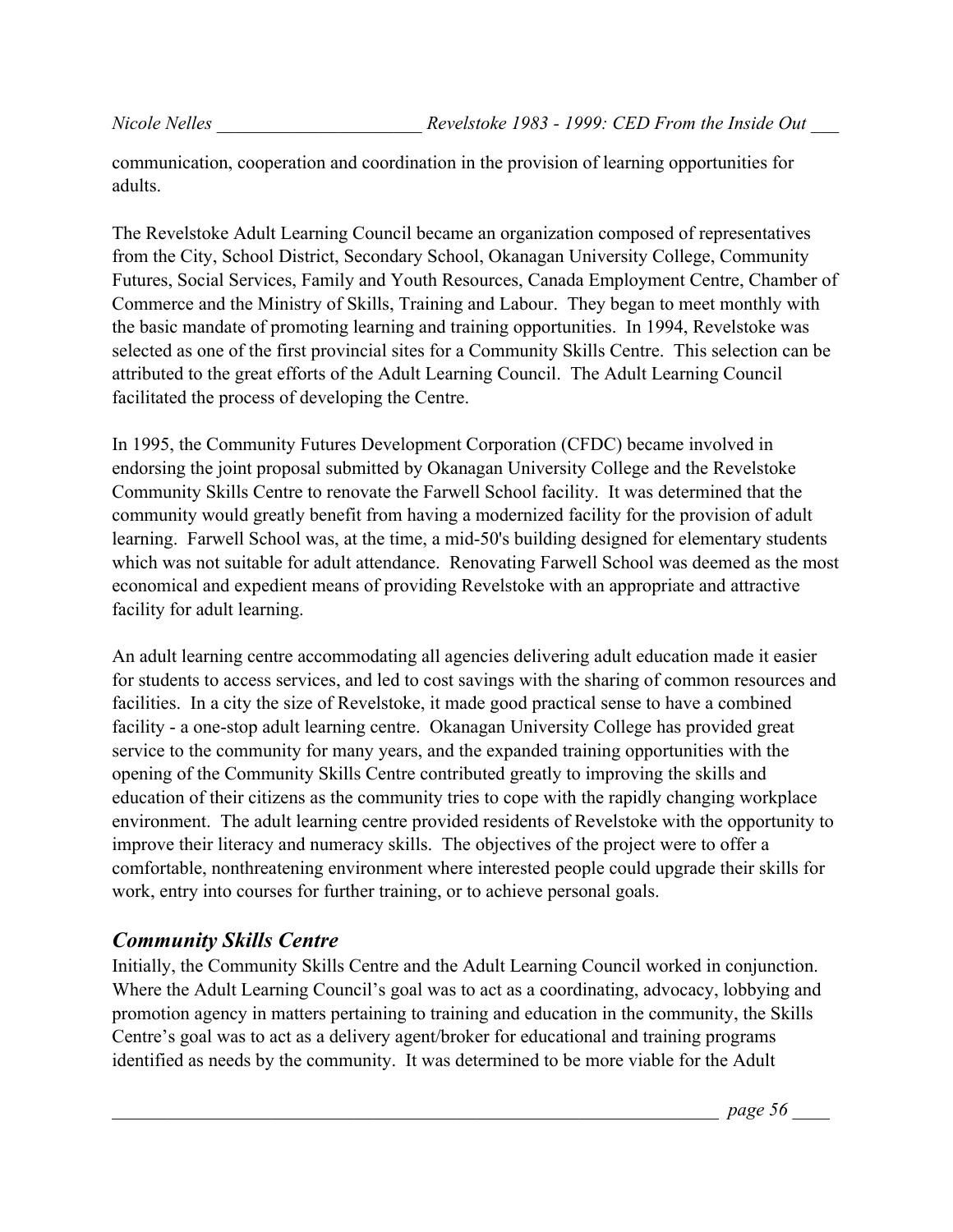Learning Council board to become the Skills Centre board.

This merger meant fewer meetings, better communication, less confusion re: functions of separate bodies, decreased potential for duplication, new incorporation was not required, business opportunities were increased for the Skills Centre, the Skills Centre board was instantly given wider community representation, and attention was focussed on one organization.

The Revelstoke Community Skills Centre Society is a not-for-profit organization incorporated under the Province of British Columbia Society Act that provides specialized training in the workplace through vocational courses in the City of Revelstoke.

The Skills Centre serves the training needs of the people in Revelstoke and the surrounding areas. It provides quality, demand driven programming, enhances lifelong learning opportunities available to residents, and fosters the continued marketability of Revelstoke residents, organizations and businesses.

Using appropriate technology, cooperative partnerships and communication, the Centre facilitates training that meets the requirements of the public and private sector, the employed work force, displaced and unemployed workers, and people requiring training and upgrading to enhance employment opportunities.

The 1995-96 year was the inaugural year of operation for the Revelstoke Community Skills Centre. The purpose of the Skills Centre is to identify and meet the training needs of the community. Throughout the first year of the Centre's development, delivery of training programs commenced, their facility was renovated and, additional funding was leveraged from the Provincial and Federal governments. These additional leveraged funds enabled the scope and scale of the facility's renovations to be expanded. Both the Community Skills Centre and the Revelstoke Centre of Okanagan University College operate out of the same location, providing easy access and substantial benefits to the community in the long run.

The Skills Centre endeavours to open new doors for community members through providing the educational and training programs needed to succeed in today's society. Members of the Skills Centre Board represent a wide spectrum within the community, and is always open for interested community members to participate in their work. The Skills Centre staff includes a manager and an administrative officer, both who provide excellent leadership service.

In their first year alone, the Revelstoke Skills Centre developed a strong, representative Board of Directors, 821 participants attended the Community Skills Centre training programs, the Centre generated \$84,252 in revenue from training activities, the Centre was successful in obtaining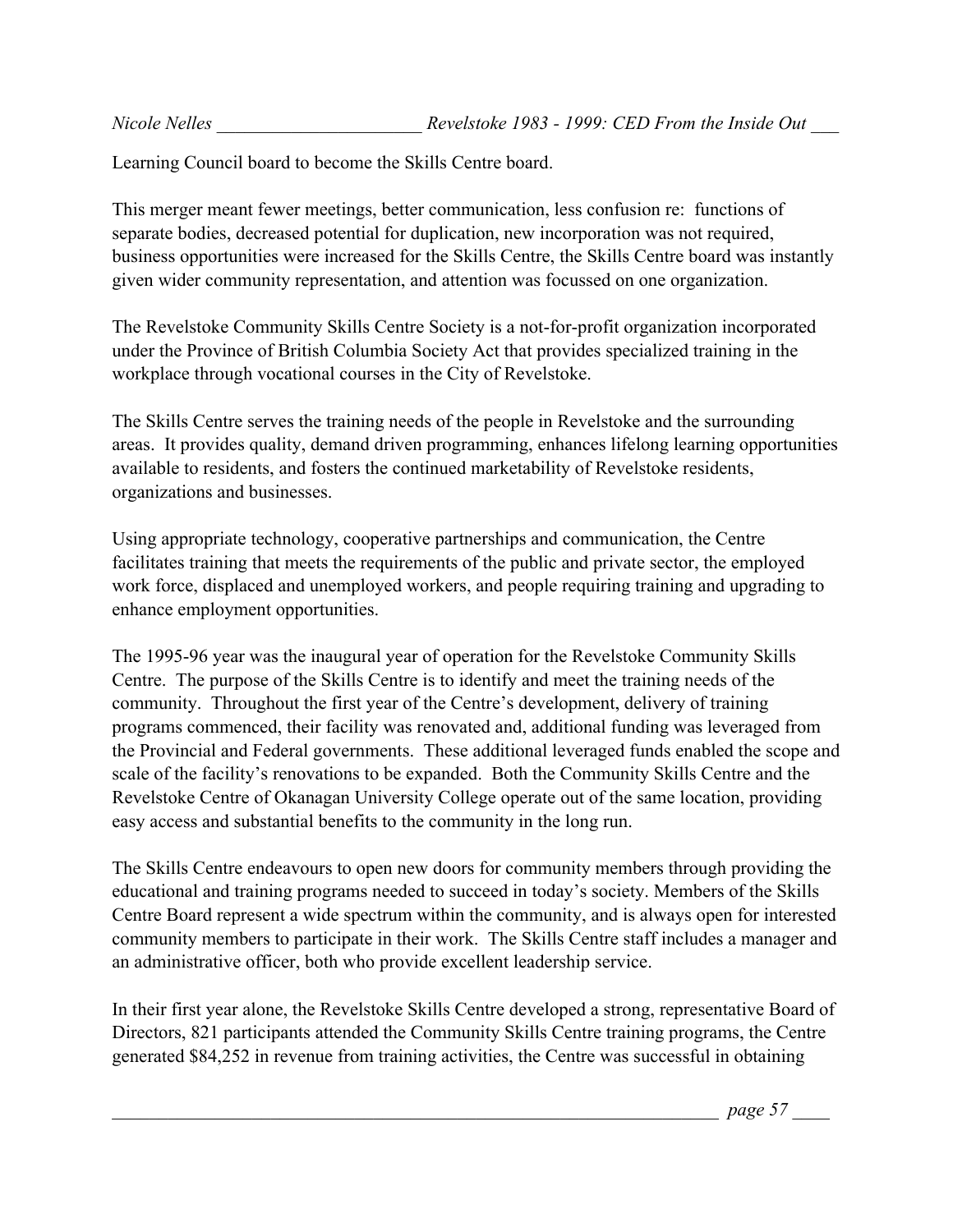funds to develop and operate a forestry training facility at Downie Timber, a training needs assessment at Downie Timber was successfully completed, a training needs assessment of the forest harvesting sector was successfully completed, and partnerships with other community and educational agencies were successfully developed.

The 1996-97 year was the first full year of operation for the Skills Centre. They were able to build upon a strong foundation. In terms of training activity, participant numbers increased by over 200%, while the value of training programs increased by almost 400%. In its' second year of operations the following were accomplished, and/or successfully developed:

- · 1,938 participants took part in Community Skills Centre training programs,
- the Centre generated \$147,252 from operations,
- a one-stop Community Career Centre was developed,
- a client-centred Adult Basic Education (ABE) program in partnership with Okanagan University College and School District No. 19 was developed,
- · a successful working partnership with the local forest industry and Forest Renewal B.C. to provide forestry training in the community was successfully developed,
- · a multi skilled forestry worker training program was successfully piloted,
- · entrepreneurial skills training programs for both adult and youth entrepreneurs was developed and delivered in partnership with the Community Futures Development Corporation of Revelstoke, and
- a tourism training needs assessment was completed.

The 1997-98 year was the most successful year to date for the Revelstoke Community Skills Centre in two key areas: the number of participants involved in training programs increased by 60% to just over 3,000, and, profits from Centre activities increased by 48%. The Centre offered additional training opportunities during the past year, and substantially increased the services available at the Community Career Centre. The Centre successfully marketed two wage subsidy programs, the Targeted Wage Subsidy program under contract to Human Resources Development Canada (HRDC), and B.C. Works, under contract to the Open Learning Agency. The Centre also implemented an Assisted Job Search program, sponsored by HRDC, and administered the Forestry Worker Transition Program for Revelstoke and area under contract to Forest Renewal B.C..

The Revelstoke Community Skills Centre continues to grow more firmly entrenched as a vital community organization. The attendance for courses and number and variety of programs offered are steadily increasing to reflect the educational and training needs in our community. In its' third year of operations, the following was achieved:

- · 3,038 participants attended Skills Centre training programs,
- the Centre generated a profit of \$217,449 from operations,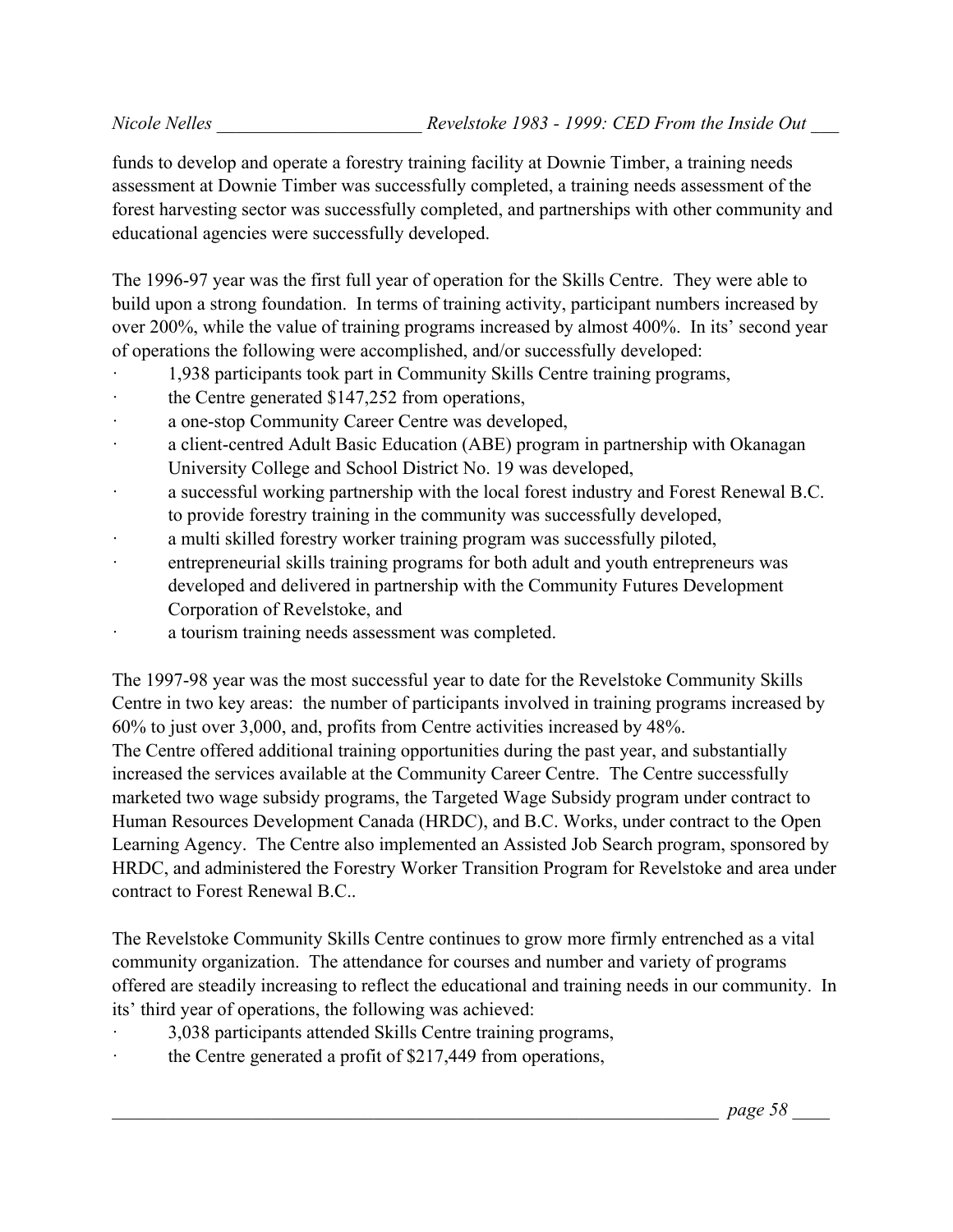- over 100 clients were assisted to obtain employment through job placement and assisted job search programs,
- · assistance was provided to over 10,500 visitors at the Community Career Centre,
- · career counselling and transition services was provided to 32 clients through the Forest Worker Transition Program,
- · a community literacy program, in partnership with Okanagan University College, was initiated and,
- an emerging employment opportunities study for Revelstoke to assist unemployed clients, career counsellors and training agencies in their planning was completed.

The success of the Skills Centre is attributed to the community of Revelstoke and the many individuals and organizations who have worked in partnership toward a common goal of addressing educational and training needs. Planning meetings continue to focus on these needs and how training programs can best be delivered. The Skills Centre plays a crucial role in the community's future. For example, learning through technology will open new training and educational opportunities for residents. The Centre commits itself to continue to be responsive to new skills that employees will need in the changing economy.

#### *Community Career Centre*

At the end of March 1997, the services offered in Revelstoke by the Skills Development branch of Ministry of Employment, Skills & Training (MoEST), and by the Human Resources Development Canada (HRDC) office were considerably reduced. The story of this CED investment exemplifies how the community anticipated an incoming void and smoothly made the arrangements to replace these services on their own. With the government withdrawing its' resources, the community took the initiative to ensure that these resources would not be missed.

The Community Skills Centre was directed by the community to establish a Career Centre at a downtown, store-front location, that would offer one-stop career counselling and employment services. Therefore, in partnership with the federal and provincial governments, and with a number of other community and educational agencies, the Revelstoke Community Skills Centre began to operate the Community Career Centre in October 1996. The Skills Centre was successful in negotiating a sub-lease with MoEST to locate their itinerant Training Consultant at this facility; in arranging with HRDC to continue to provide some HRDC services from this site; and in relocating its' forestry training activities to this office to help cover the costs of operating another facility.

This one-stop career centre has been an unqualified success in Revelstoke - there is clearly a major need in this community for such a centre. This Centre has experienced very high use since its inception, and provides extremely valuable service to the community. There were over 6,000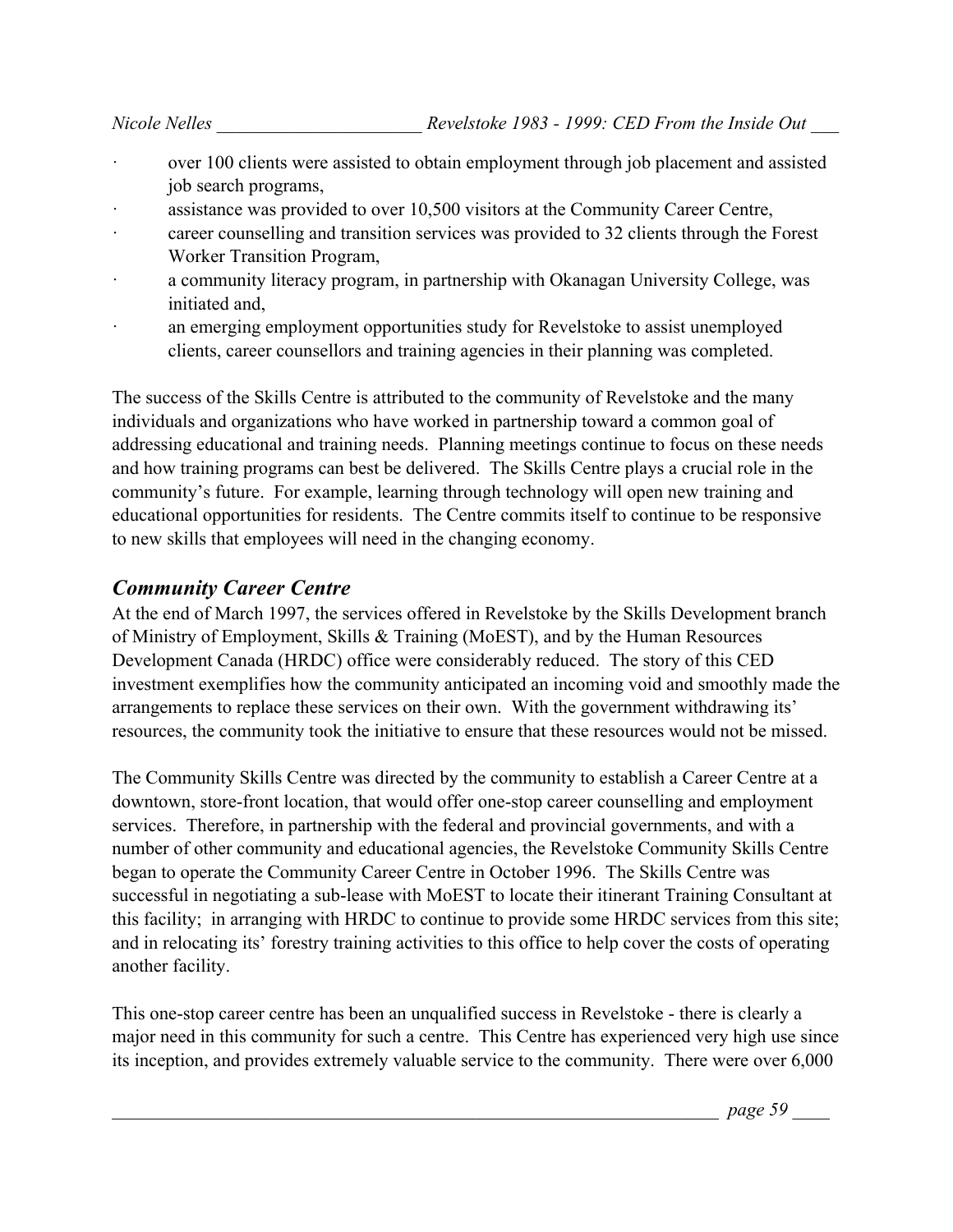visitations to the Career Centre from October 1, 1996 to March 31, 1997. During the 1997-98 fiscal year, there were over 13,500 visitations. It is estimated that this computes to about 2,800 people receiving services. While these services are available to all Canadians, the primary clients are unemployed and under-employed residents.

This facility provides career counselling and assessment services and a number of employmentrelated services, including job boards, HRDC job banks, resume writing services, and labour marketing services. The Career Centre's services to the community were expanded early on to include computers for resume writing and covering letters, and increasing the availability of easily accessible and comprehensible labour market information. The Choices career search program and Career Explorer software are offered, in addition to the HRDC job search program on-line. The Skills Centre and HRDC have an Employment Assistance Services agreement to assist the federal government to deliver their programs locally from the Career Centre.

The key success factors to this CED investment are community capacity, organizational capacity,

values and attitudes. A community need was anticipated, partnerships were formed among community organizations led by competent individuals, and the lead was taken yet again in the community to promote local economic development. The Career Centre plays an important role in the community fabric, enabling individuals to find employment and put their skills to work.

# *Columbia Mountains Institute of Applied Ecology*

In January 1995, the Economic Development Commission and Community Futures Development Corporation of Revelstoke began to work together toward the incorporation of the Columbia Mountains Institute of Applied Ecology. Individuals representing a range of community groups formed a steering committee to establish the institute. The steering committee eventually became the initial board of directors. Their purpose was to inform the public as to how applied ecological research would benefit from the establishment of an Institute in terms of past examples or problems yet to be solved. They were successful in their efforts.

The Columbia Mountains Institute of Applied Ecology is a unique and innovative nonprofit society comprised of scientists, private enterprise, government agencies and the broader community working together to increase knowledge of Columbia Mountains ecology. The science of ecology - the study of relationships between living organisms and their environments -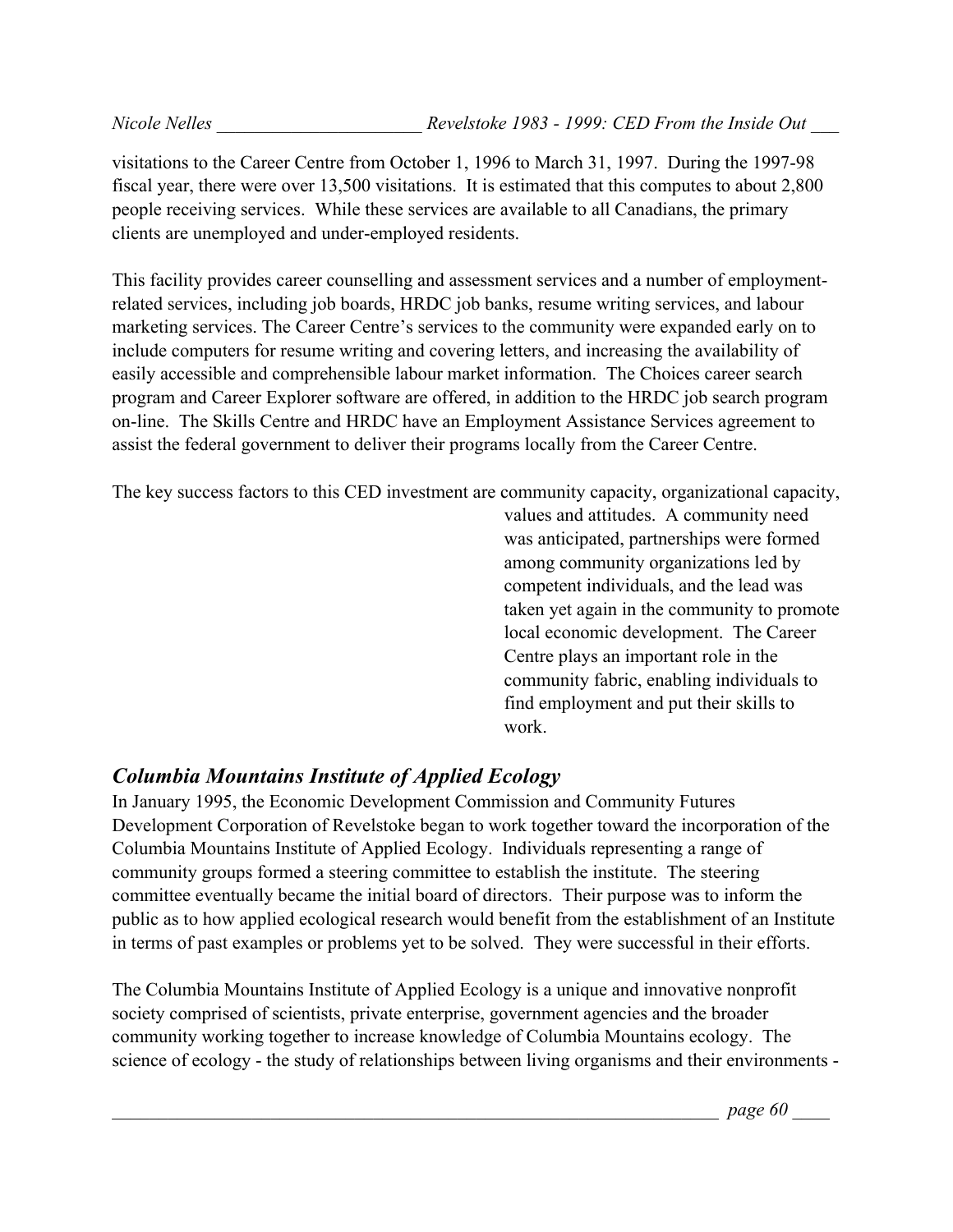is becoming more important as the region changes from a society that has traditionally relied heavily on a primary resource base to a sustained resource management based society.

The Revelstoke based society was formed in late 1996 by regional scientists, local economic development agencies and research groups concerned that, with government downsizing and funding cutbacks, the impact on ecological systems in the region would not be effectively researched and could result in irreparable damage to the ecosystem.

The Institute provides an interdisciplinary forum to encourage and coordinate the delivery of applied ecological research to support the sustainability of human activities in the Columbia Mountains Region. The Institute promotes training of those needed to facilitate application of ecological research and then collects and communicates the knowledge gained.

Ecosystems are extremely complex and multifaceted. Scientists, to contribute substantially to pressing problems, must work cooperatively to measure interactions of specialized topics from operational scale experiments. The Institute fosters this cooperation, filling the need for rapid and efficient research and contributing to better management.

There was no doubt that Revelstoke and the Columbia Mountains are well situated to become the location of an Ecological Research Institute and to assume a leadership role in this area in British Columbia. There are a variety of resource issues in the area involving hydroelectric developments, transportation corridors, settlement, timber management, tourism and protected areas.

A number of scientists employed or funded by Canadian Heritage - Parks Canada; the Province of British Columbia Ministry of Environment; Lands and Parks and Ministry of Forests; and the Columbia Basin Fish and Wildlife Compensation Fund, live in Revelstoke. These scientists who are invariably engaged in research projects in cooperation with all three levels of Government, universities, industry and private interest groups - initiated the development of the Columbia Mountains Institute for Applied Ecology in Revelstoke.

The Institute addressed the following issues:

- · data gaps existed, duplication of efforts were occurring, and unnecessary expenses existed,
- graduate students and visiting scientists working in the area had difficulty finding suitable accommodation and work space,
- information from research, or even the type of research occurring was not easily accessible and,
- collaborative efforts were hindered by a lack of space to work and share information.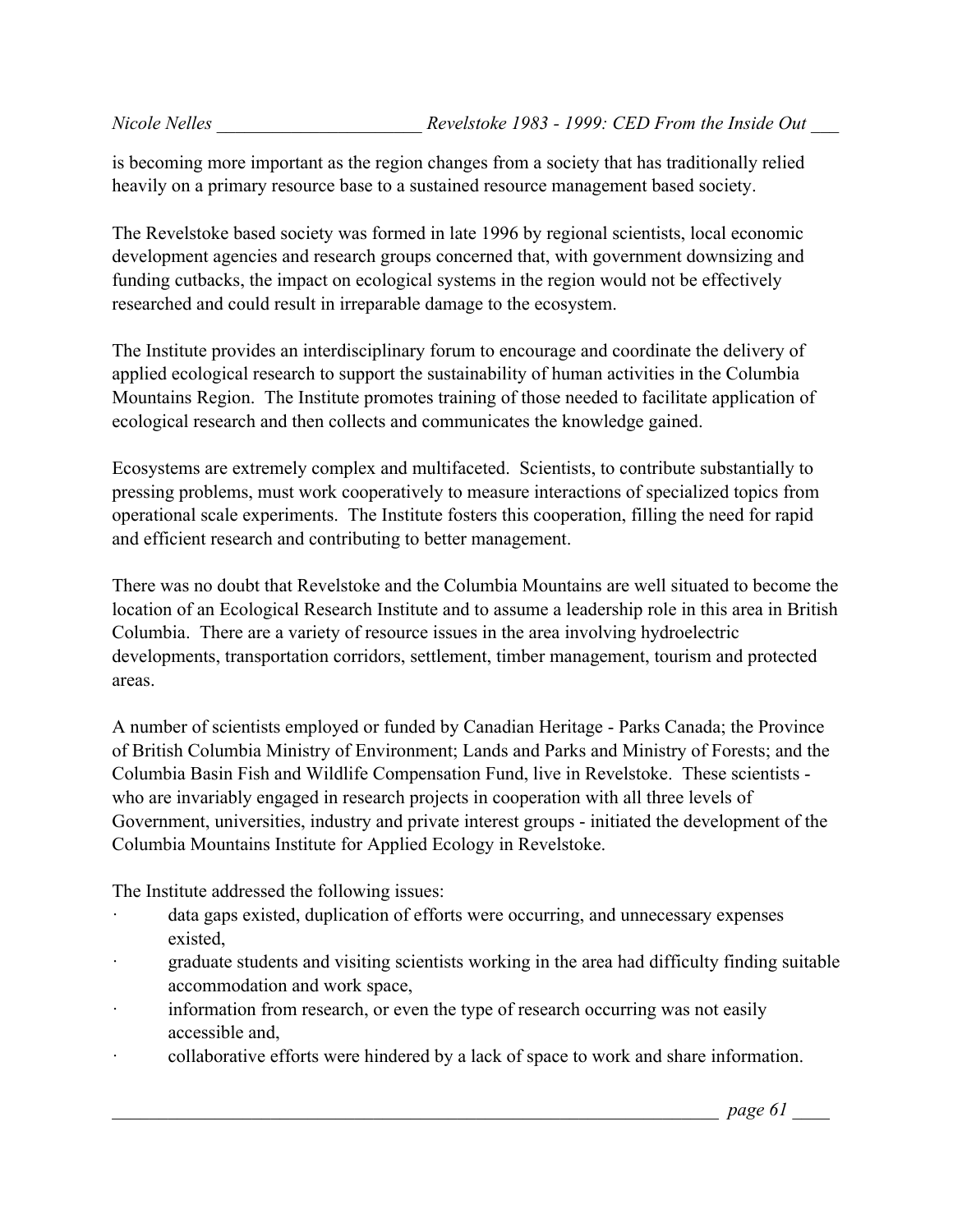The desire to address these issues, and find ways to stretch available fiscal, temporal, physical and human resources was spearheaded by the North Columbia Ecological Research Group. The North Columbia Ecological Research Group, created in 1993, promotes cooperative research and information exchanges between scientists and the public.

The concept behind the Institute is to become internationally known for excellence in ecological research: a body of scientists, private enterprise, government agencies and the broader community working together to increase knowledge of Columbia Mountain ecology. The Institute is the catalysis for scientific research by assisting scientists with logistics and coordinating resources, developing effective systems for formal and informal communication, fostering cooperation in experimental design and promoting scientific collaboration. Resources are shared, increasing the ability of researchers to do more, and better, work for less. New knowledge is connected to previous information, gaps are identified and priorities recommended. The Institute disseminates information learned to help people make wise resource management decisions based on an increased awareness of the impacts and tradeoffs that will result from those decisions.

The purpose of the Institute is to increase, consolidate and disseminate knowledge concerning Columbia Mountain ecosystems by:

- providing an interdisciplinary forum to encourage and coordinate the delivery of applied ecological research to support the sustainability of forestry, hydroelectric developments, transportation, settlement, tourism and other human activities in the Columbia Mountains Region,
- · promoting training of industry workers, technicians, scientists and others needed to facilitate application of ecological research, and
- · collecting and communicating knowledge gained to the community, scientists, managers, decision makers, industry, technicians and communities.

Office and storage space was made available to the Institute on the second floor of the Enterprise Centre building. Photocopy/fax equipment and washroom space is shared with the Enterprise Centre. The Institute's founding partners were CFDC, Columbia Basin Fish and Wildlife Compensation Program, Ministry of Forests, Mount Revelstoke and Glacier National Parks, and Revelstoke Community Forest Corporation. The number of partnerships in regional research continues to grow and now include the Ministry of Environment and several major universities.

Partnering is more cost effective and the whole community benefits from the synergies of integrating research work. For example, in conducting DNA analysis to fingerprint grizzly bears, resources are pooled by the scientists of the Institute to bring the necessary expertise to Revelstoke instead of everyone individually sending out new samples to university laboratories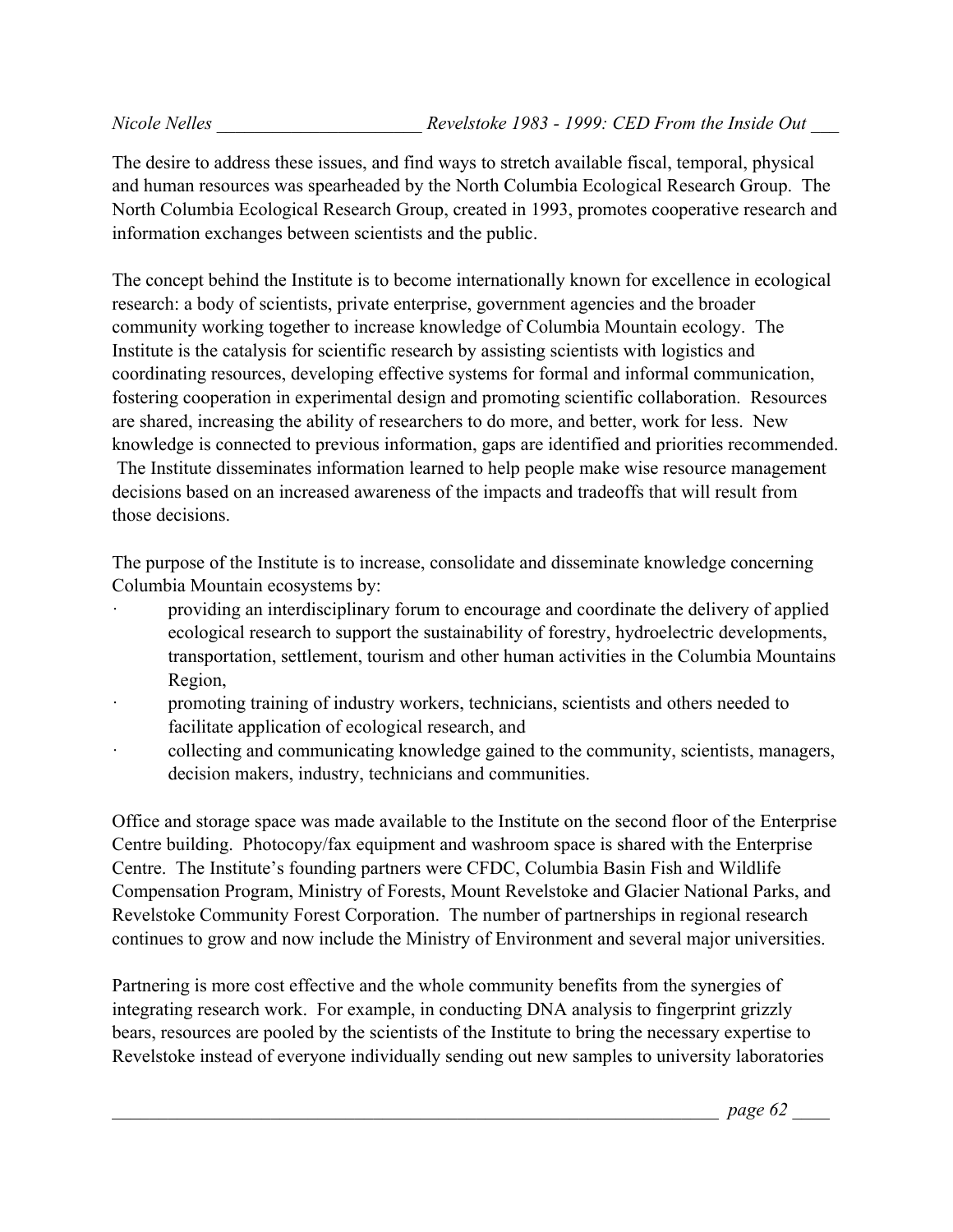for analysis. Some of the savings in time, money and expertise which each group would have expended can be invested into Institute activities. The more partners, community volunteers and members who join the Institute means more can be done to manage and enhance the region's ecosystem. Fairly heavy research projects currently being conducted in the Revelstoke-Golden area include wolverine, caribou, bat and bear projects.

There is no formal relationship between the proposed Parks Canada Columbia Mountains Centre and the Institute. It could, however, be considered a future possibility.

## *Columbia Mountains Centre*

The basic concept for the Columbia Mountains Centre is that it will be both an Ecosystem Education Centre and Study Facility. It is intended to be a cooperative opportunity for: environmental education, ecosystem study and interpretation, and tourism enhancement. This destination project has been designed to reflect its mountain location and to become a landmark on the Trans-Canada Highway. The Centre would include a building of 1,238 square metres, parking for 88 vehicles and 11 buses, a picnic area and interpretative trails.

A proposal was prepared in 1991 with the support of the City of Revelstoke, the Province of British Columbia and Environment Canada - Canadian Parks Service. Located on the Trans-Canada Highway within Mount Revelstoke National Park, the Columbia Mountains Centre is planned to be a destination landmark and tourism focal point on one of the primary travel routes into the Province of British Columbia.

Mount Revelstoke National Park, within which the Centre would be located, and the nearby Glacier National Park, are both situated within the unique and challenging Columbia Mountains Ecosystem. This inspiring location would provide the basis for the primary themes of environmental education and ecosystem interpretation and study. Wildlife would be used as the medium for environmental education since wildlife is a valuable indicator of the health of ecosystems and the environmental stress they are under.

The project is planned to take advantage of the opportunity to develop a major Visitor Centre which integrates the tourism programs of all levels of government at a unique focal point, promoting the variety of tourist experiences available in the Western National Parks and in British Columbia. Reception, orientation, information and educational services would be provided to travellers on the Trans-Canada Highway at Revelstoke.

The Columbia Mountains Centre project's building components would include a Visitor Orientation and Information Area, Columbia Mountains Interpretative Area, Observation Gallery, Theatre and Ecosystem Study Room, in addition to common areas and administrative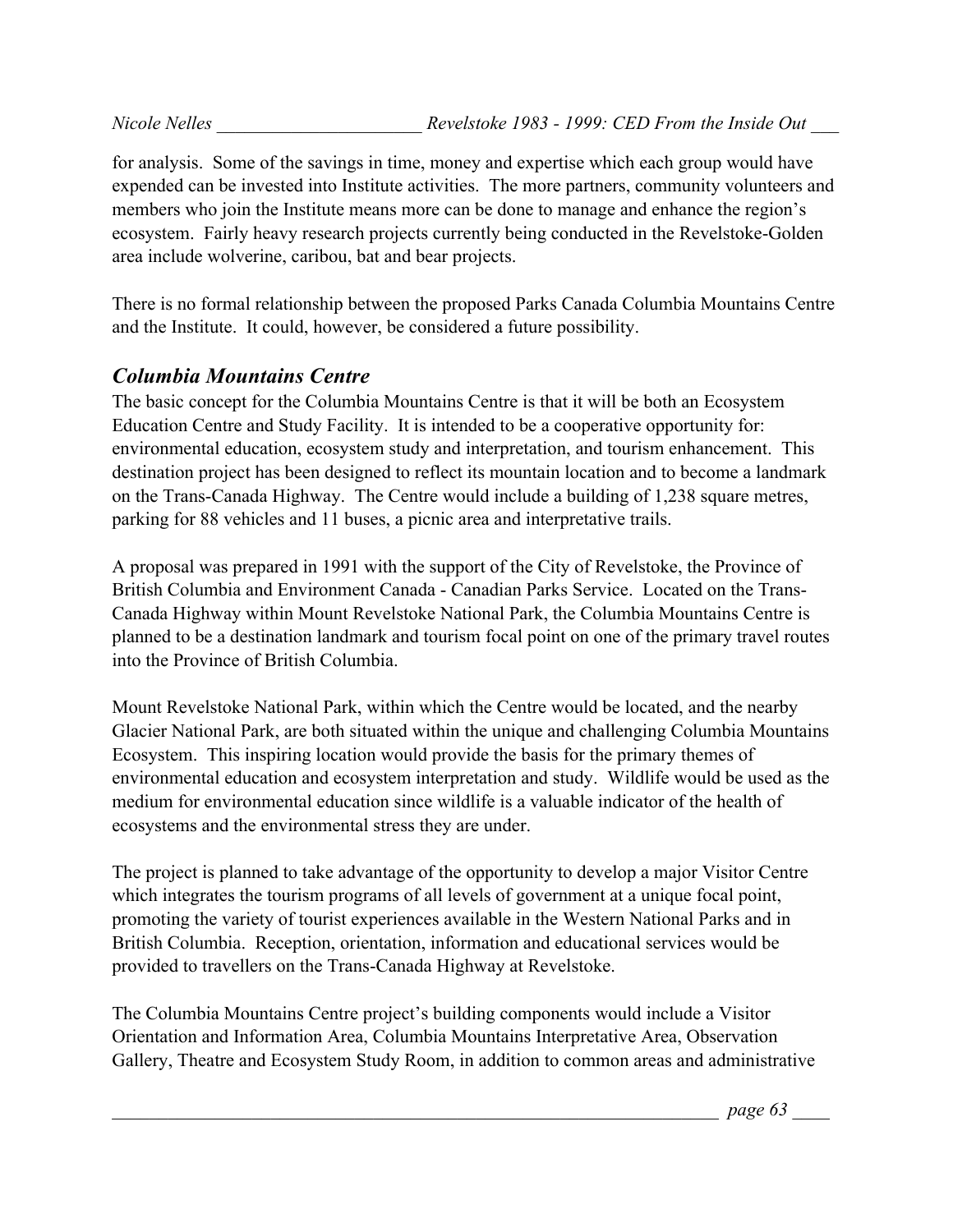offices. Designed in keeping with its mountain location, the building is designed as a strong wedge form growing out of the surroundings and opening toward the valley beyond. The building would embrace the natural environment in material and experience; celebrating the quality of stone, wood and water surrounding it.

The estimated cost to complete the Columbia Mountains Centre, based on the preliminary design, is \$5,933,520. Estimated in July 1990 dollars, this amount included site development cost, building construction and interpretative media/exhibits. A Market Assessment/Demand Analysis for the project estimated that the development of a landmark Centre in Mount Revelstoke National Park would have an initial draw of more than 177,000 visitors and this would have potentially increased to reach 300,000 by the end of the decade.

The proposal is the culmination of two years of research, design, planning and feasibility analysis funded equally by the Canadian Parks Service, the Province of B.C. and the City of Revelstoke. This initiative was directed by a steering committee with representation from each of the participants. The project feasibility and design proceeded through extensive stages of discussion, development, review and amendment from its commencement in August 1989 through to May 1991. It was felt that the concept of a Centre focussing on environmental education, natural history study, visitor orientation and information would not only meet the needs of the participants, but would also have broad public support and would provide benefits to a wide range of individuals - the public, government and business.

The objectives of the project are as follows:

- · To provide visitors on the Trans-Canada Highway with Environmental Educational opportunities to learn about the Columbia Mountains Ecosystem of British Columbia as a distinctive part of the Canadian landscape.
- To operate as a demonstration project for the management of a distinct ecosystem which is dependent upon cooperative management between the National Parks, Provincial Crown Lands and the City of Revelstoke.
- To provide the community of Revelstoke with a natural history resource centre focussed on the heritage of the Columbia Mountains.
- · To provide visitors on the Trans-Canada Highway with information and orientation services on:
	- Revelstoke area, including Mount Revelstoke and Glacier National Parks;
	- High Country, Kootenay Country, the Rockies and Okanagan Similkameen tourist regions; and, the rest of British Columbia.
- To improve and solidify the economic future of Revelstoke and the surrounding region through tourism enhancement.

\_\_\_\_\_\_\_\_\_\_\_\_\_\_\_\_\_\_\_\_\_\_\_\_\_\_\_\_\_\_\_\_\_\_\_\_\_\_\_\_\_\_\_\_\_\_\_\_\_\_\_\_\_\_\_\_\_\_\_\_\_\_\_\_\_ *page 64* \_\_\_\_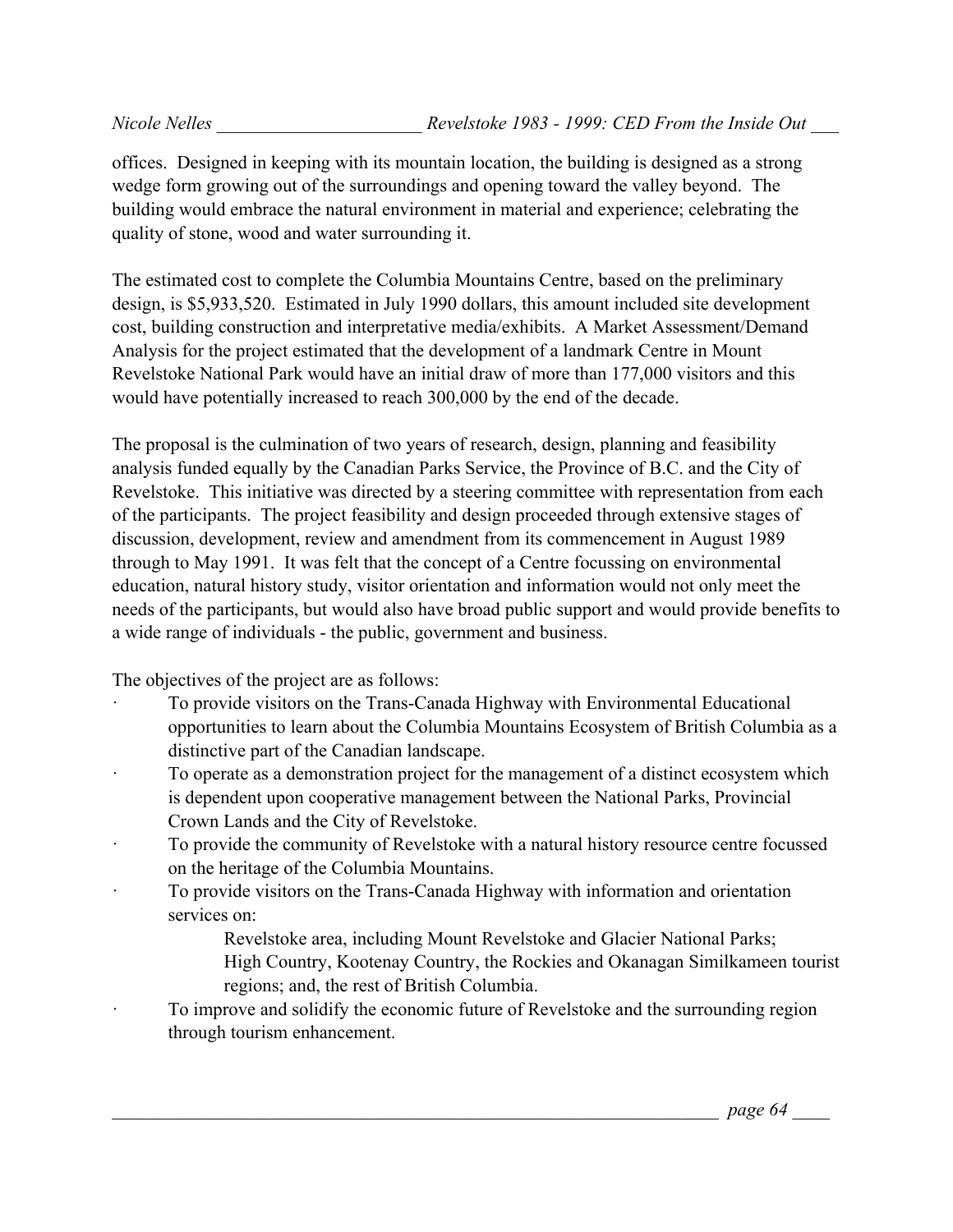In terms of the rationale for this study, the Columbia Mountains Ecosystem forms a nationally recognized natural region featuring exceptional scenery and weather patterns. Also, many of the components of the Columbia Mountains Ecosystem have high intrinsic appeal to the public. For example, mountain caribou and grizzly bears, two symbols of conservation challenges for society, remain part of this system and serve to focus the importance of long-term sustainable development. Similarly, remaining tracts of old-growth rainforest focus the importance of sustainable forestry and other resource uses such as sustainable tourism.

The strategic importance of the Columbia Mountains Ecosystem with respect to transcontinental highway and railway transportation and hydro-electric developments also provides tangible connections to the larger global issues of non-renewable and renewable energy sources, and the consequent issue of global climate change.

Therefore, the Columbia Mountains Ecosystem not only offers opportunities to explore and recreate in a relatively wild and invigorating landscape, but also to showcase the importance of interrelationships between local and regional ecologies to the sustainable ecological and economic well-being of the planet.

Both the Canadian Parks Service and the City of Revelstoke share a common problem Three million visitors travel through the Columbia Mountains and pass by Glacier and Mount Revelstoke National Parks and the community each year on the Trans-Canada Highway, headed for other destinations. Only a small percentage of this pass-through traffic is captured. Both the Park and the community seek to raise their profiles with the travelling public. As well, no major Visitor Centre adequately introduces the region to travellers as they journey west.

The Columbia Mountains Centre represents an exciting cooperative opportunity to enhance environmental education through ecosystem interpretation and study, while at the same time communicating National Park values and producing spin-off economic benefits for Revelstoke and the Province of British Columbia. Unfortunately, this project has been shelved for lack of financial resources.

Chapters Three and Four have outlined for the reader what the primary and secondary elements used to reform Revelstoke's economic base were. These elements involved collaborative relationships between organizations, extensive leadership involvement (both elected and volunteer), and an overall transformation concerning the definition of a viable economy. That is, how community members define a viable economy was transformed from 'resource-dependent' to 'diversity' (achieved primarily by supporting the emergence of small businesses).

The extensive leadership involvement (both elected and volunteer) played a tremendous role in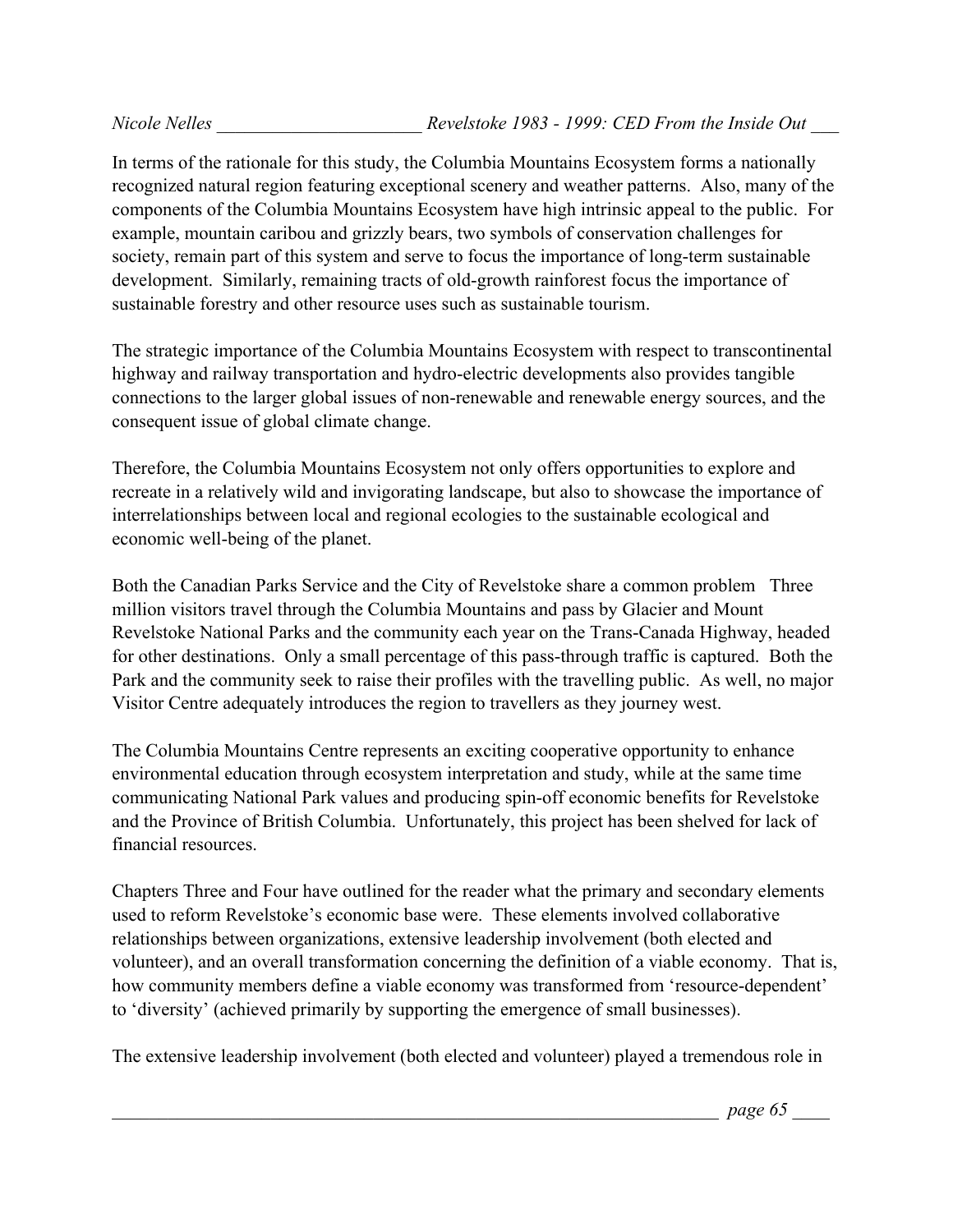the creation of feasible investments that were easily implemented. Further, the experience gained by these individuals continues to prove invaluable as they continue to define the community's volunteer ethic as strong. The continued support and creation of strong community capacity has become a tradition in this community. As explained in Chapter Two, community decision-making capacity is key to the successful adoption of CED in principle.

The collaborative relationships that formed, as these primary and secondary elements were built, are a true reflection of the practice of CED in action. These collaborative partnerships multiply the benefits of building these elements by means of direct linkage to the real agendas of the community. They are both cost-effective and respectful of everyone's scarce time, talent and resources. Chapter Two defined how essential strong organizational capacity is to practising CED to reform your economic base. Collaborative partnerships are an effective ingredient to building strong organizational capacity in the community.

The creation of these primary and secondary elements were relevant to the empowerment of people committed to diversifying the local economy, and building a healthier, sustainable community. Chapter Five details ten short stories which each relay the practice of CED in action.

# Chapter Five - Investinents

This study focuses on how the practice of community economic development can be most effectively adopted by communities undergoing economic transition. To further use the analogy above regarding racing car pit crews, the key to practising CED is to make sure the rubber hits the road - that is, the *implementation* of projects is key. The focus of this chapter are investments - which include both projects and organizations - that are designed to be logical and viable from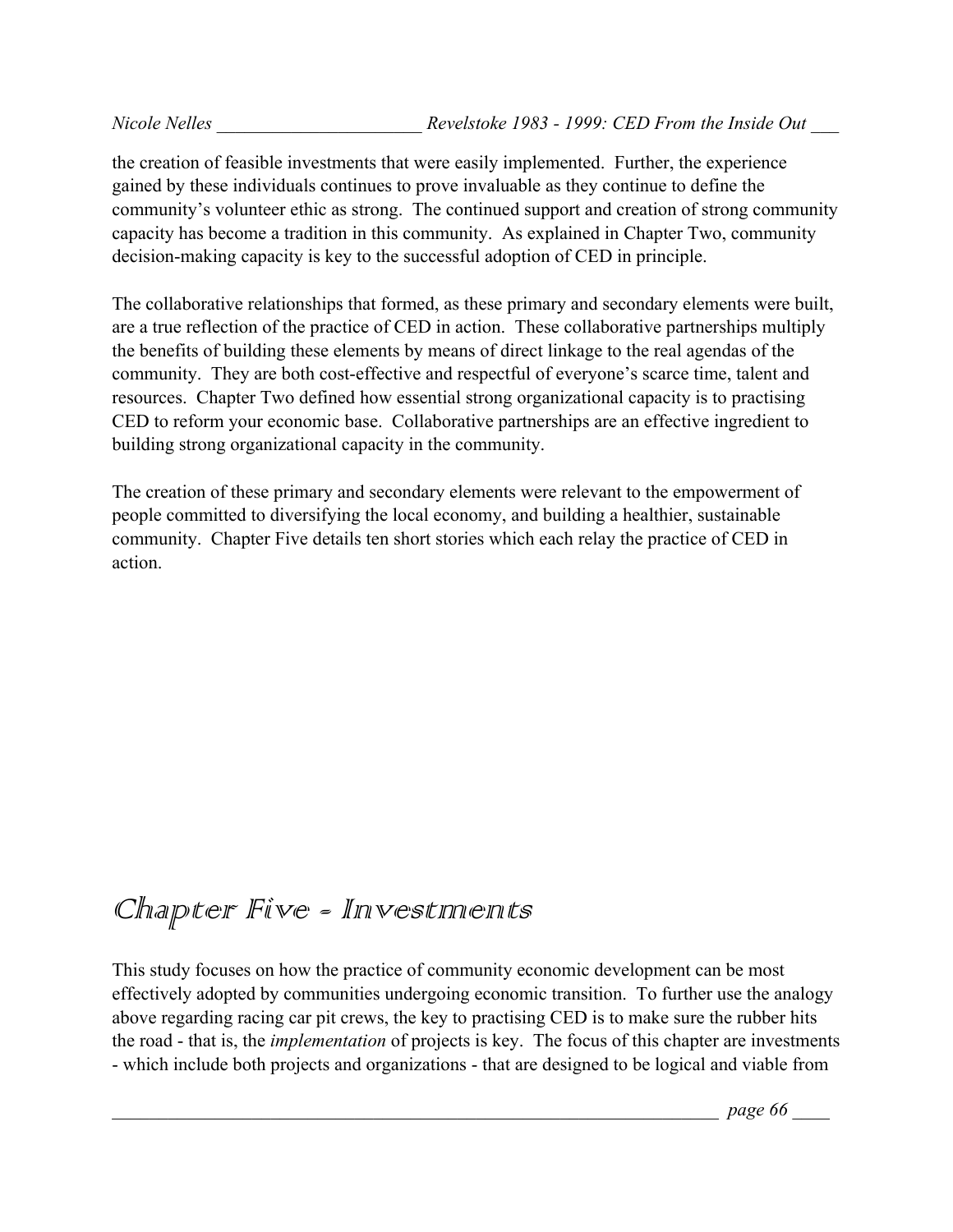the start.

As the years have passed, the experience of those involved in planning these investments certainly contributes to their effectiveness when they reach the implementation stage. The community members initiating and leading the development of these CED investments are familiar with the processes and factors that are reliable and, more often than not, lead to success.

Chapter Five shares with the reader nine short stories about investments initiated, planned and implemented by the community of Revelstoke. These nine short stories exemplify CED in action. They are: Small Business Development, Forestry Industry Development, Tourism Projects & Marketing, Training Projects, the Community Learning Centre, the Marina & Channel Marking Project, Greenway Development, the Centre of Excellence, and Community Events.

Chapter One provided the context for this study by introducing community economic development as an alternate way to transform an economy, and by alerting to the ten ingredients of community economic development necessary to strengthen an economy. Chapter Five reaches back to these two aspects of the study and provides the reader with examples of how CED transforms economic realities with the telling of nine short stories (investments). When any of the ten ingredients are fulfilled in the following nine investments, they are noted.

#### *Small Business Development*

The Economic Development Strategy identified that one of Revelstoke's weaknesses was its lack of risk takers. The residents of the community had a history of working for large corporations such as CP Rail and construction companies and therefore had not developed strong entrepreneurial capabilities.

Employment trends that developed during the economic restructuring of the early 1980s were based upon growth in individual contract services, self-employment and home based business development. In order to buy into this trend, the Revelstoke Enterprise Centre members initiated the delivery of cooperative training programs and promotions in the community.

Community Futures Development Corporation (CFDC) provides business management and technical advisory assistance to a wide variety of small business owners. This is hands on assistance with the financial, marketing and organizational concerns of business owners. In addition, staff develop and deliver training for small business startup procedures. The corporation assists approximately 300 clients on an annual basis. More detailed information about CFDC is given above in Chapter Four - Phase Two.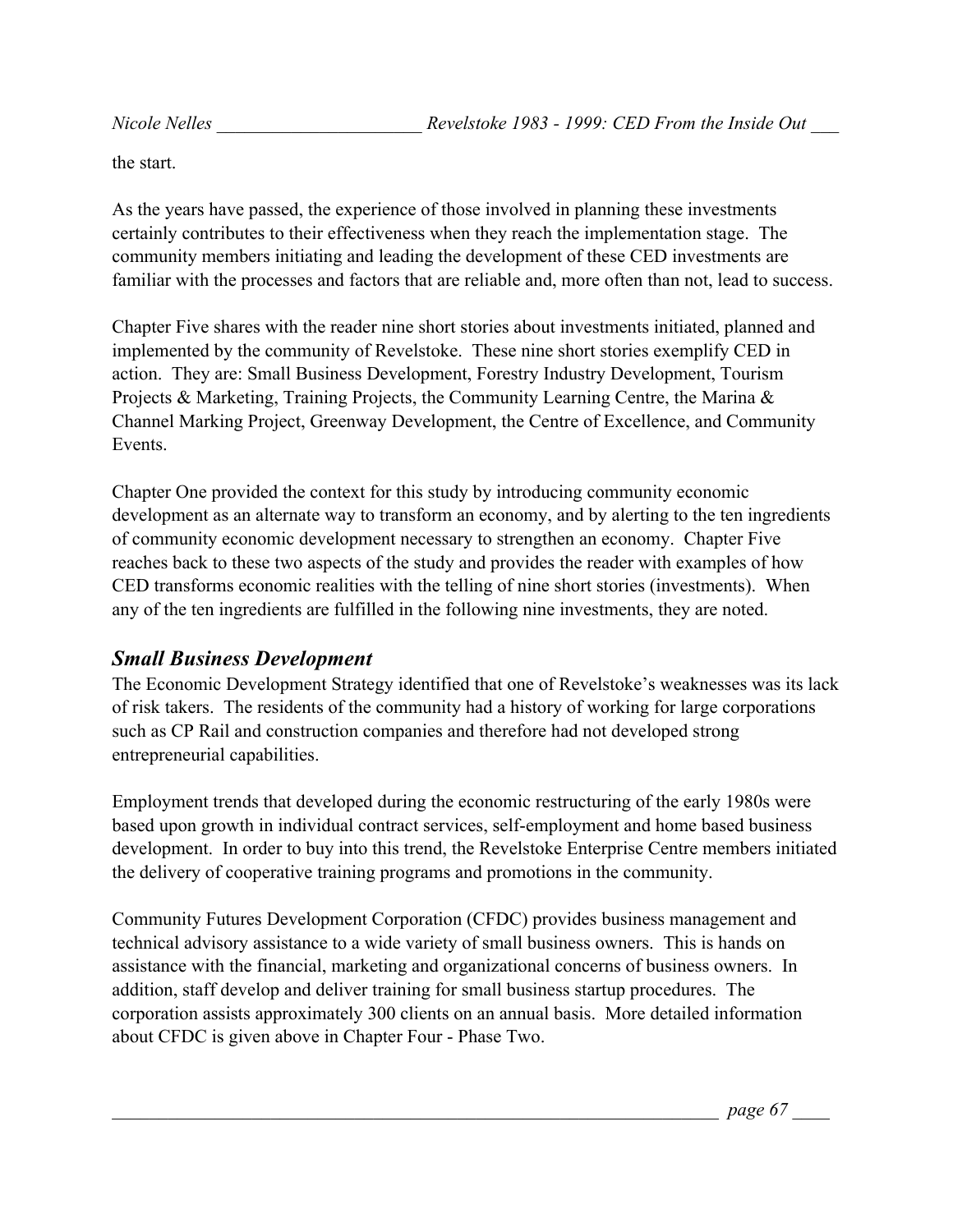A critical part of the community's Economic Development Strategy (1995) is to operate from a single strategy with common goals and separate tasks. An integral part of this process is to manage and grow a revolving community loan fund which is the principle resource of CFDC. As discussed above, the loan fund has grown from a one time \$1.5 million dollar grant to a \$3.5 million dollar fund through prudent lending and strategic partnerships with the Columbia Basin Trust, B.C. Hydro, Western Diversification, Revelstoke Credit Union, Forest Renewal B.C. and Canada Youth Business Foundation. This loan fund has increased the financial capacity of the community by making monies available to loan to local entrepreneurs.

Entrepreneurship is a growth industry in B.C. In the past ten years small businesses grew by more than sixty percent so that ninety-nine percent of businesses in B.C. are small businesses. These entrepreneurs have become the heartbeat of the economy, and Revelstoke is no exception. Nearly half the jobs created in Canada between 1990 and 1996 were in British Columbia and retail spending was the second highest per capita in the country. If forced to choose a single word to describe B.C.'s economy a decade ago, the right answer would have been resource based. Today the correct answer is diversified. The word also aptly describes how British Columbians are holding jobs. One in six is self-employed, three in four work in the service sector, and only 47% had full-time jobs that lasted the whole year. These provincial trends are clearly echoed in Revelstoke.

Forestry remains big business in Revelstoke, and B.C. as a whole. While forestry underwent a difficult time in 1998, it is still the province's number one economic generator, with exports valued at some \$17 billion. Despite the recent downturn, there were 9% more logging and forestry workers in 1996 than five years before. In all, some 102,000 people earn their living from the forests, most in wood manufacturing and pulp and paper production. They represent some 6% of the province's workers and about 7% of GDP. But the province's traditional resource jobs - logging, mining, oil and gas extraction and fishing - declined by over 5% over the same period. Revelstoke has remained a resource based economy with the primary economic generator being forestry. In fact, the forestry sector has grown over the past five years.

In B.C. as a whole, no single industry dominates in dollar value - or jobs - it generates. Revelstoke again echoes this trend. Tourism, for example, is B.C.'s top job generator, creating new positions for 11,000 people in 1997 in sectors as varied as cruise ship supply and ecotourism. While some 235,000 people work in tourism, the industry only accounts for about 4% of provincial GDP. By comparison, finance, insurance, and real estate, the province's largest industry, employs 18% of the workforce and contributes about 9% of the GDP.

It was recently reported, however, that the high tech sector is growing ten times as fast as the provincial economy. It has also been estimated that the industry directly employed 61,000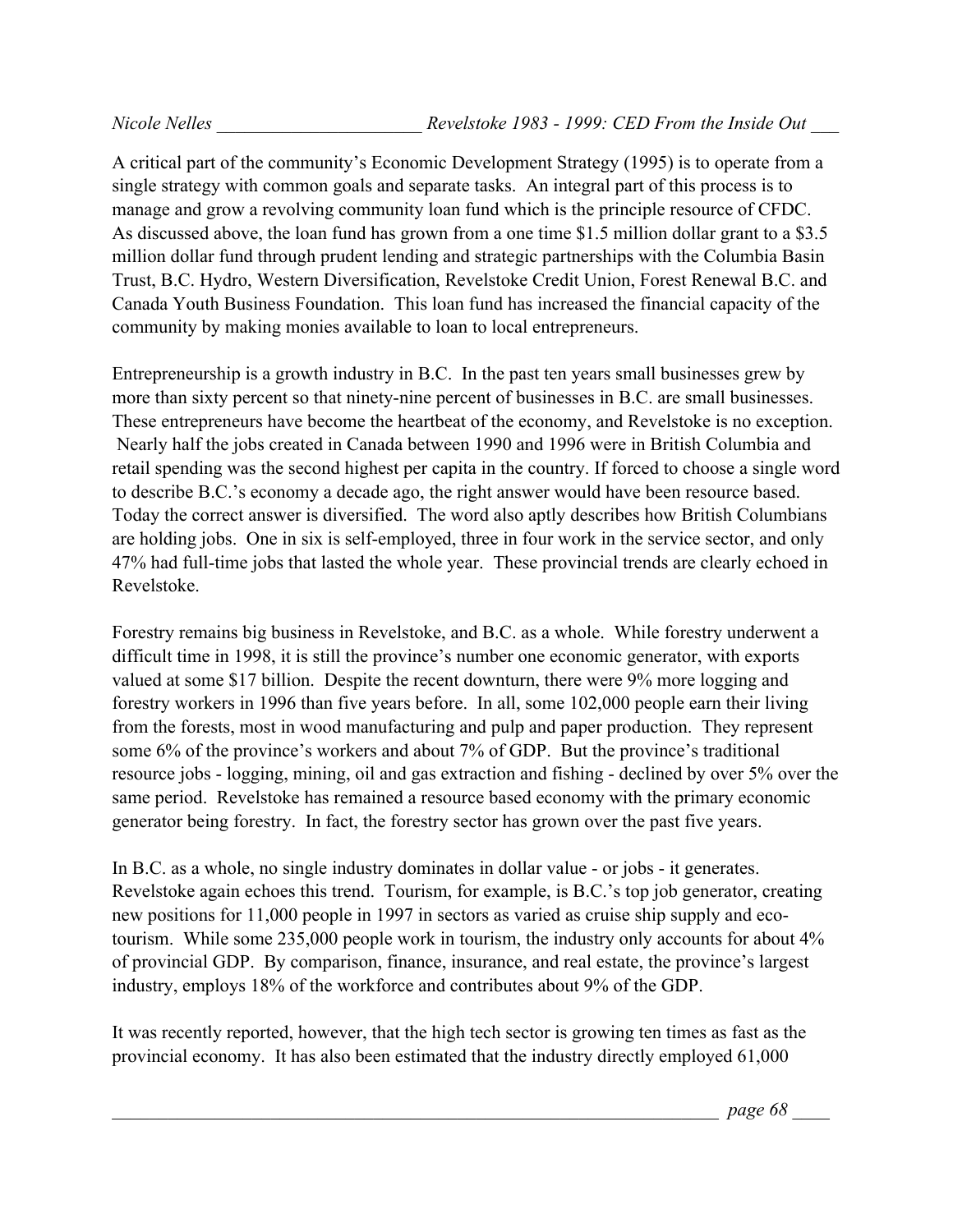people at the end of 1997. Incidentally, both tourism and the high tech industry are driven by small businesses. They account for almost half of employment in tourism, and 58% in high tech. Small businesses, with less than twenty workers, make up 90% of businesses in B.C. Revelstoke's Economic Development Strategy (1995) stresses the importance of attracting the high tech sector to the community.

In summary, if a community is to be the key organizer of an efficient, locally-controlled network of production and distribution, it is logical to conclude that business development of some kind must be included in any community's development strategy. CED can essentially be defined as an institution-building process in which business development is an important component, the sub-process of creating and strengthening community based institutions in the local business sector.

#### *Forestry Industry Development*

The forest industry has been an important and vital component of Revelstoke's economy since the 1880's.

Initially, the Enterprise Centre's efforts to promote the establishment of increased employment through value added wood products manufacture involved the Revelstoke Economic Development Commission, Business Development Centre, Community Futures Society and Provincial COED Program funding a feasibility study. The study was implemented on a phased basis by a local company and generated 12 jobs.

Following this initial program, the Economic Development Commission continued to be strongly involved in forest management issues of the area and regularly prepared briefs and analysis of forestry issues. With improved forest management, increased opportunities for employment and investment in the silviculture sector of forestry became apparent. In order to access these opportunities, the Community Futures Society, with financing from Canada Employment, engaged in its third Forest Worker Training Program. Twenty-eight community members were trained to take advantage of employment opportunities in this sector. In addition, the Business Development Centre was able to provide Business Advisory assistance and financing for residents to form small businesses to service this sector.

The community of Revelstoke has been involved in a variety of processes over the last several years, which have escalated more recently. These activities have been related to the Visioning process, retraining of forest workers, K-12 and college articulation as well as adult learning. It has culminated in the formation of an Adult Learning Council and the need for a comprehensive Forestry Training Program. The Adult Learning Council saw that the best delivery of services was through cooperative community-management with an initial focus on forestry training. Of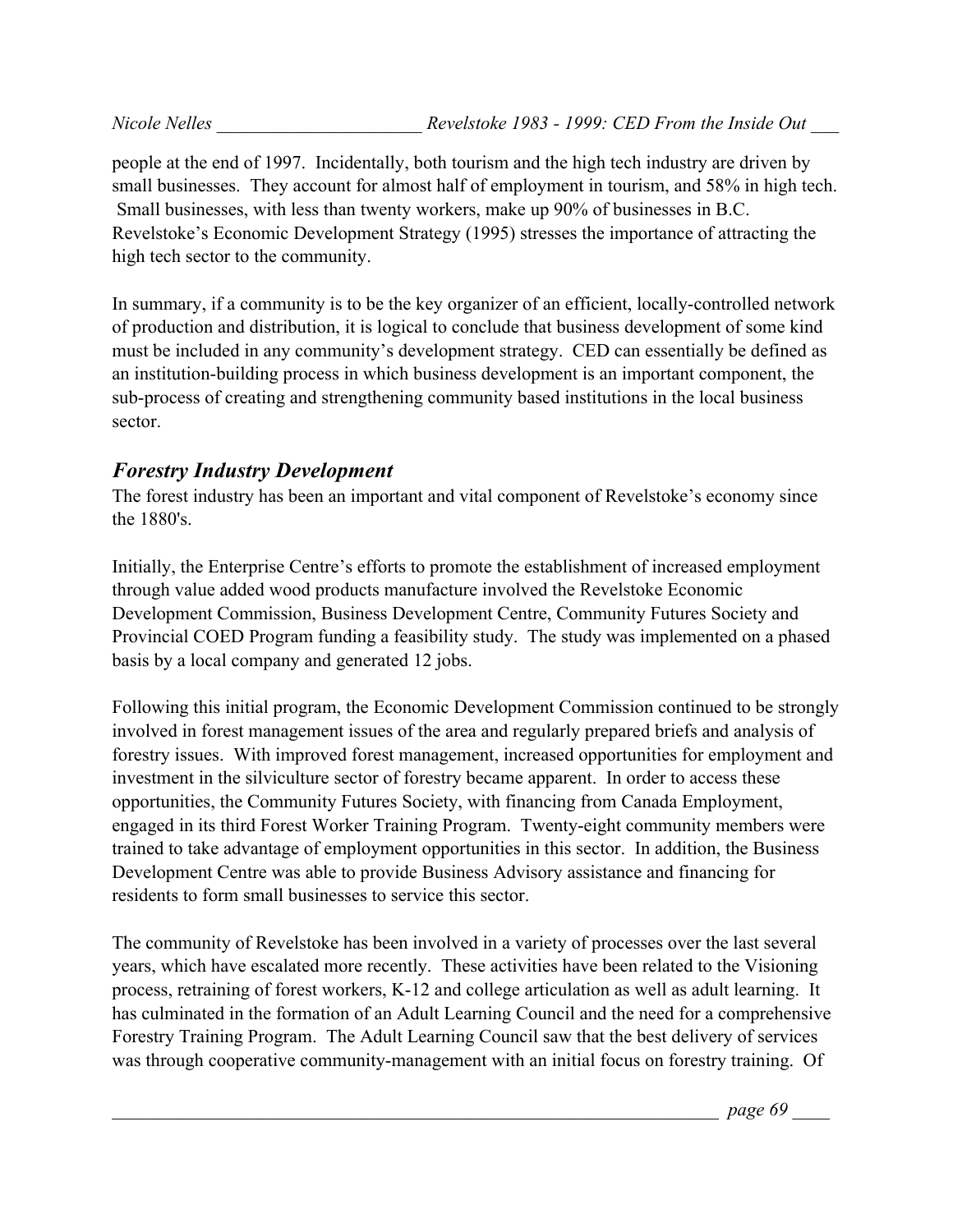specific concern were the training needs of forest workers.

During the past decade the community and local forest industry have been successful in repatriating timber harvesting rights and ensuring Revelstoke primary producers have access to log supplies. With the recent reduction of the allowable annual cut (AAC) in the Revelstoke Timber Supply Area and the impacts from the implementation of the Forest Practices Code and the Kootenay CORE Report, Revelstoke's attention has focussed on ensuring that the community obtains maximum employment from each unit of wood harvested and processed in the area.

One of the obvious opportunities that emerged is to encourage the further manufacturing (adding value) of local timber. The value added industry began as an extension of the sawmills producing specialty lumber products and has now matured to include the component, millwork and furniture areas. The term value added refers, specifically in this sector, to the process of adding value to the wood fibre and increasing economic activity in communities by generating jobs, services and expanding the tax base. The provincial ration of lumber production per employee in sawmills is equivalent to 4.55 jobs in the value added sector for the same volume of lumber. There are seven operations in the Revelstoke area currently classified as value added plants, in addition to three sawmills manufacturing value added products. They range from fishing lures, to gift ware, to musical instruments, to decking, to tongue and groove panelling, to interior furniture, to log homes, to specialty door and window stock.

Accordingly, the Community Futures Development Corporation of Revelstoke formed a Value Added Wood Products Committee to develop plans and initiatives to support more value adding in Revelstoke. One of the first objectives of the Committee was the production of a prospectus for Value Added Wood Products for the Revelstoke region.

The purpose of the prospectus is to provide relevant information to encourage and support further investment in value added wood facilities, and the creation of employment form further processing of Revelstoke area forest resources. The lack of reliable information concerning timber supply, outputs from area sawmills, present Revelstoke based value added businesses and, sources of financing and identification of development opportunities, is considered one of the barriers facing entrepreneurs wanting to develop a value added business. The prospectus includes information on all of the foregoing subjects.

The value added wood manufacturing sector has access to a variety of business, training and advisory services on both a local and regional basis.

The Community Futures Development Corporation (CFDC) of Revelstoke owns and operates a revolving loan fund which can assist value added operators with some of their financial needs.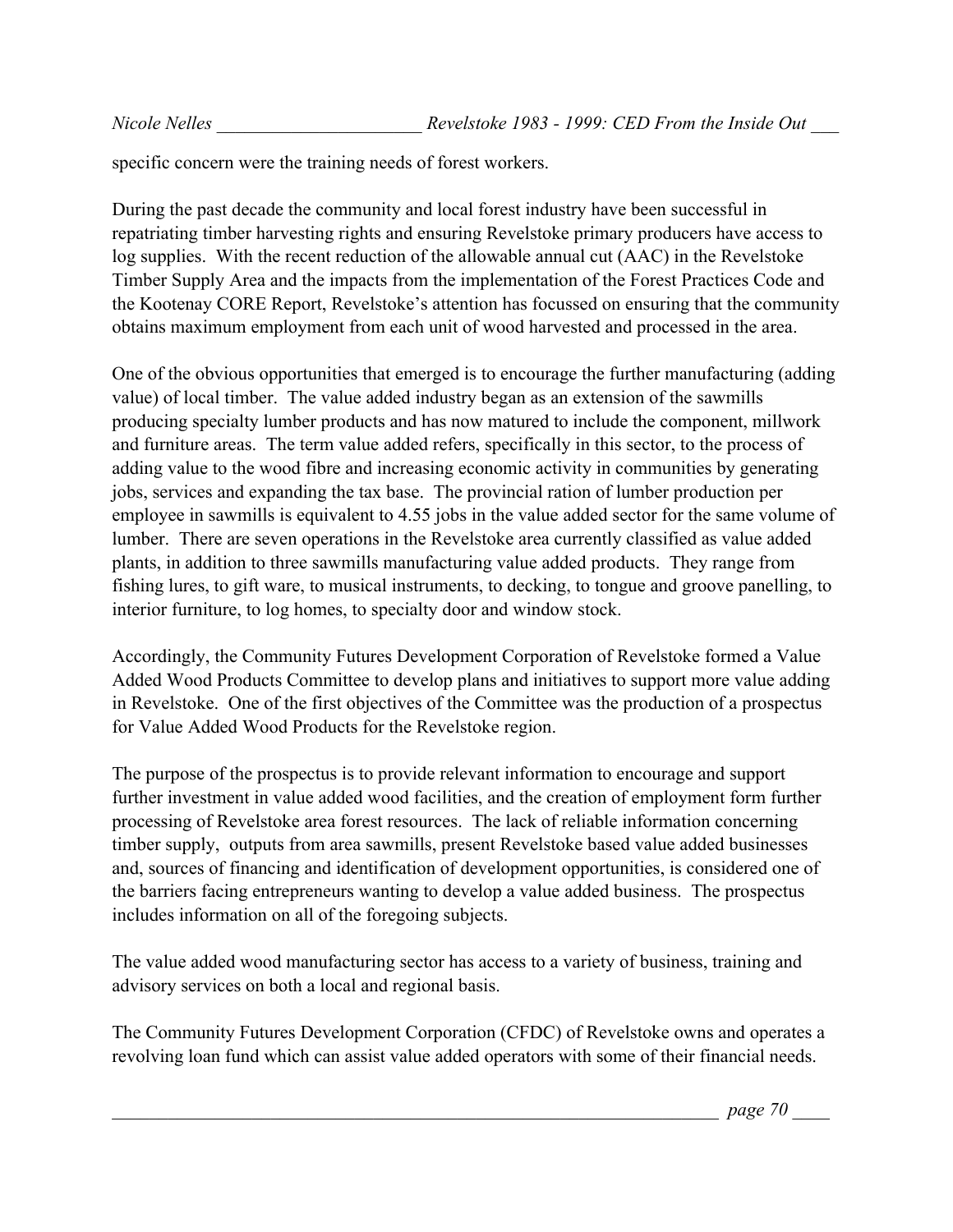In 1996, Forest Renewal B.C. (FRBC) provided funds to CFDCs throughout the province to lend under the Forest Community Business Program. The CFDCs matched FRBC's contribution with funds on deposit or with existing industry loan receivables.

Business, marketing, management and financial planning information are provided through the CFDC to help operators start, expand and manage their business. There is no charge for these services. Business training is also available through the CFDC.

A value added committee of the CFDC has been formed to investigate and review the potential to improve utilization of the local timber resource. Their objective is to increase the amount of local manufacturing and quality of employment in the area. The committee is proposing to hire a Wood Products Design Coordinator to assist with further development of the local wood manufacturing industry.

The Revelstoke Community Skills Centre provides training for a wide variety of employment and management skill development needs. FRBC funds in conjunction with local industry partners have sponsored specific training programs in the value added sector.

The Revelstoke Community Forest Corporation operates TFL 56 where 50% of the logs are sold on the open market. The Corporation is managed by a local board of directors and is willing to assist value added operators with direction, leadership and resources to enhance local employment and stabilize the wood manufacturing sector. RCFC through its log sort yard has been able to sort higher value logs for sale to value added operators requiring specialty fibre.

The Community Economic Development Plan addresses the present and future needs of value added wood manufacturing in its 1995 - 2005 strategy. It details the research, development and resource needs for a secure value added manufacturing base.

The local value added industry is diverse and continues to grow as the demand for a variety of value added specialty products increases and new markets emerge.

## *Tourism Projects*

A tourism development proposal emerged during the planning and research stage (1983 - 1986) of Revelstoke's development process. From the outset, the role of the tourism sector in the community has been acknowledged. Tourism marketing exemplifies the implementation of a CED investment during the project implementation stage of Revelstoke's development process (1986 - 1996). With the hiring of a Tourism Development Coordinator in 1998, the Chamber of Commerce is spearheading the development of the tourism sector.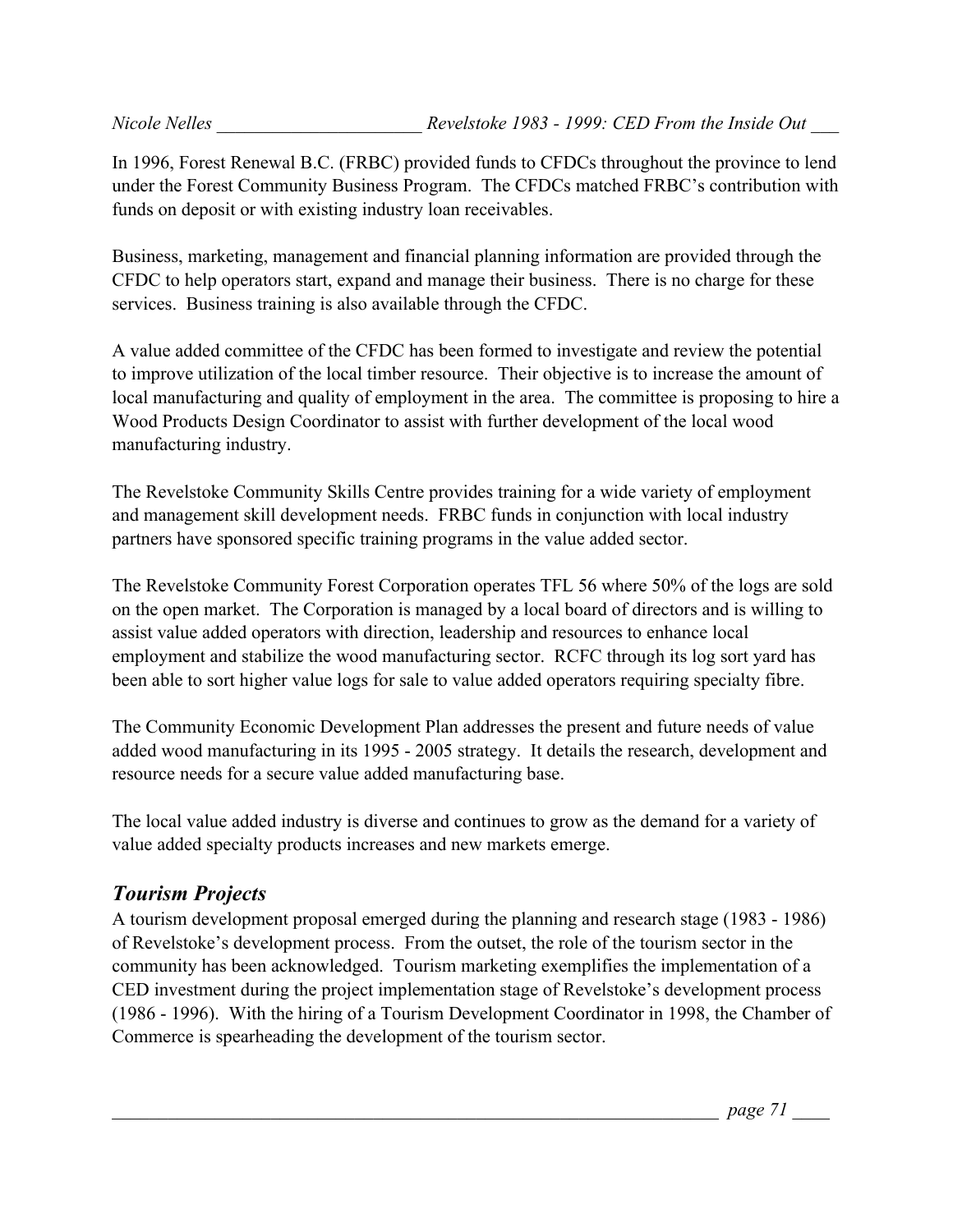The Chamber of Commerce has responded to the changing economic realities in Revelstoke. With a strong membership base and the support of the City of Revelstoke, the Chamber has assumed an aggressive role in marketing Revelstoke as a tourism destination through implementation of the Tourism Development Strategy. In May 1987 funding was in part provided by the City for implementation of the Tourism Development Strategy.

With the provision of a Tourism Development Strategy, the City of Revelstoke financed a tourism marketing program under contract with the Revelstoke Chamber of Commerce. The challenge for Revelstoke was to attract a higher proportion of the three million people travelling through the community on the Trans-Canada Highway. Generally it could be stated that the community had a market of three million people, the only problem was that they were located about one kilometre away from where the community wanted them.

Through a combination of advertising, trade show attendance and signage, all of which target marketed the area's natural environment and historic community, Revelstoke has achieved a substantial increase in its tourism base. The Community Revitalization and Heritage Area Restoration has been the centerpiece of our community marketing. A summer street festival - the Mountain Arts Festival detailed on page 69 - is now held annually and entertainment is provided every summer evening in the downtown plaza.

In addition to the historic theme, the natural environment is the second cornerstone of the marketing strategy. This is particularly true with heli-skiing, alpine skiing, ski touring and snowmobiling in the winter and back country adventure during the summer. In order to be successful as a tourism community, the Economic Development Strategy recommended that more attractions be developed.

Our current attractions consist of the Revelstoke Dam Visitor Centre, Mount Revelstoke and Glacier National Parks and their Interpretative Program, the Railway Museum, the Revelstoke Museum, along with the community heritage project. The community is currently engaged in a number of initiatives which will substantially improve Revelstoke as a tourism destination.

These proposed initiatives include: a new Revelstoke and area hiking trail brochure and map, the creation of a Revelstoke summer activities website, a second edition of the Revelstoke community profile CD ROM, and visitor centre computer kiosk hardware replacement.

The Tourism Development Coordinator is currently planning the following:

- initiate the research, development and delivery of four Visitor Information and Revelstoke Image Enhancement projects and Visitor Centre Computer Hardware upgrade
- plan the new printing of materials that are now either out of date or out of print as it is

\_\_\_\_\_\_\_\_\_\_\_\_\_\_\_\_\_\_\_\_\_\_\_\_\_\_\_\_\_\_\_\_\_\_\_\_\_\_\_\_\_\_\_\_\_\_\_\_\_\_\_\_\_\_\_\_\_\_\_\_\_\_\_\_\_ *page 72* \_\_\_\_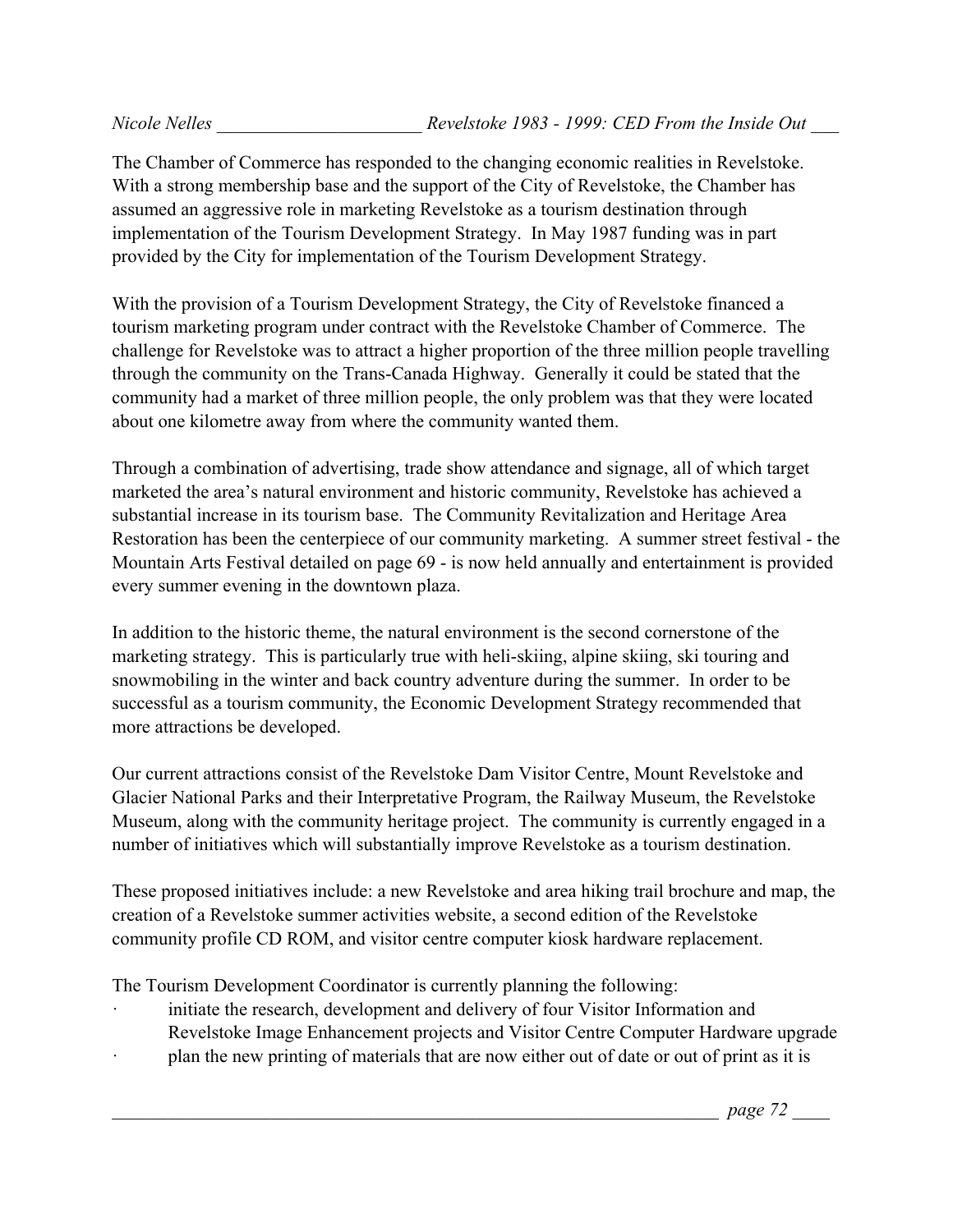essential to maintain product information and a service profile

- a goal is to initiate the production of 'individual' brochures that carry a common theme for Revelstoke product and image - this them would be maintained in future publications and create a consistent image of Revelstoke over the long term
- develop a congruency between printed and electronic advertising mediums and interface the use of materials between mediums, further, utilize information between mediums and increase cost efficiency of the projects
- mirror the Winter Sports website with a Summer Activities site and greatly improve consumer product knowledge of available retail, accommodation, service and recreational opportunities available
- · create a second Community Profile edition of the popular Revelstoke CD ROM
- work with the Revelstoke Cycle Club to create a new Cycle Trail Map and Greenway Trail Map for use by visitors of all cycling abilities
- upgrade the computers at the Railway Museum and Rogers Pass Visitors Centre to handle the new delivery formats now used - the current systems are not able to be upgraded visits to the Rogers Pass facility were over 150,000 in 1998 and the Railway Museum over 24,000 visitors in 1998

The Tourism Development Coordinator is committed to using local companies for production of these projects whenever possible. Each project will compliment current and future Tourism Development advertising initiatives. Projects will involve direct participation from local community groups and businesses. Each of the above initiatives will help to build consumer awareness of Revelstoke and build equity in Revelstoke's image. Further, they will serve beyond Tourism Development parameters, and serve to develop a base for future tourism and economic development.

## *Training Projects*

The provision of community based training is an important ingredient in adjusting to economic change. The Revelstoke Community Futures Society, as part of its operational plan, endeavoured to facilitate the delivery of training in Revelstoke. Their mandate was to facilitate economic recovery through job creation and training. It became apparent that it was imperative for the community to have access to the social programs and respective training for those programs required to support the employment and economic livelihood. The criteria used is that the training must be delivered in the community and is based upon economic and employment opportunities.

The types of training which have been delivered, such as the Forest Worker and Small Business Program, have been discussed earlier. Additional business development type training included the following: owner development (general business, hospitality sector, retail sector); family day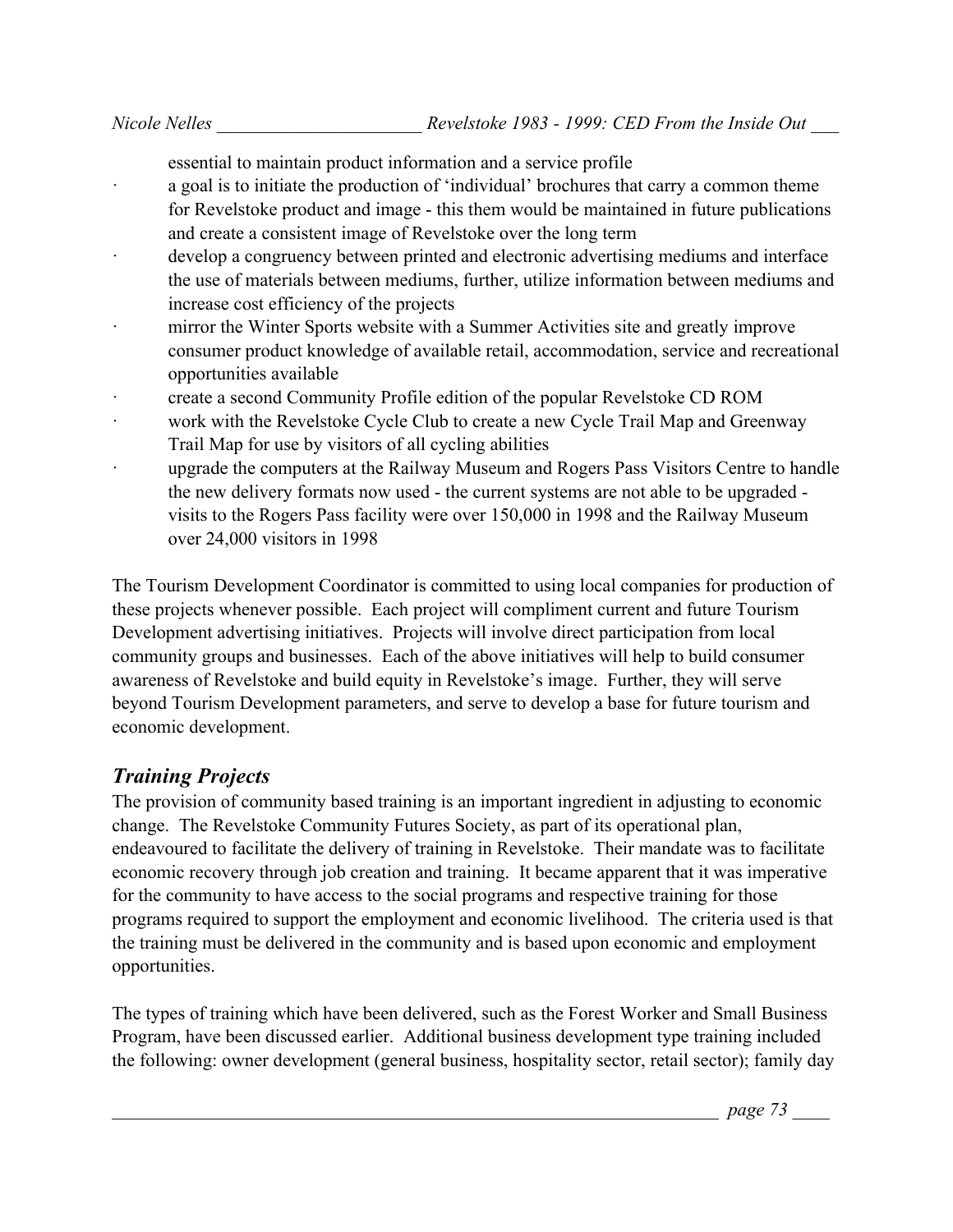care (training for participants to open licensed family day care in their own home); and, adult basic education (to improve literacy skills and upgrade high school education for individuals to be able to undertake further technical training).

In their analysis of the situation in Revelstoke, the Community Futures Society identified the need for properly trained day care workers to provide safe and well supervised facilities for working parents to leave their children. In 1993, over fifteen prospective students wishing to take the Early Childhood Education (ECE) training emerged. The ECE course was to be delivered locally by Okanagan College. Access to this program enabled local caregivers to enhance the quality of service to children in Revelstoke.

The ECE course exemplifies the human development ingredient of CED. It offered business training, licensing, and lending to predominately women wanting to get into business. This project met many needs, freed up others to work, was not too capital intensive, and had a high overall impact in the community. Training projects such as this ECE course have played an important role by aiding community members in adapting to a new economic reality.

# *Community Learning Centre*

The bust of the economy following the end of mega-projects left many individuals with little or no skills, and high wage expectations. The Community Learning Centre, with an enrollment of over one hundred students, serves to remedy this situation. They have been providing adult basic education and secondary school upgrading since the late 80's. The Centre operates the following programs: Project Success, Life Skills training, Pathfinder program, GED equivalency, and, the ACE program. All are focussed on advocacy for providing education, skills, and training to those individuals who fall through the cracks of the system.

The Community Learning Centre is a co-occupant with the Community Skills Centre and Okanagan University College at the Farwell location. This shared occupancy benefits the Learning Centre in the following ways: links daycare and education; share technology; share common expenses such as meeting room space, hallway space, lunch rooms, parking, washrooms, photocopier, phone system, faxes, support staff; more convenient for the public; and professionals are able to generate ideas and enthusiasm and co-ordination from working together.

The Pathfinder program is offered through the Community Learning Centre. The program provides learning alternatives to those of the traditional classroom setting. Included is an academic upgrading program is designed for students not currently attending school, but want to further or complete their secondary education.

The Pathfinder program is a multimedia education program including a networking computer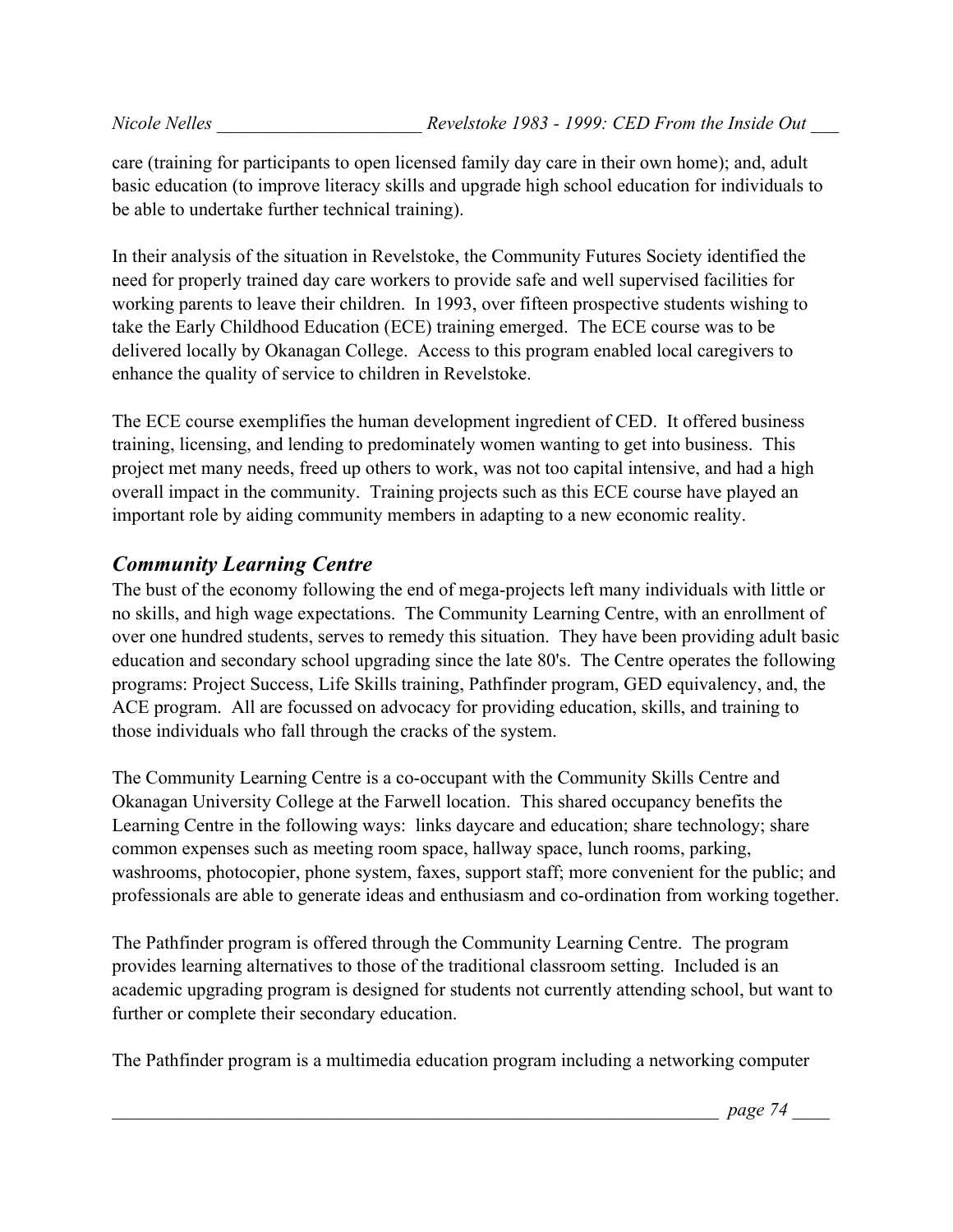system, resource library of texts, kits, workbooks, videos, cassettes and instructional software. The Pathfinder program is an integral part of the academic upgrading program. It enables students to progress in a core subject area at a pace with which they feel comfortable. As it is also offered on a part time basis, Pathfinder is suitable for adults seeking literacy skills, early school leavers, at-risk students, or adults planning to re-enter the workforce.

The Community Learning Centre, together with the Community Skills Centre and Okanagan University College, form a collaborative partnership that reinforces the benefits to the community of strong organizational capacity. Further, this centre adds to the comprehensive approach of building an economic base by developing community members' capabilities through skills training.

#### *Marina & River Channel Marking Project*

In the summer of 1991, the recreational development of Columbia River - Upper Arrow Lakes waterways was viewed as the next long term project for Revelstoke to consider. This speculation led to the writing of a Waterways/Marina proposal whose supporters included the Economic Development Commission (EDC), Community Futures Society, the Rod & Gun Club, and boaters in general. The objectives of the proposal included: improving access to waterways for locals and visitors; providing infrastructure for recreational use, fishing, and tourism; creating an economic generator; and, increasing waterway usage.

The Marina & River Channel Marking committee soon emerged, with representatives from the above proponents, to develop and implement a project proposal for improved access and use of the Columbia River - Upper Arrow Lakes waterways south of Revelstoke for recreational boating and fishing. With improvements such as channel marking, a boat launch and marina at Revelstoke and/or Shelter Bay, improved waterway access and hazard removal, the utilization of the waterways at high pond would be greatly increased. It was felt that in addition to recreational boating locally, the Columbia River - Upper Arrow Lakes waterways could provide the basis for significant tourism use.

Design plans for a proposed dock facility at Shelter Bay were soon completed and seen as the first step to tapping into the recreational boating market. The proposed design had a capacity for 100 boats during high water levels in the Arrow in summer and 20 to 30 boats at low water levels in winter. The facility was viewed as being a potential boon to the tourism industry because people want to fish the upper Arrow. The dock would be useable year-round and maintenance-free. The Shelter Bay dock was proposed as part of the integrated development and improvement plan for the Columbia River - Upper Arrow Lakes waterways that the EDC was considering at the time. Community Futures approved funds toward the study contingent on city approval of the plan as part of the EDC's 1991 budget.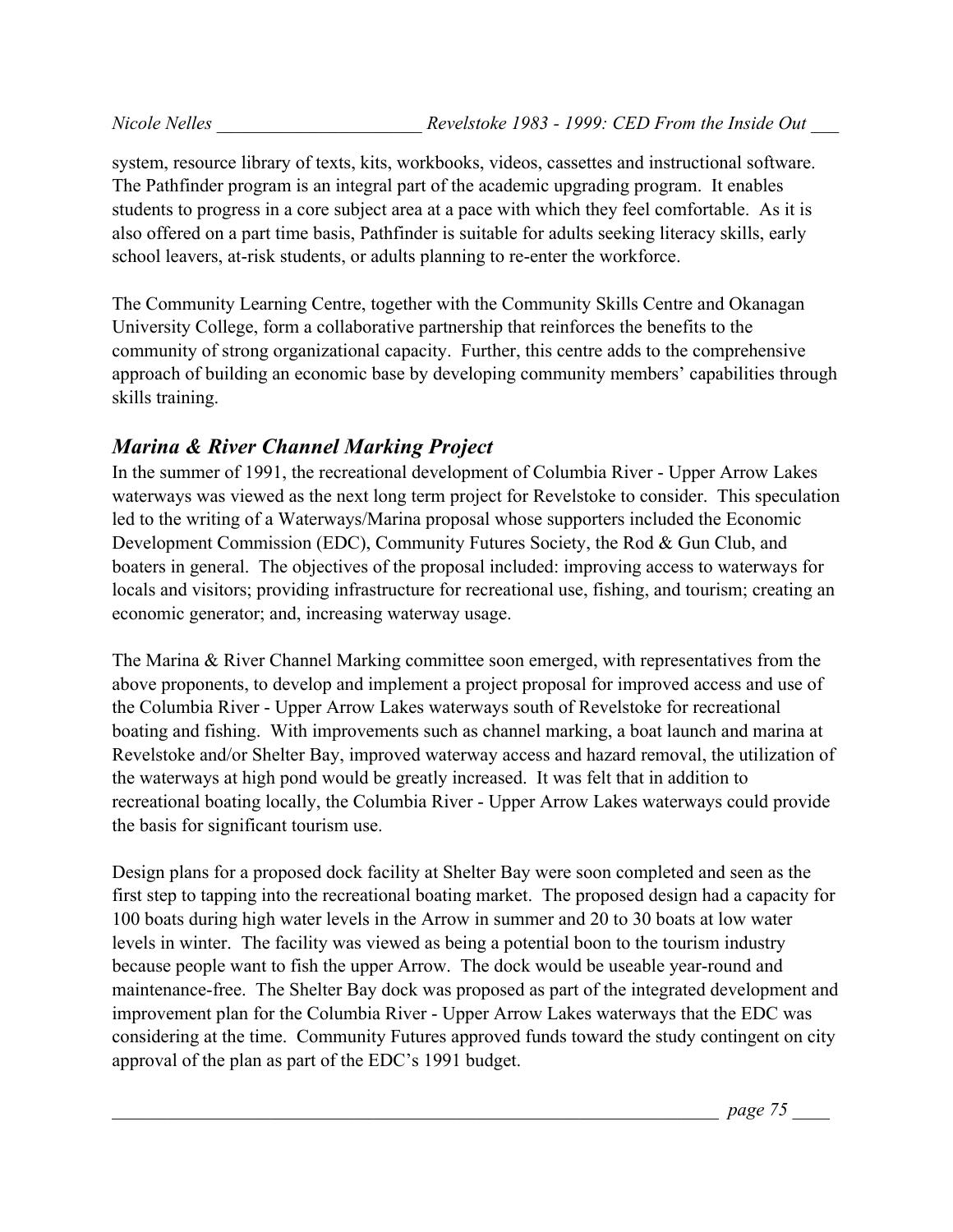In February 1992 a recommendation was put forth to investigate the costs of constructing a small Revelstoke Marina, with moorage for 10 - 12 boats, an open design for future expansion, lighting and a bell system for fuelling at the existing site near the Ball Park. Site feasibility determined that the current boat ramp location was too treacherous to develop; an alternate site adjacent to the Downie Log Yard would require channel excavation and rip rap placement to protect bank; any site north of Wigwam would be unusable when there is no flow from the Revelstoke Dam; and, any alternate site must have considerable room for development, and protected from river current. The two main concerns were as follows: ensure design of marina allows for accessibility during periods of low water levels; and, determine if there will be enough usage (confidence in river navigability) to justify the cost of marina development. Ultimately, it was these two factors that led to the demise of the marina project(s).

In October 1992 research began inquiring as to the cost of marine navigation equipment, and referring to marine consulting firms with experience in channel marking projects for their recommendations. One year later, in October1993, the Canadian Coast Guard advised the Economic Development Commissioner that the navigational aids on the Columbia River were going to be removed as they were no longer being used by Westar Timber and therefore were not being maintained. Secondly, the markers had moved and posed a danger to navigation.

From the perspective of Community Futures in March 1994, with one of their primary objectives being to improve opportunities for economic diversification in the Revelstoke area, the Columbia River - Upper Arrow Lakes waterways would provide numerous opportunities. These opportunities were economic, and for recreational usage as well, if the river channel were to be properly marked for safe navigation of the waterway. Statistics for the usage of the waterway are minimal, however it is widely used by residents when the Arrow Reservoir is full. The Marina & River Channel Marking committee proceeded with the planning and feasibility work for the building of a better boat launch and moorage facility here in Revelstoke. They requested B.C. Hydro to initiate a stump removal program in Arrow Reservoir between Revelstoke and Arrowhead.

Once in a position to mark the Upper Arrow Reservoir from the City to Arrowhead, the Marina & River Channel Marking committee requested the assistance of the Canadian Coast Guard in the design of a navigational aid system to mark the Columbia River Channel from Revelstoke to Arrowhead. The Coast Guard suggested that a private buoy system would be installed and maintained by a Community Association. The Coast Guard's expert design advice on the number and placement of buoys as well as the sourcing of the appropriate buoys and anchors was vital to the success of the project. The system will provide for state of the art navigation from the breakwater below the old bridge at Revelstoke to Shelter Bay/Arrow Lakes.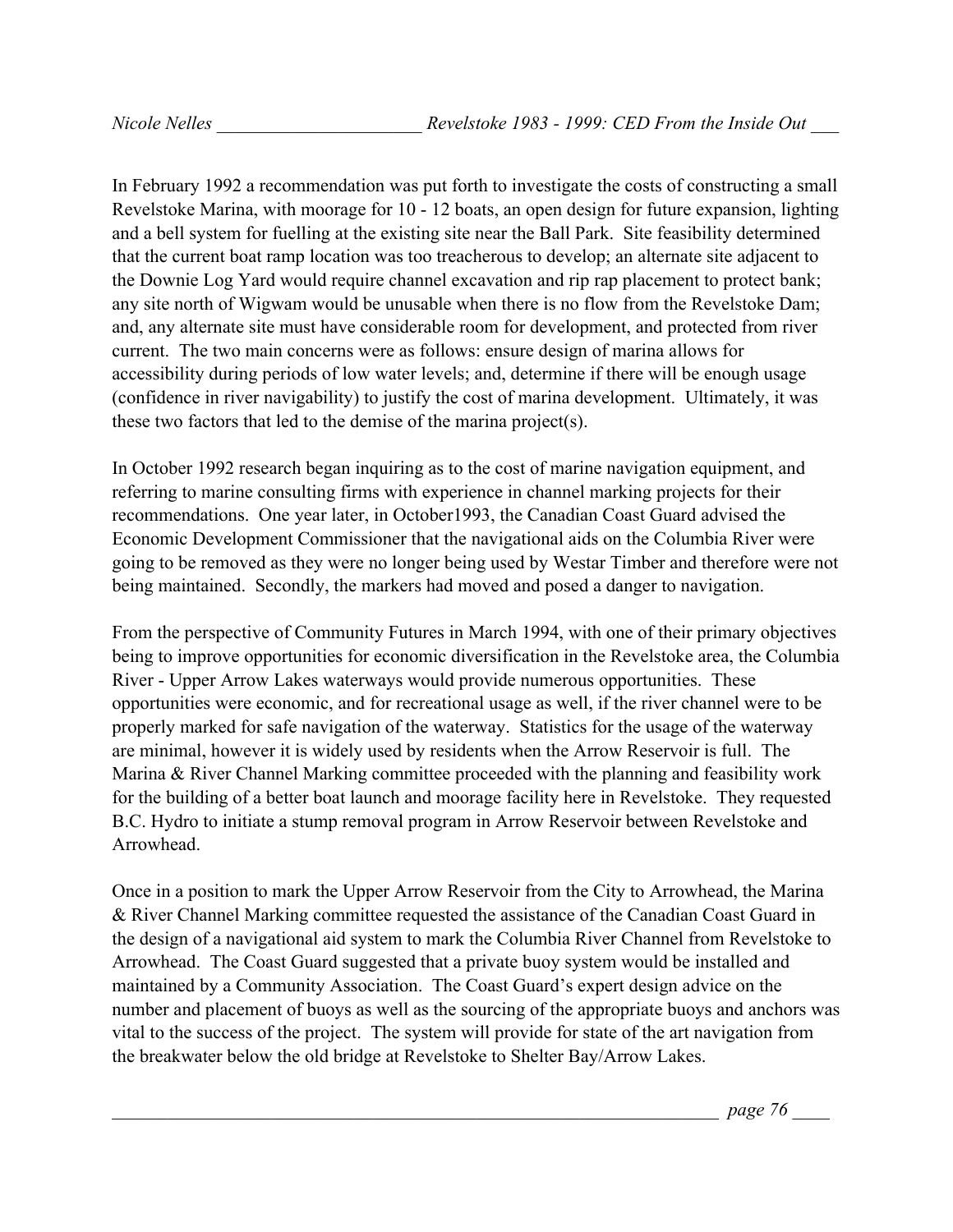Community Futures proposed in March, 1994 to take responsibility for ownership of the private buoy system. Maintenance for the system was designated a community responsibility. The Marina & River Channel Marking committee worked to acquire material donations from several businesses in the community for anchors and counterbalances. All labour to install the buoys was volunteered from the community. The project was carried out as quickly as possible to get the buoys installed before the water level began to rise. The project was covered by the press to inform the general public and to raise awareness of cooperative and collaborative partnerships that can be formed to carry out projects that benefit from the community as a whole. Equity for the project was provided by B.C. Hydro, Community Futures, the Chamber of Commerce, and the Rotary Club.

Community Futures played their traditional role in this project, providing initial administration, research and financial support to initiate the necessary steps. As was Community Futures' experience, and is CFDC's continued experience, the planning and preparation of projects are often more important than the job itself to ensure a successful completion. This navigation project was made possible by the coordinated efforts, donations and participation of various clubs and organizations, businesses, and volunteers who gave so willingly of their time and resources.

In summary, the Marina & River Channel Marking Project was undertaken as a jointly funded community endeavour to enhance the opportunities for boating access to the community. It is hoped that increased usage of the Navigation system will lead to further economic diversification opportunities for the community. The Revelstoke Community Futures Society coordinated the marking of the channel and secured funding for the purchase and installation of the buoys. B.C. Hydro was a major donor to this project.

In April 1995 it was brought to Community Futures' attention that the navigation system required monitoring to ensure the river channel was appropriately marked and that missing or displaced buoys were repositioned. They coordinated a regular maintenance program with the support of B.C. Hydro and volunteers from the community.

The channel marking and hazard removal aspects of the project were a success. Unfortunately, the other objectives of this project were not successful due to lack of accessibility during periods of low water levels; and, unreliable numbers concerning usage (confidence in river navigability) to justify the cost of marina development. This investment is, therefore, an example where the objectives were not all met, yet the CED benefits were prevalent. They included the building of collaborative partnerships, a reinforcing of the values and attitudes needed to make CED a success, the strengthening of organizational and community decision-making capacity, and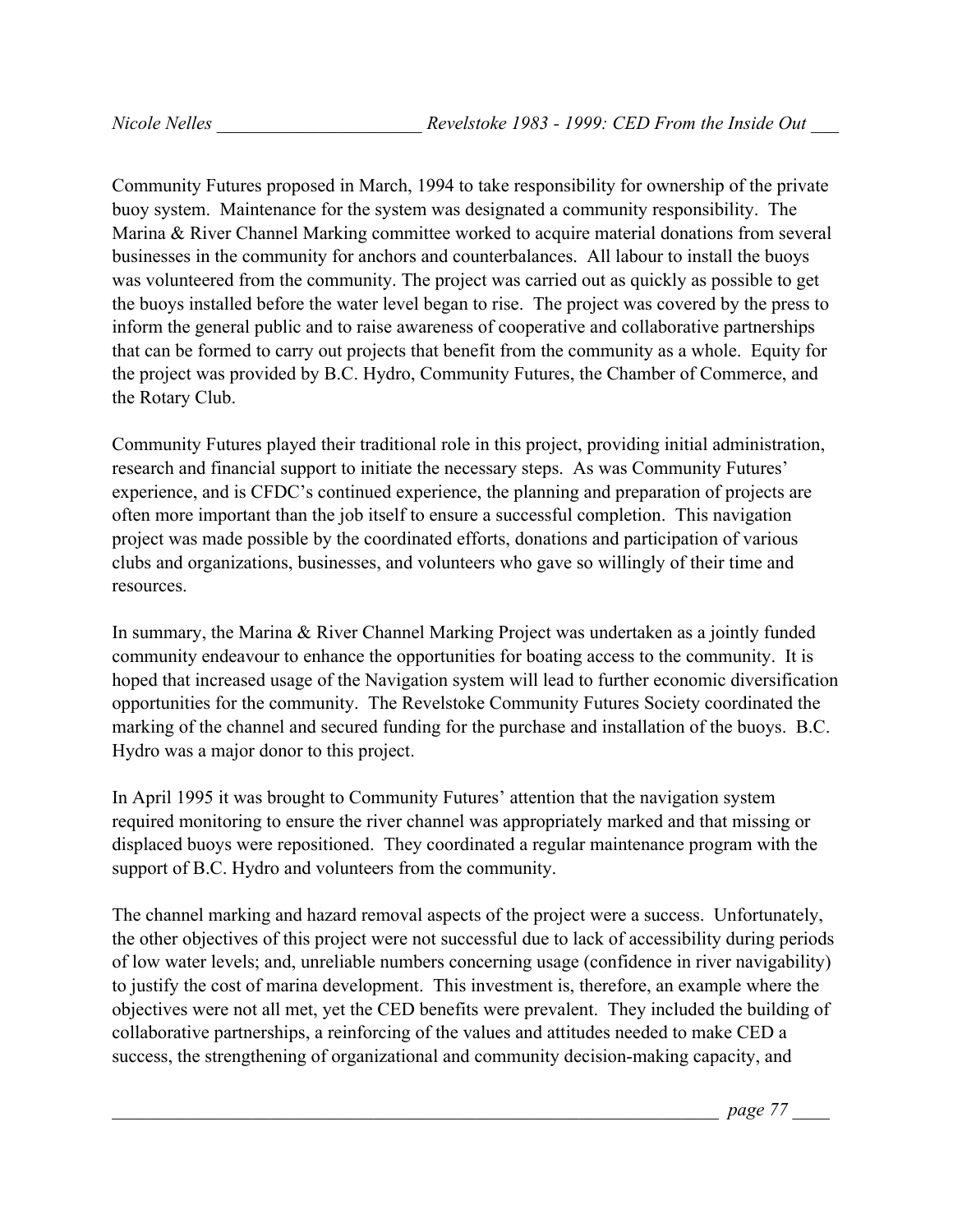experience gained by local leadership.

## *Greenway Development*

The Revelstoke Greenway is a local initiative to establish a system of walkways along the Columbia and Illecillewaet Rivers and to link the open space fabric of the community. The Greenway development improves opportunities for pedestrian access within the city, promotes appreciation for the natural character and heritage resources of Revelstoke, and enhances environmental and habitat quality in the community. The Greenway is one component of a broad program for community revitalization emphasizing the heritage and environmental qualities of Revelstoke.

In general, greenways are the adaptation of linear networks, such as rail beds, canals and dykes, to preserve and provide access for public recreation and to maximize contact to public open space within a community. The form a greenway takes is directly dependent on the local open space and the natural and cultural resources. Consequently, trail types within a greenway may vary broadly from tree lined streets to dirt tracks and everything in between. The challenge is to create safe and continuous trail systems through existing urban, rural and natural settings as the case may be.

Community members ascertained that the Greenway would provide many opportunities to enhance the community of Revelstoke. The effectiveness, feasibility, practicality and likelihood of taking full advantage of those opportunities depended upon proper planning. Planning and research is a key ingredient to building a comprehensive economic base. Concrete planning of the Greenway would establish what needs to be done and would allow for accommodation of Greenway development in the context of considering other development initiatives. A staged program of development over a number of years was planned.

Activities concerning greenway development began with field reconnaissance of the Columbia River edge and much of the open space in Revelstoke, telephone and in person interviews with groups and individuals who have interests in this project, and data collection including photographs from B.C. Hydro and general information on greenways. Public involvement was an important component of this project.

It was determined that the Greenway would provide the community with many options, including: a riverfront access and area to enjoy the view, a heritage walk, a linear park, a linkage to downtown and highway entrance, a linkage to schools, parks and recreation facilities, and a greenbelt and habitat reserve.

When considering the objectives for the Revelstoke Greenway system, the natural features,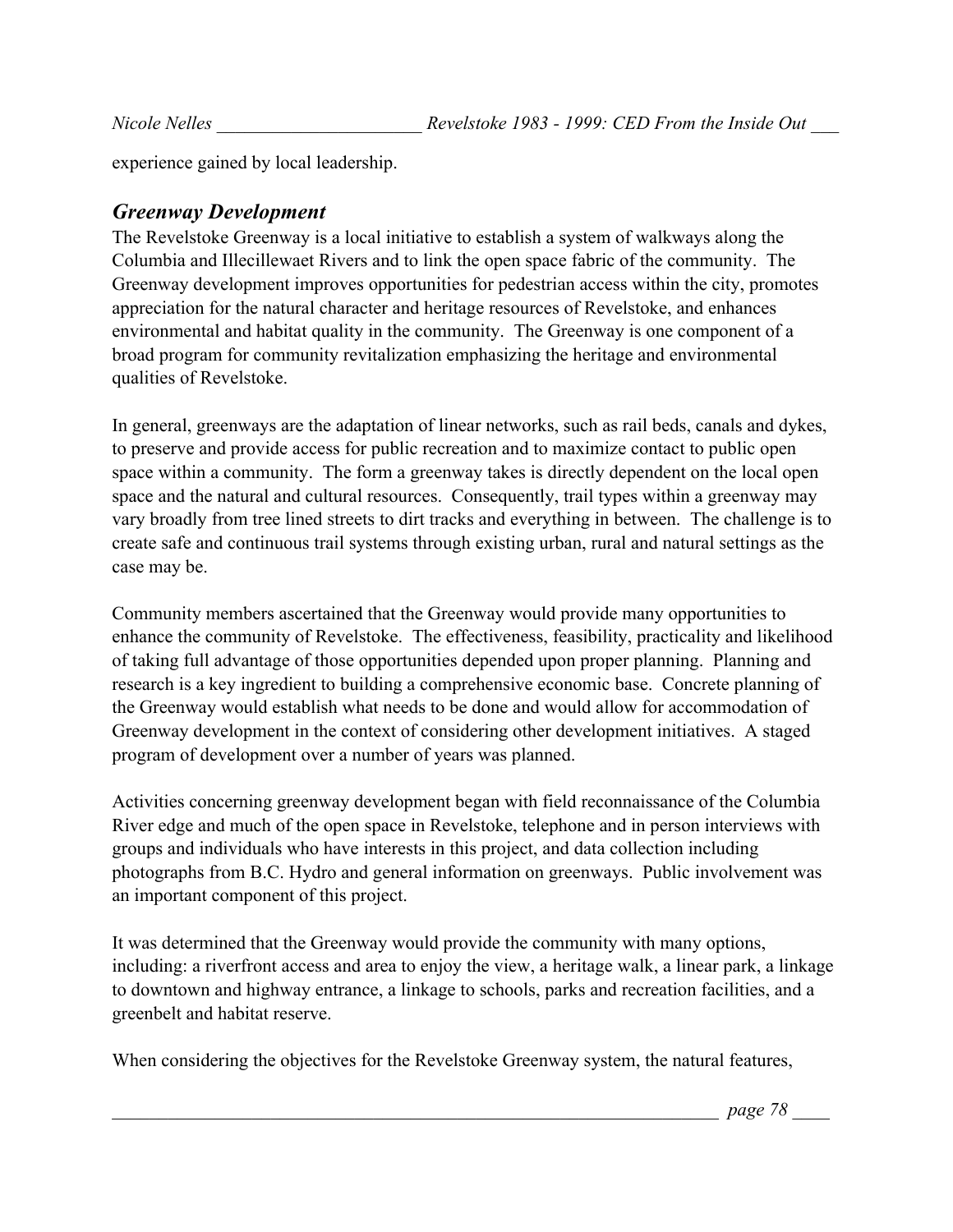especially the rivers, and the pattern and type of existing development, such as the dykes, provided significant opportunities to extend a greenway throughout the City. Multiple components were planned for the Greenway. Trails, boardwalks, sidewalks and streets would all be designed as part of the Greenway. Viewpoints and look-outs would be included. Natural areas would be preserved, restored and rehabilitated when necessary. The trail would accommodate various fitness uses - jogging, walking, cross-country skiing, cycling. Adjacent washroom and parking areas would be included, along with signage, maps, directories, street furniture, lighting, and landscaping.

The Greenway Plan for Revelstoke was initiated by City Council using funding from the Provincial Downtown Revitalization Program. The equity was available and in place. Urban Systems, a consulting firm, was hired to undertake the preparation of a concept plan. They prepared an illustrated Revelstoke Greenway Concept Plan and supporting documentation. The plan was designed to take advantage of existing open-space, environmental and heritage resources and is adaptable to changing conditions. An implementation program which includes priorities, costs and options to develop the plan over time was also developed. This implementation program has proved useful as three-quarters of the project has been implemented to date in 1998.

The Revelstoke Greenway Plan is a basic framework of trails and linkages organized into four component trails - the Downtown Trail, the Centennial Park Trail, the Illecillewaet Trail, and the Big Eddy Trail. The Downtown River Trail links the Revelstoke golf course to the downtown.

The Centennial Park Trail connects the Downtown River Trail to the Illecillewaet Trail. The Centennial trail has two routes. The major trail follows the river, but is interrupted at the Downie Street sawmill property during winter water levels. The secondary trail links the Community Centre along Mackenzie Avenue to the Revelstoke High School and adjacent recreation facilities. This portion of the trail connects to the riverfront trail with a crossing of the railway spur line at Tenth Street.

The Illecillewaet Trail has the highest degree of contact with the riparian landscape. It extends from the mouth of the Illecillewaet River to the power stack along both sides of the river.

The Big Eddy Trail extends along the west side of the Columbia River, the Tunkawatla River and includes crossings of the Columbia River on road bridges.

Development of the full potential of the Revelstoke Greenway took considerable effort over a long period of time - the project began in 1992 and is not yet completed in 1998. Urban Systems recommended that implementation of the Greenway Plan should be pursued through a process of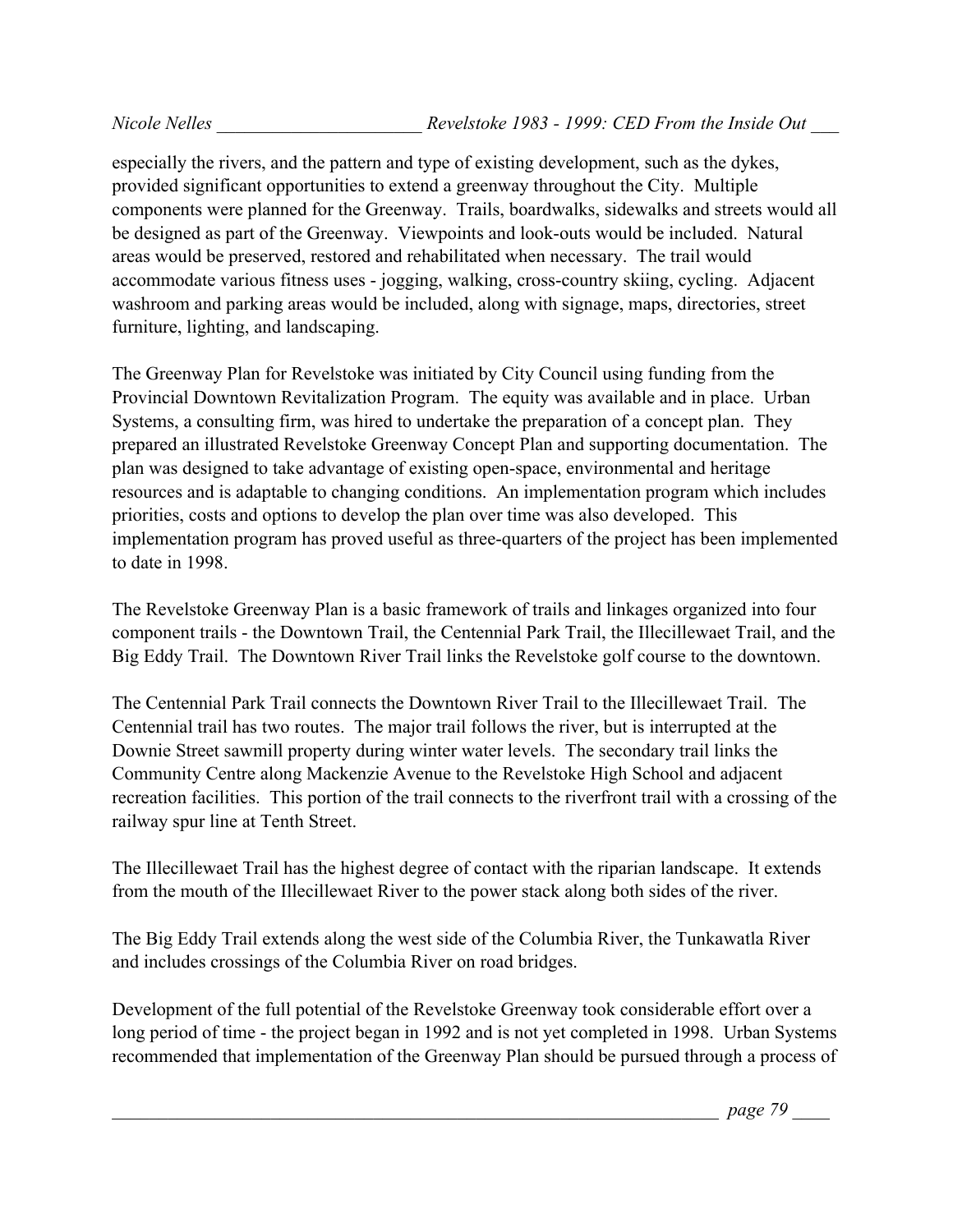refinement, planning and construction on the basis of identified priorities. Essential to the full implementation of the plan was the establishment of the basic framework of the Greenway system which helped facilitate any long term development. These plans were consistent with those of the existing Illecillewaet River Greenbelt Society.

Conferring with the Greenbelt Society is an example of promotion and brokering - a key ingredient to building a strong economic base. Partnering with the general public and other community organizations increases the chances that a project will be effectively implemented. Local interviews were also conducted with City Council and staff, the Revelstoke Museum Society, and the Chamber of Commerce.

In summary, the key applications of CED in this project are: promotion and brokering spearheaded by the City; available equity to initiate and complete; community members both as individuals and through organizations involved in the decision-making; and, infrastructure was developed that improves opportunities for pedestrian access within the city, promotes appreciation for the natural character and heritage resources of Revelstoke, and enhances environmental and habitat quality in the community. This CED investment exemplifies the benefits of long range planning, strong continuous community support, dedicated leadership, and direction.

Managing the development of the Greenway, raising required funding and keeping the project moving drew any needed resources from a collaborative group including the City, the Economic Development Commission, the Chamber of Commerce, the Illecillewaet River Greenbelt Society, and the Revelstoke Museum Society. Collaborative, working partnerships are key to the successful application of CED principles.

# *Centre of Excellence*

Continuing since early spring 1998, there have been various discussions between agencies and individuals in Revelstoke interested in creating some type of cooperative, inter-agency organization which has been loosely referred to as a "Centre of Excellence." The impetus for this development has come from a number of sources. These include the following:

- to assist the Columbia Mountains Institute to meet their needs to deliver training/education programs,
- additional classroom space for education/training programs at the Community Learning Centre at the Farwell site,
- · the potential for the delivery of seminars and workshops related to community economic development by CFDC,
- the potential for the delivery of remote sensing mapping training,
- · the potential for the delivery of mountain skills training, and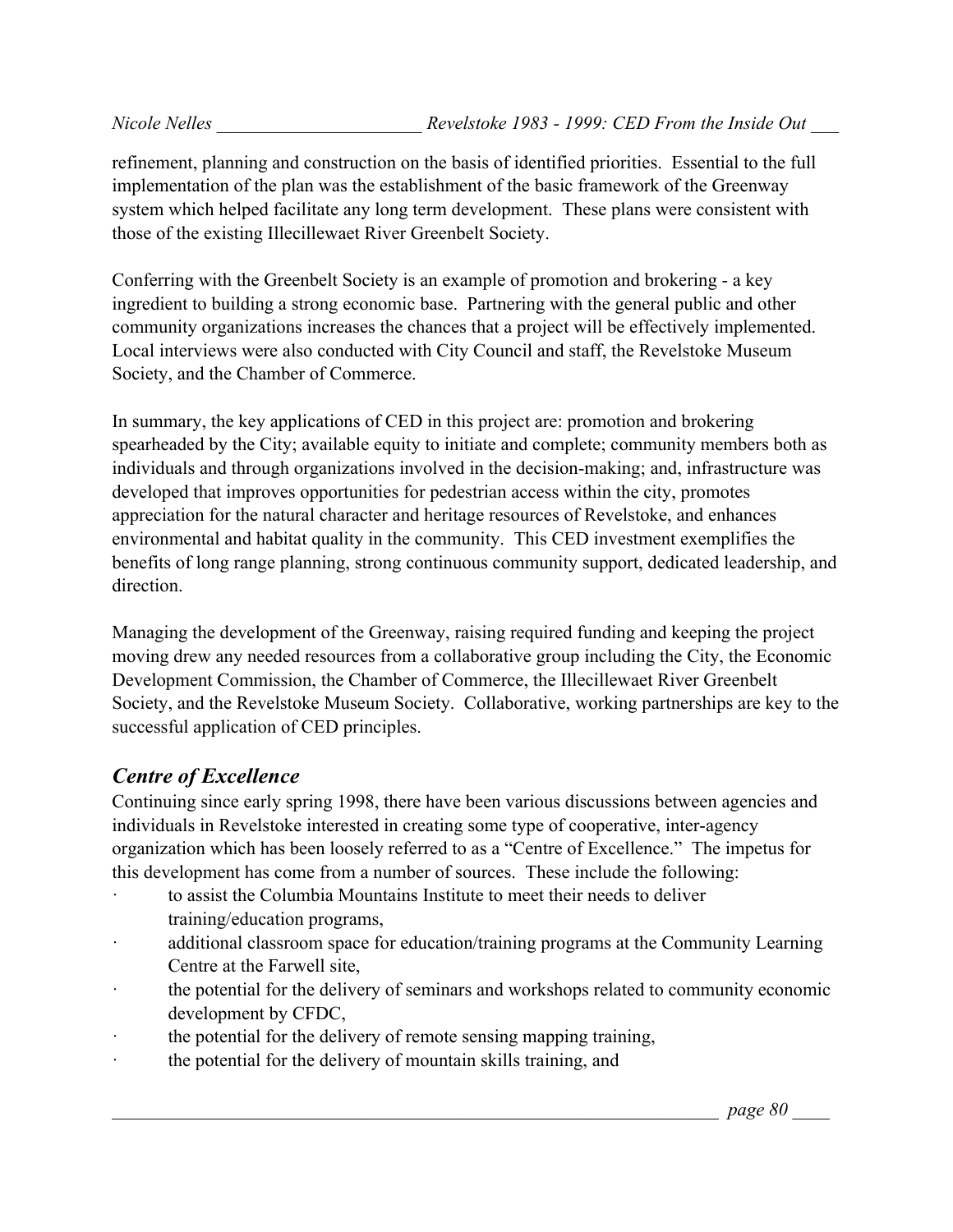the community need for the development of a first class lecture theatre facility.

The development of an expanded training centre in Revelstoke was identified as a community objective at the 1997 Economic Development Planning Session. In addition, the development of one or two "Centres of Excellence" within the Columbia Basin was identified as an objective by the Columbia Basin Trust in the 1997 Management Plan.

The rationale for the project includes the following:

- interested professionals are present in the community (eg: CMI),
- · 100 150 requests are received annually for information on economic development projects the Enterprise Centre has delivered,
- the community of Revelstoke has the ability to deliver skill development for living / working / recreational activities in a mountainous environment,
- the community has experienced personnel to implement the project and deliver the programming (eg: Skills Centre, CFDC and EDC), and,
- existing facilities are at or beyond capacity an appropriate location in the community for a 50 - 100+ seat lecture hall is lacking.

The success of the project depends on the ability to draw attendance/participatory interest from outside the community. The availability of 100% of capital funding from public sources is key. The Centre must operate as a sustainable, self-supporting business. The sale of the Farwell site by the School District to a community group is also a key to the success of this project.

Activities at the Revelstoke Centre of Excellence would include training, information and research. The primary services offered would include courses, workshops, conferences, and meetings (several identified opportunities for appropriate meeting sites for 50 - 100 persons include: CMI, School District, Parks Canada, and the Regional Health Board).

A conceptual model for this Centre may be provided by the Banff Centre, which has been operating in Banff, Alberta for several decades. The Banff Centre comprises a number of "schools" within its overall structure. The Banff School of Fine Arts and the Banff School of Management are two examples of the components of the Banff Centre. These schools operate relatively autonomously within the umbrella structure of the Banff Centre.

The Revelstoke Centre of Excellence would operate as an overall umbrella organization for the: Columbia Mountains Institute of Applied Ecology; Community Learning Centre; Watershed Management training; Remote Sensing Mapping training; Mountain Skills training; and Community Economic Development training. The Revelstoke Centre would provide facility space, marketing and administrative support to the different agencies in delivering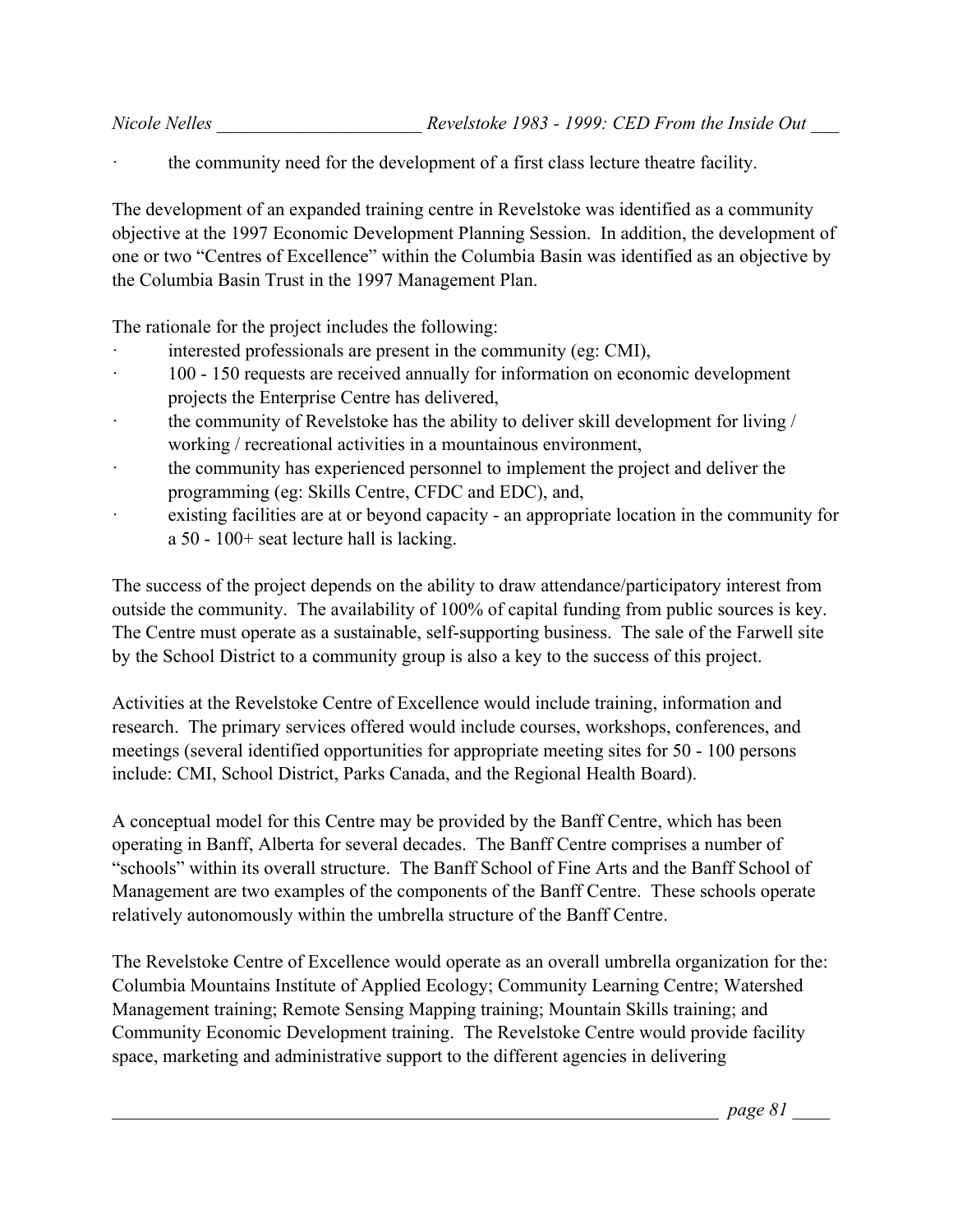training/education programs. A central role of the Centre would be to organize workshops and conferences on behalf of the various organizations.

In keeping with the community focus which prevails in Revelstoke, it is suggested that the Revelstoke Centre be managed as a community-based, non-profit society governed by a Board of Directors. The lead agencies involved in the development of the Centre would be the Revelstoke Community Skills Centre and the Community Futures Development Corporation of Revelstoke.

The basic premise for creating an agency such as the Revelstoke Centre of Excellence is that is must be financially self-sufficient. It is anticipated that capital funds may be made available from a variety of sources including the Columbia Basin Trust, the federal and provincial governments, the Economic Opportunities Fund, and corporate sponsors. Operating funds would also be generated from a number of sources, including: fees for administrative services, conference and workshop fees, fees for use of technology, and rental income (assuming the Centre could obtain ownership of the facility).

A list of potential partners for the Revelstoke Centre would include: Revelstoke Community Skills Centre, Columbia Mountains Institute, Community Futures Development Corporation of Revelstoke, School District No. 19 (Revelstoke), City of Revelstoke, Revelstoke Community Forest Corporation, Okanagan University college, Canadian Avalanche Centre, Cariboo University College, and the Kootenay School of the Arts.

The list of project participation opportunities and complimentary services to this project is considerable: a remote sensing business is already established, satellite imagery use and distribution (NASA link) is operational, Okanagan University College watershed management program, Resource Centre for Columbia Basin, Interpretative Centre for the Columbia Basin, facility rental, attract more research - thereby generating knowledge transfer to the community and beyond, services provided for the Columbia Basin Trust, economic, scientific, etc. information could be sold, and Elder hostel and Earth watch programs.

In terms of location, there may be the potential to expand the existing facility at the Farwell School site. There would be several advantages to developing the Revelstoke Centre at this location: the Community Learning Centre presently operates from this facility; the technological infrastructure which could benefit several of the partners is already in place (includes audio conferencing, video conferencing, networked computer lab with internet access, one-way satellite capability); the potential to obtain ownership of the facility; and, the physical space exists for expansion.

Overall, Revelstoke is an appropriate location for the development of a Centre of Excellence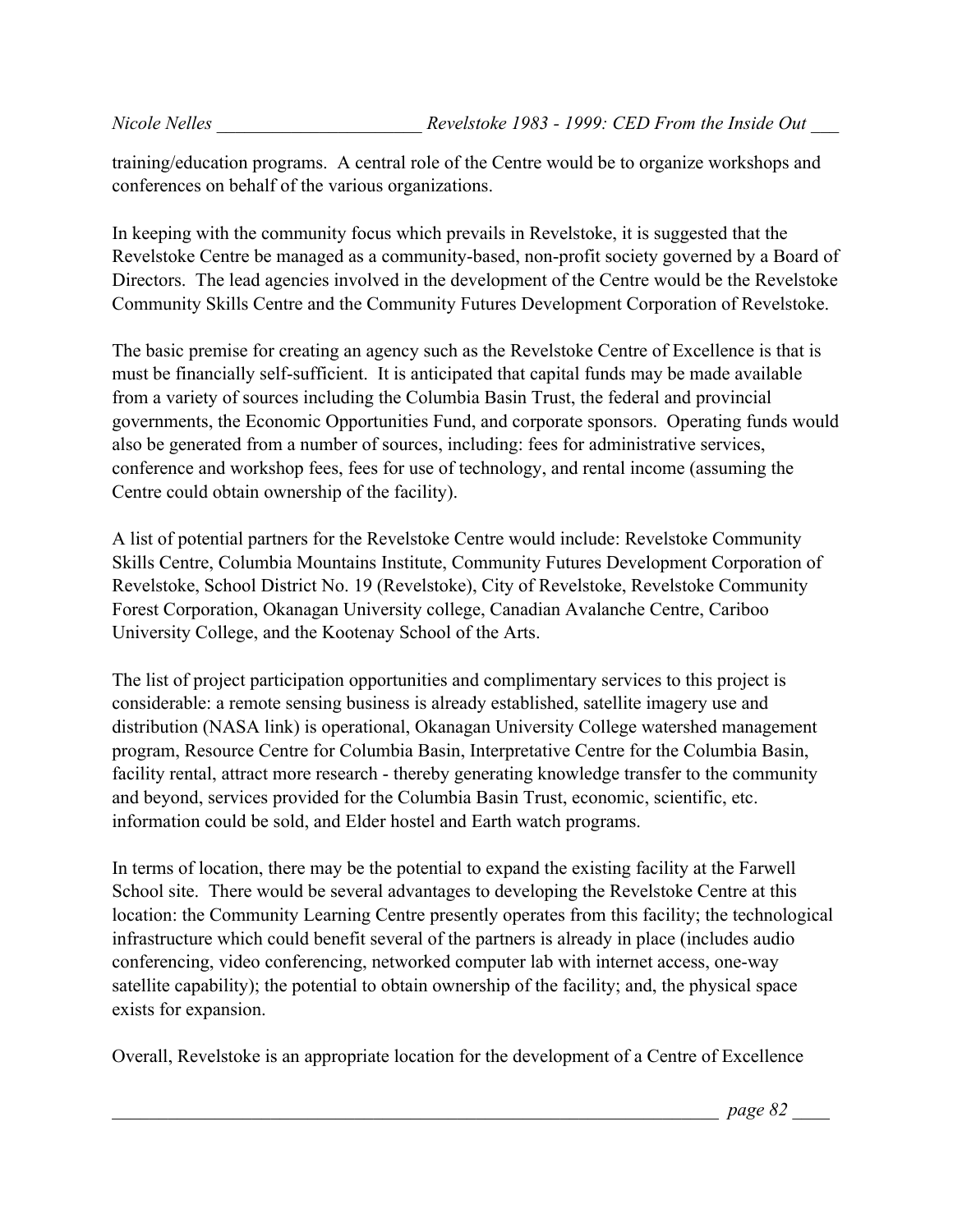because:

- the community has a proven track record in developing integrated services (eg.: The Canadian Avalanche Centre, The Columbia Mountains Institute of Applied Ecology);
- Revelstoke is geographically well sited along the major transportation corridor traversing the Columbia Basin (Trans-Canada Highway and Canadian Pacific Railway) affording good access from neighbouring regions;
- Revelstoke is located in an area heavily influenced by hydroelectric development; and,

Revelstoke has the enthusiasm and professionalism to deliver this project.

This project is currently in the planning stage.

# *Community Events*

Included here as examples of events that occur on an annual basis in the community are the Mountain Arts Festival and Railway Days. These events are examples of CED in action as described below.

The Mountain Arts Festival is a wonderful and unique way for the citizens and tourists alike to say goodbye to the long, hot days of summer. The organization and administration of the Mountain Arts Festival has grown to need a subcommittee of the Arts Council. This CED investment started as an economic generator for the community. The idea evolved from the Kokanee Baseball Tournament which is held annually on the August long weekend in Revelstoke. This tournament is a continual success, bringing revenue to local businesses via over one hundred and twenty participating teams each year. City Councillor Mark McKee organizes the Kokanee Ball Tournament, and it was his suggestion for a summer festival to also draw tourists into the community.

Originally planned as a 'fringe theatre' event, the Mountain Arts Festival began with three performing acts that were repeated many times over the festival. The Festival is purposely timed for the third weekend of September to round out one of the quieter shoulder seasons in terms of tourism. The Mountain Arts Festival is entering its' fifth year of success in 1999. It has evolved to approximately six acts over the weekend with less repetition and more variety. The Mountains Arts Festival has been an unmitigated success.

Revelstoke Railway Days is a new community sponsored project to stimulate tourism activity and acknowledge the impact the rail transportation has had on the development of the community. This event was planned to increase tourism opportunities in the community and to enhance the local economy during a quieter part of the summer tourism season. It was also initiated in part to address the role that the Canadian Pacific Railway has specifically played in our community.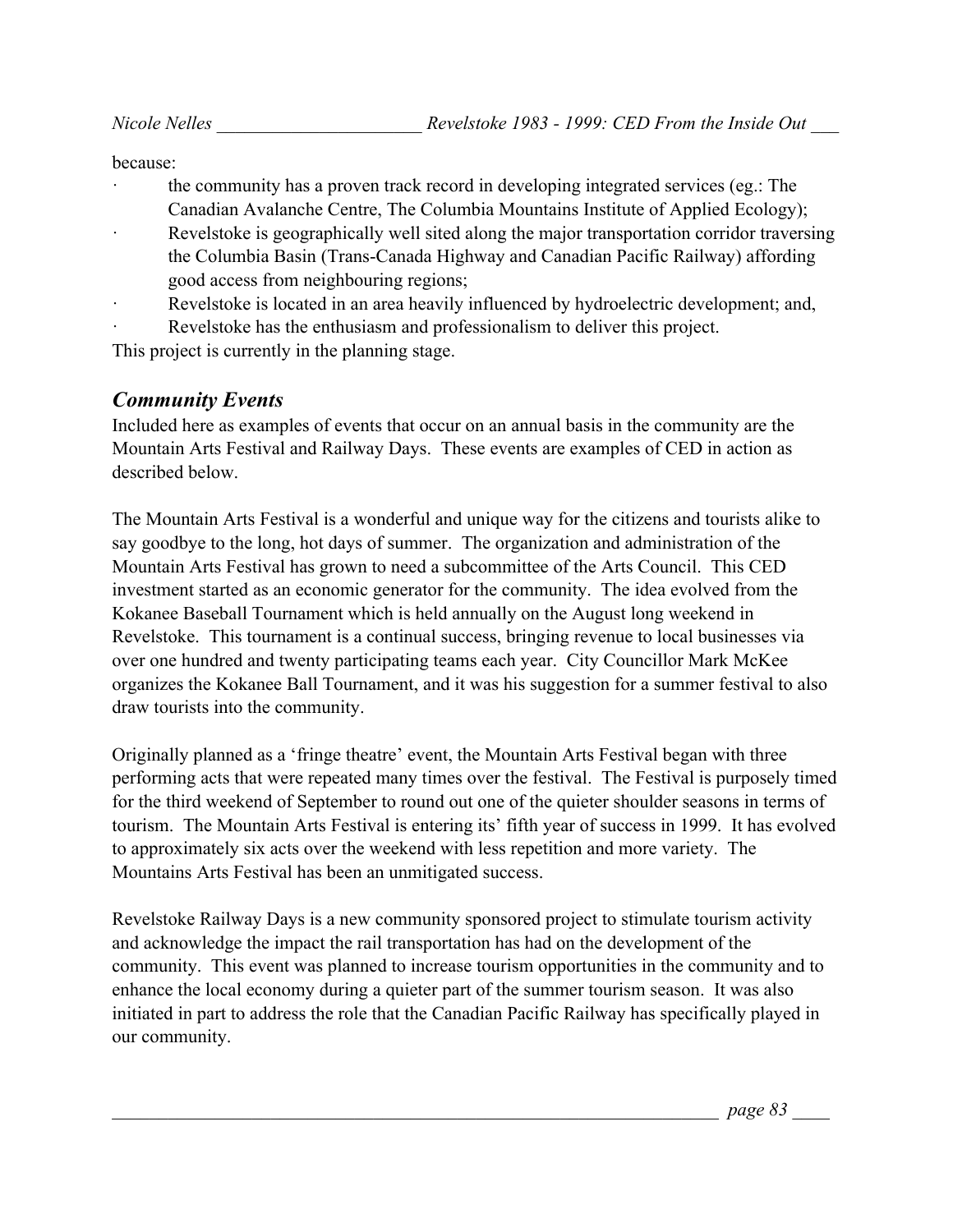It was determined in the Economic Development Strategy (1995) that every effort needs to be made to maintain and enhance the presence of the CPR and its employees in Revelstoke. The last weekend late in August is set aside: to capitalize on the CPR's role in the community; to generate tourism activity; and, to celebrate the City's heritage.

Railway Days is a project sponsored in part by the Revelstoke Community Futures Development Corporation as an economic development project aimed at helping broaden the local tourism industry by tapping into the railway fan tour convention circuit. CP Rail Systems Ltd. contributed toward the event, as did the Brotherhood of Locomotive Engineers and the United Transportation Union. Funds were donated toward a CP Rail Family picnic. The City of Revelstoke also contributed to the event by waiving the rental fees of the Community Centre. With the support of the City, local organizations, and the enthusiasm of local volunteers, Revelstoke Railway Days became a very successful event and provided many benefits to the people of our community.

Following the first event in 1998, Railway Days is planned to become a permanent part of Revelstoke's annual events calendar. Based on the response to the first weekend of activities, future Railway Days events will be successful by expanding on the first year's core activities. Planned activities for this event include: guided photographic opportunities of prominent railway structures and scenery, model railway exhibits, railway slide show presentations, a railway art exhibit and photo competition, rail collectibles trade fair, guided railway museum tours, displays of railway equipment and rolling stock, and a CPR picnic in the park. No meals are planned as the objective is to get people out and about in the community - benefiting the small businesses.

Like so many of Revelstoke's investments, volunteers play a key role in this event. Their planning and organization are essential as they involve their community for advertising, event participation, and idea development. Many of the volunteers could be identified as rail fans themselves - those persons who have an interest in railroad history, train mechanics, train modelling, photography for modelling and/or memorabilia.

The Revelstoke Railway Days event is a real investment in the community, and a real community event. By drawing tourists from as far away as Florida, this event stimulates the economy, celebrates the community's heritage by concentrating on who we are and where we have been, and generates a real sense of civic pride.

These nine investments typify the role CED is playing in the community of Revelstoke. They are assets that are contributing to the economic and social capital of the community.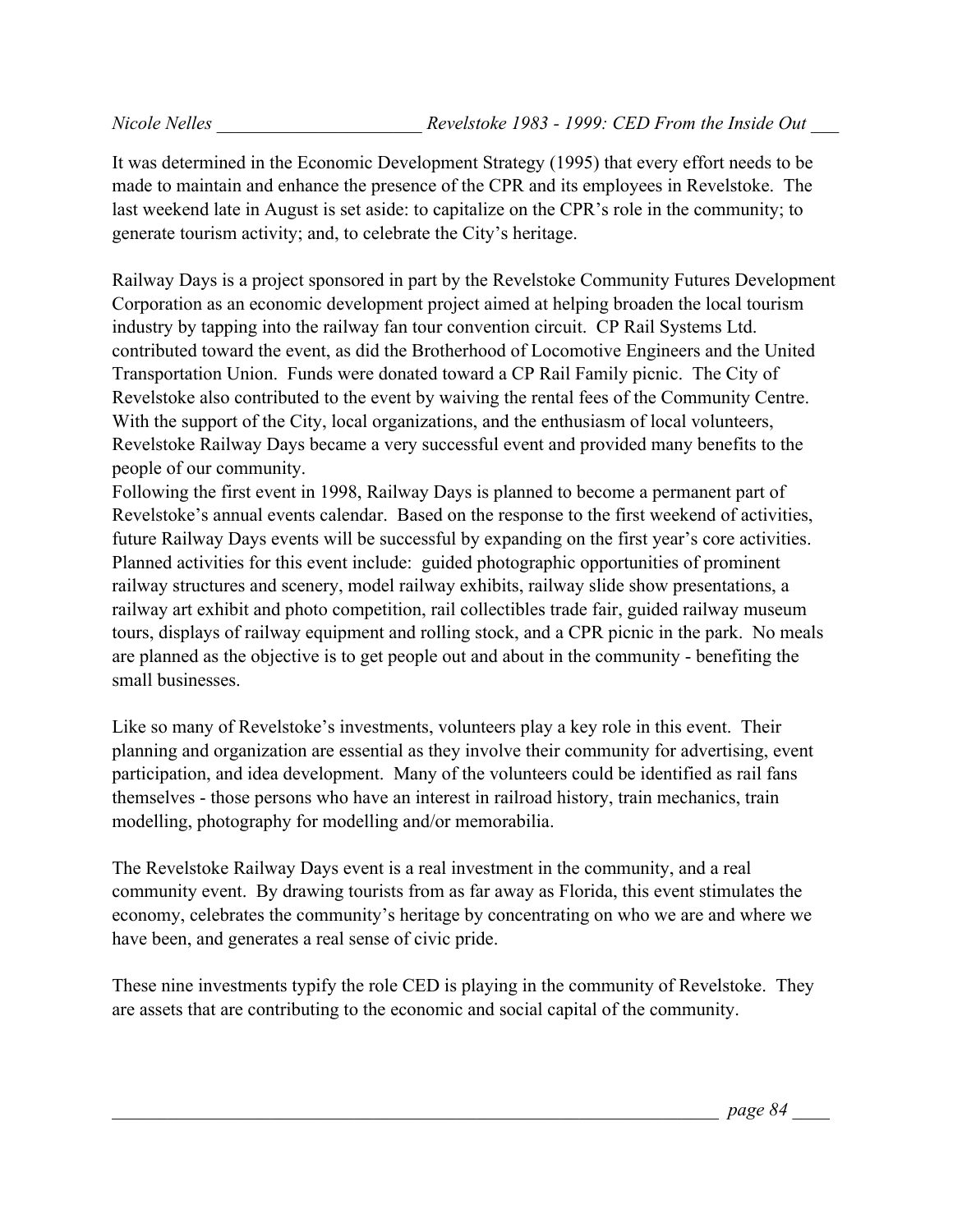# Chapter Six - New Initiatives

The ongoing, dynamic nature of CED in action can not be stressed enough. The following chapter details nine new initiatives led by the Enterprise Centre, each continuing to add to the building of a strong, diverse economic base for the community of Revelstoke. The initiatives include: a database of economic sector information, a lasting investment that increases the financial capacity of the community, three varied examples of community infrastructure, two collaborative partnerships, and a human development investment. They all reflect the principles of community economic development in action and serve to demonstrate that CED takes years to achieve, and happens as a result of many small changes rather than one big one.

#### *Community Economic Data Base*

The Revelstoke Enterprise Centre is undertaking the preparation of an economic information data base in order to provide economic information to local businesses, the community and potential investors. Information has been collected on a variety of topics, including: employment, investment, products and services offered, and contributions to the local economy.

The rationale for this project stems from the mega-project legacy whereby Revelstoke's economy has been in transition ever since the three hydroelectric dams were completed in the mid-1980s. There has been considerable investment and change. As a result, the local economy has become increasingly complex and diversified. With this diversification comes a need for information to interpret the changes in the economy.

The project will provide the quantitative data needed as a basis for community planning, setting community priorities, measuring contributions to the economy and for business recruitment,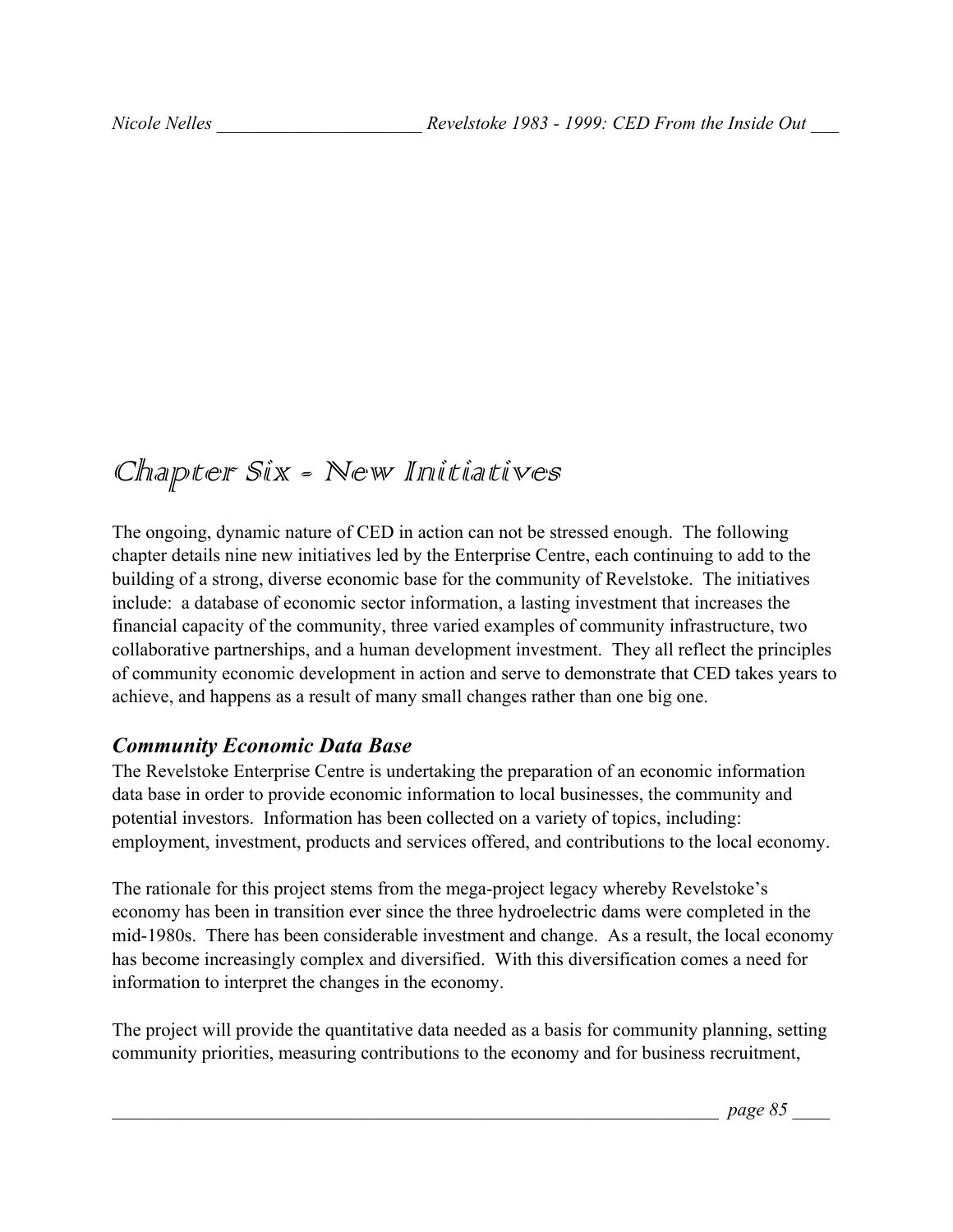retention and promotion.

This database will provide the Enterprise Centre, various groups and other organizations, and the public with the ability to analyse Revelstoke's economy on both a general and sectoral basis. It will make it easier to target weak areas of the economy, and to direct investment into areas of opportunity.

Once completed and operational, this project will ultimately increase the ability of community development organizations and local businesses to be pro-active in developing programs and projects to continue to diversify and strengthen Revelstoke's economy. The study should provide some interesting analyses, including which industries contribute what percentage to the local economy.

Further, this comprehensive, community business database designed to track local economic information will be easily updated over the years to track changes in the economy. It is thus a valuable tool for years to come. From the perspective of CED, the community economic database gauges the strength and diversification of the economy, and helps to determine patterns as to the health of the various economic sectors.

#### *Community Foundation*

The Revelstoke Community Foundation has been formed to enhance the quality of life for the community by using funds entrusted to its stewardship to help meet community needs and address opportunities for community development. Although still in its' earliest stages, the Revelstoke Community Foundation will become a vehicle for the generosity of Revelstoke citizens and a demonstration of their vision beyond a lifetime.

A community foundation is a philanthropic organization, organized and operated primarily as a permanent collection of endowed funds, the earnings of which are used for the long term benefit of a geographically defined community. It is tax exempt, incorporated, not-for-profit, and organizationally autonomous. A foundation operates primarily as a grant-making institution and not generally as a direct provider of charitable services. It provides a variety of opportunities for donors. Time has shown that a community foundation can make a significant contribution to its' community's quality of life.

The Revelstoke Community Foundation serves two fundamental purposes: to accumulate charitable gifts in a permanent capital fund and thereby to provide citizens with an enduring means of endowing the community and helping to shape its future; and, to allocate income from these gifts with such vision and care as to encourage the best in a whole range of charitable undertakings.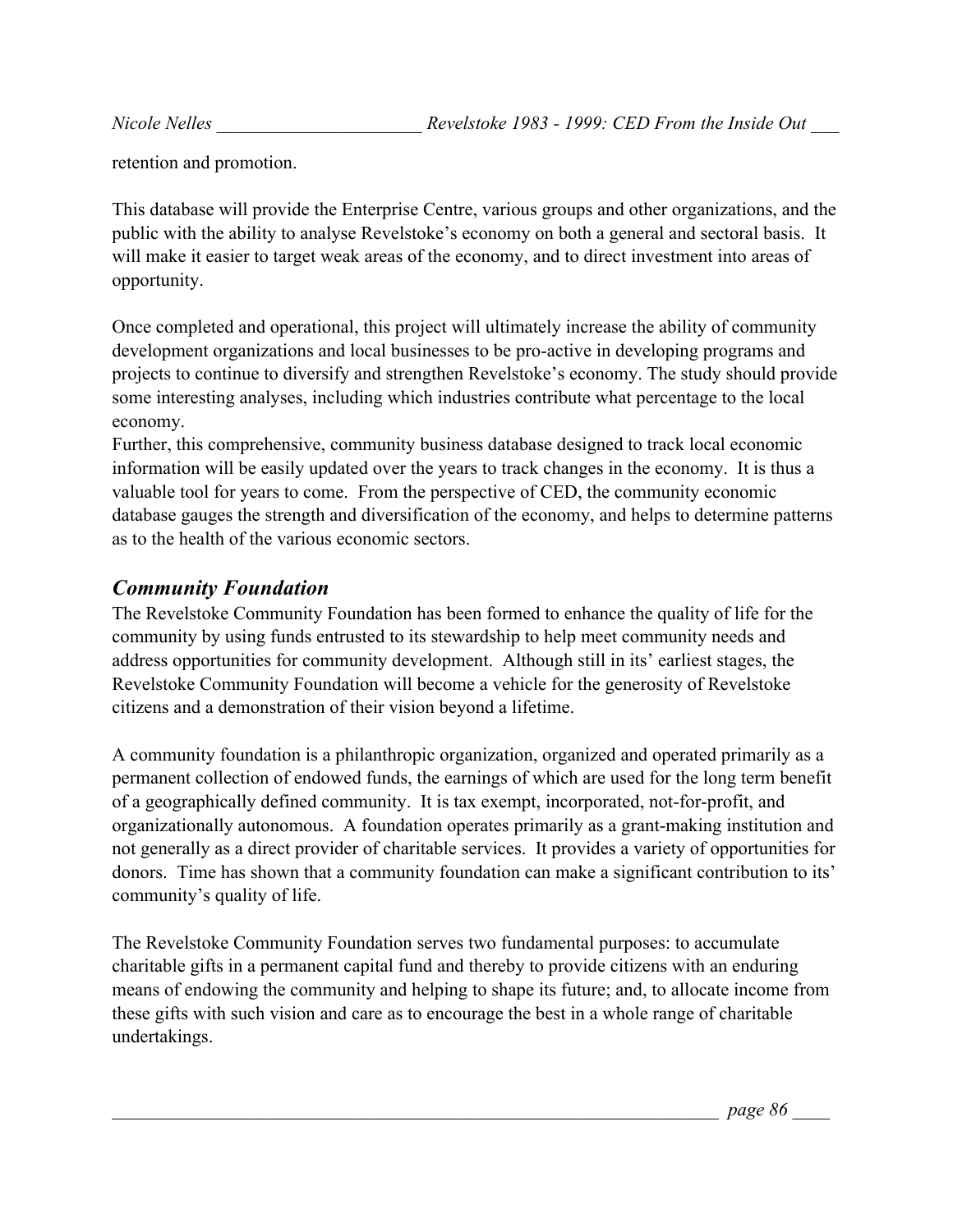The Foundation has a number of ways for individuals, families, organizations, private organizations, private foundations, and businesses to contribute to a capital pool. Anyone can give, in any amount. Gifts may be in cash, pledges over a number of years, stocks, bonds, real property, securities, memorial gifts, life insurance, or through the transfer of an existing trust fund, but in the long term they most commonly come as bequests from citizens wishing to permanently benefit their community. Gifts may be designated by the donor for a specific charitable cause or organization but the emphasis is on unrestricted gifts whose earnings the directors may use to meet the changing needs of the times.

The idea for a community foundation emerged from the volunteer sector. Several community members who are active volunteers conducted preliminary research and proceeded to organize a steering committee. Administrative support from the CFDC was organized, and the planning and research began. Additional equity was made available from the Revelstoke Credit Union. This project can best be described as a lasting investment that increases the financial capacity of the community. The Revelstoke Community Foundation is a community-driven CED in action project.

#### *Arts Centre*

The Revelstoke Arts Council has been focussing their efforts on one aspect of the Economic Development Strategy (1995): to conduct a feasibility study on a Visual and Performing Arts Complex for Revelstoke, integrating the needs of the tourism industry, education institutions, and local performers. An Arts Centre has also been identified in discussions in the community as being important for Revelstoke's future.

The Revelstoke Arts Council has initiated research in this regard, and a feasibility study has now been received in draft form. This process began with a visioning exercise where individuals were asked to comment on what an Arts Centre means to them and what possible uses could be made of the Centre.

It was noted from the outset that an Arts Centre needs to be accessible and flexible and does not need to be just one building. Possible uses of an arts centre in Revelstoke include: music festivals, concerts, workshops, plays, musicals, the school system, Parks Canada, dancing, crafting guilds, meeting room, conventions, trade fairs, and/or a dinner theatre. To ensure proper utilization, imported, as well as local talent, would need to be sought.

Planning and research is key to this project. The group discussed other Arts Centres that are operating in B.C. and decided to find information on these facilities in order to learn from their experiences. A strategic perspective was taken by the Arts Council, where strengths and opportunities were considered, as well as weaknesses and obstacles in the development of an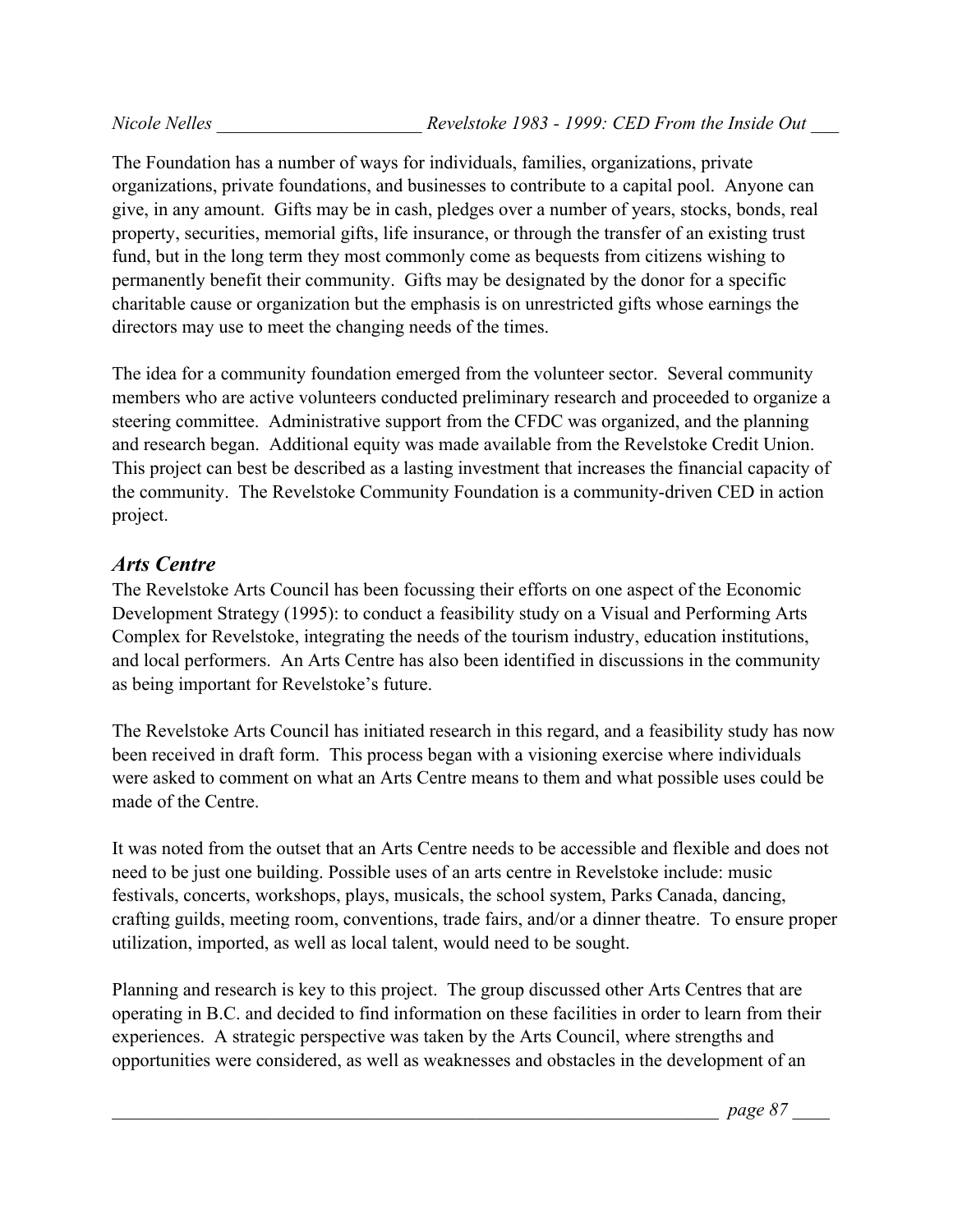Arts Centre.

Starting with the positive, Revelstoke is a community with many strengths and opportunities regarding the building of an Arts Centre. Consider the following: a strong Arts Council and Theatre Company; a supportive City Council; a good community reputation stemming from Summer Street Entertainment, Community Musicals & the Mountains Arts Festival; high degrees of local talent, youth involvement, enthusiasm and technical and administrative ability; a strong school music program; a reputation for a community that can do things; a heritage background (the community had two opera houses at one point); a Railway Museum that serves as an excellent project model; the geographic location, tremendous vehicular travel; the long winters which encourage involvement; an increased importance on the quality of life in a community; Revelstoke has a strong volunteer ethic; operating costs could be kept low; and, City or School District land could possibly be utilized.

Taking into consideration the community's weaknesses and the obstacles which may be faced in the construction of an Arts Centre, the positives outweigh the negatives by far. The following needs to be planned for: capital costs will be the largest obstacle; out of town performers will need to be drawn in; a location and design needs to be agreed upon; red tape at various government levels may be a hindrance; the value of an Arts Centre may need to be explained via knowledge transfer to the general public; credibility needs to be obtained that the project is feasible; concern exists that this population base is not large enough to support the Centre; competing interests or priorities exist in Revelstoke; and, there is a need for all those involved to be united and prepared for the project.

This pending initiative is an example of adding to the strength and diversity of the community's economic base by means of infrastructure.

## *Community Enhancement*

Through infrastructure development, interpretation and promotion & brokering, partners in the community have initiated a Community Enhancement project to draw tourists into the downtown core from the Trans-Canada Highway. The investment is intended to provide recreational and economic benefits to its citizens and visitors through recognition of the special qualities and resources of the area. Beyond the economic benefits of attracting visitors to scenic areas, sporting facilities and historic sites, the increased focus on these resources could heighten people's understanding and appreciation of Revelstoke's heritage.

A Community Enhancement committee was struck in December 1997, with the purpose of managing a project that utilizes the community's downtown theme - maroon and gold signage, lighting, and grizzly bear statues - to attract visitors and enhance community pride.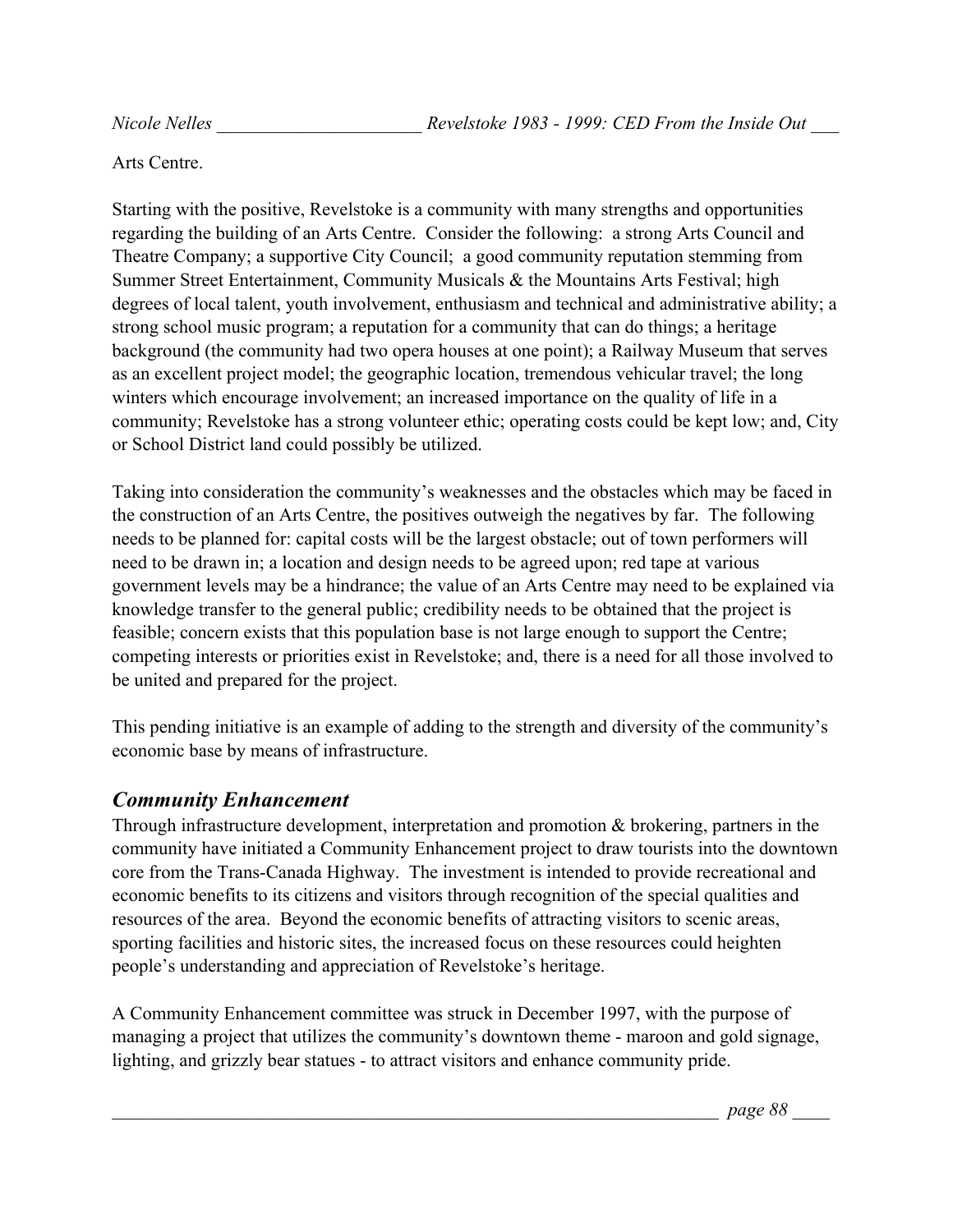From the outset, the Community Enhancement project has emphasized that improvements to the community's signage and directions into the heart of the community can provide economic opportunities and can conserve scenic, historic, cultural, natural, and recreational resources by increasing local and visitor awareness. The committee commissioned professional conceptual plans in January 1998.

Promotion and marketing has been necessary to ensure local commitment and efforts to bring tourism to the area continue beyond the initial stages. Public consultation was carried out via Community Enhancement Newsletters sent out by mail, local newspaper and radio, and at public meetings such as the Economic Development Commission's Annual Planning Session. The conceptual plans were available for public viewing in the prominent window of the Royal Bank downtown for several weeks. Any interested community member is updated in both newspapers and may view the conceptual plans further at City Hall.

When planning the enhancement infrastructure, the committee established community-based goals and implementation strategies in order to utilize community resources effectively. By using community resources effectively, the intrinsic qualities of the area are conserved and their value to the community is enhanced. Areas chosen for enhancement infrastructure include: eastern and western accesses to the community off of the Trans-Canada Highway, and at points on the City's main street, Victoria Road. It was determined that a priority of the committee's agenda for this project is to have infrastructure in place for the Centennial 1999. Construction began in the fall of 1998, and is well under way.

## *Leisure Aquatic Centre*

In October 1997, a committee and several subcommittees were formed in an effort to garner support for the construction of an indoor pool for the community. Relative to other communities in the province with a similar population size, Revelstoke is the only community without an indoor pool. The Leisure Aquatic Centre committee has made presentations to City Council, held general meetings to explore the possibilities of working with other groups toward a common goal, conducted research, investigated ways to offset operating costs, and worked to generate public support.

Many reasons as to why the community should have a leisure aquatic centre in Revelstoke have been advanced. For example, one way for a community to stay attractive and draw people to their area is to improve quality of life - that requires recreation facilities. An indoor pool would make Revelstoke attractive for families relocating to the community. The value of an indoor pool to seniors, mentally and some physically challenged individuals, children/youth, and teens is predominately for health reasons. Keeping active and healthy through swimming is an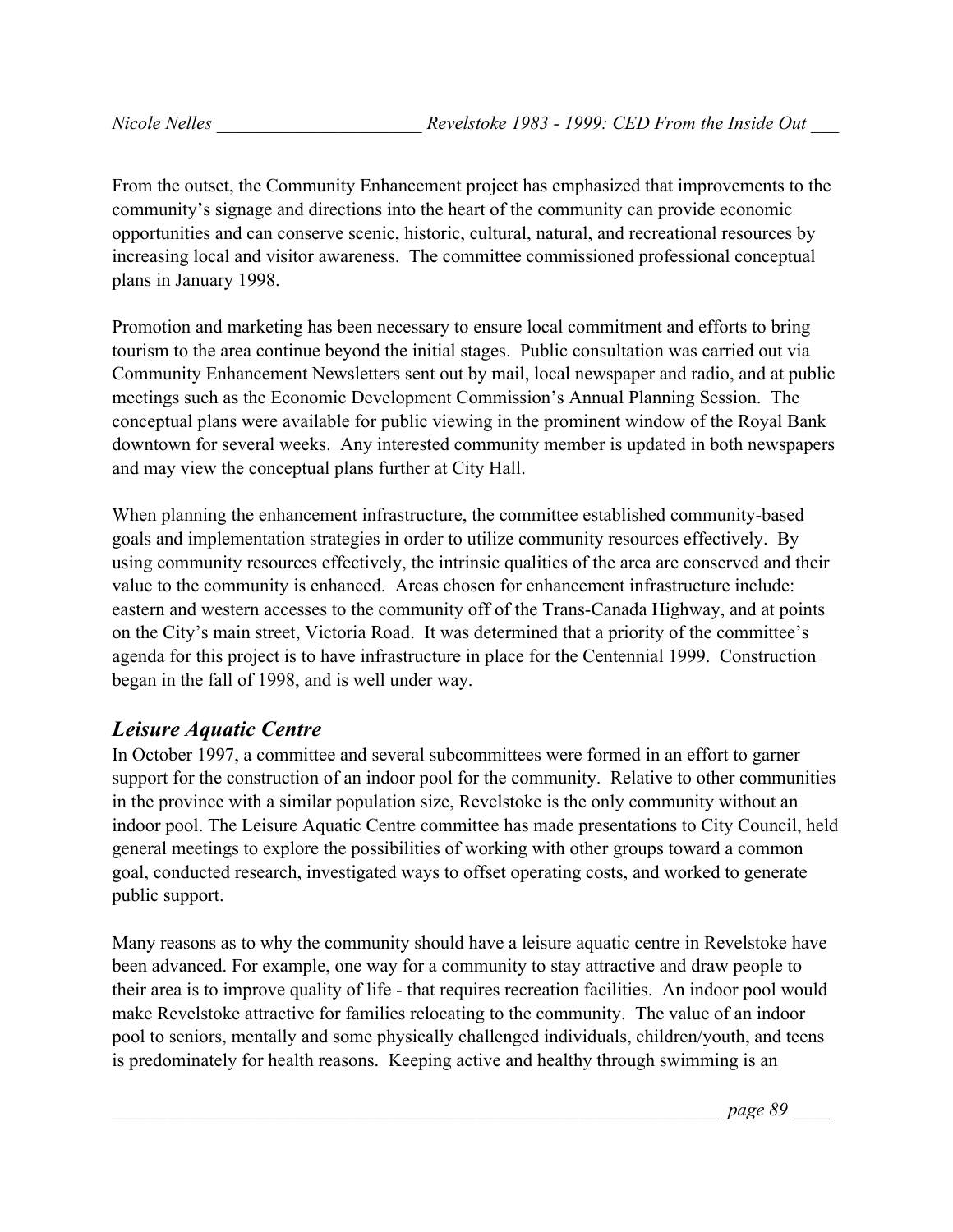excellent way to relieve stress, beat the winter blues and have some simple fun.

Potential funding for this project is presently being sought. The leisure aquatic centre is yet another example of adding to the strength of the community's economic base by proposing infrastructure and planning to ensure that it is sustainable and desirable by the community's members.

# *High Speed Communications*

High speed communications is an area that needs development in Revelstoke. Included in the Business Development & Finance economic sector in the Economic Development Strategy (1995), high speed communications is an area that will not grow substantially in the community until a local call DATAPAC link is built. The construction of a local DATAPAC link is greatly needed for increased efficiency, and reduced cost, in electronic commuting.

The rationale for this project is well supported. For example, businesses who operate electronically - and, therefore, are not dependent on location - could settle here. New opportunities for small businesses and professional services would emerge with the building of an access link. Distance education would become more feasible, whereby individuals could advance their careers and broaden their appreciation of life. With the influx of new businesses, the local economy is further diversified, and new entrepreneurial ideas are introduced to youth which could be expanded through mentorship programs, for example. The possibilities are farreaching.

As mentioned above, there is currently no local DATAPAC access point in Revelstoke for efficient electronic commuting. Without this access point, the cost of accessing Internet and other electronic communication systems is increased. It is also perceived as a barrier by those requiring its use. The Economic Development Strategy (1995) outlines the need for a project establishing a DATAPAC access point in Revelstoke. The trans-Canada fibre optic cable goes right past Revelstoke but there is no access point (dump). The verbal cost estimate for establishing a dump has been very high. The Strategy further recommends that a written quote is obtained for having a fibre optic dump.

Building a fibre optic dump for Revelstoke meets the community's priority of economic development through the creation and retention of jobs (by attracting new residents), the retention and expansion of existing businesses, and the attraction of new businesses.

The Economic Development Strategy proposes that the necessary conditions for a fibre optic dump to be established are investigated - the planning and research ingredient to building a strong economy. This project is also representative of the infrastructure key economic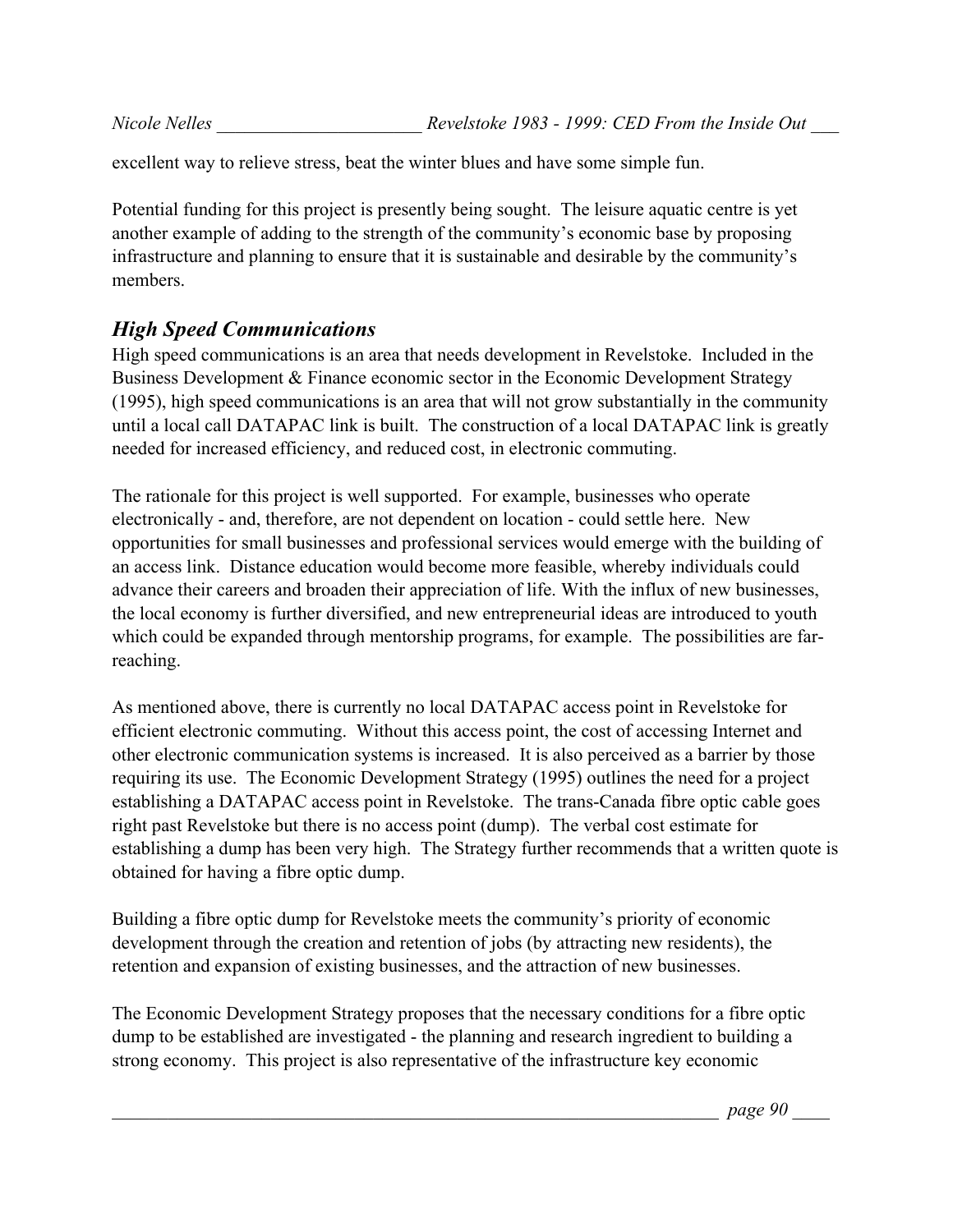ingredient. Building a DATAPAC access point for Revelstoke is a form of support for development. Neither of these initiatives have been taken on.

#### *Digby Network*

There is an increasing demand for information, case studies, and knowledge transfer regarding community economic development in small communities such as the community of Revelstoke, B.C. The Community Futures Development Corporation of Revelstoke is a partner in the Digby Network, a fifteen-organization National CED Partnership.

The CFDC and the Revelstoke Enterprise Centre subscribe to the mission and principles of the Digby Network - a movement to improve CED training. They are proud to be recognized as a partner of the Digby Network. The mission and purpose of what their partnership in the Digby Network signifies are as follows:

"*Promoting excellence in the field of CED, the Digby Network is committed to developing, delivering and evaluating products and strategies aimed at expanding the scale and effectiveness of CED in Canada by: using CED best practices available in the partnership to offer educational, motivational and practical assistance to each other and to communities throughout Canada, using CED technical assistance and products while continuing to develop new products and, arranging financing to enable the transference of CED programs and knowledge*."

The applications of the principles of CED have provided substantial dividends to Revelstoke. However, collectively the Community Vision has not yet been achieved.

The CFDC believes in the importance of participating with other "best practices" national partners, and, that this will enable the community to continue to progress toward their Vision. At the same time, they hope to provide their practical experience and success both as tools and as an inspiration to other rural communities. The Enterprise Centre's membership in the Digby Network, and their role as a Technical Assistance provider to CEDTAP will advance both of these objectives.

#### *Community Economic Development Technical Assistance Program*

In October 1997, the Enterprise Centre was invited to submit a proposal to provide technical assistance to the Community Economic Development Technical Assistance Program (CEDTAP) of Carleton University. As one of the fifteen CED partners in the Digby Network Revelstoke offered a rural community perspective to the technical assistance available to CEDTAP through the Network. The community's primary role is as a study tour location of successful CED in action at the community level.

CEDTAP is a Canada-wide matching service that brings communities and technical assistance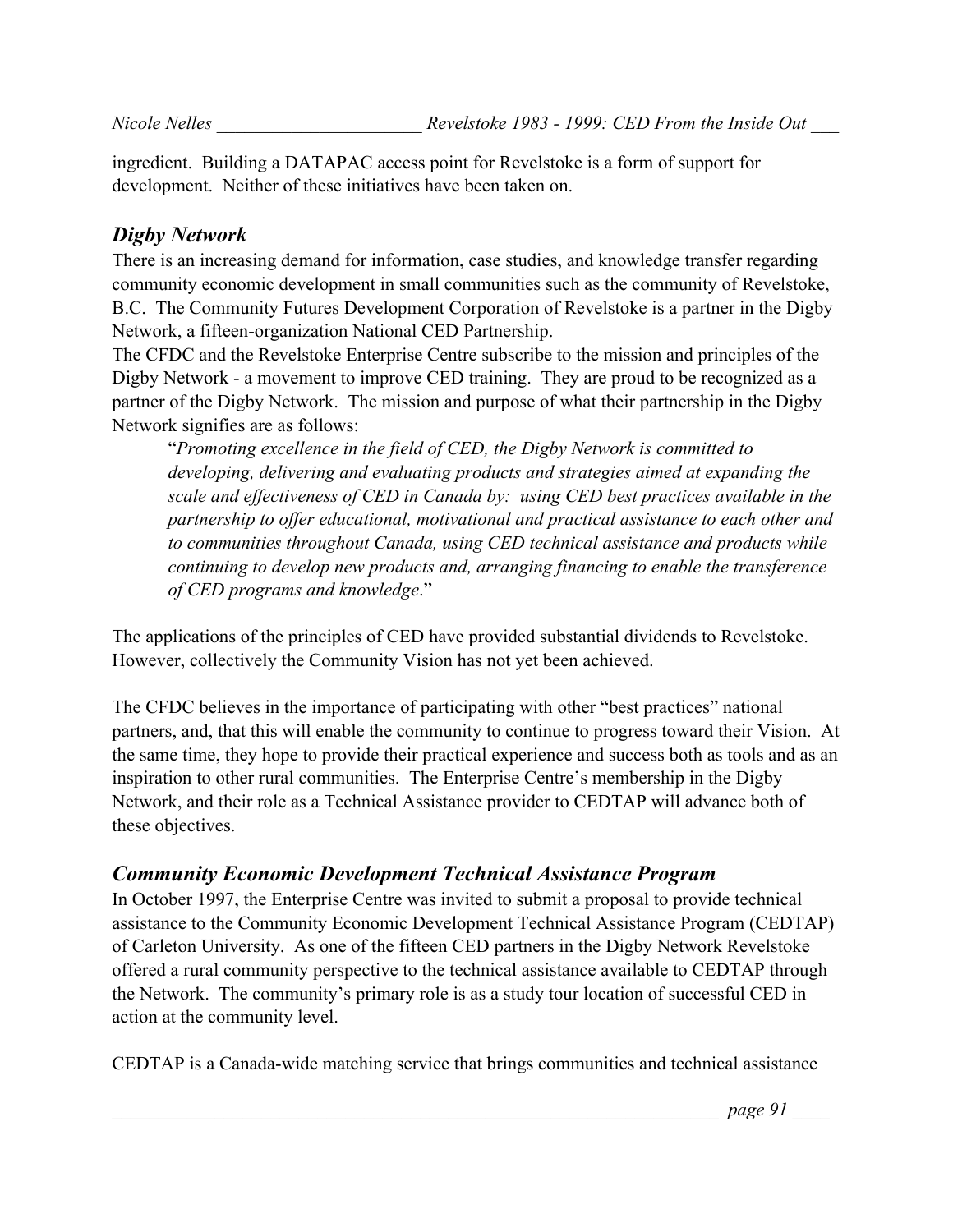providers together to harness the job creation, social and economic spin-offs that community economic development can offer. It is managed by the Faculty of Public Affairs & Management at Carleton University.

The Community Futures Development Corporation has been selected by Carleton University to be one of six host providers across Canada for this program which is designed to create empowerment and build self-reliance in Canadian communities. Technical assistance is provided to community organizations to create jobs and generate social and economic benefits at the local level.

CEDTAP is a program that wears many hats. It is a tool for community building for economic development, a resource for information and technical advice for local organizations and donors involved in CED initiative and, a network of specialists with the experience and commitment to help communities empower themselves through CED.

Being chosen as a CEDTAP host provides the community of Revelstoke with the opportunity to break down the barriers of geography and language, and generate the best possible leverage from CED investments by ensuring that local organizations can tap relevant experience outside their community anywhere in Canada.

As Revelstoke's reputation for success has grown, many individuals, organizations, communities and local governments have requested from the Enterprise Centre, strategic planning, organizational and project development information and advise. In the past this information, with the exception of specific community consultations or speaking engagements, has been provided free of cost. The demand for information about the community's CED experience has increased so that it cannot be provided on a gratis basis any longer.

The Enterprise Centre has a desire to pass on their "best practices" knowledge and experience to enable other rural communities to take control of their futures. In order to provide for their own financial sustainability they are offering their collective skills and experience. The approach they plan to take is to invite representatives of communities or Technical Assistance providers to come to Revelstoke as study tours where they will host them and provide them with an overview of their CED experience and success. Clients are then able to select specific models or projects for more in-depth study and consultation.

The Enterprise Centre can provide, as a technical assistant for CEDTAP, consultations and recommendations based on their experiences.

In summary, CEDTAP is a national effort to promote job creation, entrepreneurship and local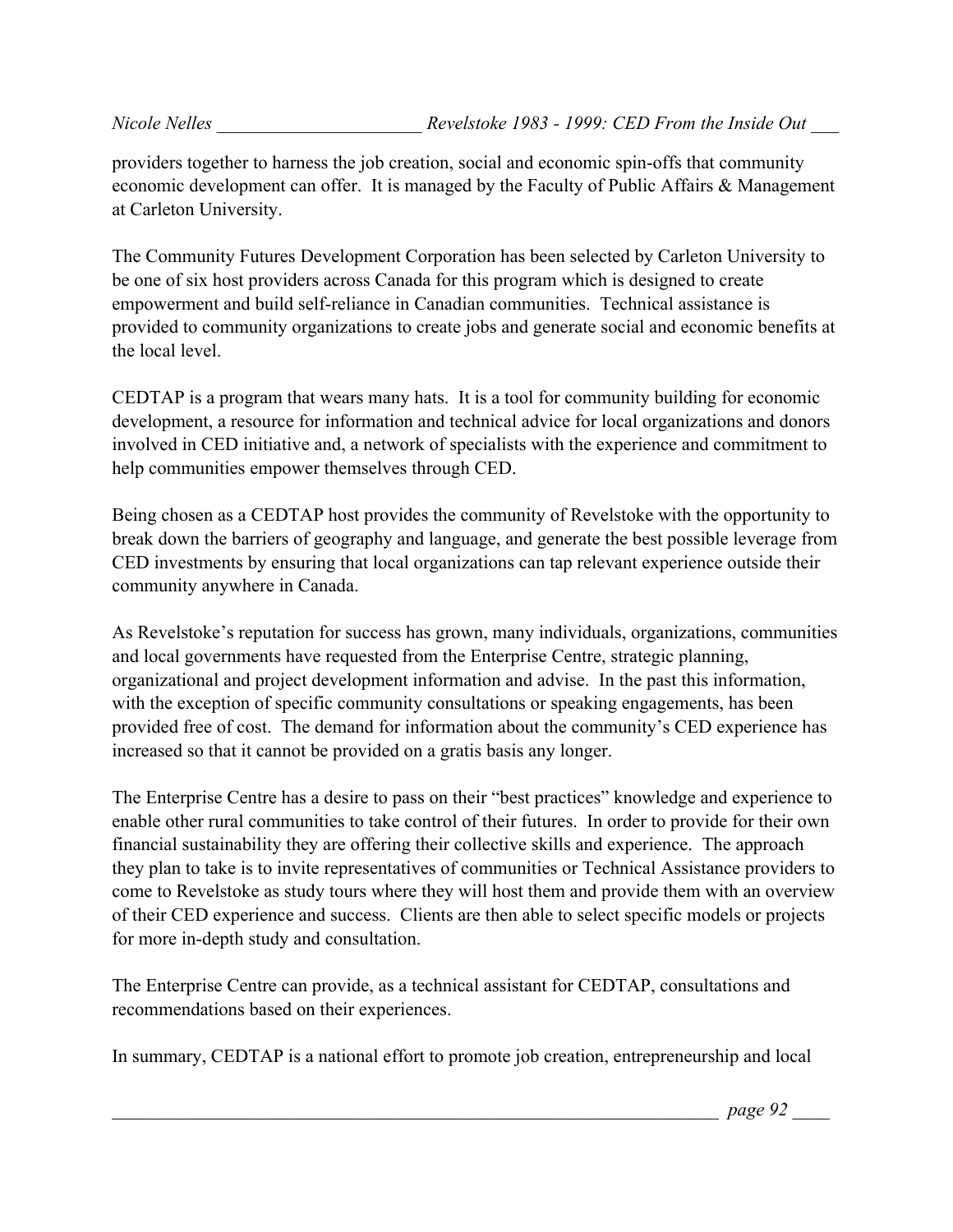self-reliance in communities across Canada. They do so by coordinating and funding small and medium sized technical assistance assignments - valued anywhere from \$5,000 to \$25,000 - to help organizations build community as a means to sustainable social and economic development. The Enterprise Centre is one of the organizations chosen to help build community.

Both the Digby Network and the Community Economic Development Assistance Program are examples of partnerships formed to support the building of a strong economic base for the community.

# *Training Institute*

The Enterprise Centre is presently looking to develop a training institute. The rationale for establishing a training institute is simply that as long as Community Futures Development Corporations are heavily financially supported or have loan funds pools exceeding four - five million dollars, there will be a demand for staff and board training on an annual basis.

There is a need for informal and formal training in CED for professionals and volunteers. CED training needs to provide knowledge transfer, skills-building, and attitude development. An overall program would be built around three frameworks: the six ingredients of the local economic development model, the four ingredients of the community development model, and the need for a plan, an organization, and action.

As the demand for CED programs increases, a proportional need for adequate training and education programs for CED operatives expands. Investment in training must be viewed as integral to developing the capacity for effective economic development. To ignore it is tantamount to supporting malpractice. The training institute would be designed to meet the needs of people wanting to see the Revelstoke "success"; to provide a minimum amount of knowledge to build a common language to discuss CED; and, to provide an introduction to a few CED frameworks.

If CED is to be an effective practice and therefore maintain and enhance its current public support, it has to be effective and successful - which requires experienced and skilled operatives. Building skilled practitioners requires training combined with on-the-job guided experience.

In recognition of this need, the Community Futures Development Corporation of Revelstoke has collected data and researched the application of community economic development principles in their own community. The compilation of this information is this study entitled "*Revelstoke 1983 - 1999: CED From the Inside Out*."

From this study, an instructional model will emerge to be used in tandem with the CEDTAP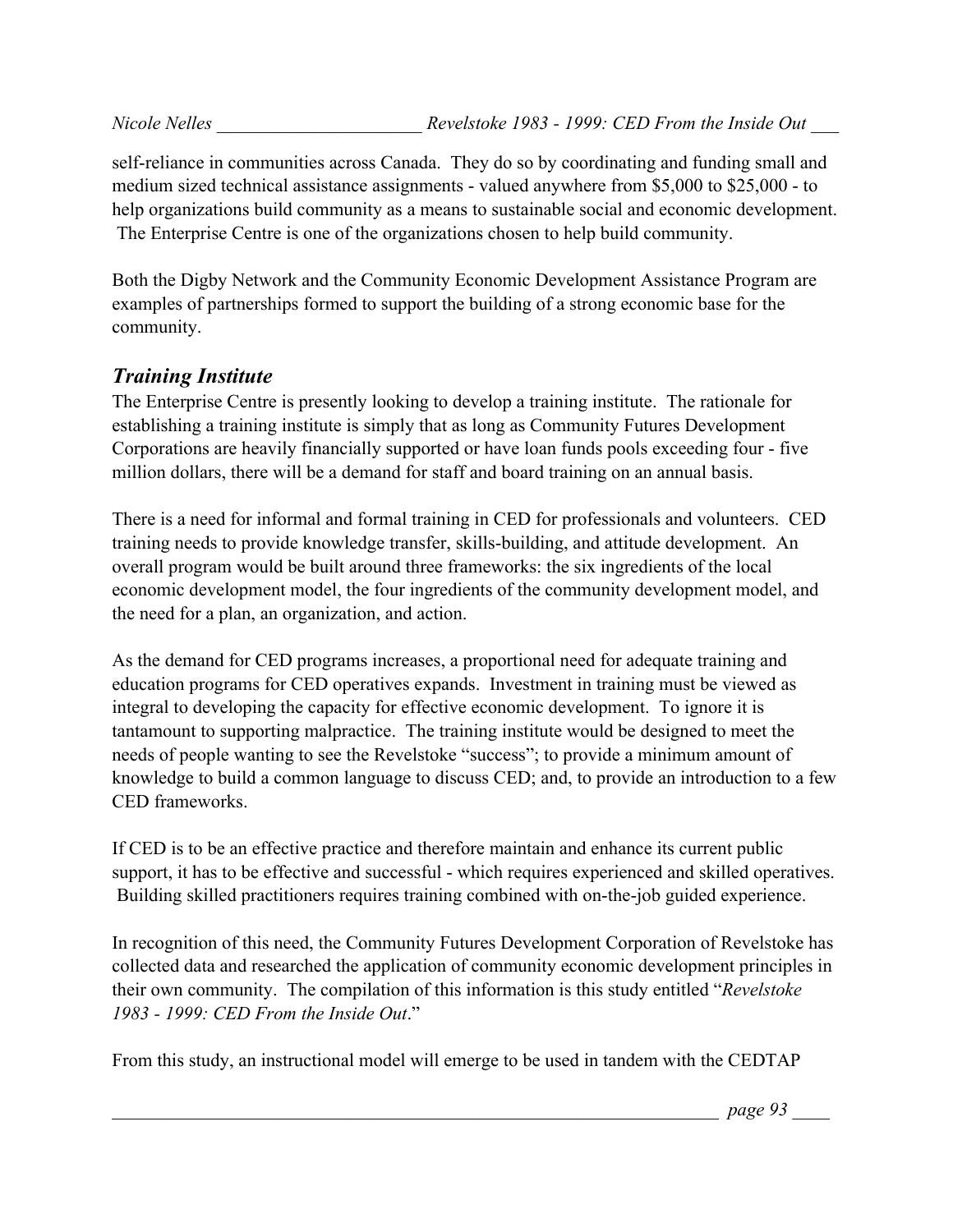Initiative. As this study attests, the application of principles of CED have provided substantial dividends to Revelstoke. The proposed training institute will draw from the community of Revelstoke's experiences and success, both as tools and as an inspiration to other communities. The Enterprise Centre's membership in the Digby Network and qualification as a Technical Assistance provider to CEDTAP will advance this objective.

The form which this instructional model will be delivered is the study tour. It is the Enterprise Centre's belief that these study tours need to balance theory with a value orientation and "hands on" practical experience that will allow for personal skills development. They need to emphasize values, local economic development, and actual CED projects in the community. If the training does not follow the values of CED, then they will not be effective in teaching CED. That is, the study tours will be most effective if they address the needs of CED practitioners as articulated by CED practitioners. What are the needs of CED practitioners? Little opportunity exists to learn how to do what others have done. Areas where training could be provided by the institute include:

- how to train the community;
- how to do policy development at the practitioners' level;
- how to manage services for entrepreneurs;
- how to identify and tap into resources in the community;
- · how to educate local authorities and politicians on the potential of CED;
- · how to get the community to commit to strategic planning; and
- · how to manage development projects.

Multiplying the benefits of training investments by means of direct linkage to the real agendas of communities and regions is both cost-effective and respectful of everyone's scarce time, talent and resources. The Enterprise Centre is committed to the creation of high quality materials and curricula relevant to strategic areas of community-based economic development. The establishment of a training institute that is relevant to the empowerment of people committed to diversifying their local economies, and building healthier, sustainable communities is their goal.

The ongoing, dynamic nature of CED in action can not be stressed enough. This chapter has detailed nine new initiatives led by the Enterprise Centre, each continuing to add to the building of a strong, diverse economic base for the community of Revelstoke. The initiatives all reflect the principles of community economic development in action and serve to demonstrate that CED takes years to achieve, and happens as a result of many small changes rather than one big one.

Essential to the successful practice of CED over time is the praxis philosophy. Praxis is the responsibility of the practitioner to reflect on what they are about to do, take action, evaluate that action and then further reflect on the impacts of the action. Praxis can be envisioned as a spiral that is continually growing. When a practitioner is committed to the philosophy of praxis, the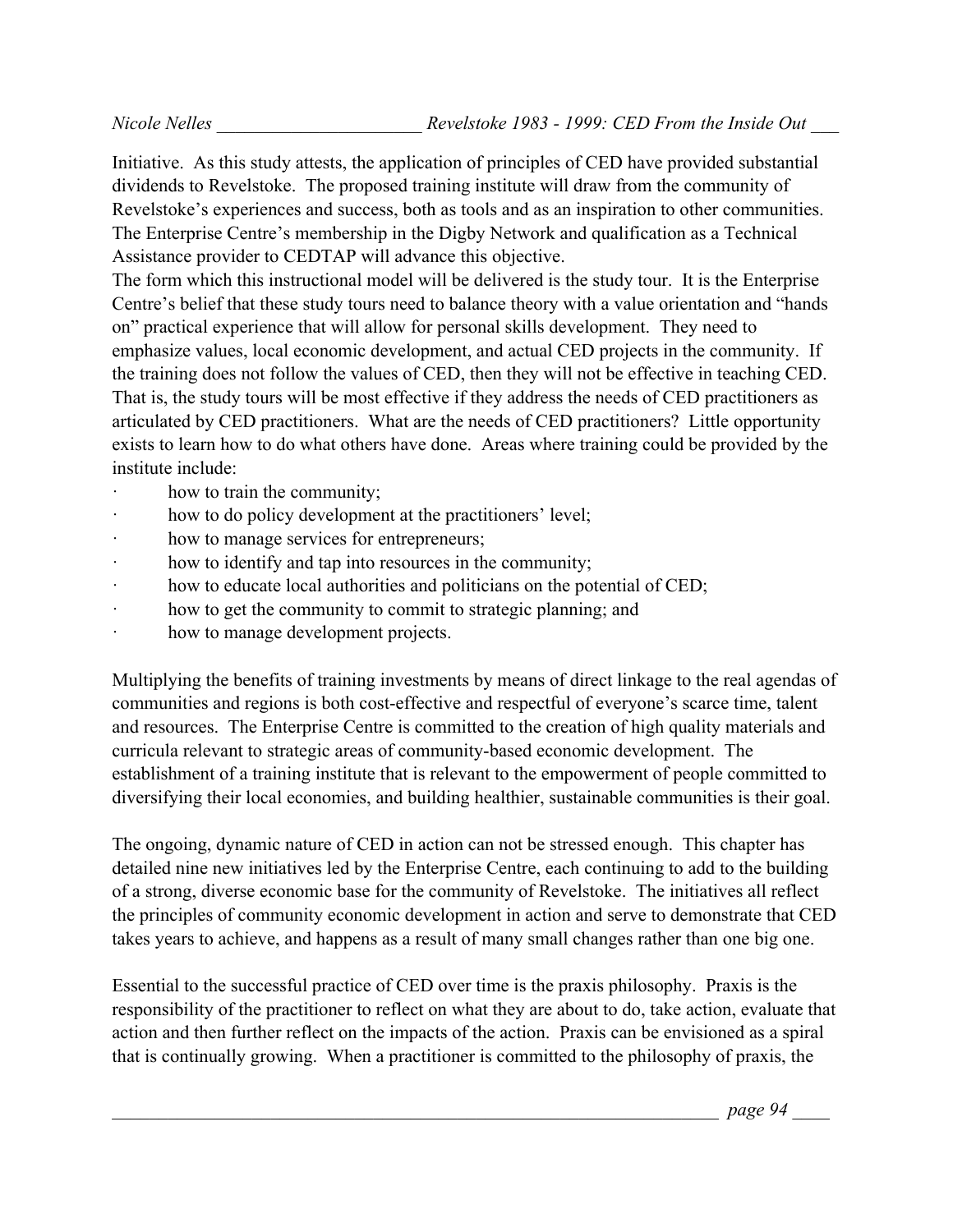results of their actions are sensitive, thoughtful change. Praxis is essential to the successful implementation of CED in a community over time.

The nine initiatives included in Chapter Six are led by CED practitioners who are committed to the praxis philosophy. By continually reflecting on the actions they are taking over time, the initiatives that they are engaging in will represent CED in action, and strengthen and diversify the local economic and social base of the community.

Chapter Seven explores the role of leadership & collaborative partnerships in the practice of CED, provides a useful framework for outlining the needed ingredients for healthy organizations, and outlines a checklist for communities to use in the practice of CED.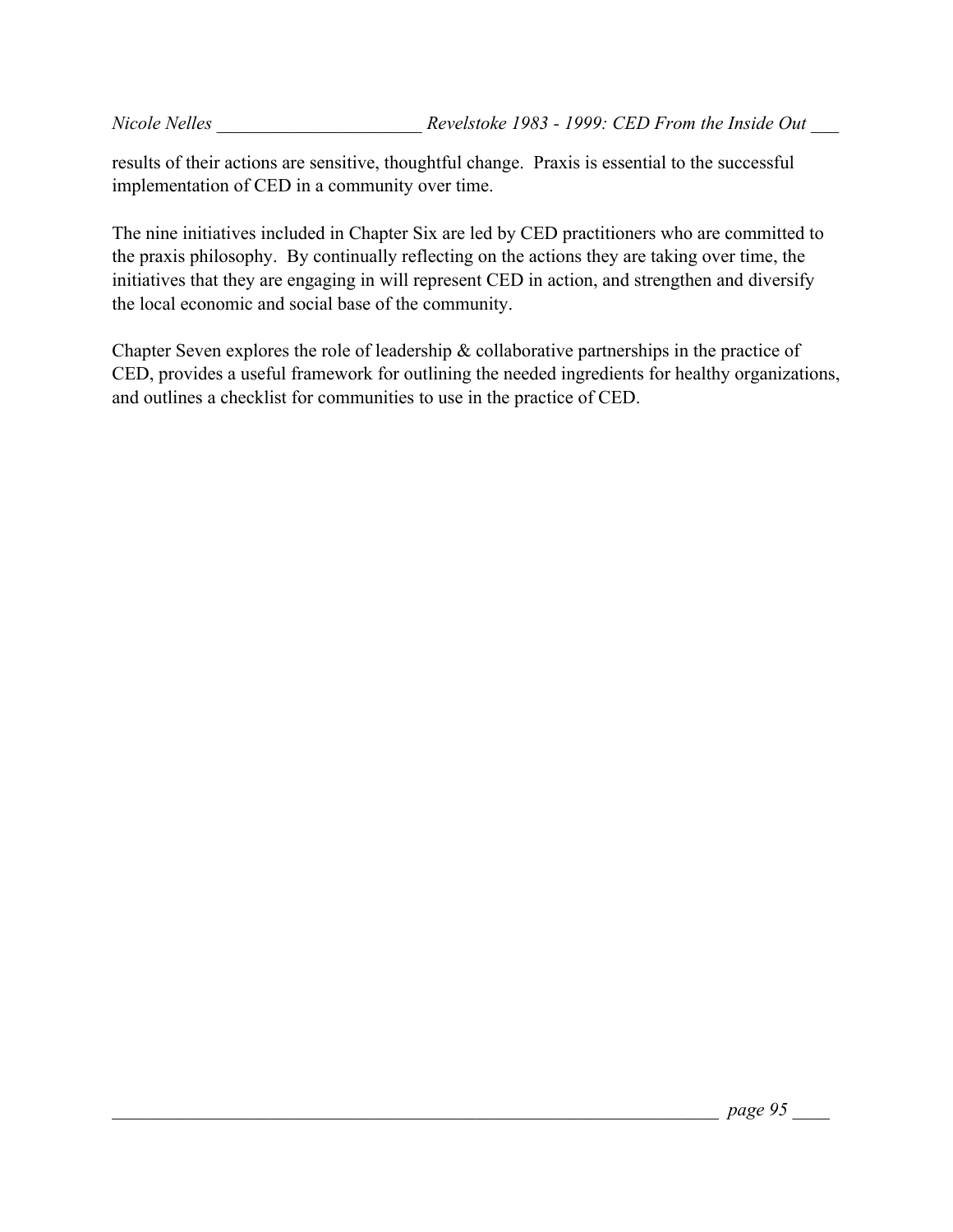# Chapter Seven - Integration

This study first introduced the *principles* of CED, followed by *examples* of CED in action, and will now propose how to face the struggle of *applying* the principles of CED within your own community. The first stage of the study - the *principles* - introduced the reader to the discipline of community economic development, looked closely at the community of Revelstoke in its context, and explored the necessary ingredients that set the stage for success in the community of Revelstoke. The second stage - the *examples* - explored in depth how the organizational capacity of Revelstoke developed incrementally through the building of a foundation (primary and secondary elements), and investigated both completed and ongoing investments as examples of community economic development principles in practice. The third stage now begins with a look at how these processes and factors are integrated by a struggling community facing economic transition.

Chapter Seven is the last piece of the CED puzzle as it examines the processes and factors involved in integrating CED principles. It accomplishes this task by analysing the role of leadership and collaborative partnerships and the importance of healthy organizations in the CED process. Further, it provides a checklist for those individuals who want to practice CED in their own communities. The checklist is designed to guide CED operatives to identify where their community is in the process of building a strong and diverse economic base.

The three themes of the Revelstoke experience are community development, organizational development, and venture development. By focussing on each of these three themes concurrently, things can happen. The Revelstoke experience teaches that it is *impossible* when practising CED to concentrate on only one of these themes at a time. The application of all three themes can, and should, be occurring at the same time to enable successful results from the practice of CED. This comprehensive application of CED can be labelled as 'integration.'

Integration is defined in this study as 'to form into a whole, into a larger unit' and 'to end the segregation of and bring into common and equal membership in society or an organization.' When faced with the task of re-building an economy, the element of integration is, perhaps, the most difficult to employ. A community can plan, research, make available loan and investment funds, and empower its' leaders, but without brokers who comprehensively integrate all of the ingredients, CED is not accomplished and will not endure. The authors of this study recommend that CED practitioners recognize and address how integral brokering is to their role in practising CED.

CED practitioners are the brokers who *guide change* to integrate the process of rebuilding an

\_\_\_\_\_\_\_\_\_\_\_\_\_\_\_\_\_\_\_\_\_\_\_\_\_\_\_\_\_\_\_\_\_\_\_\_\_\_\_\_\_\_\_\_\_\_\_\_\_\_\_\_\_\_\_\_\_\_\_\_\_\_\_\_\_ *page 96* \_\_\_\_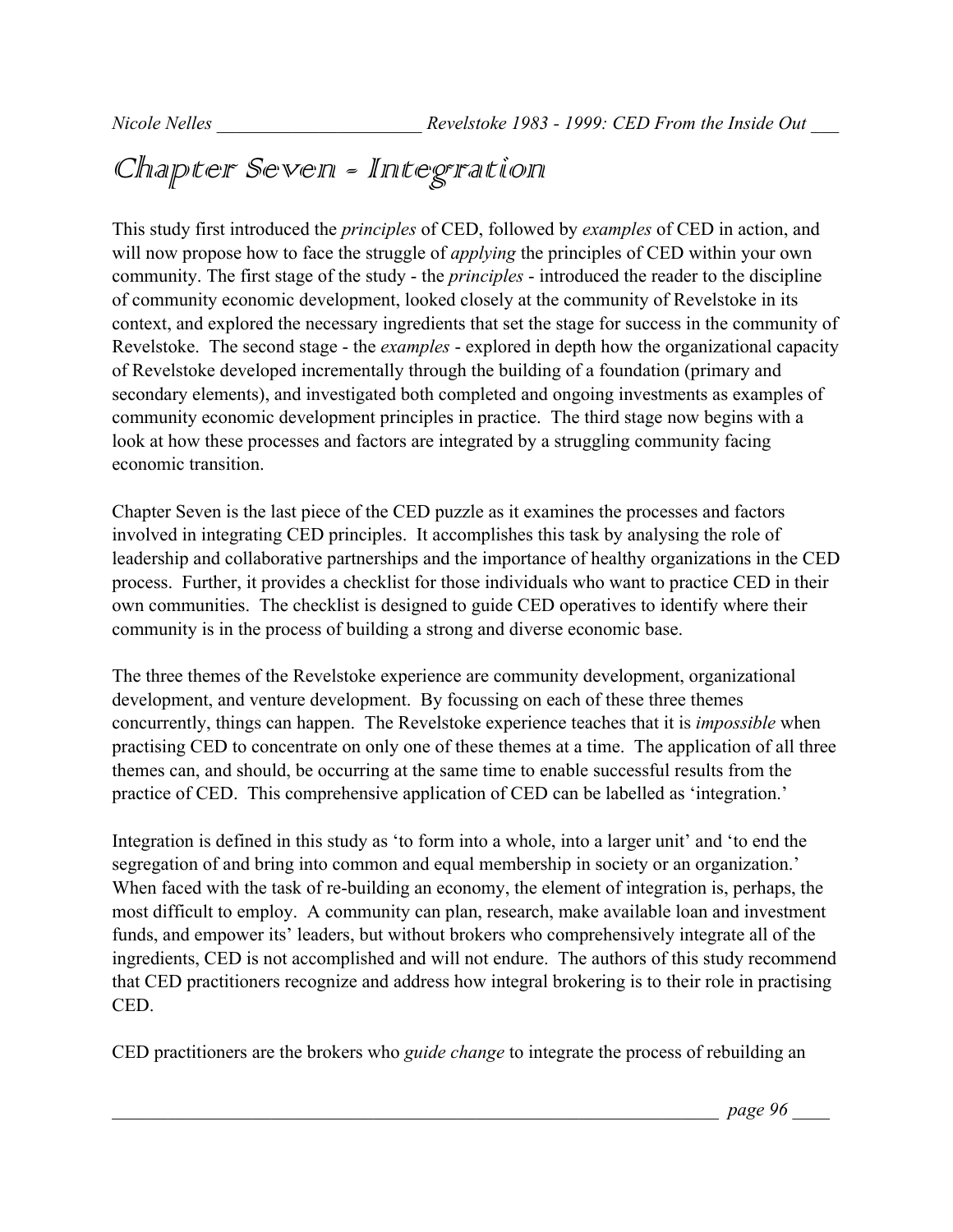economic base. These individuals can include all community leaders, both elected and volunteer, planners, economic development commission officers, managers, and others invested in their community's economic and social well-being. How these individuals can face the struggle of applying the principles of CED within their own community is examined here in the role of leadership and collaborative partnerships section. How they can effectively work together to build long term capacity is discussed in the healthy organizations framework section. Lastly, how they can check to ensure that they are integrating CED destined for successful results, is provided in the CED community checklist section.

# *Role of Leadership & Collaborative Partnerships*

CED encourages the active participation of all members of the community in the planning, decision-making and benefits of CED initiatives, and works to remove the barriers that limit the participation of all citizens. Engaging in the process of CED empowers its' participants. These members of the community may then evolve to become leaders of various groups and organizations. Versed in the politics of CED (which encourages collaboration), these leaders may then form partnerships between these groups and organizations.

The effects of this pattern are cumulative by strengthening the community's capacity to comprehensively stabilize and diversify the local economy over the long term. The greater the number of community members who engage in groups and organizations who pledge to the dictum of CED, the greater the community's capacity. Having individuals who are capable of thoughtful decision making and planning are valuable community resources.

As has been repeated throughout the study, CED has emerged as an alternative tool to renew and diversify local economies. The need for alternatives is triggered, in part, by the decentring of the state. The impacts of this phenomenon are discussed in this chapter.

In addition to the availability of economic support programs, some of the significant ingredients for community economic adjustment and recovery include:

- · community leaders and volunteers with vision,
- community based plans and commitments,

· realisti c and achiev able strategi es,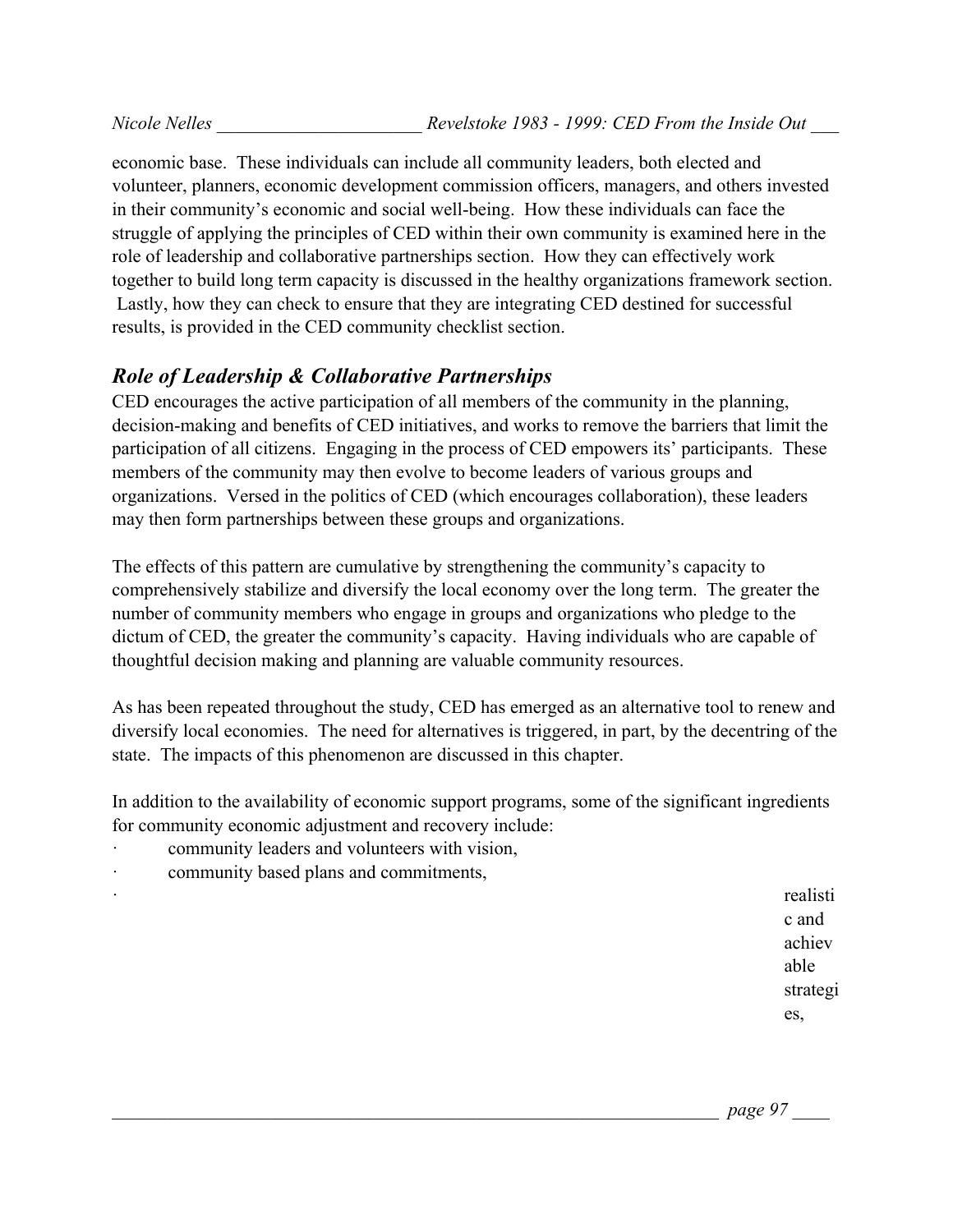- · cooperative and strategic partnerships,
- communications,
- · commitment over time with financing,

· commu nity operati ves who can work effecti vely as a team, and

the political will to complete.

Each of the items on this list require strong leadership. Leadership may be defined as 'guiding a certain way', 'tending toward a definite result', or 'directing the activity, performance or operations of an initiative.' 'Tending toward a definite result' is, in particular, an inherent quality of strong leadership. How feasible the implementation of a project is, is key to its' success. Strong, effective leaders keep feasibility and the end result of a project at the forefront of their minds. Strong leadership also has the inherent quality of keeping volunteers enthusiastic and energetic. Revelstoke has been fortunate that many of their community members were, or became, strong, visionary leaders.

The Enterprise Centre (who exemplify a collaborative partnership) has sponsored the establishment of a number of development organizations and projects. Each of the enterprises or investments have been nurtured until they have developed the capacity to operate independently. The analogy provided above is that the staff of the Enterprise Centre are the pit crew, and occasionally the test drivers, in any number of car races. They are in the pit ready to put the tires under the vehicle, but someone else ultimately always drives the race car away when the rubber hits the road.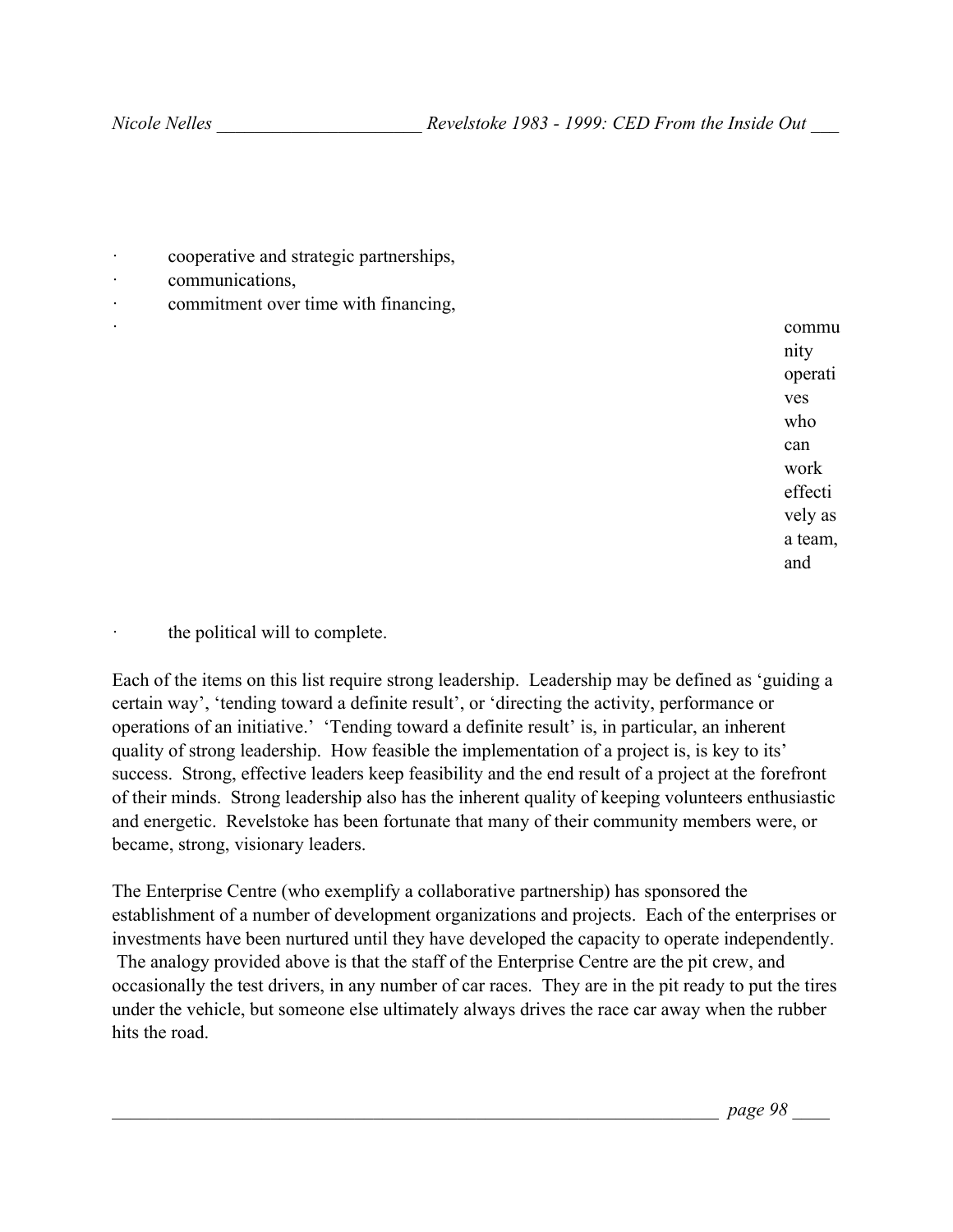Examples of the process of nurturing the development of organizations until they have the capacity to operate on their own, include:

- The incorporation of the Revelstoke Heritage Railway Society as a charity and the building of the Railway Museum, spearheaded by that society.
- The establishment and incorporation of the Adult Learning Council to develop and coordinate local delivery of adult training and skill development. This initiative resulted in the building of the Revelstoke Community Skills Centre.
- · A 1996 initiative was the establishment and incorporation of the Columbia Mountains Institute of Applied Ecology. The purposes of this Institute are to coordinate ecological research, disseminate information, and provide training, all leading to improved ecosystem management.

The Enterprise Centre's successes emerged from what *they did themselves* - they built upon a solid level of trust that grew between community organizations, boards and leaders (the building of organizational capacity). The opportunity to mimic this success in your own communities may be afforded by decentring the state - downloading from the national to the local levels of governance. This increasingly common phenomenon involving the passing down of responsibility and control to lower levels of government, may be viewed positively when a community sees that it enables them to take control of their own economic future. A community can then seize the opportunity to find the resources collectively amongst themselves. The energy that emerges from decentring the state clearly has potentially positive outcomes. Operatives' renewed energies hold much promise - to make lasting connections, and to position the community to endure, and readily adapt to, change. Lasting connections can be made between groups and organizations by the overlap of operatives acting as directors with renewed political will.

The importance of boards of directors, broadly represented by various members of the community, has been key in Revelstoke's development. The political will to first become involved by volunteering on various boards, and second to complete projects is an essential component of the community's success. Political will is exemplified by the effort made in Revelstoke to stabilize and diversify their economy. This effort is one of the most significant CED experiences in Canada involving concerted efforts of the three levels of government in conjunction with a coalition of labour, community groups, and business interests.

Collaborative partnerships have many advantages, including:

- · they play down contentious questions about who should deliver which project or investment, when and where
- they involve local government, groups and organizations in a shared planning process where common outcomes, objectives, and principles may be found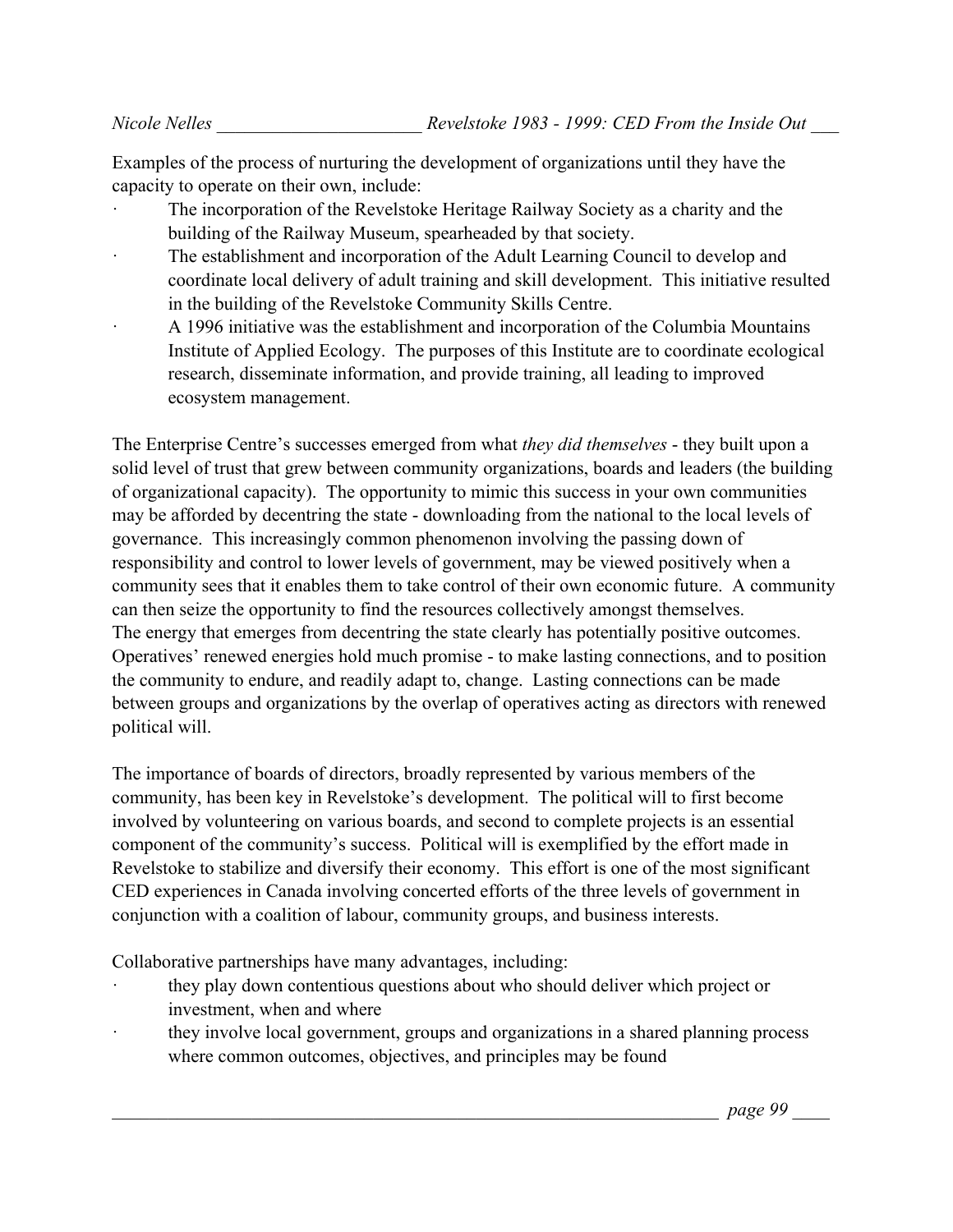- they allow for individualized planning by the individual partners while maintaining a common commitment
- community groups and organizations are given a direct role in designing and managing the projects they care about, fostering a sense of personal and community responsibility for the achievement of broad public goals.
- · they provide an effective and efficient way of delivering key services.

To be effective, collaborative partnerships must insure that the following issues are considered:

- community leaders (both elected and volunteer) need to retain and develop necessary skills and tools to exercise the CED process
- who decides which organizations are included or excluded in the partnership?
- · providing improved, citizen-centred public services through collaborative partnerships requires sharing information, how will this occur?
- current approaches and what sorts of practices and supporting conditions support collaborative partnerships need to be continually explored and rethought

Collaborative partnerships are defined by a commitment to shared planning and decisionmaking. They require some changes in organizational culture, including a willingness to share authority. They represent participatory politics - literally, self government by community members for community members. Further, they reflect government's trend to push control out of the bureaucracy, into the community, empowering citizens, because communities often have a better understanding of their problems that bureaucrats.

In summary, leaders' work on local projects, and collaborative partnerships that may be formed in so doing, have produced a remarkable array of human efforts to diversify and stabilize the economy in Revelstoke. A direct benefit of their taking action has led to both healthier organizations, and a strengthening of the community's capacity to build their economic base.

#### *Healthy Organizations Framework*

The model of a Healthy Organization cycle lays out the components necessary for establishing and maintaining a healthy organization. The cycle is continuous, and incorporates the standard yearly planning cycles as described here. This Healthy Organizations Framework is designed by Westcoast CED Consulting, Vernon B.C., and has been used by the Enterprise Centre to guide their actions in this regard.

Every organization needs clear, overall direction established by the governing body. With effective leadership at the policy level, the organization is able to establish visions that match the needs of their constituencies. The leadership needs to be able to keep the organization on its established course, and make changes to the course when needed as required by changing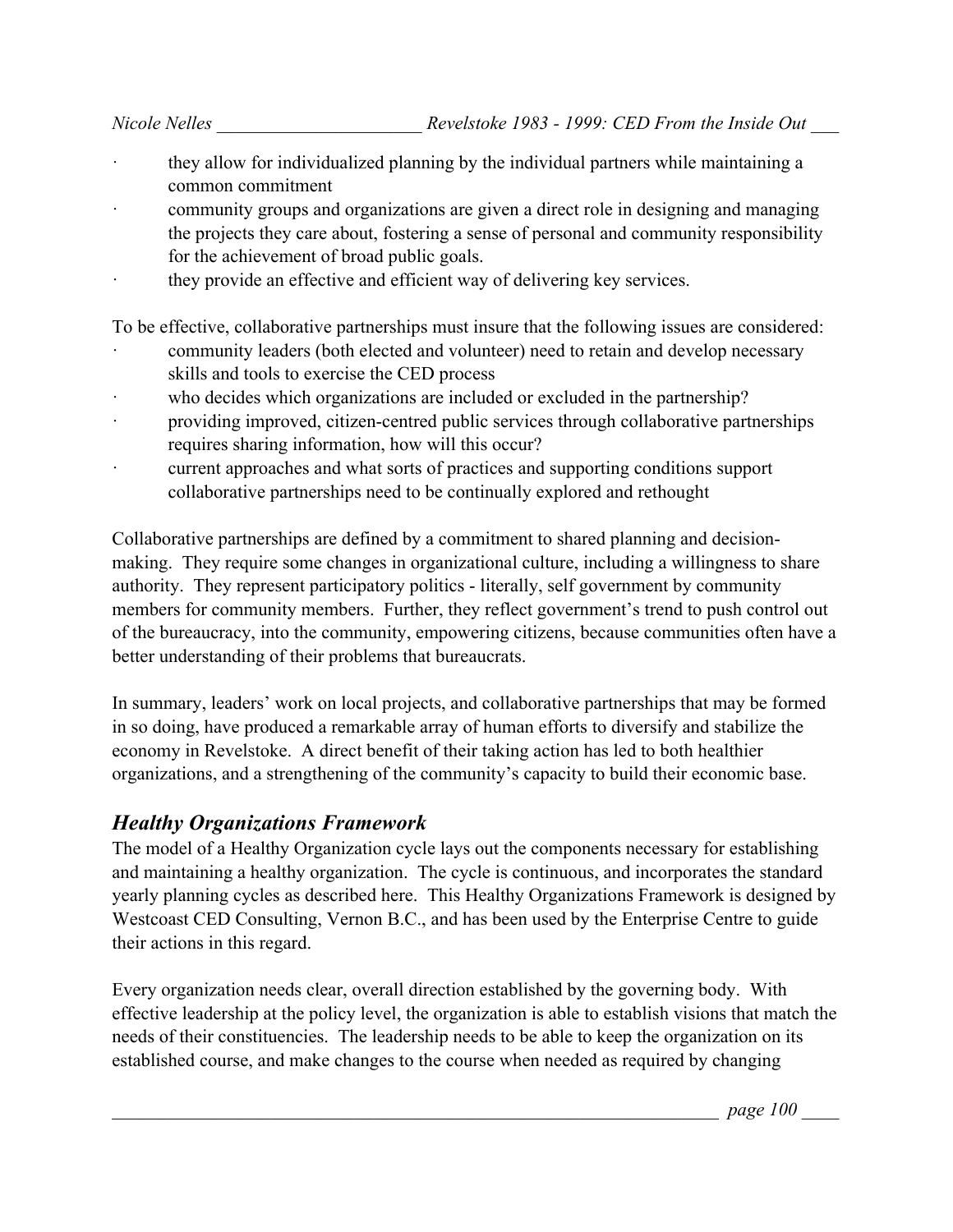circumstances.

Each organization, including staff and governing body, need a clear vision which will guide the activities of the organization. Without a clear vision, there is no guide to assist with making effective decisions that keep the organization on its course.

Following the vision, there needs to be a clear plan to implement the vision. A strategic plan enables the organization to decide on and implement the direction in which they want to go. Clear plans make managing and monitoring by managers and the governing body much easier.

Once the goals and objectives have been set, there is a need to find the human resources to implement the activities that have been set out. This involves setting clear job descriptions and the skill/knowledge requirements for each role in the organization. The organization must then either hire the required staff, or train the required staff, to be able to complete the required tasks. A complete personnel system, including incentives and work conditions, has to be developed for each position.

With leadership that provides clear direction through their vision, the strategic plan, and staff with the needed skills, management is then needed to make sure that the tasks get completed and issues get addressed quickly. The management also has a role of feeding the results and other information back into the cycle for redeveloping the vision and strategic plan as required.

Without good governance, an organization can not expect to perform effectively and to have the capacity to adapt readily to change. Accountability for how an organization's activities and responsibilities have been carried out is critical to ensuring its credibility and to maintaining public confidence in it.

The characteristics of best practice organizations having the highest positive impact on the revitalization of a community's economy are: comprehensive in orientation, multi-functional in scope, strategic focus, and coordinate a wide range of tools to address the realities they are facing. In rural communities, the need for a strategic framework within which a range of community organizational assets can be mobilized in a coordinated manner is a critical factor in strengthening community resilience. There is no quick fix.

The process of CED not only strengthens and diversifies an economy, it *builds* community. This section has outlined best practices to follow in working collaboratively to build community and strengthen the economy. Indicators of successful community collaborations are listed as follows:

- are open, inclusive and diverse,
- identify and build upon individual, organizational and community assets and strengths,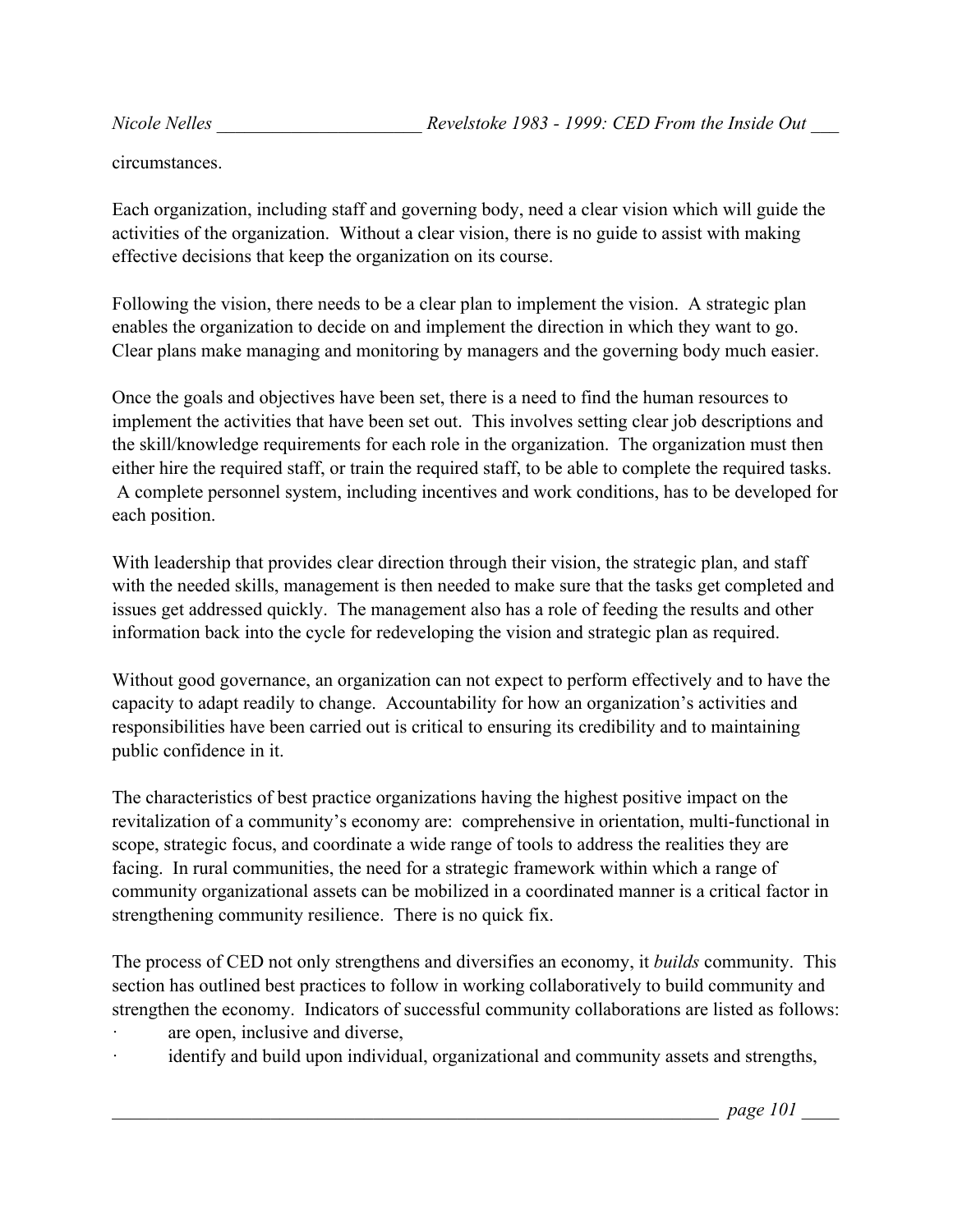- empower stakeholders in a positive, non-threatening way,
- are based on a compelling, shared vision,
- · are based on strategies and tactics that directly relate to the vision,
- · are well timed,
- are based on tangible, visible commitments of resources by the stakeholders,
- · have the power to implement their own recommendations,
- · use consensus to reach desired outcomes,
- · value the 'process' as well as the 'results',
- measure outcomes regularly,
- · define goals and objectives,
- · celebrate milestones and achievements,
- sustain the momentum, and
- · require patience.

The essential concept behind any collaborative process is sustainability. The idea of sustainability stresses that community collaborative efforts should be viewed as long-term efforts whose core human, social and economic resources should be actively nurtured and continuously renewed as a community asset - without a long-term, sustaining focus, these efforts may not realize their vision or achieve their intended objectives.

The Healthy Organizations Framework is a useful tool and clearly emphasizes the importance of mobilizing and fully utilizing the human resources of an organization. Further, that each role has inherent responsibilities to fulfill and interconnections with other, but not all, roles in the cycle. For example, management concerns themselves with staff, leadership with the plan, and if the plan is not being implemented, the weakness lies with management. The Enterprise Centre strives to operate within this framework.

Maintaining focus is an essential task for community organizations to be successful. Revelstoke's goal is more employment, and more investment across every sector, over time, building the capacity of the community as they go. The development of human resources and the development of the plan need to complement each other. It is also important to avoid creating a plan that is overly ambitious for an organization whose capacity is not yet strong enough. Core funding for talented management to facilitate the organization is important - as is a common purpose, and having community-based partners to work with.

In summary, effective board stewardship involves seven key tasks:

- steering toward the mission and guiding strategic planning,
- developing appropriate structures,
- ensuring the board understands its role,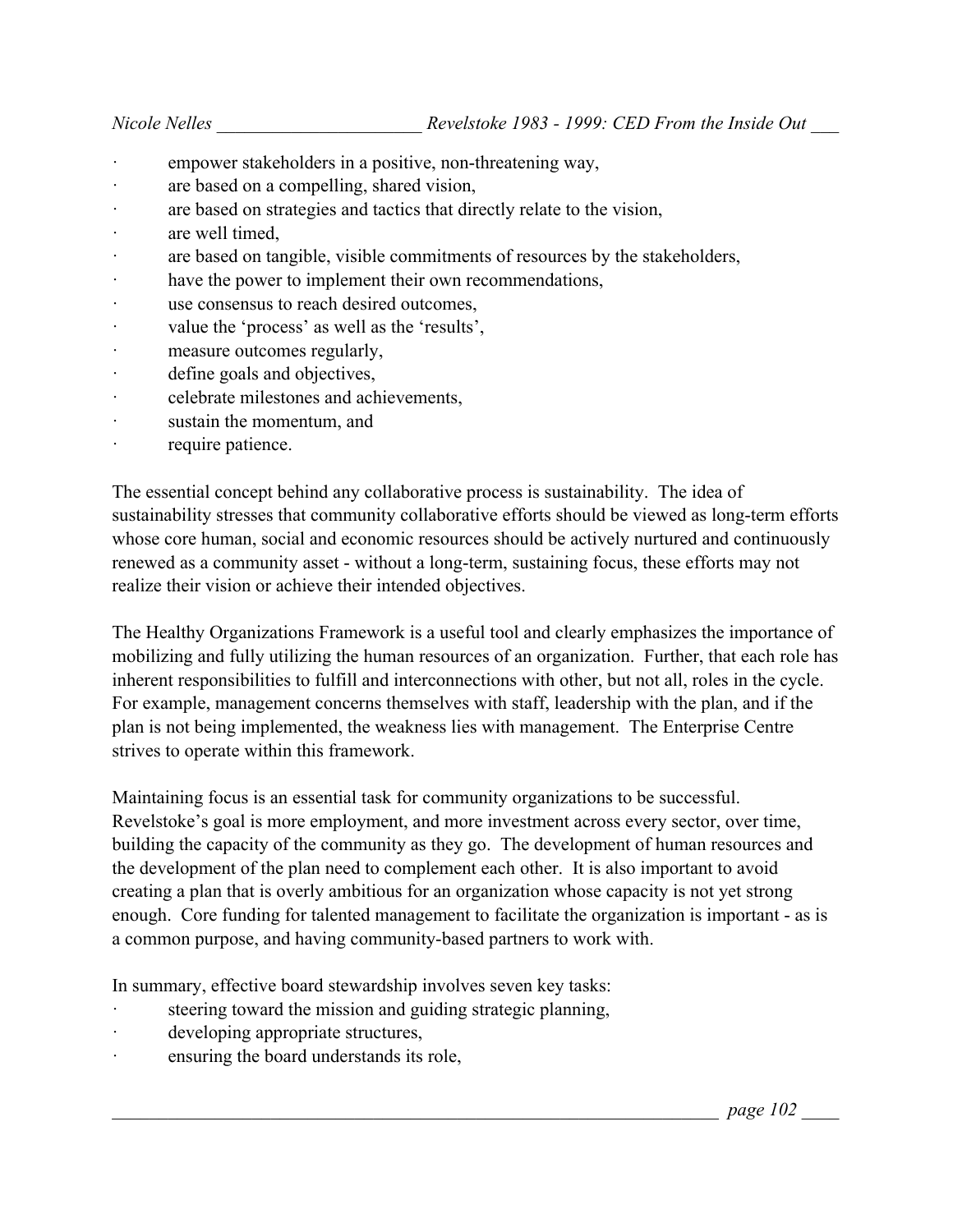- ensuring that an effective management team is in place,
- communicating to members, stakeholders and the public,
- · implementing assessment and control systems, and
- planning for the succession and diversity of the board.

The definition of fundamental goals and strategy is the single most important duty of the board. Boards who know their direction, are committed to a common purpose (e.g. reinventing the local economy), and are open to evolving and rethinking their approach are key to the operation of healthy organizations. CED encourages a thinking pattern that is conducive to facilitating these key ingredients.

It is essential to build organizations that have a life of their own - organizations that are proactive, see the future and prepare so that they are ready. It is important to ask who are the CED actors in the community? Who is providing services? How well are they doing? These are important questions to ask. It is important to avoid placing unrealistic expectations on the group or organization - consider your capacity, check your pulse in terms of maturity, small steps versus big steps at the outset.

New policies and practices are emerging for communities to solve problems internally as opposed to relying on external decision and policy makers. The saving of a local economy is rooted in the different ways in which communities' different operatives frame their experiences, identify the sources of inequity, set their goals and suggest lines of action. There is a wide range of possible outcomes. The role that operatives play in the implementation of CED is discussed below as the first core process of a CED community checklist.

# *CED Community Checklist*

The purpose of this CED checklist is to match priorities, goals, and/or objectives with related best practices, tools, models, and/or resources. It is divided into three distinguishable core processes: operatives, strategic thinking, and building community capacity. Distinguishable - yet inter-related - every CED step of the way. Each of the sections outlines the essential steps, lists key players and case examples from Revelstoke, and appropriate actions needed to successfully employ CED in your community.

A purpose of this checklist is to make clear how the issues of inequity, empowerment and transformation play themselves out at this level. CED, by putting weight on the conceptualization of issues and the importance of vision, is particularly pertinent at the present time. Communities across B.C. are seeking alternative methods of engaging their leaders, local citizens' groups and the community as a whole in the renewal and diversification of their local resource-dependent economies. A collective decision has to be made by the community to no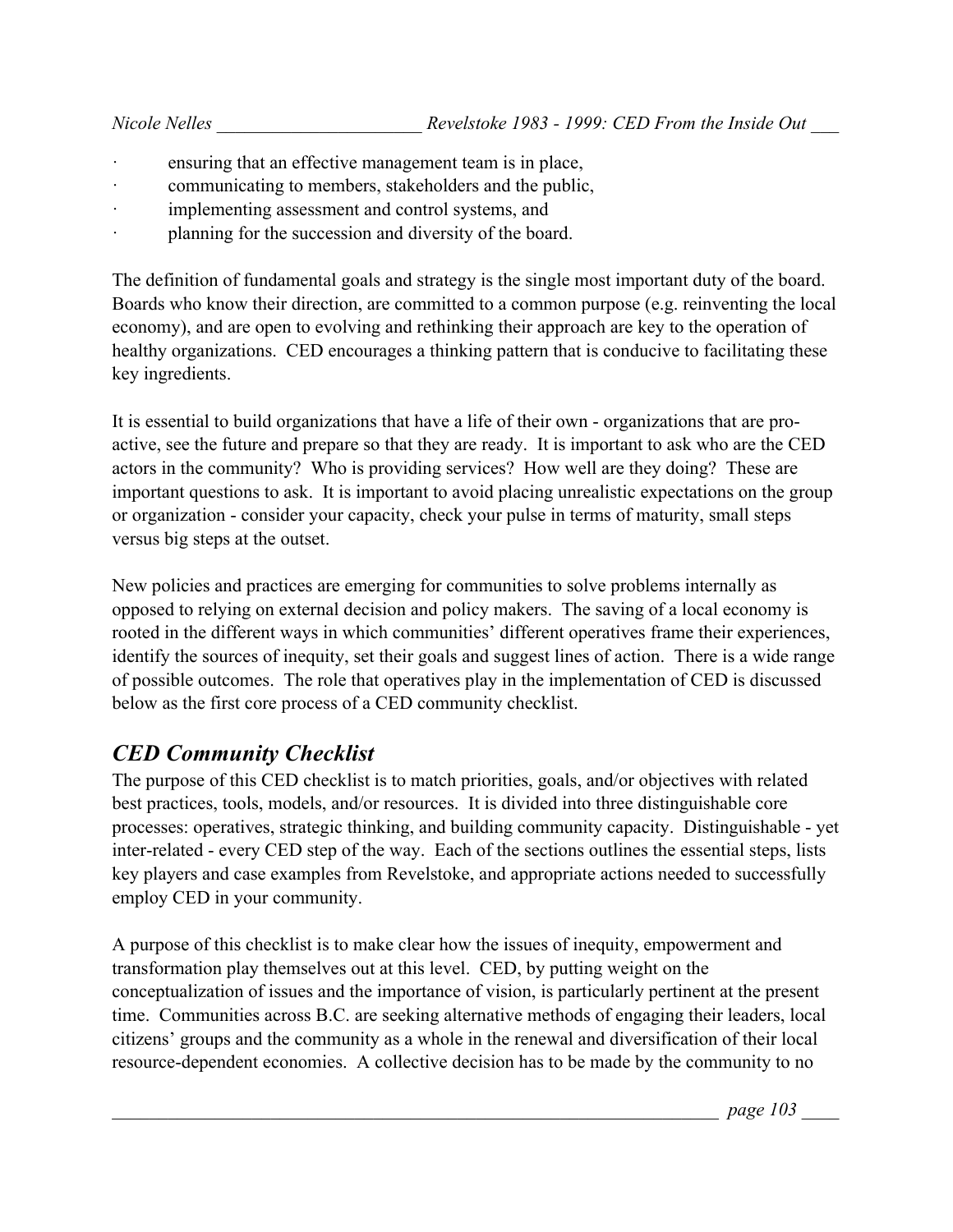longer be at the mercy of decisions made elsewhere.

Decisions made elsewhere typically misuse and mishandle working people in small communities. Once the decision is made internally to direct the local economy, it is important to remember that is takes time to change culture, perceptions, views of the world in order to reach the goals which you set. Small 'doable' steps are important at the outset to build upon. This checklist is a series of these steps to implement CED in your community.

#### *Core Process One - Operatives*

*Definition/description*: The practice of CED reaffirms a community's key role in economic development by reconciling economic imperatives with social and political concerns. Experience shows that the allocation and management of resources are means by which communities can empower themselves, individually and collectively, to ensure their economic security as well as to address social issues relating to community culture, vision and environment. The allocation and management of resources is assumed by the community's CED practitioners. Resources include natural amenities (forest, minerals, water, wetlands), healthy organizations, a trained workforce, infrastructure, equity, loan funds, and operatives. These *operatives* guide the community to intervene in the on-going development process in order to help harmonize and balance local resources and needs.

Operatives must understand their role in the delivery of CED thought and praxis as necessary for understanding the development of the local economy at a community level. The delivery entails the transfer of knowledge to others invested in rebuilding the local economic base. Issues which people feel strongly about can be altered, improved or eliminated, and community organizing efforts can be strengthened. This leads to people feeling empowered and, where the process has included a full range of groups and organizations, the community as a whole benefits for the long term. This is progressive local action.

The Revelstoke story has shown that local economic initiatives have the capacity to create confidence and broaden skills. They provide important opportunities and allow local people to gain leverage on outside sources of funds. The level of independence created is of significant importance. The importance to small communities of having a practical, realistic and achievable strategy is fundamental to achieving positive change. Fundamental to successfully employing the strategy are the *operatives*. Strategic thinking is discussed in further detail below in the second core process.

*Priorities, goals and/or objectives*: Thousands of people are already finding ways to seek economic opportunity *in order* to increase local skills, self-determination, local pride, and sustainability. This is the *goal* of CED. *"Revelstoke 1983 - 1999: CED From the Inside Out"*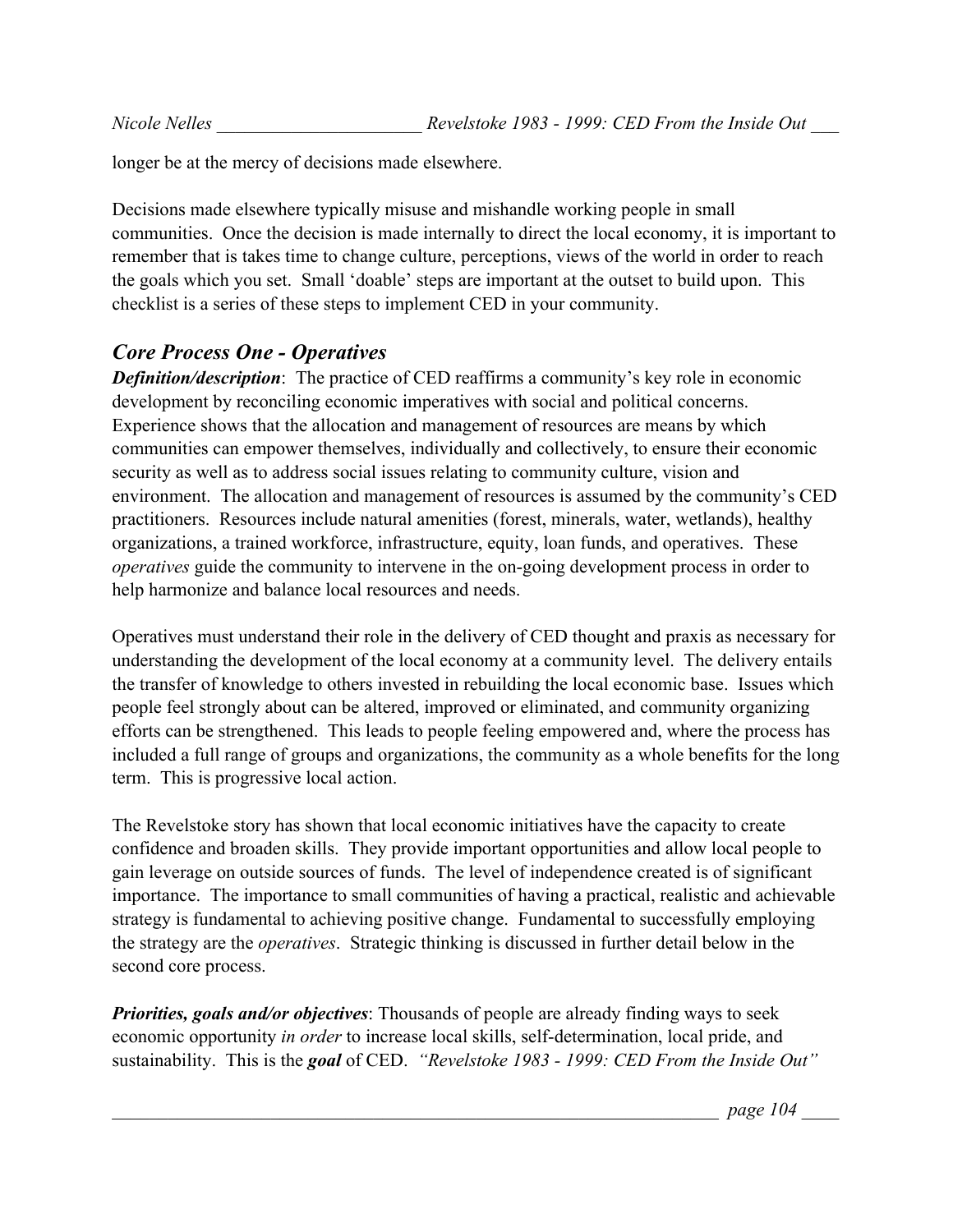relays to the reader the experiences and recommendations of individuals who are actually doing CED. They are the operatives. They include managers, consultants, economic development officers, administrators, planners, educators, and ordinary people committed to building inclusive, creative and sustainable communities.

Operatives' *prioritize* their attention on *planning* that enables their communities to clarify their aspirations and focus their time and energy, on *building organizations and strategies* that can back local initiatives with leadership and resources, on *business development* that advances a community's long-term goals, on *mobilizing and organizing* local people to take a greater role in their economy and governance, and on *government and programs* required to support local development.

Operatives who are skilled brokers, practical, CED knowledgeable, creative, and dedicated to making a difference are essential to implementing CED in your community. They need to be aware of the environmental, social and economic issues that emerge as CED begins to move from theory to practice.

*Tools, models and/or resources*: Tools used by operatives to achieve these aspirations include strategic planning exercises, local economic development models, community development models, and revolving loan funds. These tools have been described in detail above. Willing and able volunteers are needed to employ CED effectively. Their readiness to become involved in community investments is needed. How to inspire volunteerism is therefore an important question to answer. Small, feasible steps that build upon each other incrementally encourages continued participation from volunteers. These small, feasible steps may be achieved by taking on small investments at the outset of the CED process. Further, the guidance of a trained CED practitioner to aid in the processes of strategic thinking, localized learning, the building of healthy organizations, planning, research, and brokering is essential.

Key operatives who are trained and experienced in CED are fundamental. Equity is needed to hire these individuals. Battersby (1999) refers to this equity as 'hurting money' - funds needed to hire qualified operatives to initiate the turning around of the economy at a time when the community is suffering financially. Charismatic operatives are beneficial to the process. Their ability to draw volunteers to participate in project development, at least at the outset, is an effective resource. As the project evolves, the volunteers emerge as the leaders of the process and the operative(s) work themselves out of a job. The operative's role is to establish the basis for developing long-term capacity.

*Essential steps, key players, case examples from Revelstoke, appropriate actions*: It has been established that operatives in each community - who are experienced and trained in working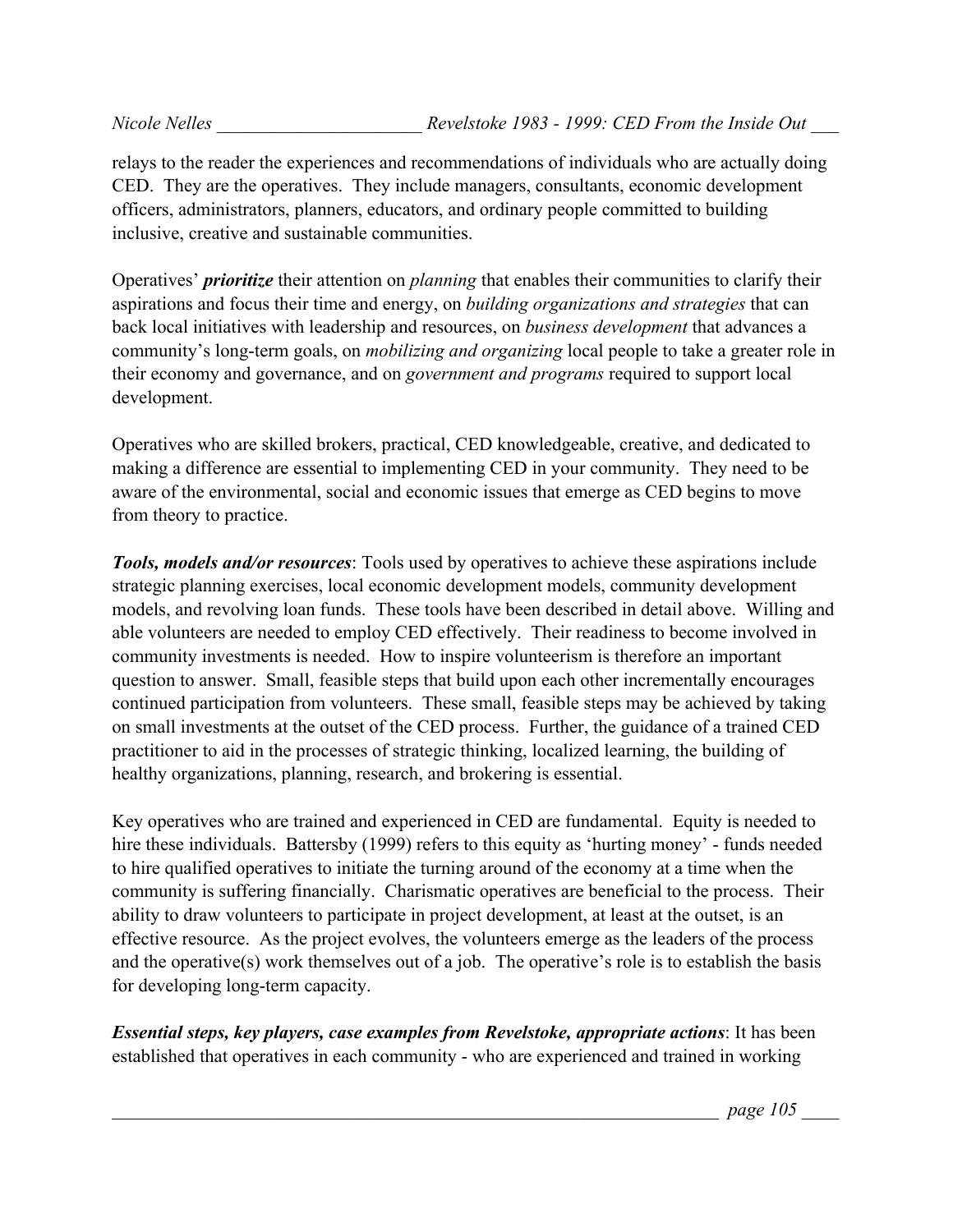within the CED values and attitudes philosophy - are needed as the brokers to 'thread the needle' of various investments. Further, every community should set its own direction. An *essential step* to building an economic base is the convening of the community's organizations. The building of community capacity is facilitated by CED operatives - guides of change who are able to articulate the language of CED. The priorities, goals and objectives are set for the community by the community.

Revelstoke undertook a major revitalization of the economy spearheaded by the substantial change they were experiencing due to both internal and external forces. Revelstoke's widely fluctuating economy forced the community's leaders to find a way to live with their loss. Typically, they had been reactionary versus thoughtful, and lacking comprehension, in their address of the economy. What carried Revelstoke through this enormous task? - their commitment to the place. They climbed up out of a economic slump with the support of tremendous public will. Credit is owed to the community for their conviction and faith in themselves. They had leaders with vision, backed up with action. This entire process was character building - leaving a legacy of leaders (both elected and volunteer) who initiate and implement investments in their community.

The timing, and the right environment is an essential element of any investment that unfortunately can not be planned for. These elements can, however, be acknowledged. By being cognizant of their importance CED operatives can anticipate and wait for the timing to fall in to place. Also, it is important for a community to afford itself enough time to accomplish their goals. They need to think in the long term.

Monitoring and adjusting are two key steps in the implementation of CED. They are elements of the praxis philosophy. The CED practitioners at the Enterprise Centre operate based on their beliefs in the true sense of the praxis philosophy. In community economic development, praxis is the practice of reflection, action, evaluation and further reflection, intended to result in sensitive, thoughtful change. CED monitors and evaluates its progress through communityderived and appropriate economic, social, cultural and ecological indicators.

Praxis is a responsibility of the CED operative to act in a considerate, serious manner, and not in a careless or unprepared fashion. The Enterprise Centre's CED practitioners' actions are guided by this spiralling philosophy, where the loops are sometimes long in taking shape, and drastically wide or narrow in their size, but nevertheless continually spiralling upwards. Praxis is the basis of mobilizing empowerment, building capacity, community control, inclusive learning and transformation.

Communities need to ask themselves - who are the main brokers? Do they work together? Are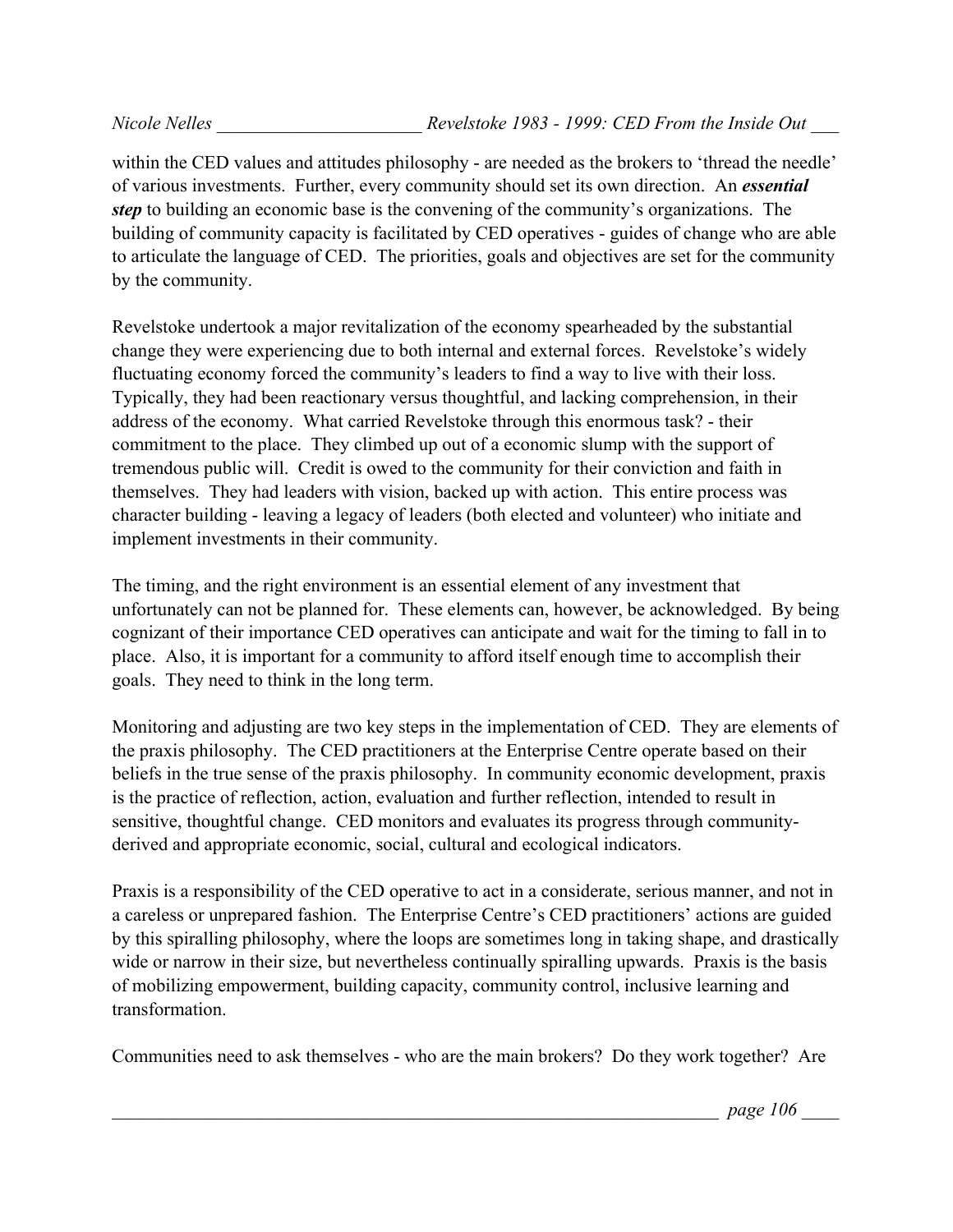they willing to put money and time in? Do they sit together in the same room and make things happen? This is how credibility is built. A very strong core is needed to take control and make things happen with vision and care. Investments take time, trust is needed to form partnerships, and partnerships are needed for successful CED. These basic elements need to be in place before the investments take shape. This is the foundation work that is so often missing. If these basic elements are in place then the community further has the capacity to invest in projects over the long term.

One of the limitations of CED that operatives need to be aware of, is that far too little attention is given to the diversity of community members and to potential conflicts in basic visions of 'the community' and 'the economy'. Moreover, the fact that some differences might be the result of oppressive relations between community members makes this lack of recognition of diversity all the more problematic. CED argues for a broad participatory approach, caution should be paid to not assume that consensus will emerge. This approach values the journey as much as the destination for this reason. By working towards the destination (consensus), understanding and clarity of issues emerge on the journey, even if agreement is not reached. Greater understanding benefits the community as a whole by enabling them to at least understand the basis of the disagreements, to then mobilize around the issues to take action.

CED literature stresses the critical role of a certain type of leader who alleviates concerns and constructively responds to skepticism or critical challenge. This particular type of leadership requires strong facilitative, communications and other process skills. Operatives who are trained facilitators, and who have the time and the commitment of the participants, are key to the strategic thinking process. Strategic thinking is now discussed as the second core process of the CED community checklist.

# *Core Process Two - Strategic Thinking*

*Definition/description*: CED is a process through which the transformative potential of the political struggle - to renew an economy - may be realized. In other words, the transformation of political consciousness has the power to effect needed change to stabilize and diversify a community and its economy. Political action at the local level has greater progressive potential than action at the national level since such struggles have a stronger connection to the everyday lives of community members, and, consequently has the power to transform their political consciousness. Local politics can be very progressive, as demonstrated by the Revelstoke experience. Strategic thinking is a means focussing this political struggle by limiting the impact of external pressures on communities and local organizations.

Strategic thinking revolves around a commitment to involve community members previously marginalised from the political process, and to provide them with an opportunity to effect change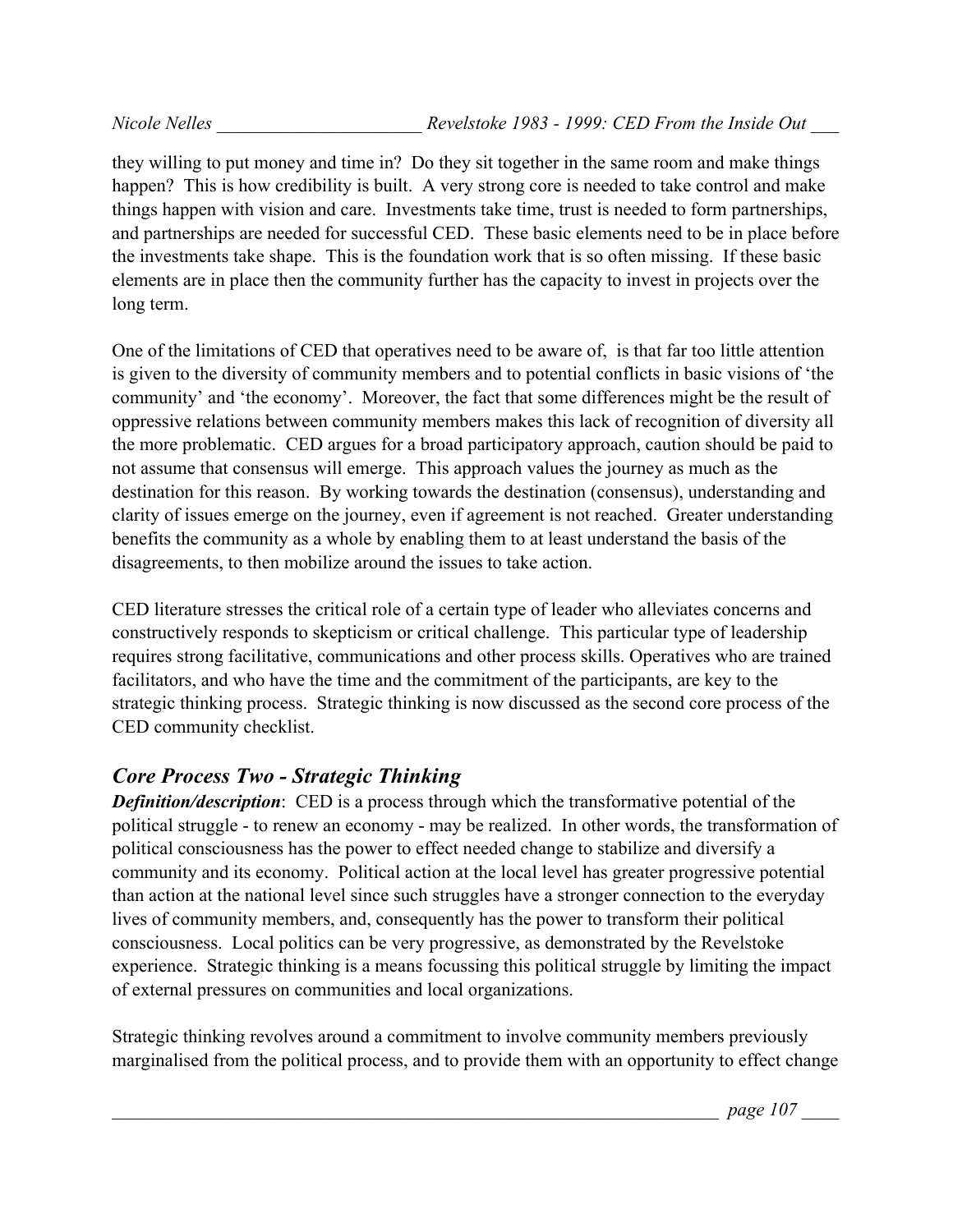in their immediate local environment. This is the kind of local initiative that has the potential to transform political consciousness.

The emphasis within the CED model of strategic thinking is on community control and empowerment, developing an organizational vision and linking programs and plans to this vision in a structured, 'implementable' way. The Enterprise Centre is committed to the CED model of strategic thinking because of this emphasis. Further, the emphasis within the CED model of strategic thinking is on developing organizational vision and linking programs and plans to this vision in a structured way. The need is for a clear vision and the capacity to link this vision to action. This is useful for all communities involved in political, economic and social change.

*Priorities, goals, and/or objectives*: A priority in strategic thinking is a shared vision. Another is assessing current trends and realities. A community must make itself aware of the threats and opportunities that may affect their economic well-being. The *goal* of assessing current trends and realities is to be able to anticipate potential impacts on the local economy. This anticipation will trigger preparation - and success can be defined as when preparedness meets opportunity. When opportunities present themselves to strengthen and diversify the local economy, the community has the capacity to respond.

Strategic thinking serves to enhance the progressive potential of a community and helps to overcome the limitations of a narrow vision of its role in the control of their own local economy. Progressive is defined here as an orientation towards reducing inequalities - social, political, economic - between groups and individuals and an enhancement of participatory democracy. Participatory democracy engages members of the community to become involved in local decision making. Continued involvement empowers individuals to have a voice, *and be heard*, eventually building their capacity to capitalize on opportunities for their community. This is a primary *goal* of strategic thinking.

*Tools, models, resources*: A useful analogy used to describe the process of strategic thinking is the road map. Strategic planning is an exercise that engages a community, organization or group in determining what direction they wish to travel. Visioning is the ideal to which the community works toward - the destination. A mission is the itinerary that guides you along the road as you travel. When looking back on the road travelled, the plan is 'how' we stuck to the mission while heading towards the vision. The plan is broken up into different areas - to extend our analogy, areas of the plan may include food, accommodation, rest areas, gas stations, etc. Within each of these areas, there are detailed suggestions as to how those areas may be taken care of. For example, in the area of gasoline stations, how the gas will be paid for needs to be planned for, where gas will be obtained from, and how much will be needed.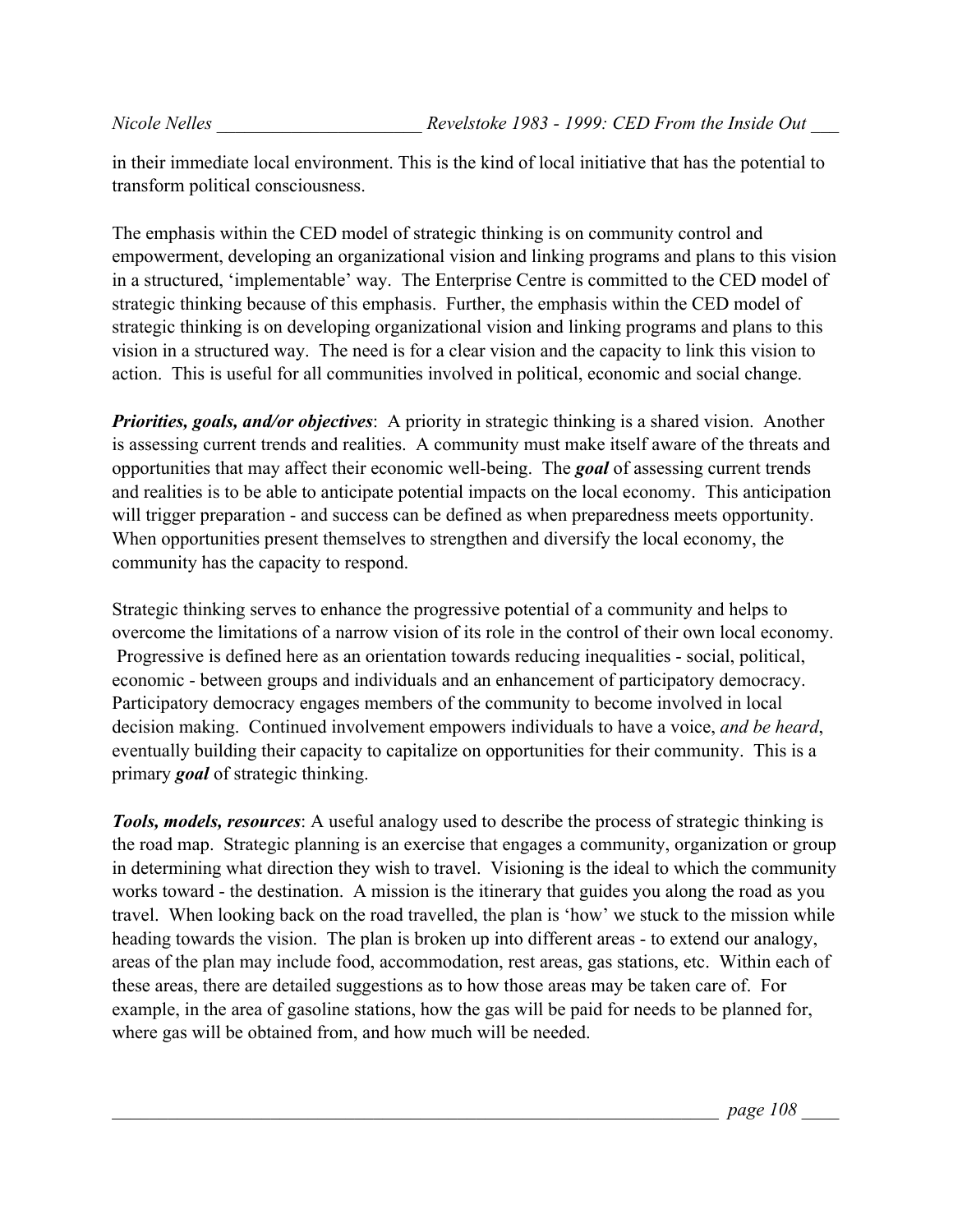Fundamentally, strategic planning envisages a desired future, and realistically assesses present opportunities and constraints; then, through clear-headed decision making, it indicates how you can move from where you are to where you want to be. Such planning involves making choices about the mission (purpose) of the organization and the primary goals it will pursue, the strategy (or strategies) it will employ to accomplish the mission, and how the goals will be reached.

Strategic planning is seen to involve a series of stages that should begin with the articulation of an overall vision for the organization - of what should be, as against what is in place today and what might become, if nothing is done. This vision acts as a starting point for identifying a series of necessary and specific development goals. Although these goals are likely to be rather broad and, therefore, not easily measured, they can be expressed in such a manner that the community can ascertain whether it is moving toward them or further away. They should be expressed in a way that allows the community to establish directional criteria to gauge progress.

Identifying concrete and specific objectives for each goal is the next stage in strategic planning. The objectives should be articulated in such a manner that quantitative and qualitative measures can be linked to each one. A critical component at this stage is the realistic examination of the internal and external constraints within which the organization operates. Thus, objectives should be based both on the vision of the organization and its realistic possibilities, given such matters as consistency and reliability of funding, public opinion, other relevant organizations, government support and so on.

Targets follow from these objectives and answer three key questions: what must be achieved, how much must be achieved, and when must this be achieved. Next is an expectation that specific projects should be identified and strategic planning at this stage will involve identifying where is this target to be implemented, who is responsible for implementing it, and how it is to be implemented. At this stage, the strategic plan can come to life because with this level of operational specificity, a basic project-management framework is in place. Project outcomes are specified. Start-up dates and end-dates are specified. These projects are implementable and because they are carefully designed they can be effectively managed. Continuous evaluation and assessment (praxis) of the plan is also required. Thus, room is made for adjustments in the plan should these be called for, based on changes in the internal or external environment.

One of the very attractive elements of strategic planning as described here is the effort to attach a broad indigenous vision of a hoped for future, with specific, realistic and measurable projects and outputs.

## *Essential steps, key players, case examples from Revelstoke, appropriate actions*:

In 1960, John Dakin was quoted as saying: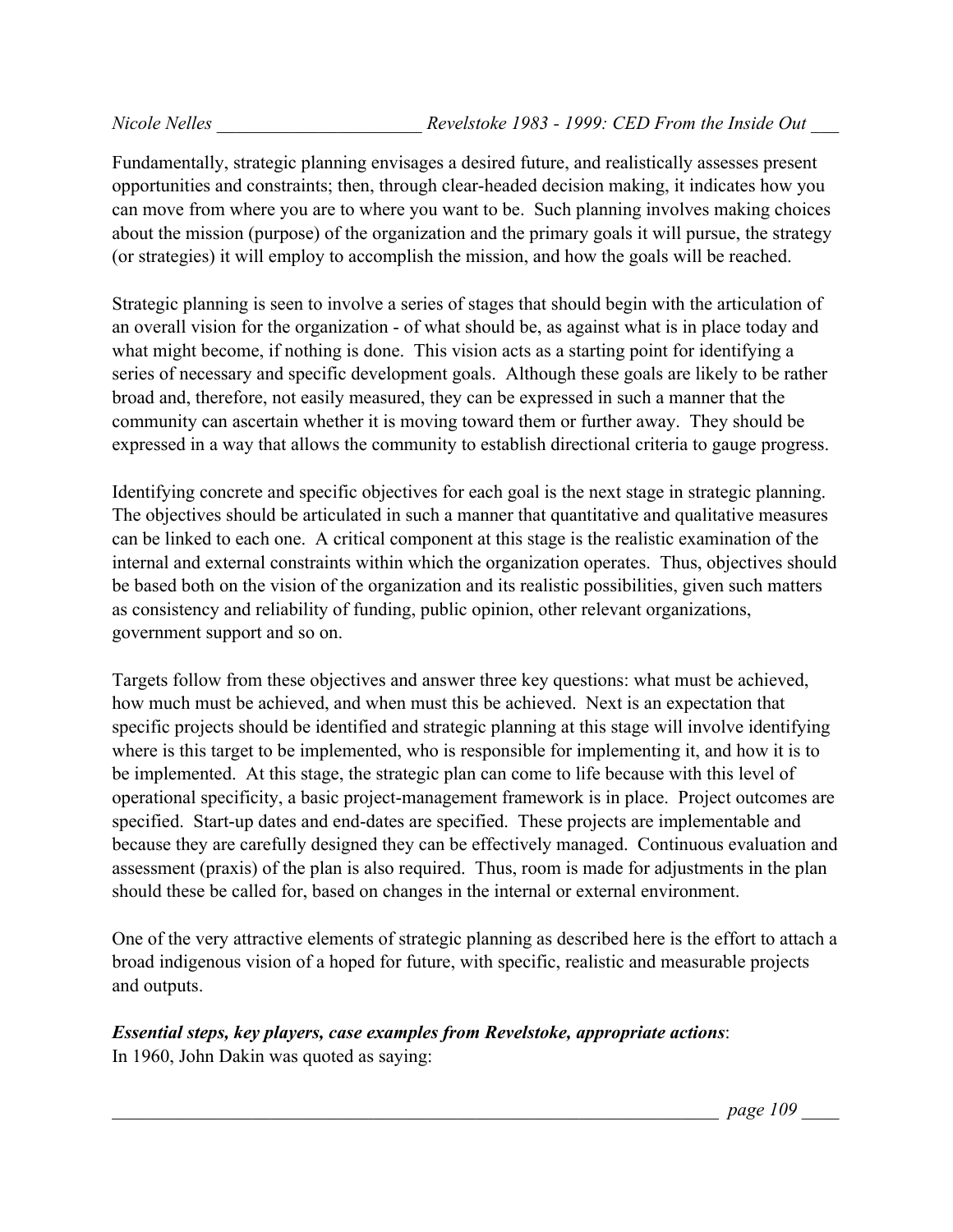"*In order to make a plan we must be able to predict; in order to be able to predict we must know; in order to know we must develop hypotheses or theories; in order to establish theories we must obtain and classify facts; we must observe.*"

Strategic planning is a key step to achieving success - having individuals who are prepared to play the game. CED involves purposeful intervention (strategic thinking/planning) by the community (or its representatives/operatives) in selected aspects of the community's economy, for the community's welfare. It is about communities addressing problems and opportunities, on their own behalf, which they perceive to be of importance to their quality of life or their community's viability. Strategic planning in the context of CED attempts to answer the following key questions:

- where has our community's economy come from?
- what is the nature of the economy today its characteristics, strengths and weaknesses?
- where will our economy be in the future in 5, 10 or 25 years?
- where do we want our economy to be in the future in terms of jobs, diversity, vitality, size and other dimensions?
- how do we get there from here?

These deceptively simple questions set the game plan for the community's strategic initiatives. In Revelstoke, for example, the residents' awareness of their need and ability to take control of their own future was enhanced in 1983 at the crux of the economic crisis by a strategic planning process which engaged wide participation. These simple questions were asked and the search for the answers set the game plan for the community's strategic initiatives. The attendant benefits of this process were that people had the satisfaction of contributing, and then recognizing their contributions in print. The Downtown Revitalization and Railway Museum projects that emerged from that plan honed the local capacity for research, and organizing and implementing in collaboration with partners. Bit by bit, civic ability, pride and community capacity grew.

In summary, the basic idea behind strategic thinking is that it is useful to connect an organization or community's broad vision, if sufficiently well articulated, with a clear organizational mission. Such a mission has to be developed with an appreciation of current internal and external realities, and should include specification of steps and initiatives that the organization or community can undertake in the short term.

Most simply then, this tool encourages organization/community participants to talk to one another about their dreams and hopes, to identify what commonalities they share, and to work in a structured and specific way to figure out how to move closer to them. This sort of process is useful to every community involved in political and social change. Building the community's capacity to practice strategic thinking is now discussed as the third core process of the checklist.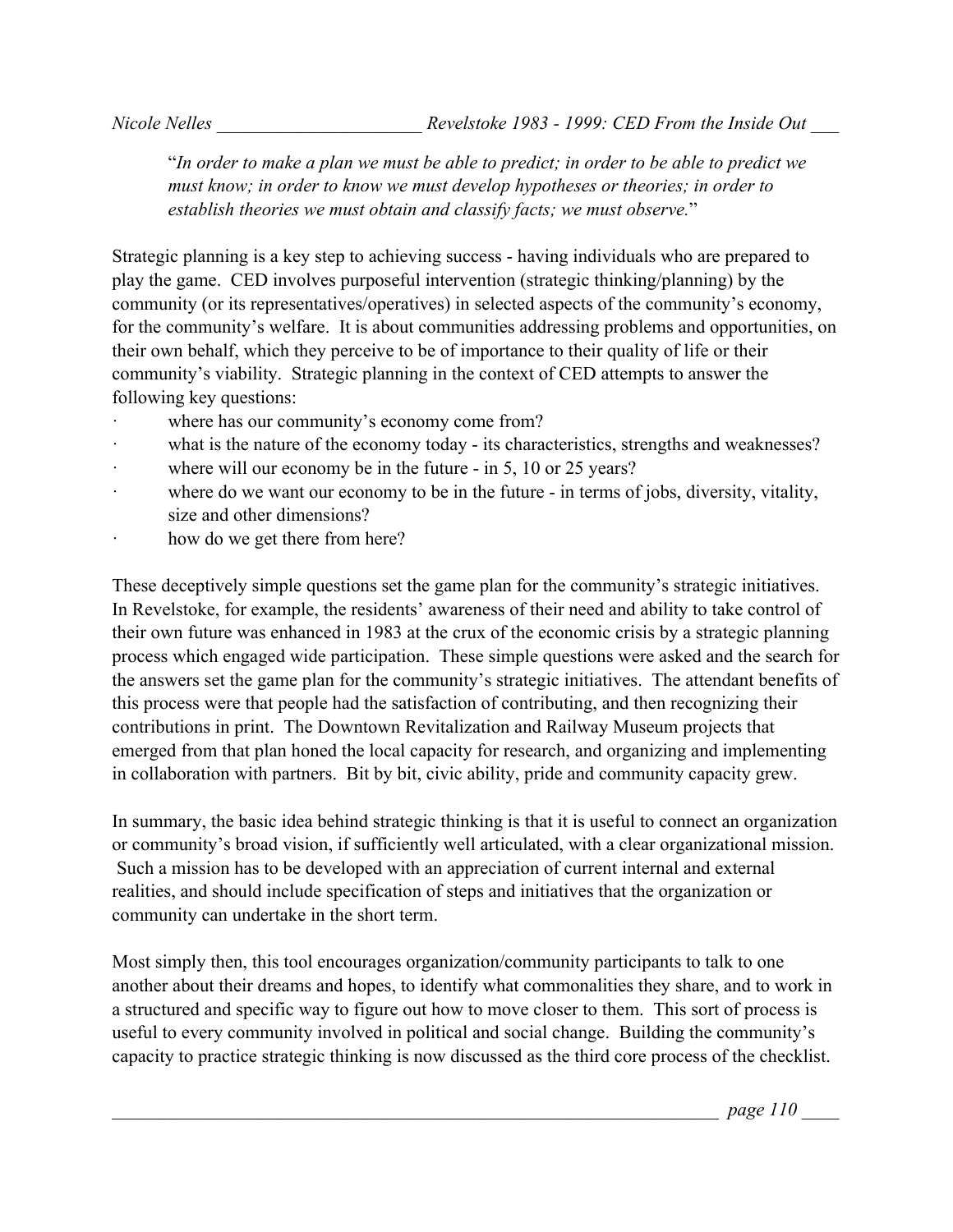## *Core Process Three - Building the Community's Capacity*

*Definition/description*: Building a community's capacity is led by operatives (core process one), and guided by strategic thinking (core process two). Capacity can be defined as 'the power of containing, receiving, experiencing, or producing', 'mental power', 'faculty or talent', 'a position or function'. Each of these phrases are applicable to defining community capacity in the context of CED. Capacity is the long term ability of a community to practice CED. In other words, once capacity is built, a community has groups and organizations who have the mental power or faculty to position themselves to produce projects, receive funding, experience development and contain the spin-offs these items deliver for the long term benefit of the community.

Community capacity is often described by two terms - resilience and stability. For clarification, these terms are defined here. Resilience and stability - terms used to describe a community's ability to keep pace with change - are further descriptions of community capacity. Stability is defined in the CED literature as an established community's capacity to maintain not only its physical infrastructure, but most importantly its established population base both generational (over a individual lifetime) but inter-generational (children and grandchildren). Resilience means the capacity of a community, as a community, to not only take advantage of changing opportunities, but to make its own survival opportunities in ways that utilize the community's unique attributes to the maximum, including socially determined quality of life factors, to local economic advantage.

*Priorities, goals, and objectives***:** A key goal of strong community capacity is that it enlists community members as active participants in the achievement of key social and economic goals.

Community capacity is essentially a reorganization of governance and organizational design to accommodate best practices which include a balance of responsibilities across the members of the group or organization to empower each participant to have a voice and be heard. Further, it includes fostering skills in building bridges and alliances, brokering interests, forging consensus, and articulating shared values. Building community capacity calls for the courage to take risks and to give up some degree of control, a change in values and attitudes to willingly continuously learn and improve and that we are all stronger together.

The strong capacity building of an organization is exemplified by the Enterprise Centre whose initial motivations and orientation have been explicitly discussed and re-evaluated at the same time as they have been refined in light of changing circumstances. The Enterprise Centre's commitment to building the capacity of community controlled organizations to generate durable social and economic benefits, and to aiding others in building local and regional economies that are sustainable is never taken for granted. It shapes decisions about whether or not to engage in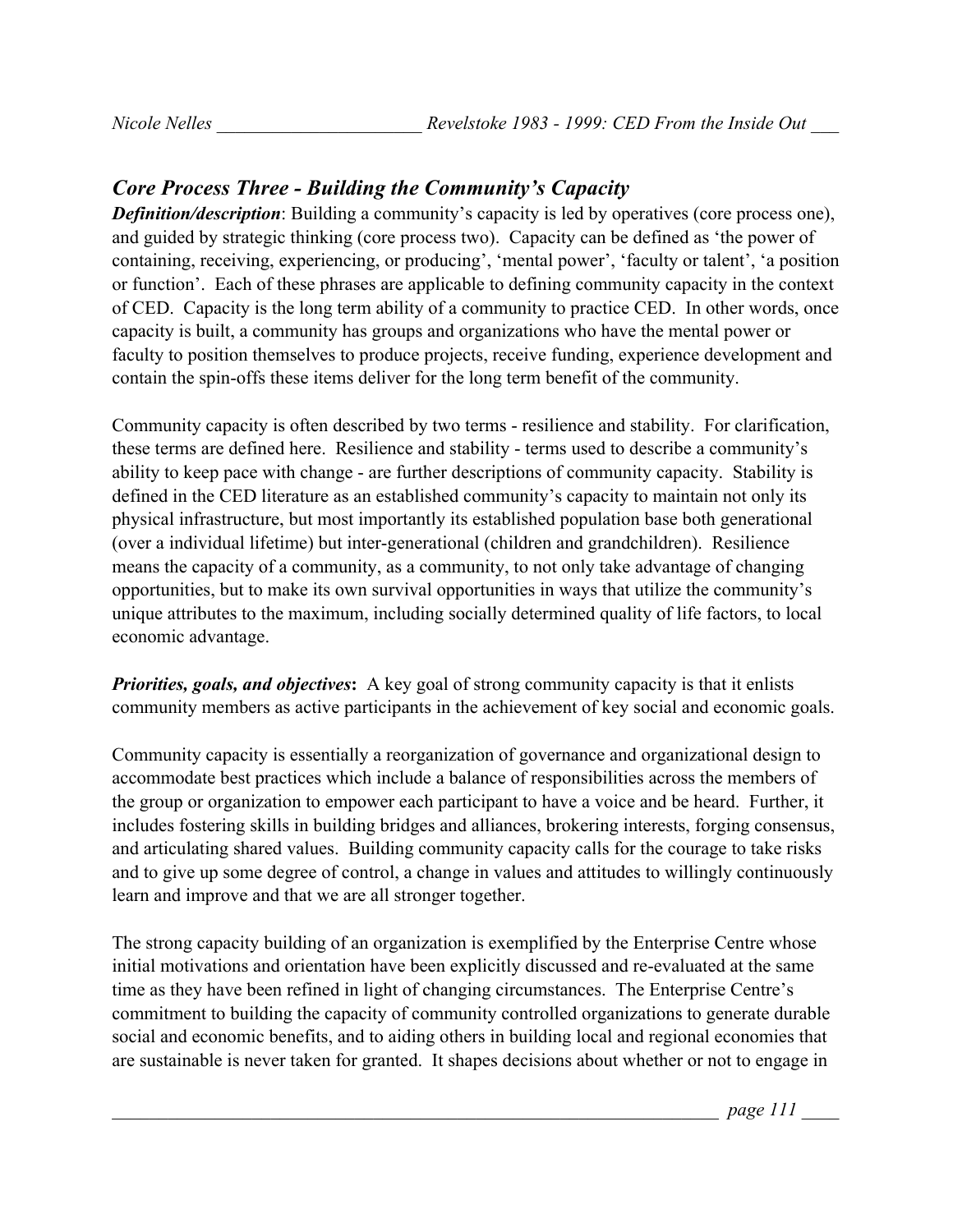investments, when to become involved preparing submissions to funding, and whether to take part in broader organizational efforts.

Evidence also exists that the Enterprise Centre has brought its members to new ways of 'thinking, acting and being'. Through its approach to governance, and especially, its commitment to member-directed, open and inclusive decision-making and implementation, many of its members have gained knowledge and confidence about community economic development processes and policies. Members have used these insights in a variety of ways, both within and outside of the Enterprise Centre. Some have established new investment projects and initiatives for the community; others have become centrally involved in similar organizations dedicated to renewing the economy and quality of community life.

*Tools, models, resources*: While the Enterprise Centre's history does indicate how sufficient resources can contribute to an organization's potential to establish innovative structures and processes, it also illustrates that resources alone are not sufficient. Both the clear commitment to a particular progressive ideal, and the ability to make that mission a central and ongoing focus of the organization, are required. Many organizations have a mission statement, but it is important to ask yourself: how many have a mission?

It has become clear in the course of Revelstoke's CED journey that it is the building of capacity that will sustain the economic and social changes that have evolved over the past fifteen years. Capacity includes the ongoing responsibility for the training and development of leaders (both elected and volunteer), building and maintaining infrastructure, continually rethinking current approaches to planning alternative tomorrows, and reinventing the local economy with and despite the state.

*Essential steps, key players, case examples from Revelstoke, appropriate actions*:The practice of CED lets communities in need be the innovators, leaders and directors in solving their economic problems for the long-term by developing community capacity.

An analogy to further explain the importance of building community and organizational capacity are relationships. If a relationship is built upon the basic tenets of honesty, trust, loyalty and laughter, their capacity to endure life's experiences is strengthened. By beginning their lives upon these qualities, their union will likely blossom. A community's organizations that take on the task of renewing their economy will also blossom if they build their union upon strong, basic tenets. The other path to follow is to jump from partner to partner, never committing and never building much of anything. A community can fall into the same promiscuous path by jumping from project to project, never empowering themselves and never transforming much of anything.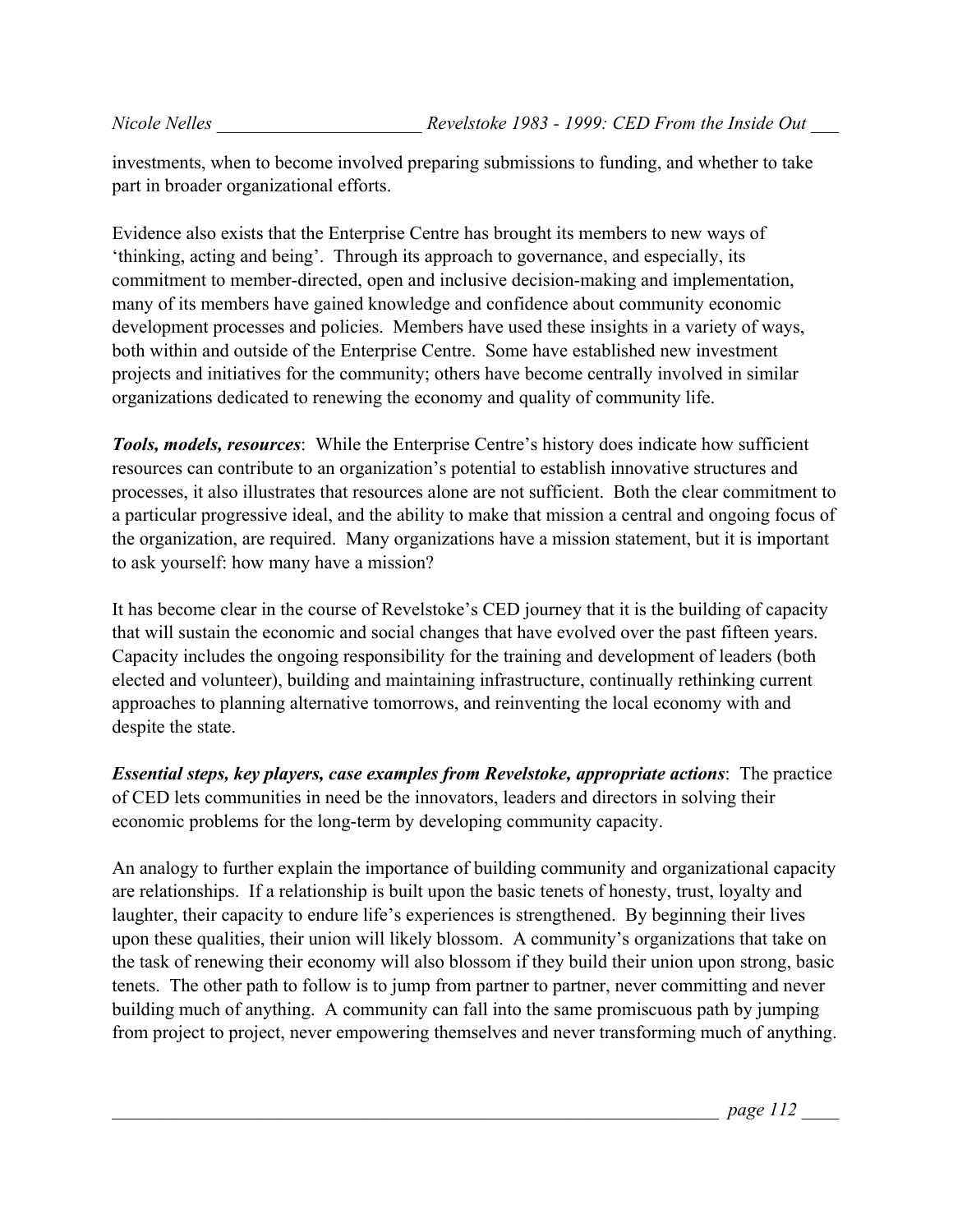The CED process is incremental, and it is only with the passage of time that capacity is built upon. The theoretical principles of CED structured what Revelstoke had done, and now continues to do, by giving them a framework to view how things took place.

The process skills required to build community organizational capacity can be demonstrated by the development of community education programs. Introducing training values to your community will build community capacity. An example in Revelstoke in 1985, is that community education programs were virtually nonexistent. In 1997, 1938 participants including 600 forestry workers and family members received instruction. This program eventually led to the creation of the Forest Working Group - a collection of individuals

This mobilization of the Revelstoke community may not be unprecedented, but it certainly is extraordinary. For example, with regards to the Revelstoke Community Forest Corporation, not only did the community vehemently challenge a private sector sales decision; it formulated a response agreeable to the major players and was willing to pay for it. This was in part achieved by presenting the public with an array of opportunities to get and exchange information. But this is only part of the story.

Many an elaborate public information campaign has mobilized more suspicion than confidence. The fact is that an inspired, well-informed community leadership secured the trust and support of most residents by facilitating (and resolving) an open discussion of real options. Contributing to the community members' readiness for decisive action was a recent history of local economic crisis and competent response on the part of City Hall.

To what extent does the threat of change contribute to the successful application of community economic development principles? The threat of change is often the triggering force behind the successful adaptation of a CED mentality. If CED is introduced as a mechanism to accomplish goals at a time of crisis, and is successful, the habits learned will stay with the community leaders and volunteers. The knowledge of CED methods will be transferred to new players, and the practice of praxis is in place. Is the threat of change required for success? This question can be answered with another: when are we *not* changing?

What may seem like eccentric behaviour relative to other Canadian municipalities was for Revelstoke the latest and largest of a number of strategic initiatives. Using the Revelstoke Community Forest Corporation as an example, the application of CED in practical terms can be seen. The turning of events that led to the creation of the RCFC and the purchase of TFL 23 were not lost on Revelstoke's public. In the 1960s they had watched the finest agricultural and forest lands in the area flooded as a result of the Columbia River Treaty. They had also seen the area's timber shipped 200 kilometres south to Castlegar for milling. The economic crisis of the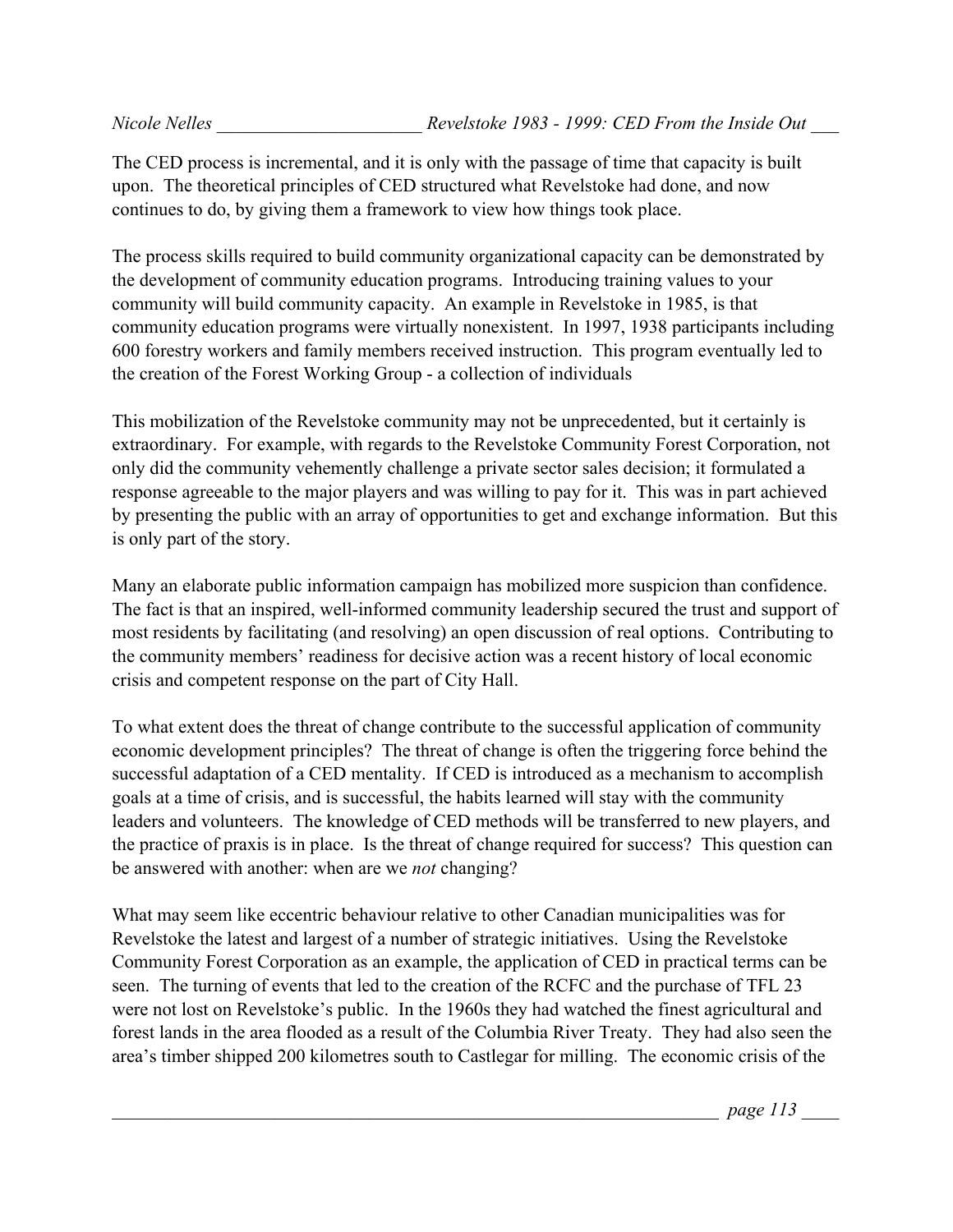mid-1980s again made it abundantly clear how vulnerable the community's economy was to external decisions, and how little sense it made to expect outsiders to really 'look after' Revelstoke's interests. These watershed events led to the building of the community's capacity and ability, therefore, to plan and prepare for anticipated changes to the local economy.

The past fifteen years of Revelstoke's history that have been chronicled in this story have involved considerable change. Community members at large, the City council, and the Enterprise Centre to whom these changes have presented themselves have been enlightened and alert, prepared to discuss what could be done about each scenario, and ready to weigh the risks and benefits of each option. These decisions were made with the assistance of a tried and capable city staff, professional advisors, and leaders both volunteer and elected. These factors, combined with a commitment to consultation and a singular clarity of understanding and communication, captured an ever widening circle of community members with the empowered capabilities to make sound decisions regarding the future of their community.

In summary, CED is the process to use locally, to assess economic problems and opportunities and to achieve long-term economic stability, growth and adjustment. This checklist of three core processes - operatives, strategic thinking, and building community capacity - will focus a community in their journey to renew and diversify their local economy. If these three core processes are attended to accordingly, the possibilities for the long term, successful practice of CED are significantly increased.

Chapter Eight will now conclude this study, "*Revelstoke 1983 - 1999: CED From the Inside Out*".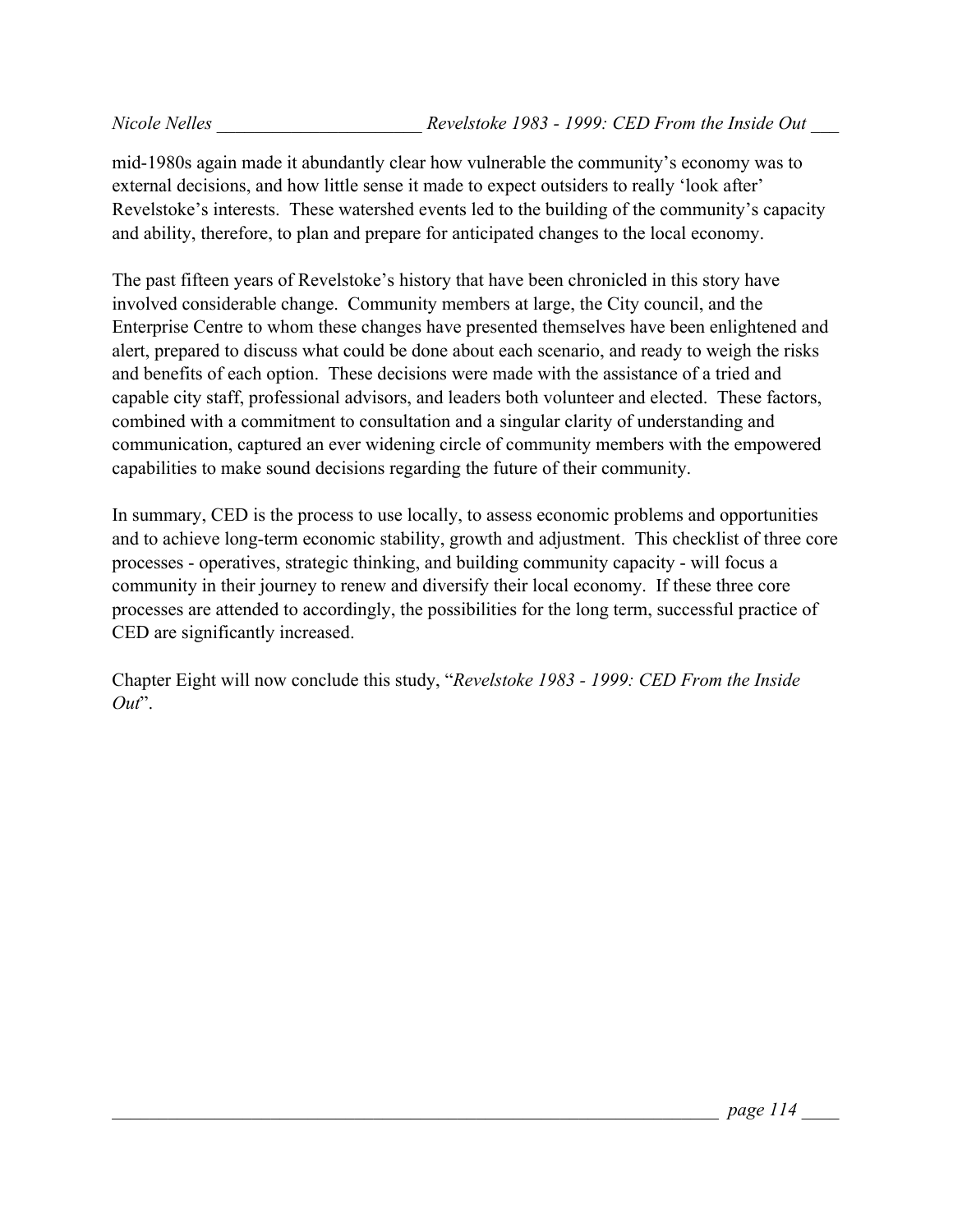## Chapter Eight - Conclusion

In this study the Enterprise Centre has endeavoured to demonstrate that Revelstoke, with community forethought, vision and commitment, was able to initiate a successful economic transition thereby breaking the boom and bust cycle. Communities *can be* effective in successfully weathering a change in their economic well being.

Granted, many external factors over which communities have no control or influence can have devastating impacts on small communities. The Revelstoke experience demonstrates that these pending negative impacts on employment and economic activity can often be anticipated. A strategy can then be developed to mitigate the impacts and enable a successful recovery.

CED has emerged as an alternative to conventional approaches to economic development. It is founded on the belief that problems facing communities - unemployment, poverty, job loss, environmental degradation, economic instability, and loss of community control - need to be addressed in a holistic and participatory way.

As this study has demonstrated, CED is an evolving, ongoing process with many rewards. It is a community-based and community-directed process that explicitly combines social and economic development and is directed toward fostering the economic, social, ecological and cultural wellbeing of communities and regions. As such it recognizes, affirms and supports all activity that contributes to the realization of this well-being.

Succinctly expressed, the basic principles of CED are:

- 1. a strategy for people to develop the economy of their community by benefiting the greatest number of its residents;
- 2. a systematic and planned intervention promoting economic self-reliance, focussing on issues of local ownership and capacity of local people; and,
- 3. a commitment to working within the context of a community's social, cultural and political values.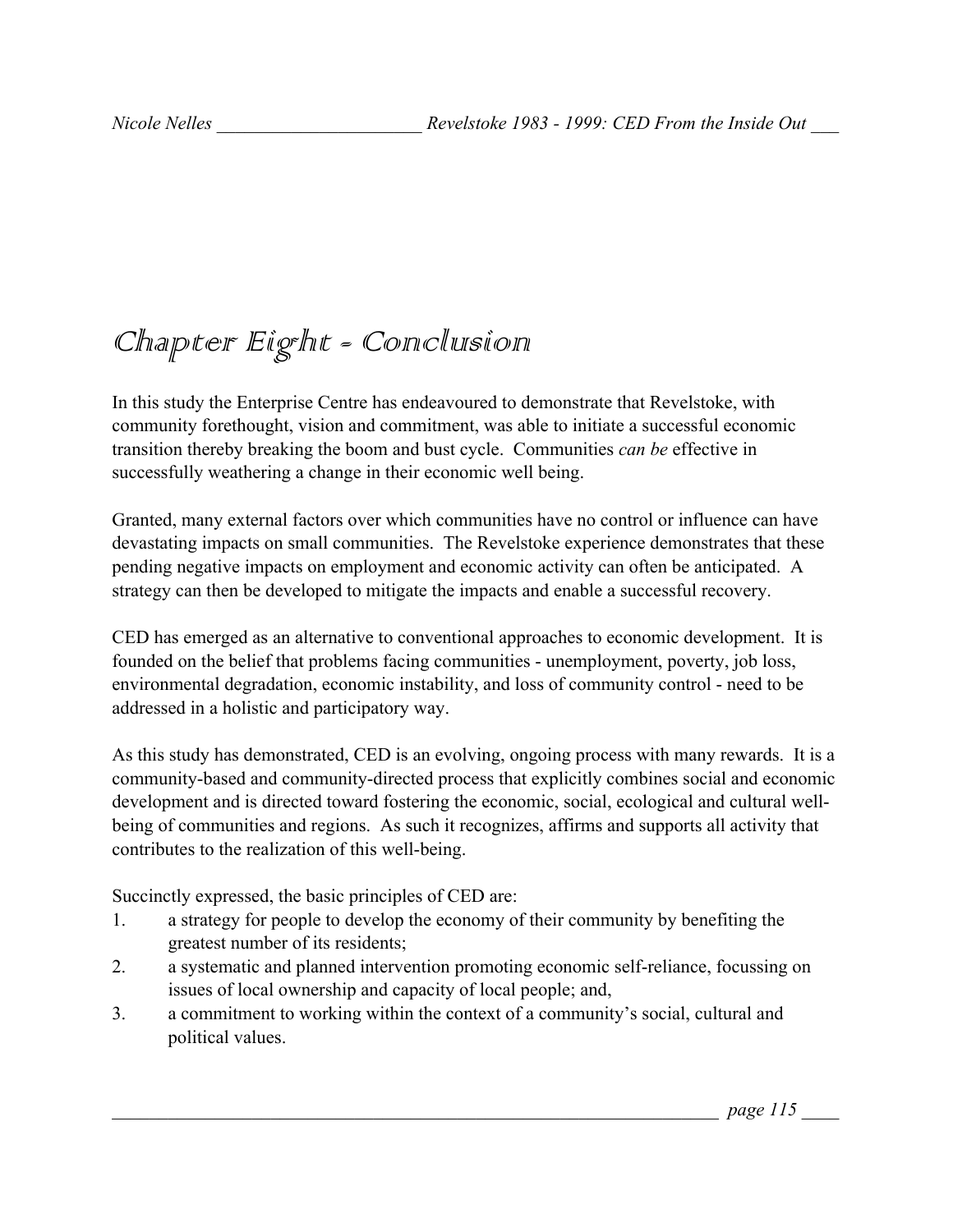The practical application of CED theory to local situations, needs and priorities in Revelstoke has resulted in the establishment of a number of responsive community development organizations all working with a single strategic plan. Putting the community first and building on cooperative and collaborative partnerships has enabled Revelstoke to achieve its collective goals.

The story of this CED experience has been organized into eight chapters. Chapter One outlined the City of Revelstoke's history, summarized the purpose of the study, and gave the reader a general idea of the state of the economy. Chapter One also posed these three key questions: (1.) So the economic development strategy planned the recovery, but how did the change come about? (2.) What was the community's role in this transition? (3.) How can the methodology and processes which Revelstoke utilized to adjust to major changes in the economy be described? The answers are:

- 1. The change came about by way of community members asking what can the community do for itself? These leaders committed themselves to answering this question and had local equity to invest in the necessary changes. Part of this decision to do something about the economy was the realization that they could no longer rely on outside players to make a difference to their economic state of being. This realization was the driving force behind the commitment to make a difference.
- 2. The community's role in this transition was two-fold. Firstly, there was understanding right from the beginning that it takes something to make something. The community was made resilient by virtue of living through a boom and bust economy that is an inherent part of a resource-dependent community. That is, members of the community developed resilient values and attitudes with regard to taking charge of their own economic destiny. Secondly, they had a clear definition of their community that prevented 'turf wars', and encouraged collaboration.
- 3. The methodology and processes which Revelstoke utilized to adjust to major changes in the economy can be described as community economic development. In hindsight, the methodology and processes that the community engaged in over the past fifteen years can be labelled as CED. At the outset, however, their road map was not consciously marked by CED signposts. They were headed in that direction without the principles of CED in hand. It was not until 1995, with the writing of the Economic Development Strategy (1995) that the local economic development and community development models were drawn out to describe Revelstoke's actions. Since 1995, their actions have been aptly labelled as CED driven. It is an advantage that a road map now exists, providing direction for communities struggling with changing economies.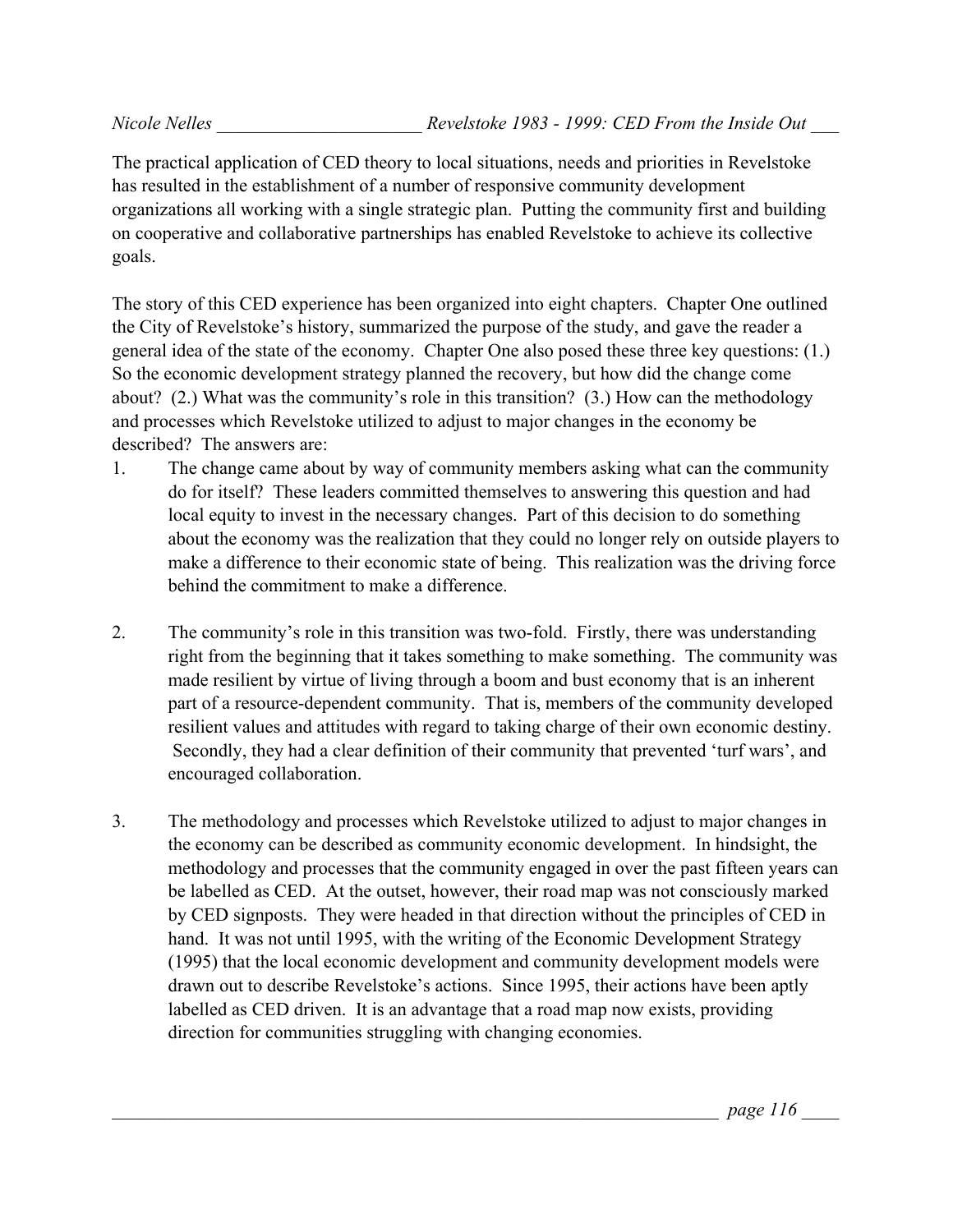Chapter Two provided the reader with background material. The background material gave the reader a base from which to build an understanding of the Enterprise Centre's make-up - which is key to understanding the choices made and the resulting experiences. Chapter Two further explores how the key elements of adopting the principles of CED in the community came about, and what their impacts have been. The checklist of core processes provided in Chapter Seven magnified the potential impacts of CED on a community.

Chapter Three describes some of the key primary elements that exemplify CED in action. Chapter Four continues Three's theme by describing some of the key secondary elements that were built in order to comprehensively build a strong economic base.

Chapter Five tells nine short stories about various investments made that exemplify CED in action. Chapter Six emphasizes that CED takes years to implement by discussing new initiatives that are planned for the community.

Chapter Seven concluded the discussion as to how the processes and factors involved in implementing CED can be successfully integrated in your own community. Chapter Seven also provided a checklist to help guide practitioners and community leaders (elected and volunteer) with the implementation of CED in their own community.

Chapter Eight now concludes this story of a unique organic development process that met many challenges and was shaped by many unique characteristics.

This study began with a list of purposes:

- to chronicle Revelstoke in transition;
- to research and assess changes in the economy over the past fifteen years;
- · to analyse and describe the building of community and organizational capacity;
- · to examine the application of CED principles and assess their role in developing community resiliency and sustainability;
- · to serve as an instructional model for other rural communities confronted by economic transition;
- to respond to a growing number of requests for information and presentations;
- · to provide inspiration to rural communities to take control of their destiny;
- · to give examples of CED practices in action; and, finally,
- · to capture "why it worked in Revelstoke" and determine the collective result.

The specific purpose of this study was described as "to tell the story of how Revelstoke managed to successfully make the transition from a resource-dependent community to an increasingly selfreliant community with strong community capacity." The study has been an immodest one. The purposes have each been tackled. Fully to describe the framework needed to answer the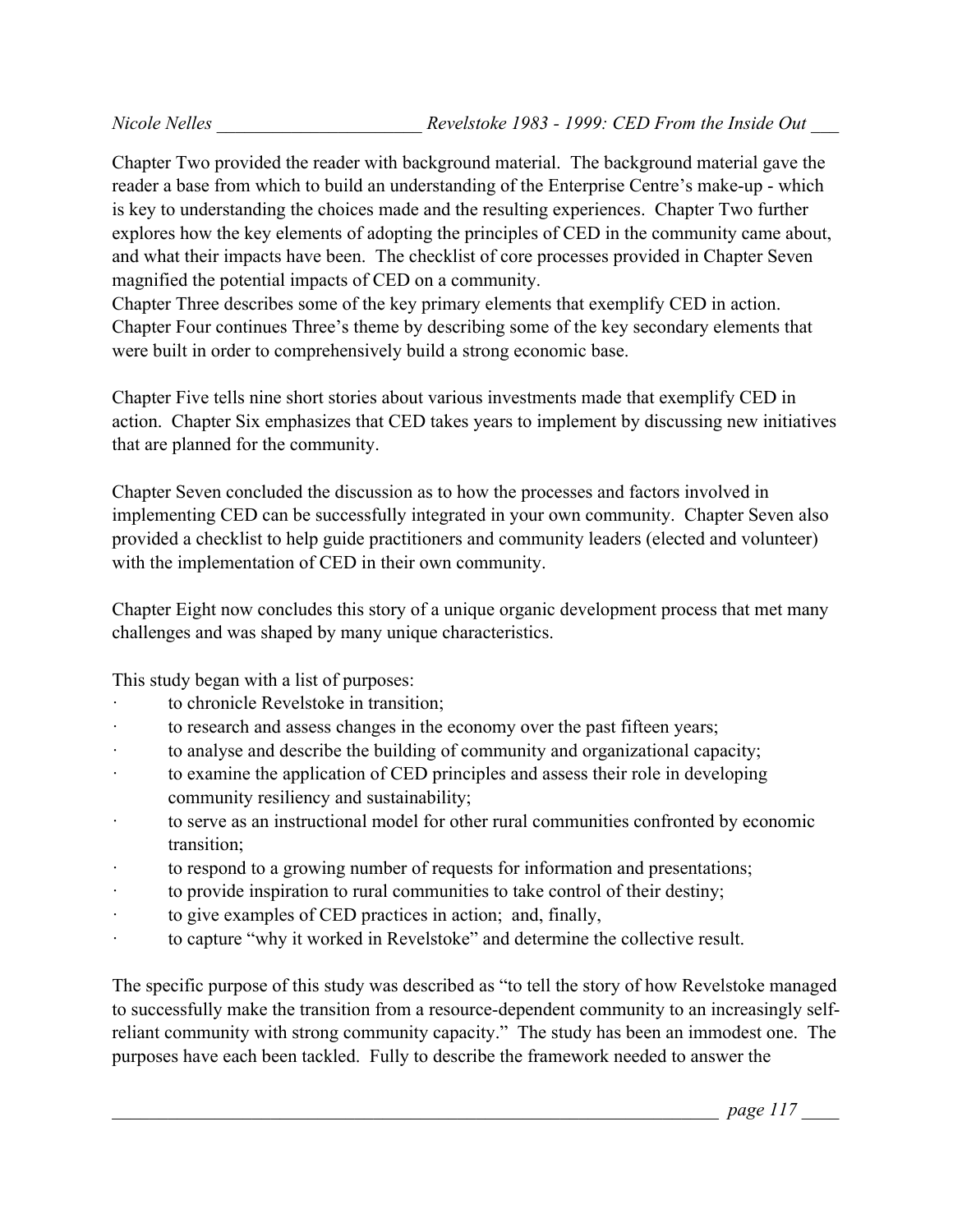questions of how to make the transition from a resource-dependent community to an increasingly self-reliant community with strong community capacity would require a more comprehensive account of other case examples. The scope of this study, however, was to chronicle the Revelstoke experience with CED in particular.

This study has not done justice to the full story. It has laid out key events and processes that created a foundation for fundamental social and economic change. It traced the goals and actions that have put Revelstoke in a position to now assume an influential role in their own local economy. In particular, the organization that was formed to play out the CED role - the Enterprise Centre - has been introduced. Revelstoke's experience is like a crash course in the issues and related policies that any suffering resource town must address in order to organize economic influence and benefits.

This study strove to increase the reader's understanding of when, where and how to implement CED initiatives. Two key research questions were addressed: 1. How can the practice of CED aid resource-dependent communities to become more self-reliant? 2. How can one community's experience with CED - Revelstoke. B.C. - be usefully shared with other communities?

Questions that have risen for further research from this study include: 1. How can communities assess their current capacity to develop CED initiatives? 2. How can communities increase that capacity? 3. What do communities need to know about themselves and about various potential CED initiatives to proceed with confidence? These three questions were only briefly touched upon here.

Overall, the study provided important basic information about how communities can identify and develop the capacity to address their key concerns about their fluctuating local economy, and create effective community-based and community-directed local responses. Using the Revelstoke B.C. example, this study will provide direction and benefit other B.C. communities facing similar challenges. Further, this study has provided the reader with a foundation knowledge of CED principles, concepts, strategies and tools and demonstrated by example how to apply that knowledge through critical thinking, reflection and analysis.

The aims of this study have been: 1. To examine critically the experience of establishing and maintaining the practice of CED in a community struggling to rebuild a changing economy and 2. To develop critical skills for assessing the appropriateness and potential of CED activities.

Critics may conclude that the experience in Revelstoke is attributed to the community's unique circumstances and timing. To begin with, Revelstoke finds itself relatively isolated as compared to other communities in southern British Columbia due to its' geographic location. As a result,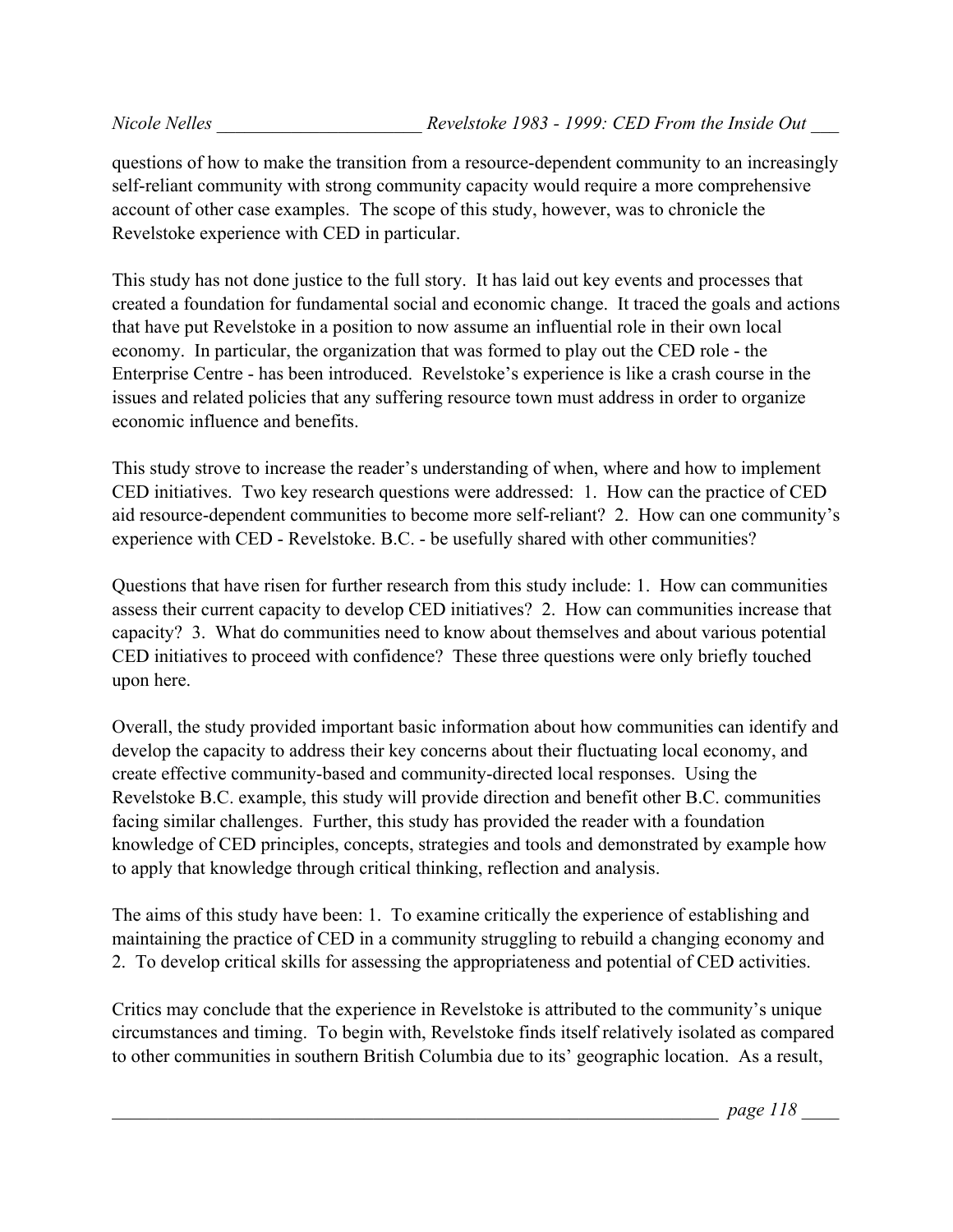they stand alone in many respects. For example, Revelstoke has a definitive area of service and influence yet draws upon all neighbouring regions to the east, west and south for goods and services. With a clearly defined community, they likely possess a higher capacity to efficiently organize their efforts than most.

Further, Revelstoke had the intellectual and financial capital to start and finish community development. Some places have neither. The players who became involved had their livelihoods met elsewhere, therefore enabling them to always be 'ready to play.' Critical to what has gone on in Revelstoke is that the community leaders and volunteers were both time rich and cash rich. Revelstoke had the ante to create *and* implement CED investments for their community. CED practitioners in Revelstoke believe, however, that the principles used in their experiences can be applied universally. With determination, commitment, and a strategic plan, these circumstances can be brought into place.

CED is an ongoing evolutionary process which draws its strength from the community and the resources available to it. The drive to overcome dire economic circumstances is an essential ingredient to successful CED. For example, it was, and is, the Enterprise Centre's desire to become positioned front and center in the struggle to attract and develop new businesses, new jobs, and new tax dollars. It is their belief that this is achieved by adhering to the mandate of community economic development. Adhering to the mandate of CED, and having the drive to do so, positions any community to achieve a successful economic transformation.

It is important to keep in mind that CED takes years to achieve, not months, and it happens as a result of many small changes rather than one big one. For example, when several entrepreneurs use their community's resources as a foundation on which to start up small businesses, the effect is at least as profound over the long term as the addition of a new manufacturing plant employing a few hundred people - and often more easily accomplished.

The Revelstoke model will not work for all communities. However, the Enterprise Centre believes that it can provide realistic insights into what is achievable in rural communities. Some of the benefits to be gained are:

- Developed organizational capacity which will lead to community resilience and an ability for communities to adjust to change.
- Community organizations will become equipped to control their own future.
- Provision of practical information on 'how to' based upon successful experience.
- · Enhancement of community confidence and pride.

Both timing and luck have both played a role in many of the CED investments told in this story; the right people were in the right place at the right time. But this good fortune would not have made the transition to economic reality without the community's gradual accumulation of both

\_\_\_\_\_\_\_\_\_\_\_\_\_\_\_\_\_\_\_\_\_\_\_\_\_\_\_\_\_\_\_\_\_\_\_\_\_\_\_\_\_\_\_\_\_\_\_\_\_\_\_\_\_\_\_\_\_\_\_\_\_\_\_\_\_ *page 119* \_\_\_\_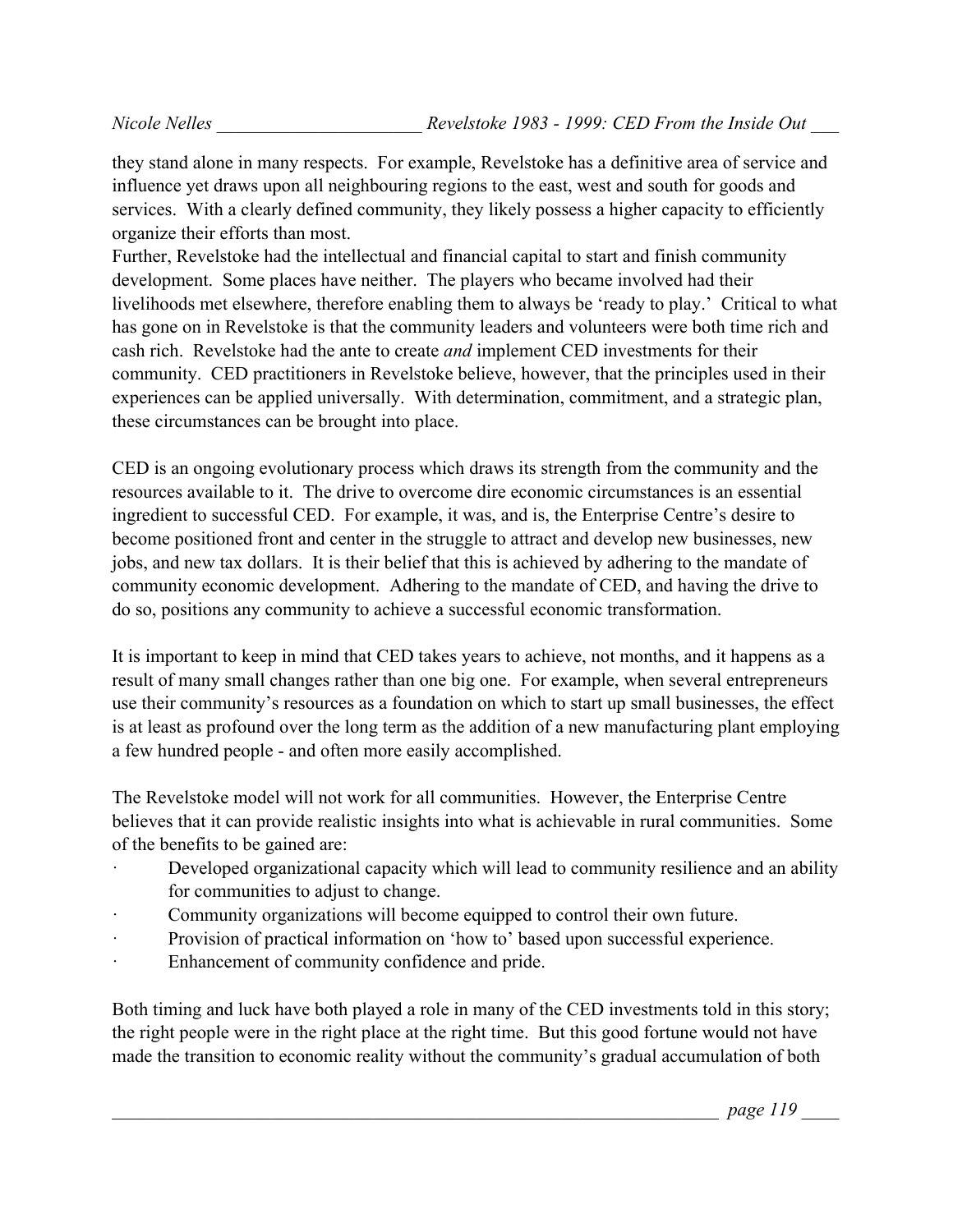the will and the ability to recognize necessity, perceive opportunity, and then act decisively.

The innovative approaches and the determined pursuit of practical results demonstrate that something truly can be done - a crucial beginning for any political or policy initiative. This is particularly important when one considers the discouraging results of many past efforts to revitalize local economies.

The actions taken by the community of Revelstoke reflect the extension of local, smaller scale planning strategies to overcoming economic down-turns. The motto of 'think globally, act locally' gives some hope to B.C.'s small resource towns that the 'need people have for a sense of identity and neighbourhood will eventually be recognized.' By virtue of their efforts, the community of Revelstoke acknowledged that most of the actions conceived and delivered by outside authorities to revitalize the local economy have proven ineffective and unreliable.

The CED initiatives and projects that Revelstoke conducted are indicative of the need for a new approach to restructuring the economies of resource towns. If there is one conclusion to draw from Revelstoke's case, it is that traditionally resource dependent economies are resilient. Leadership, working staff, and volunteers' work on local projects have produced a remarkable array of human efforts to diversify and stabilize the economy.

This story has given the reader a sense of the range and diversity of CED initiatives that are possible - the focus of one project is human development and training; the intent of another is to collaborate the efforts of key community institutions; others concentrate on innovative financing techniques, comprehensive programs of community revitalization, or the creation of a support structure for organizations to apply the principles of CED. The lessons here only foreshadow the possibilities that may emerge in the future.

Salmon Rushdie, the famous exiled author, once said:

"*Those who do not have the power over the story that dominates their lives, power to retell it, rethink it, deconstruct it, joke about it, and change it as times change, truly are powerless, because they cannot think new thoughts.*"

This quote reflects the practice of CED and all the elements that it encompasses - empowerment, transformation, praxis. Take a hold of the power over the story that dominates your lives. Exercise the principles of CED in your community and gain the power to retell, rethink, deconstruct, joke and change the story that dominates your community lives. Think new thoughts and live the Revelstoke experience.

## The End.